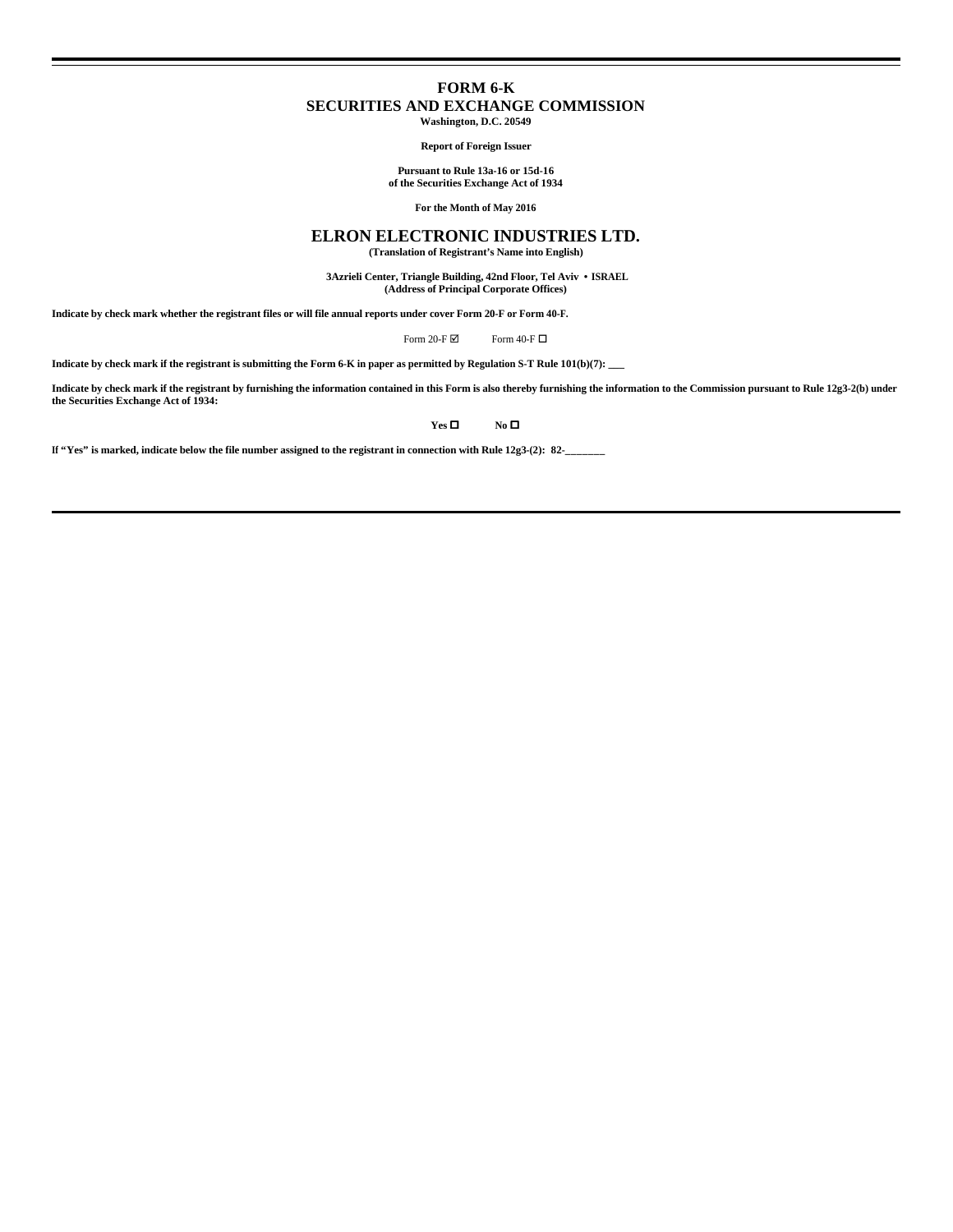English Translation of Registrant's Reports filed with the Israeli Securities Authority on May 26, 2016 in connection with the Registrant's Financial Results for the First Quarter of 2016.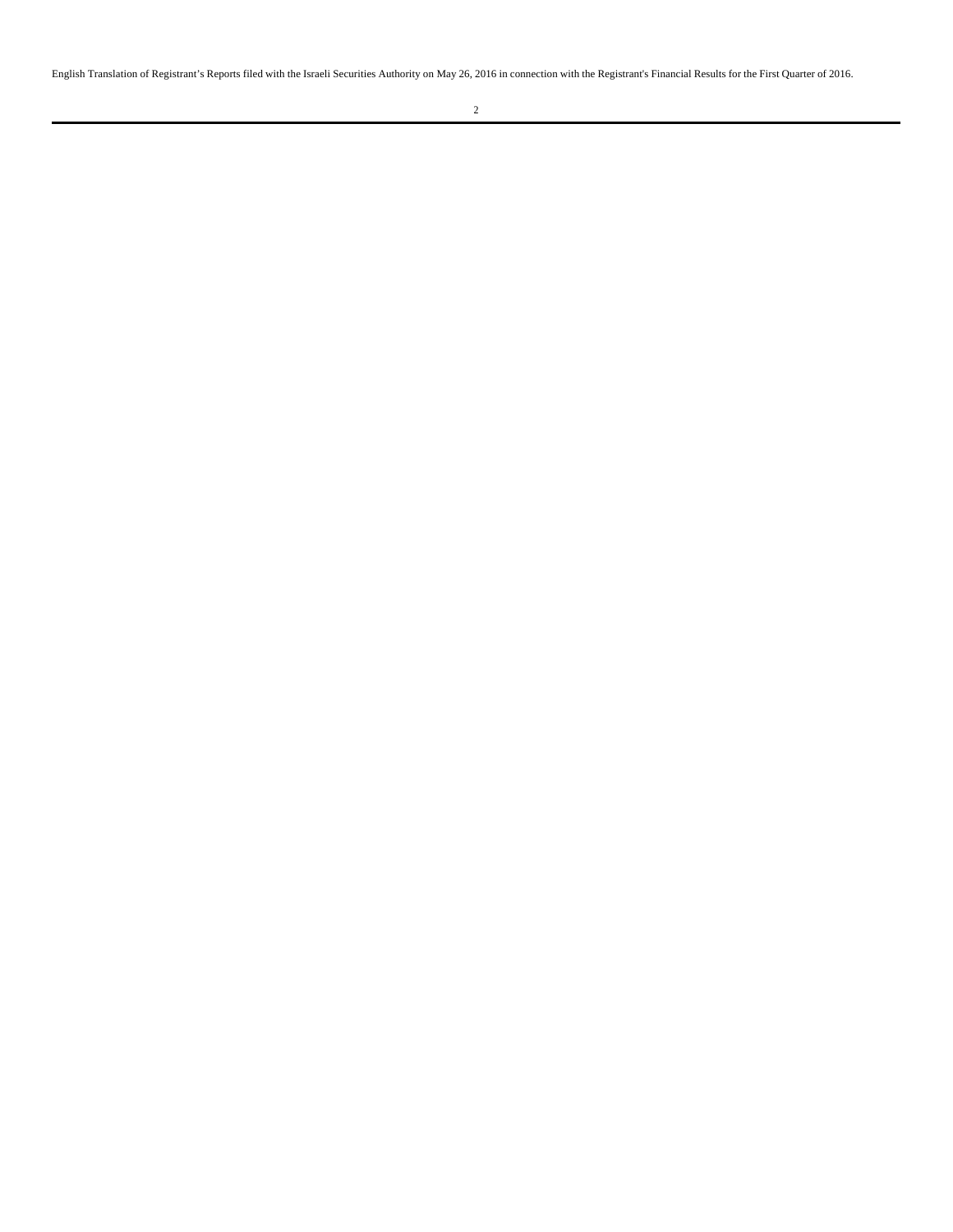## SIGNATURE

authorized.

Pursuant to the requirements of the Securities Exchange Act of 1934, the Registrant has duly caused this report to be signed on its behalf by the undersigned, thereunto duly

ELRON ELECTRONIC INDUSTRIES LTD. (Registrant)

By: /s/ Yaron Elad Yaron Elad

VP & CFO

Dated: May 26, 2016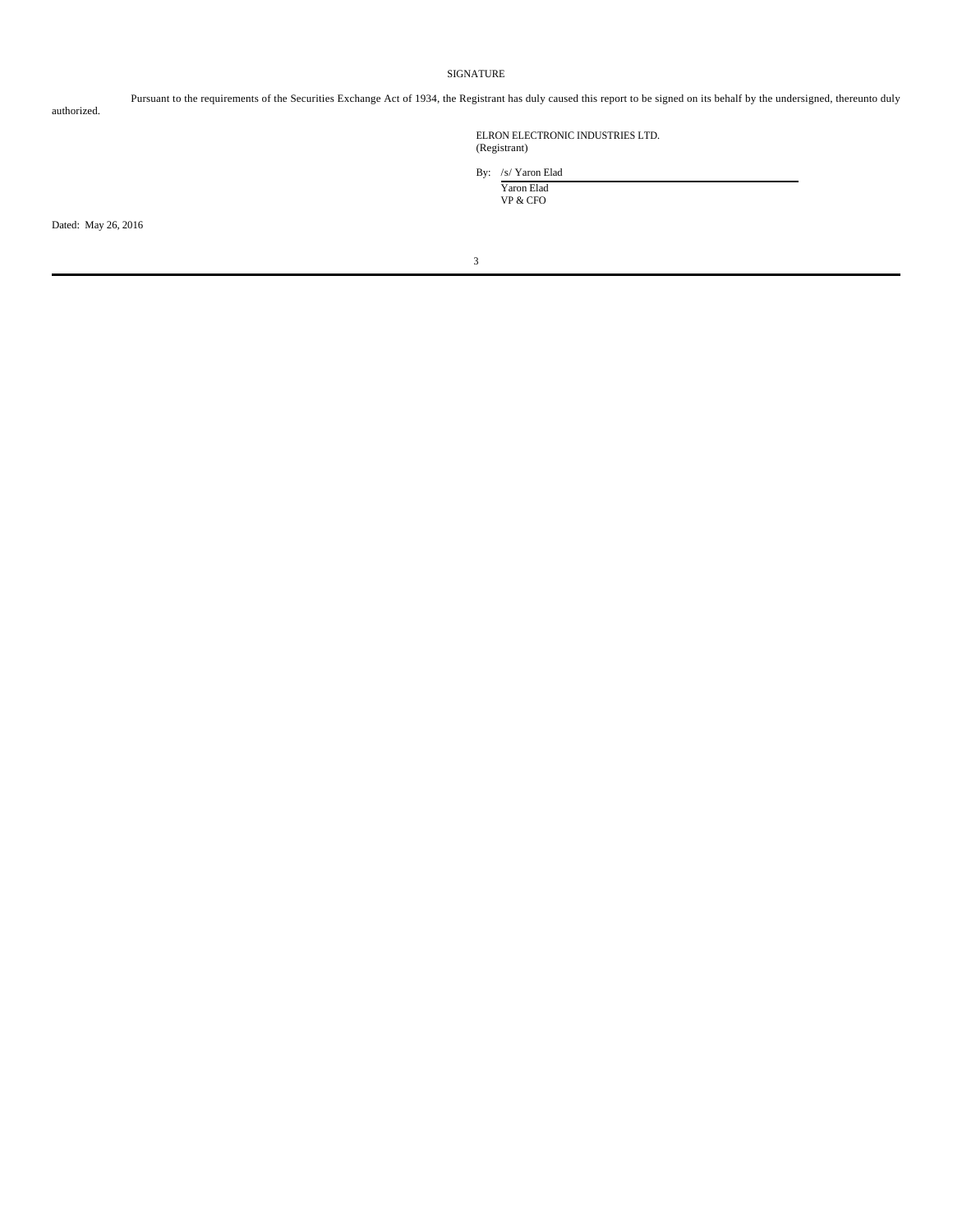#### **Elron Electronic Industries Ltd. ("Elron" or the "Company") English Translation of Quarterly Report for the First Quarter of 2016**

# **Part I**

# **Material Changes and Updates that Occurred in the Company's Business in the Three Months Ended March 31, 2016**

**Details according to Regulation 39A of the Israel Securities Regulations (Periodic and Immediate Reports), 1970**

|  |  | In this section: |
|--|--|------------------|
|--|--|------------------|

| "Board of Directors Report" | English Translation of Elron's Board of Directors Report for the First Quarter of 2016, included in Part II of this report.                                 |
|-----------------------------|-------------------------------------------------------------------------------------------------------------------------------------------------------------|
| "Financial Statements"      | English Translation of Elron's Interim Consolidated Financial Statements for the Three Months Ended March 31, 2016, included in<br>Part III of this report. |
| "20-F Annual Report"        | Elron's Annual Report for the vear ended December 31, 2015, filed with the SEC on Form 20-F.                                                                |

The rest of the terms in this report shall have the meaning ascribed to them in the 20-F Annual Report, unless stated explicitly otherwise.

In accordance with reporting requirements in Israel, Elron filed an annual report for 2015 in Hebrew with the Israeli Securities Authority ("ISA Annual Report"), simultaneously with its 20-F<br>Annual Report. For the convenie Annual Report, rather than the ISA Annual Report filed in Hebrew.

The matters described below are in addition to the developments and changes that occurred in the first quarter of 2016 that were previously described in the 20-F Annual Report.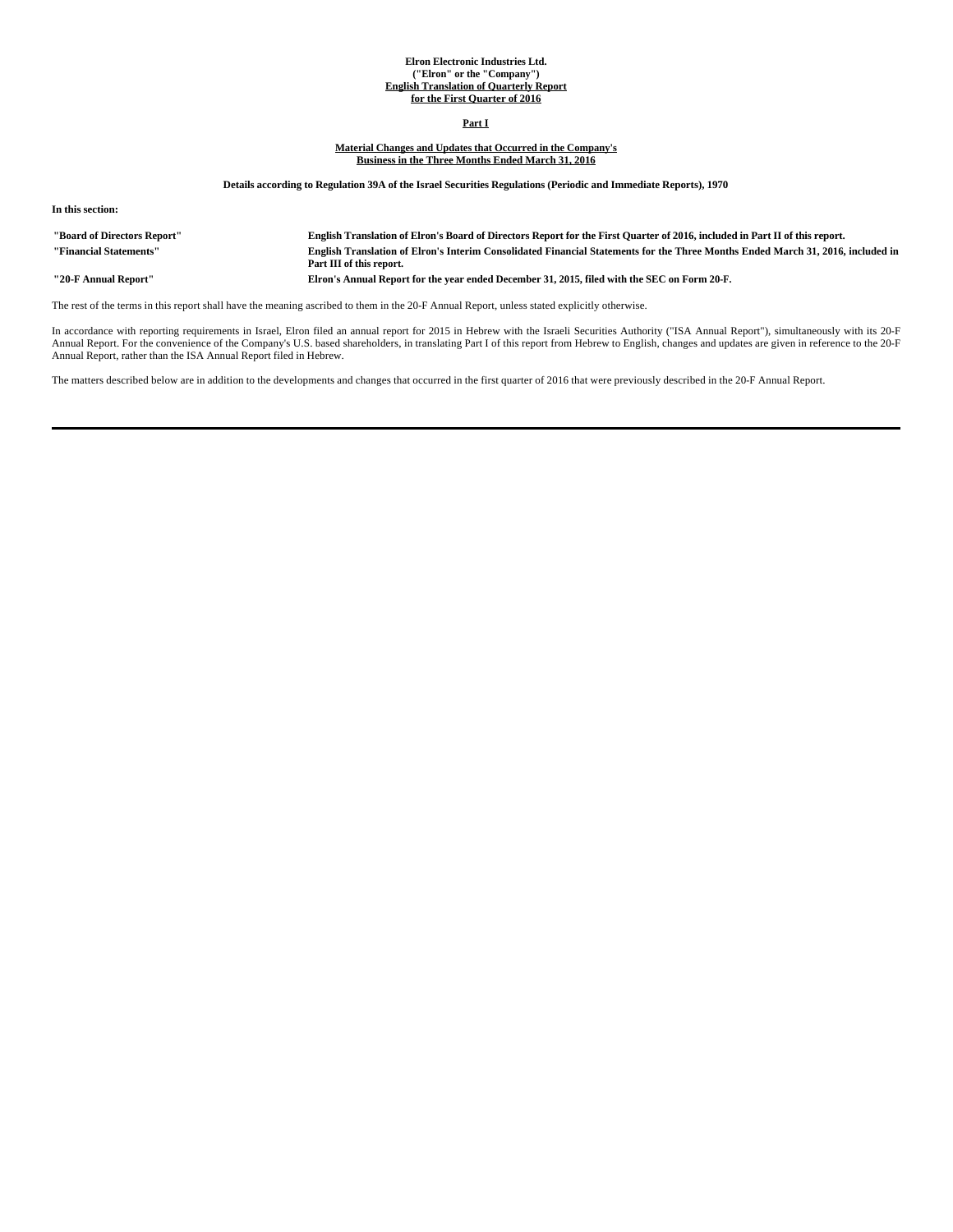## **1. Item 3D – Risk Factors: Risks Affecting Us and the Companies in Our Group**

## 1.1. The Concentration Law may adversely affect our business

On March 13, 2016, Dr. Arie Ovadia's term as an independent director of the Company ended. As such, following his termination and as of the date of filing this report, Elron's board of directors currently comprises of three independent directors (the external directors) out of six board members and does not meet part of the Concentration Law requirement for a third-tier company.

## 2. **Item 4A – Information on the Company: History and Development of the Company**

## 2.1. Investments

In the first quarter of 2016, Elron (directly and indirectly) invested approximately \$6.4 million in group companies. For further details see Section 1.4 of the Board of Directors Report and Note 3 to the Financial Statements.

## 2.2. New Investments in Cyber Companies

In April 2016, subsequent to the date of this report, Elron completed its first investment of \$2.5 million in Sixgill Ltd. ("Sixgill"), as part of a \$3 million financing round together with another Sixgill shareholder. Following the investment, Elron holds approximately 22% of Sixgill's outstanding share capital. Sixgill is developing a platform that automatically detects cyber threats on the Dark Web in order to prevent cyber attacks. For further details see Note 3.C to the Financial Statements. In May 2016, subsequent to the date of this report, RDC completed its first<br>investment of \$2.2 million in Sec RDC holds approximately 29% of SecuredTouch's outstanding share capital. SecuredTouch is developing a real time identity verification platform for mobile apps based on the user's behavior. For further details see Note 3.D to the Financial Statements.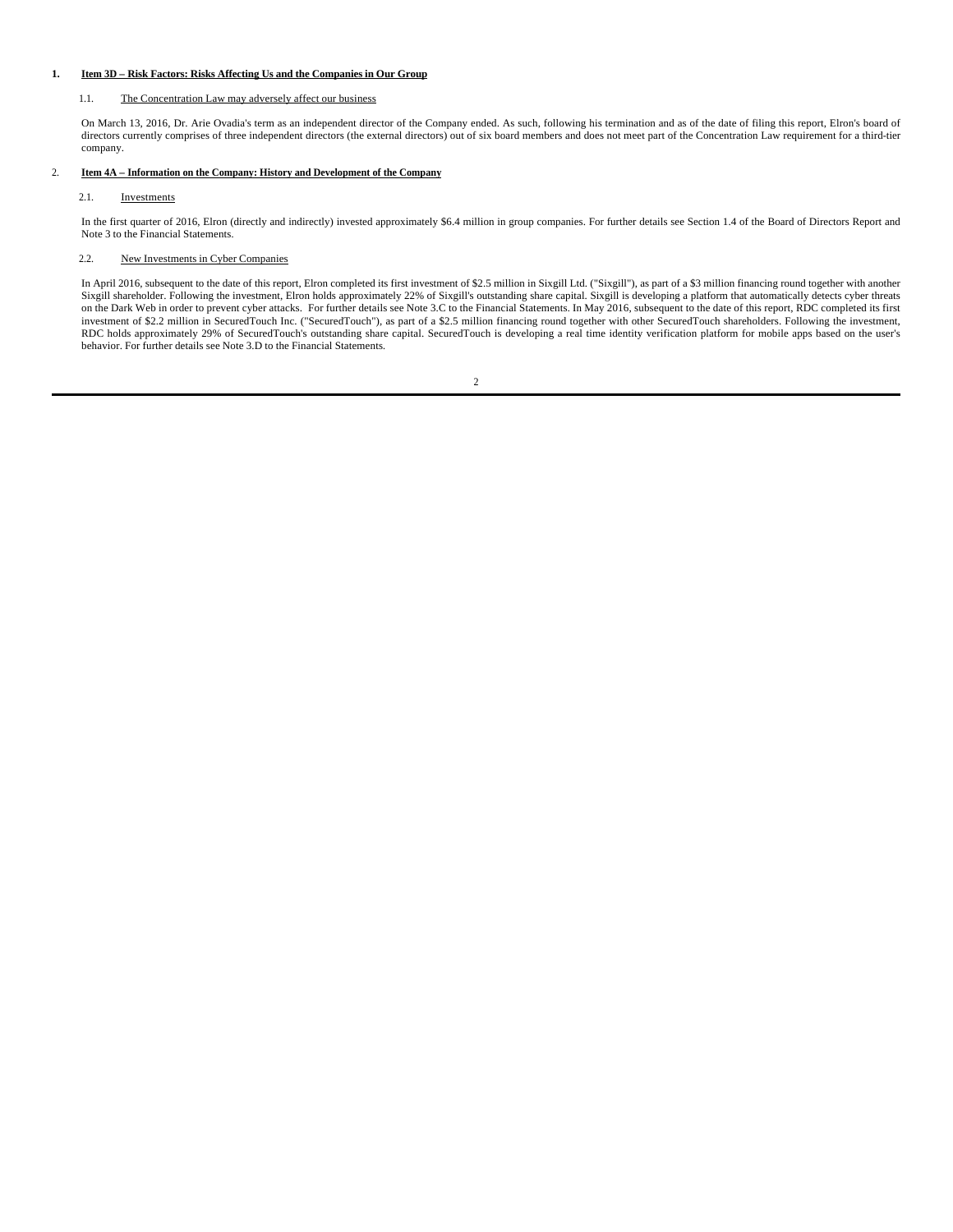## 2.3. Elron Distributions

Further to Item 4A regarding the resolution of the Company's Board of Directors to make an application to the Court for a dividend distribution of \$15 million not out of the Company's profits, on April 11, 2016, subsequent to the date of this report, an application for such distribution was filed in the District Court of Tel Aviv. For further details, see the Company's Immediate Report filed on Form 6-K on April 11, 2016. On May 1, 2016, the response of the official receiver for the distribution application was received, according to which the Company has met the solvency criterion, as required by Section 303(A) of the Israel Companies Law, and the official receiver does not object to the distribution application's approval.

2.4. See Section 1.2 of the Board of Directors Report for details regarding developments in Elron during the period of this report and subsequently.

## **3. Item 4B – Business Overview: Our Main Group Companies**

## 3.1. BrainsGate

Further to Item 4B, as conveyed to Elron by BrainsGate in May 2016, subsequent to the date of this report, the DSMB of BrainsGate's FDA study conducted an interim analysis of the study results among 600 patients and unanimously recommended to continue with the study in its current format.

## 3.2. Pocared

Further to Item 4B and Item 5, as conveyed to Elron by Pocared in March 2016 regarding its FDA trial, the examination of the trial results conducted by Pocared revealed that there was a malfunction in some of the calibration components of its systems, which led to incorrect results. The source of the malfunction was identified and its substance was examined, inter alia, by running raw data collected in the trial on a system with properly calibrated components, and the results thereof met Pocared's expectations. Pocared has taken steps to prevent the recurrence of the malfunction and is preparing to conduct a new trial, the aim of which is to demonstrate the efficiency and performance of the system for the purposes of submission to the FDA, similar to the aims of the current trial which was stopped. Pocared is expected to conduct the new trial during 2017.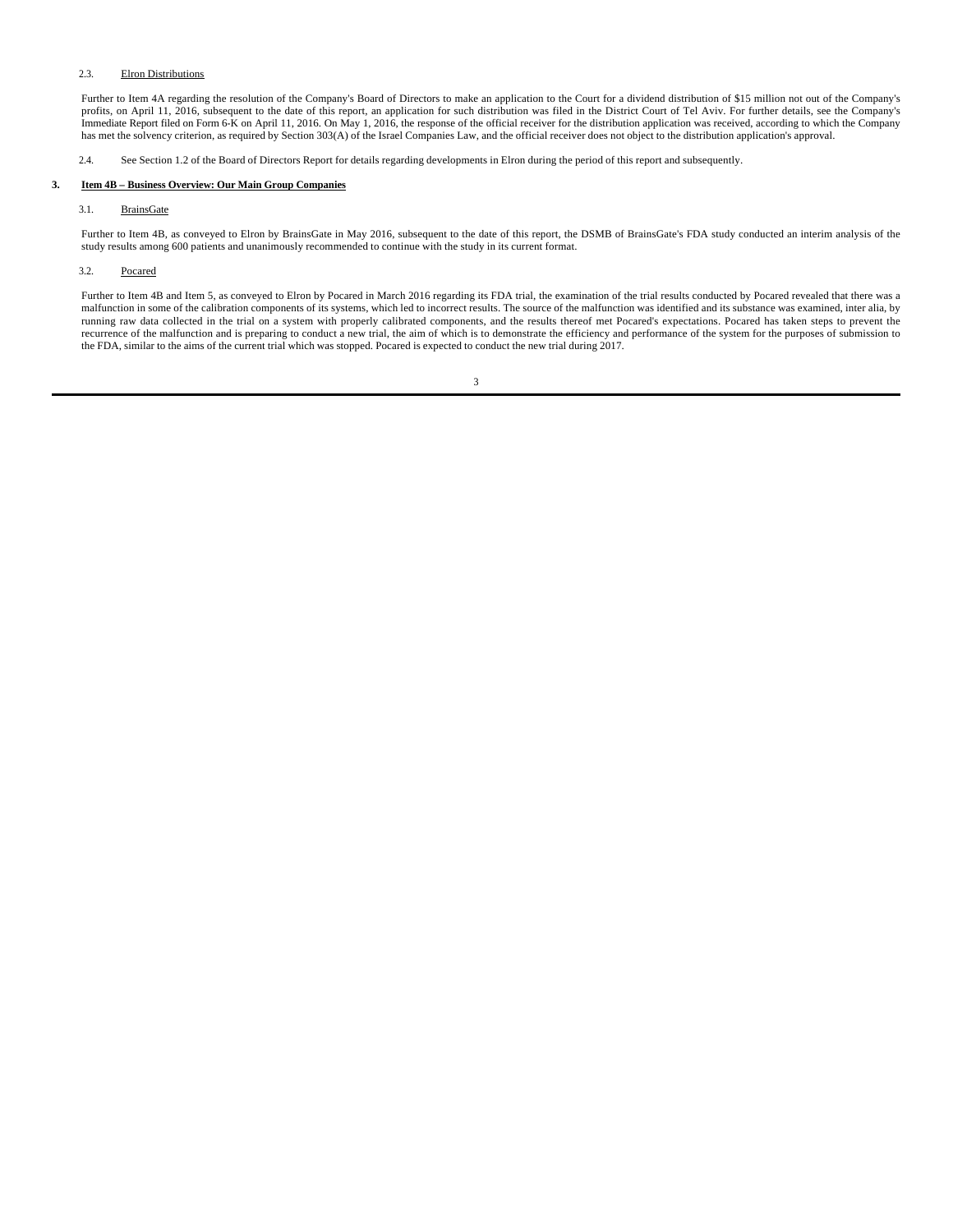Pocared's above estimates are forward-looking in nature, as defined in Israel Securities Law, 5728-1968, and are based on Pocared's estimations of its development and business potential, Pocared's intentions and strategy on the date of this report, and information existing in Pocared on the date of this report. These estimates, in whole or in part, may not materialize, or may materialize in a manner materially different than expected. The principal factors that may affect this are developments in Pocared's field of operation, failure to obtain regulatory approvals to continue development, obtaining the required financing for Pocared or the failure to do so, inability to realize technologies, modifications in technologies, discovery of a malfunction in Pocared's systems, delays or malfunctions in development or manufacturing, modifications in the business plan, goals and/or strategy, or if any risk associated with the course of the trial occurs.

# **4. Item 8 – Legal Proceedings**

4.1. For developments that took place in the Elscint claim, see Note 4 to the Financial Statements.

| Ari Bronshtein<br><b>CEO</b>   | Yaron Elad<br><b>CFO</b> |  |
|--------------------------------|--------------------------|--|
| May 26, 2016, Tel Aviv, Israel |                          |  |
|                                |                          |  |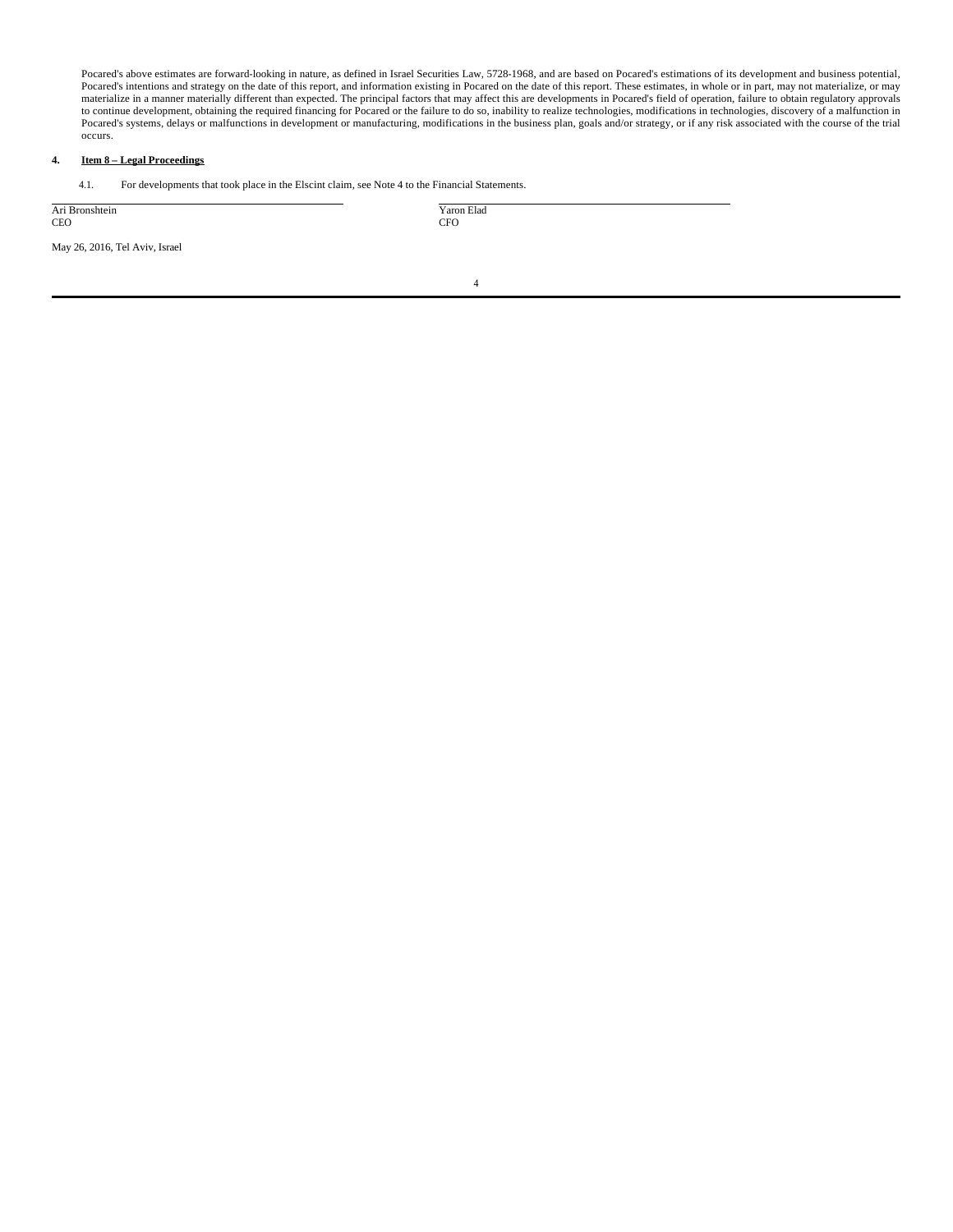## **1. Board of Directors' Analysis of the Company's Business**

## **1.1. Company Description**

## **1.1.1. General**

Elron Electronic Industries Ltd. ("Elron", the "Company") is an operational holding company focused on building technology companies. Elron's group of companies includes companies at various stages of development that are engaged in a variety of technology fields, such as developing medical devices and others. Elron's principal shareholder is Discount Investment Corporation Ltd. ("DIC") (50.32%), a company controlled by IDB Development Corporation Ltd. ("IDB").

Elron operates through consolidated companies (companies controlled by Elron and whose financial statements are consolidated with Elron's financial statements), associates (companies over which Elron has significant influence and which are included in its financial statements using the equity method), and other companies over which the Company does not have significant influence (included in the financial statements based on fair value) (the "Group Companies").

For details on the accounting method applied to the Group Companies in Elron's financial statements, Elron's holding percentage in the Group Companies, and their carrying value, see the annex to the Company's interim consolidated financial statements as of March 31, 2016 (the "Financial Statements").

The Financial Statements were prepared in accordance with International Financial Reporting Standards ("IFRS").

## **1.1.2. Main goal**

Elron's main goal is to build value for its shareholders by enhancing and exiting its Group Company holdings (whether through their sale or through the public listing of their shares), while simultaneously seeking new investment opportunities in technology companies.

## **1.1.3. Strategy**

In order to achieve this goal, Elron operates according to the following business strategy:

- Identifying and exploiting investment opportunities in companies with innovative technology and significant exit potential, mainly in the field of medical devices.
- Investing over the long term in order to maximize the possibility of enhancing the Group Companies' value.
- Focusing on investments which afford Elron influence and active involvement in their management.
- Actively enhancing the Group Companies' value by providing hands-on assistance to their management.
- Exploiting opportunities to exit Group Companies.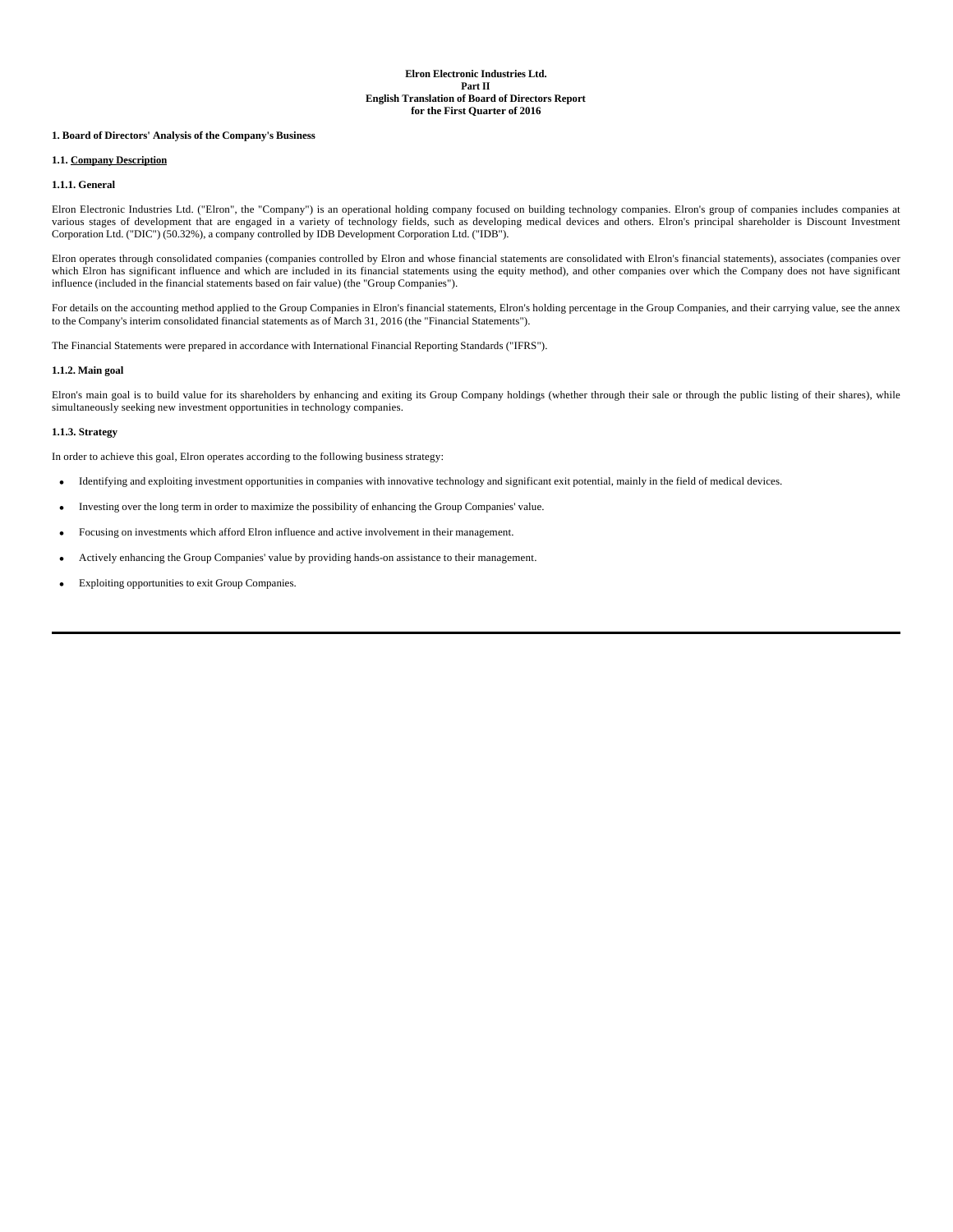## **1.1.4. RDC**

As part of its business strategy, Elron examines a broad range of cooperation and investment proposals, including through RDC – Rafael Development Corporation Ltd. ("RDC"), an Elron subsidiary.

RDC has first rights to commercialize military technologies developed by Rafael – Advanced Defense Systems Ltd. ("Rafael") in civilian markets. RDC seeks to identify technology projects and invest in companies that will either make civilian use of Rafael's military technologies or which will benefit from Rafael's technology, know-how and expertise.

### **1.1.5. Group companies**

Elron's main Group Companies and its holding percentage in them as of the date of filing this report are as follows:

- **RDC (50.1%)** See description in section 1.1.4 above.
- Pocared Diagnostics Ltd. (58%) ("Pocared") Pocared is developing a real-time and automated system for infectious diseases diagnosis using optical technology, intended for use by major microbiological laboratories and hospitals, as an alternative to current microbiological practice of bacteria culturing. The system is designed to reduce the average diagnostic time and significantly increase output in comparison with current diagnostic practice. The system's first application is diagnosis of Urinary Tract Infection.
- **BrainsGate Ltd. (30%) ("BrainsGate")** BrainsGate is developing a system for treating ischemic stroke. The system operates by electrically stimulating a nerve center located behind the nasal cavity using a miniature implantable electrode, in order to increase blood flow to the brain. The system is intended to significantly lengthen the approved stroke treatment window to 24 hours post-symptom onset, and to provide a more effective treatment than is currently available.

See Item 4.B - "Business Overview" of the Company's Annual Report for 2015 filed on Form 20-F with the Securities and Exchange Commission ("Elron's 2015 Annual Report") for details on the criteria for classifying a Group Company as a main company.

Additional Group Companies and Elron's holding percentage in them as of the date of filing this report are, among others, as follows:

- **Notal Vision Inc. (21%) ("Notal Vision")** Notal Vision develops, manufactures and provides a system and services for remote monitoring of age-related macular degeneration, or AMD, patients at risk of vision loss, in order to enable early detection of visual changes before the disease progresses to the point of significant vision loss or blindness.
- **CartiHeal (2009) Ltd. (35%) ("CartiHeal")** Cartiheal is developing an implant for repairing cartilage and osteochondral defects in loadbearing joints, such as the knee. The implant has a unique structure, composed of calcium carbonate with hyaluronic acid. The implant biodegrades in the implantation site, and promotes the repair of cartilage and subchondral bone.
- **Coramaze Technologies GmbH (17%) ("Coramaze")** Coramaze is a German company developing a device for functional mitral valve regurgitation backflow in the left side of the heart, caused by an enlarged left ventricle that prevents the valve from closing properly.
- **SixGill Ltd. (22%) ("SixGill")** SixGill develops and provides an automated system that crawls the Dark Web and extracts information to provide its customers with relevant intelligence and alerts regarding possible or ongoing cyber-attacks against the enterprise.
- **SecuredTouch Inc. (29% by RDC) ("SecuredTouch") -** SecuredTouch develops and provides a real time identity verification platform for mobile apps and mobile websites, that profiles users based on their physical behavior with touchscreen devices, allowing for seamless and persistent identity verification.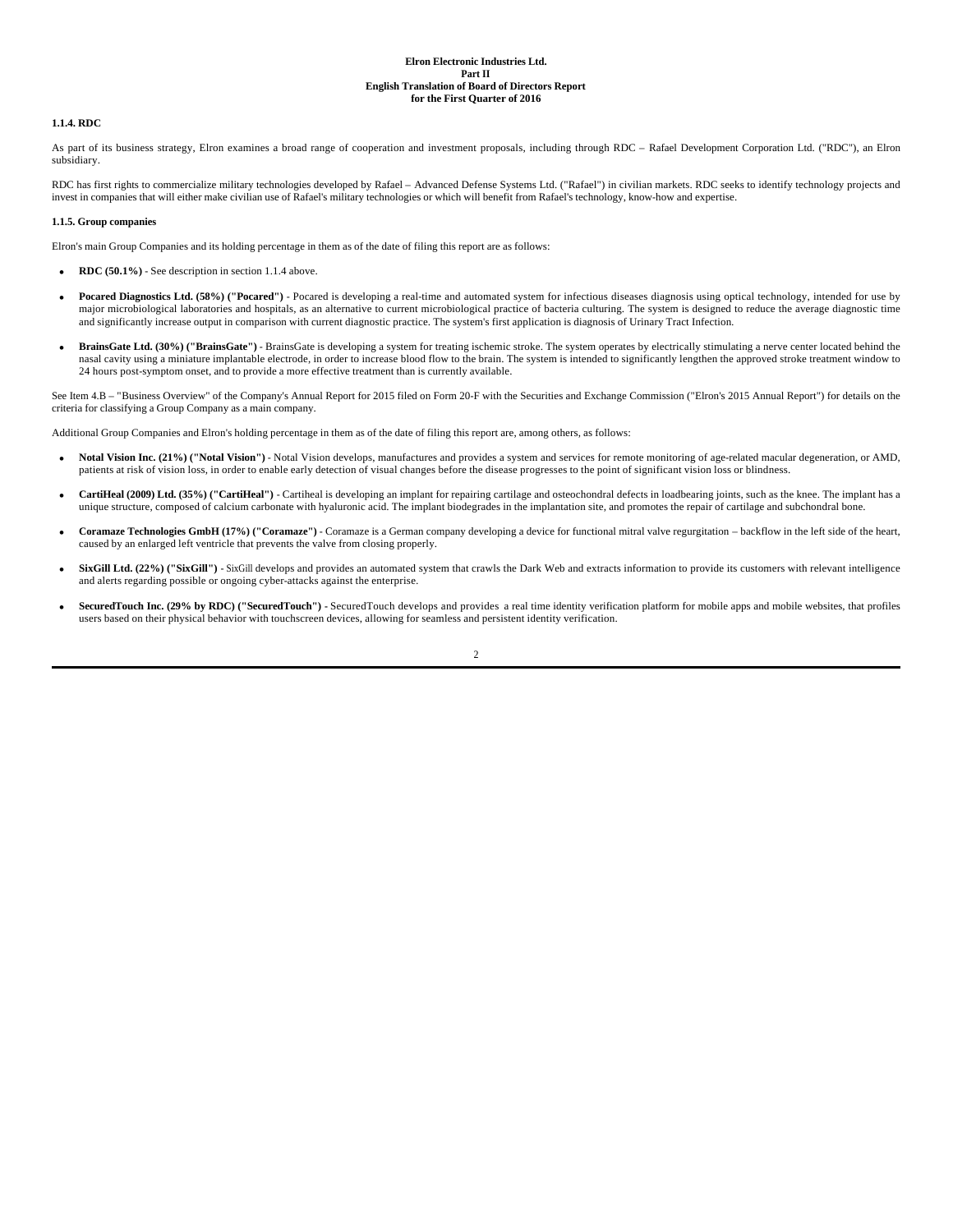- **RDSeed Ltd. (100% by RDC) ("RDSeed")** RDSeed invests in early stage companies in cyber, information technology and enterprise software. RDSeed's holdings as of the date of filing this report include:
	- o Cloudyn Software Ltd. (42%) ("Cloudyn"), which provides solutions for the optimization of cloud computing costs and resources;
	- o Open Legacy Technologies Ltd. (37%) ("Open Legacy"), which provides an open source solution for modernizing Legacy applications (AS400, Mainframe and Unix);
	- o IronScales Ltd. ("IronScales") (16%), which is developing and providing a SaaS solution whose goal it is to interactively teach employees how to detect and resist spear phishing attempts.
- **PlyMedia Israel (2006) Ltd. (25%) ("PlyMedia")**  PlyMedia has developed and markets a digital advertising platform for ad networks.

## **1.1.6. Factors affecting the results of operations and capital resources**

As a holding company, Elron's operating results mainly derive from:

- its share in the net losses of Group Companies:
- gains or losses from exit transactions or changes in holdings, and revaluation of investments recorded based on fair value;
- its corporate activities.

Elron's capital resources in any given period are primarily affected by:

- the extent of its investments;
- proceeds from exit transactions;
- available credit lines or loans;
- dividends distributed to shareholders or received from Group Companies.

Most of the Group Companies are technology companies which have not yet generated significant revenues, if at all, and which invest considerable resources in development and record losses. As a result, Elron has recorded and is expected to continue to record losses in respect of their ongoing operations, based on the accounting method applied to them in the Financial Statements.

The technology field in which the Group Companies operate are characterized by a high degree of risk. The Group Companies' success is dependent, among other things, upon: their intellectual property and ability to protect it; their ability to raise financing; their ability to successfully complete their products' development and receive regulatory clearance to market them, including through clinical trials; their ability to make the transition from development to manufacturing stages; their ability to market their products on a significant commercial scale; their ability to develop additional products; and their ability to successfully compete in the markets in which they operate.

Elron's ability to effect exit transactions at significant values is affected, among other things, by economic conditions, market conditions in the hi-tech and/or the medical devices industry, the status of the venture capital industry, the status of the capital markets, various contractual and regulatory restrictions, and is also dependent on management's ability to successfully lead exit transactions, and the circumstances and characteristics of the group company whose sale is being considered.

In addition, Elron's and the Group Companies' ability to obtain external financing is affected by economic conditions, the status of the capital markets, and the status of the venture capital industry.

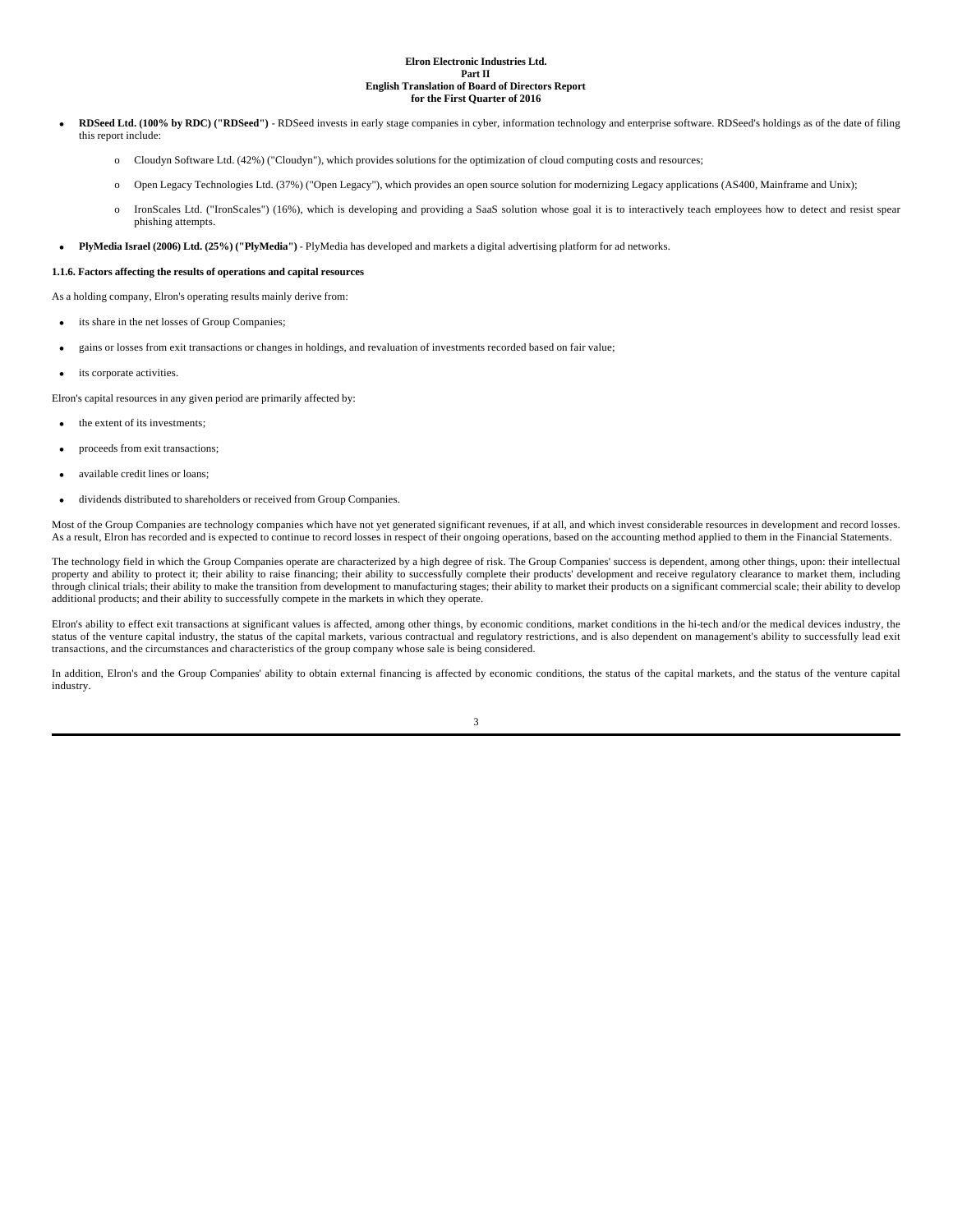## **1.2. Description of Operations in the Period of this Report and Subsequently**

## **1.2.1. Investments**

- In the first three months of 2016, Elron (directly and indirectly) invested approximately \$6.4 million in the Group Companies. For further details see section 1.4 below and Note 3 to the Financial Statements.
- **Increase of Holdings in Pocared** In January 2016, Elron and other shareholders invested in Pocared an amount of \$5 million (Elron's share was approximately \$4.5 million). Following the completion of this investment, Elron's holding in Pocared's outstanding shares increased from approximately 55% to approximately 58%. In addition, in May 2016, subsequent to the reporting date, some of Pocared's shareholders, including Elron, granted Pocared a loan in the amount of \$2 million. (Elron's share in this loan was approximately \$1.95 million) (for further details see Note 3.A to the Financial Statements).
- New Investment in SixGill In April 2016, subsequent to the reporting date, Elron completed its first investment in SixGill in the amount of \$2.5 million as part of a \$3 million financing round together with another Sixgill shareholder. Sixgill is developing a platform that automatically detects cyber threats on the Dark Web in order to prevent cyber-attacks. Following this investment, Elron holds approximately 22% of SixGill's outstanding shares. (for further details see Note 3.C to the Financial Statements).
- New Investment in SecuredTouch In May 2016, subsequent to the reporting date, RDC completed its first investment in SecuredTouch, in the amount of \$2.2 million as part of a \$2.5 million financing round together with other SecuredTouch shareholders. SecuredTouch is developing a real time identity verification platform for mobile apps based on the user's behavior. Following this investment, RDC holds approximately 29% of SecuredTouch's outstanding shares (for further details see Note 3.D to the Financial Statements).

#### **1.2.2. Developments in Main Group Companies**

- **BrainsGate's FDA Trial** Further to Item 4B of Elron's 2015 Annual Report and as conveyed to Elron by BrainsGate, in May 2016, subsequent to the reporting date, the Data Safety and Monitoring Board ("DSMB") of BrainsGate's study conducted an interim analysis of the results of 600 patients, after their follow-up period ended in April 2016. The purpose of the interim analysis was to support the continuation of the study according to the current format or to cease the study. Based on the interim analysis, the DSMB unanimously recommended to continue with the study in its current format. BrainsGate is continuing to recruit patients for the study and as of the date of publication of this report, has recruited approximately 630 patients.
- **Pocared's FDA Trial**  Further to Item 4B of Elron's 2015 Annual Report, as conveyed to Elron by Pocared in March 2016 regarding its FDA trial, the examination of the trial results conducted by Pocared revealed that there was a malfunction in some of the calibration components of its systems, which led to incorrect results. The source of the malfunction was identified and its substance was examined, inter alia, by running raw data collected in the trial on a system with properly calibrated components, and the results thereof met Pocared's expectations. Pocared has taken steps to prevent the recurrence of the malfunction and is preparing to conduct a new trial, the aim of which is to demonstrate the efficiency and performance of the system for the purposes of submission to the FDA, similar to the aims of the current trial which was stopped. Pocared is expected to conduct the new trial during 2017.

Pocared's above estimates are forward-looking in nature, as defined in Israel Securities Law, 5728-1968, and are based on Pocared's estimations of its development and business potential, Pocared's intentions and strategy on the date of this report, and information existing in Pocared on the date of this report. These estimates, in whole or in part, may not materialize, or may materialize in a manner materially different than expected. The principal factors that may affect this are developments in Pocared's field of operation, failure to obtain regulatory approvals to continue development, obtaining the required financing for Pocared or the failure to do so, inability to realize technologies, modifications in technologies, discovery of a malfunction in Pocared's systems, delays or malfunctions in development or manufacturing, modifications in the business plan, goals and/or strategy, or if any risk associated with the course of the trial occurs.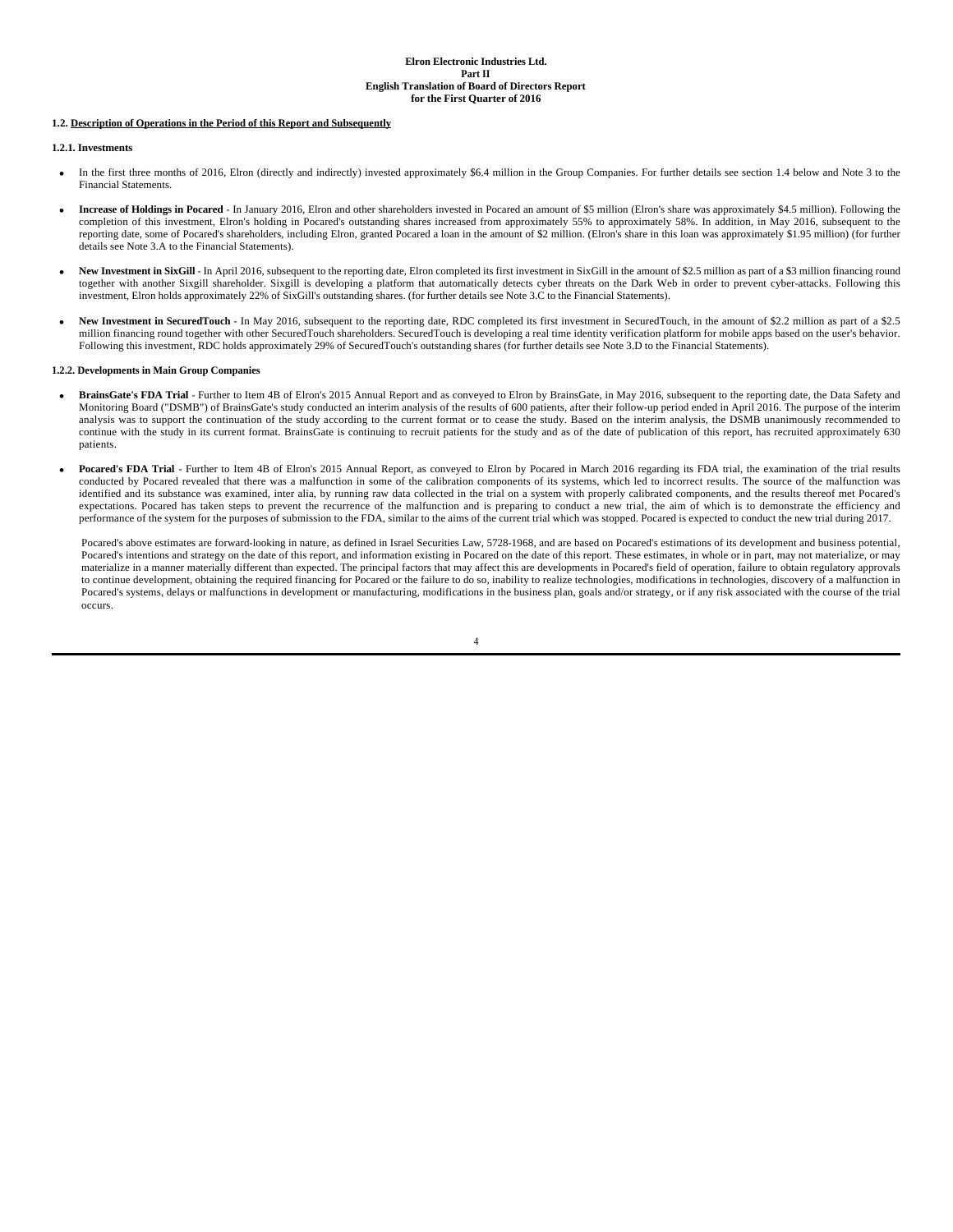## **1.2.3. Financing**

- **Dividend**  On March 10, 2016, the Company's board of directors resolved to make an application to the Court for a dividend distribution of \$15 million (constituting an amount of \$0.504307 per share) not out of the Company's profits. In April 2016, subsequent to the reporting date, the Company filed application to the Court accordingly. In May 2016, subsequent to the reporting date, the response of the Official Receiver to the application for the said distribution was received according to which the Company satisfies the solvency test as required under Section 303(A) of the Israeli Companies Law, 1999 (the "Companies Law"), and the Official Receiver does not object to approval of the application for the said distribution. The dividend's distribution is subject to the Court's approval pursuant to Section 303 of the Companies Law, and the record date will be determined accordingly. The abovementioned decision of the board of directors was taken after the directors determined that considering the Company's assets and liabilities, the solvency criterion pursuant to the Companies Law has been met, namely that there is no reasonable concern that such dividend distribution would prevent the Company from meeting its existing and expected obligations, as and when they fall due, and that such dividend distribution is for the benefit of the Company and its shareholders. It should be clarified that the abovementioned decision of the board of directors does not constitute a decision to distribute a dividend, and that a dividend distribution in any amount, shall be subject, in addition to the Court approval as stated herein (which is not assured), to a further separate approval of the board of directors in relation to the dividend distribution itself, subject to the Board's full discretion. Accordingly, it should be clarified that as of the date of filing of this report, there is no certainty as to the distribution of a dividend or the timing or amount thereof.
- As of the date of filing this report, Elron's and RDC's non-consolidated liquid resources amounted to approximately \$63.9 million and \$67.5 million, respectively. These amounts include Elron's and RDC's short term bank deposits in the amounts of \$29.3 million and \$43.7 million, respectively and other short term investments in securities by Elron in the amount of approximately \$25 million. As of the date of filing this report, Elron and RDC have no debt.

## **1.3. Results of Operations**

## **1.3.1. Elron's main operating results**

|                                                                          |         | For the three months<br>ended March 31, 31,<br>For the year ended<br>2015<br>December 2015<br>2016<br><b>Unaudited</b><br>\$ thousands |       |
|--------------------------------------------------------------------------|---------|----------------------------------------------------------------------------------------------------------------------------------------|-------|
|                                                                          |         |                                                                                                                                        |       |
|                                                                          |         |                                                                                                                                        |       |
|                                                                          |         |                                                                                                                                        |       |
| Net income (loss) attributable to Elron's shareholders                   | (4,911) | 4,915                                                                                                                                  | 2,451 |
| Net income (loss) per share attributable to Elron's shareholders (in \$) | (0.17)  | 0.17                                                                                                                                   | 0.08  |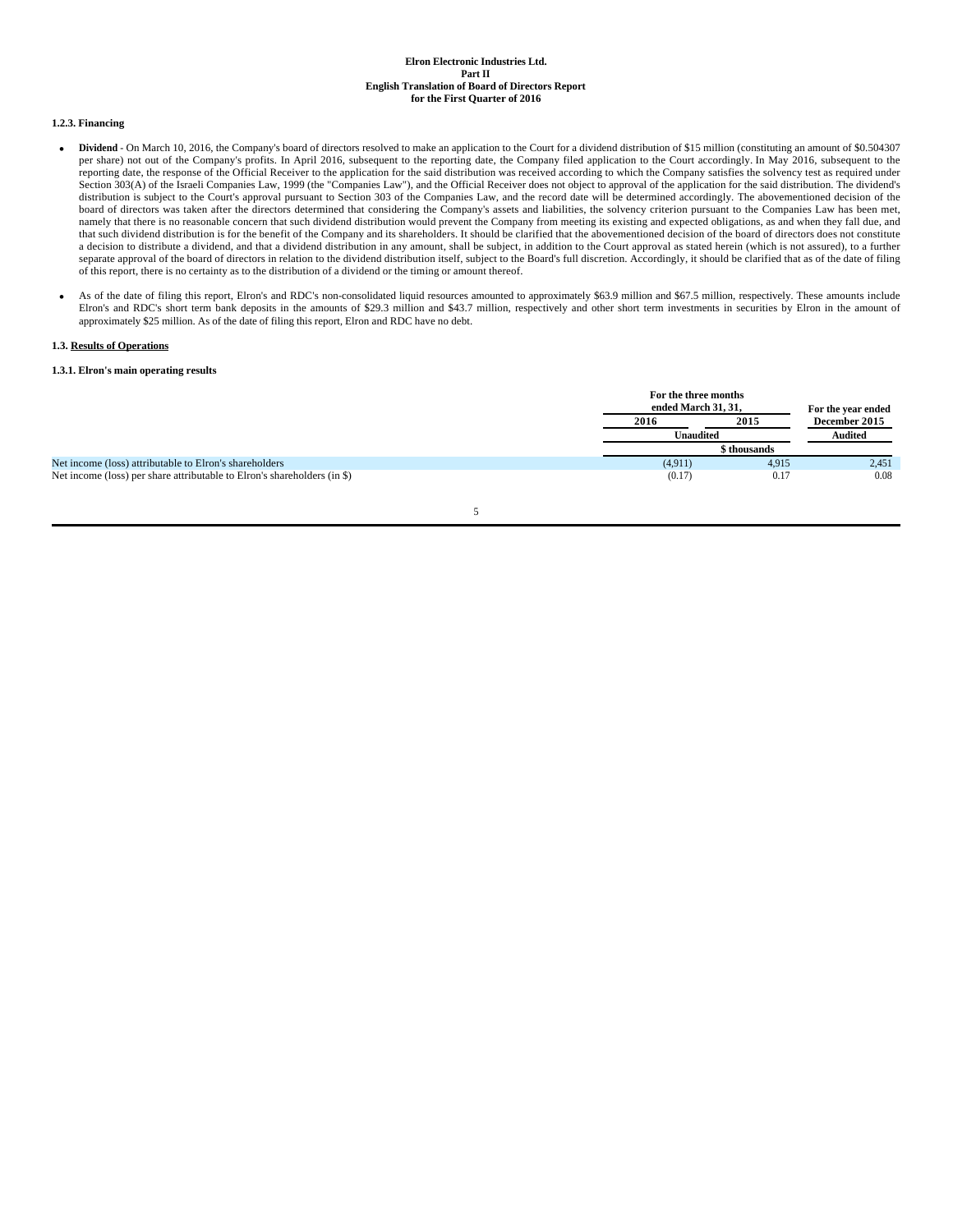As previously mentioned, the income and loss attributable to Elron's shareholders mainly comprises of: I) Elron's share in the losses of Group Companies, II) gains and losses from exit transactions, revaluation of investments, and changes in holdings, III) corporate operating expenses, IV) tax benefit (taxes on income):\*

|                                                                                  |         | For the three months<br>ended March 31. |           |  |
|----------------------------------------------------------------------------------|---------|-----------------------------------------|-----------|--|
|                                                                                  | 2016    | 2015                                    | 2015      |  |
|                                                                                  |         | \$ thousands                            |           |  |
| <b>Losses in respect of Group Companies:</b>                                     |         |                                         |           |  |
| Elron's share in net losses of Group Companies                                   | (4,596) | (4,019)                                 | (18, 421) |  |
| <b>Excess cost amortization</b>                                                  | (43)    | (5)                                     | (18)      |  |
| Total                                                                            | (4,639) | (4,024)                                 | (18, 439) |  |
| Gain from exit transactions, changes in holdings, and revaluation of investments | 301     | 10.134                                  | 27,660    |  |
| Corporate operating expenses                                                     | (856)   | (868)                                   | (4,608)   |  |
| <b>Taxes on income</b>                                                           | (61)    |                                         | (1,653)   |  |
| Other                                                                            | 344     | (327)                                   | (509)     |  |
| Net income (loss) attributable to shareholders                                   | (4,911) | 4,915                                   | 2,451     |  |
|                                                                                  |         |                                         |           |  |

\* The results summarized in the table are presented net of non-controlling interest.

#### **I) Losses in respect of Group Companies**

#### **Elron's share in the net losses of Group Companies:**

As previously mentioned, most of the Group Companies are technology companies which have not yet generated significant revenues, if at all, and which invest considerable resources in research and development and in marketing activities. According to accounting principles, these companies' investments in the development of their products are recorded as they occur in their statement of income as an increase in R&D expenses (insofar as these expenses are not capitalized as intangible assets as is permitted, according to accounting principles, only when technological feasibility has been established). Therefore, as the Group Companies increase their investments in order to develop their products and advance their business, they cause Elron to record greater losses in respect of its share in their losses.

The loss Elron recorded in the first quarter of 2016 in respect of its share in the net losses of Group Companies (net of non-controlling interest) resulted mainly from the losses of Pocared, BrainsGate, CartiHeal, Coramaze and Open Legacy.

The loss Elron recorded in the first quarter of 2015 in respect of its share in the net losses of Group Companies (net of non-controlling interest) resulted mainly from the losses of Pocared, BrainsGate, CartiHeal and Kyma Medical Technologies Ltd. ("Kyma", sold in September 2015).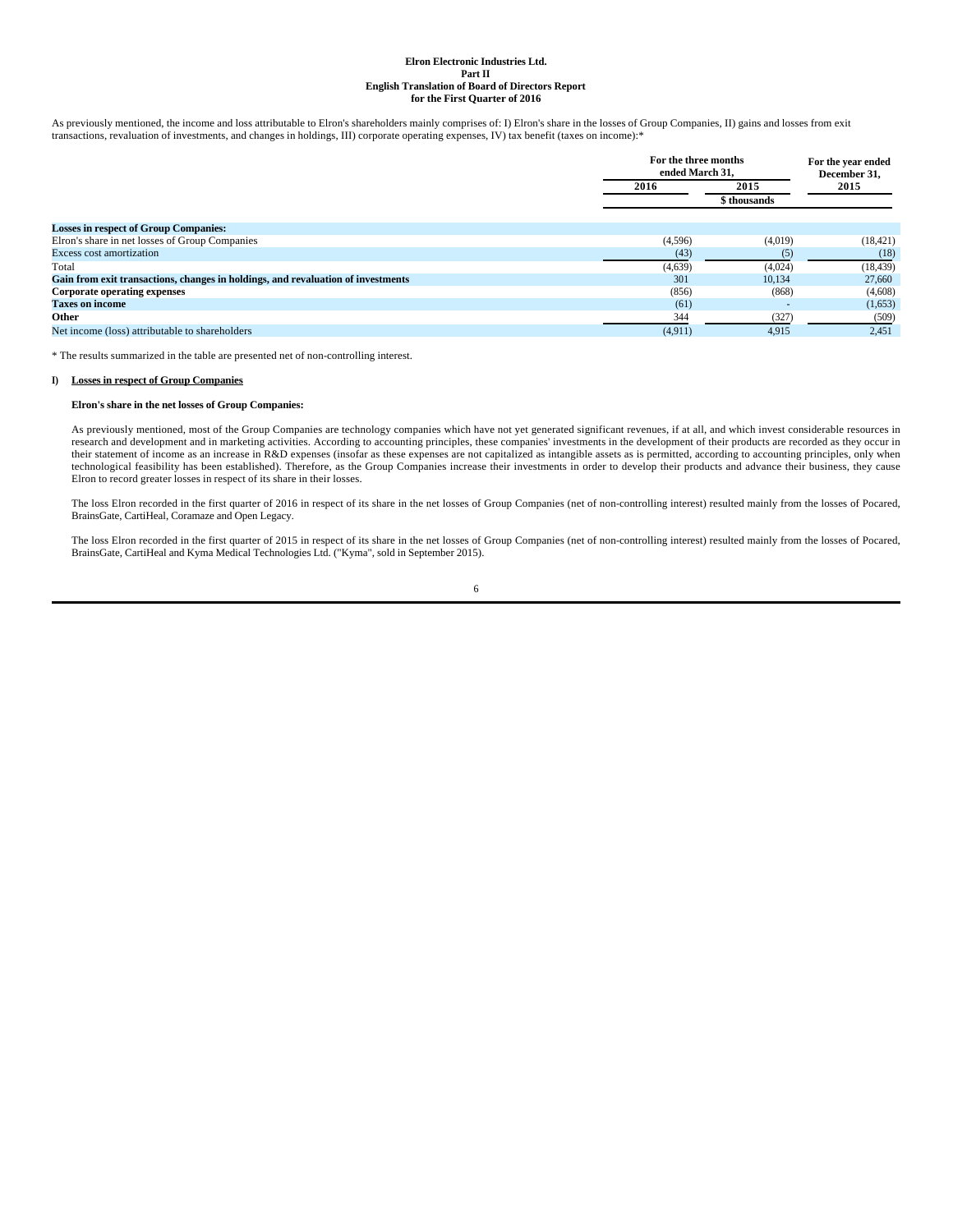## **II) Gain from exit transactions, changes in holdings, and revaluation of investments**

Gains from exit transactions, changes in holdings, and revaluation of investments recorded at fair value in the first quarter of 2016 resulted mainly from a \$0.3 million gain recorded due to an increase in the value of contingent consideration resulted from the sale of companies.

Gains from exit transactions, changes in holdings, and revaluation of investments recorded at fair value in the first quarter of 2015 resulted mainly from a \$10.1 million gain recorded due to the initial consolidation of Pocared.

# **III) Corporate operating expenses**

Corporate operating expenses include general and administrative expenses.

## **IV) Taxes on Income**

Taxes on income in the first quarter of 2016, resulted mainly from Elron's share in the tax expenses recorded by RDC in respect of the sale of Kyma in 2015.

In the first quarter of 2015 no taxes on income were recorded.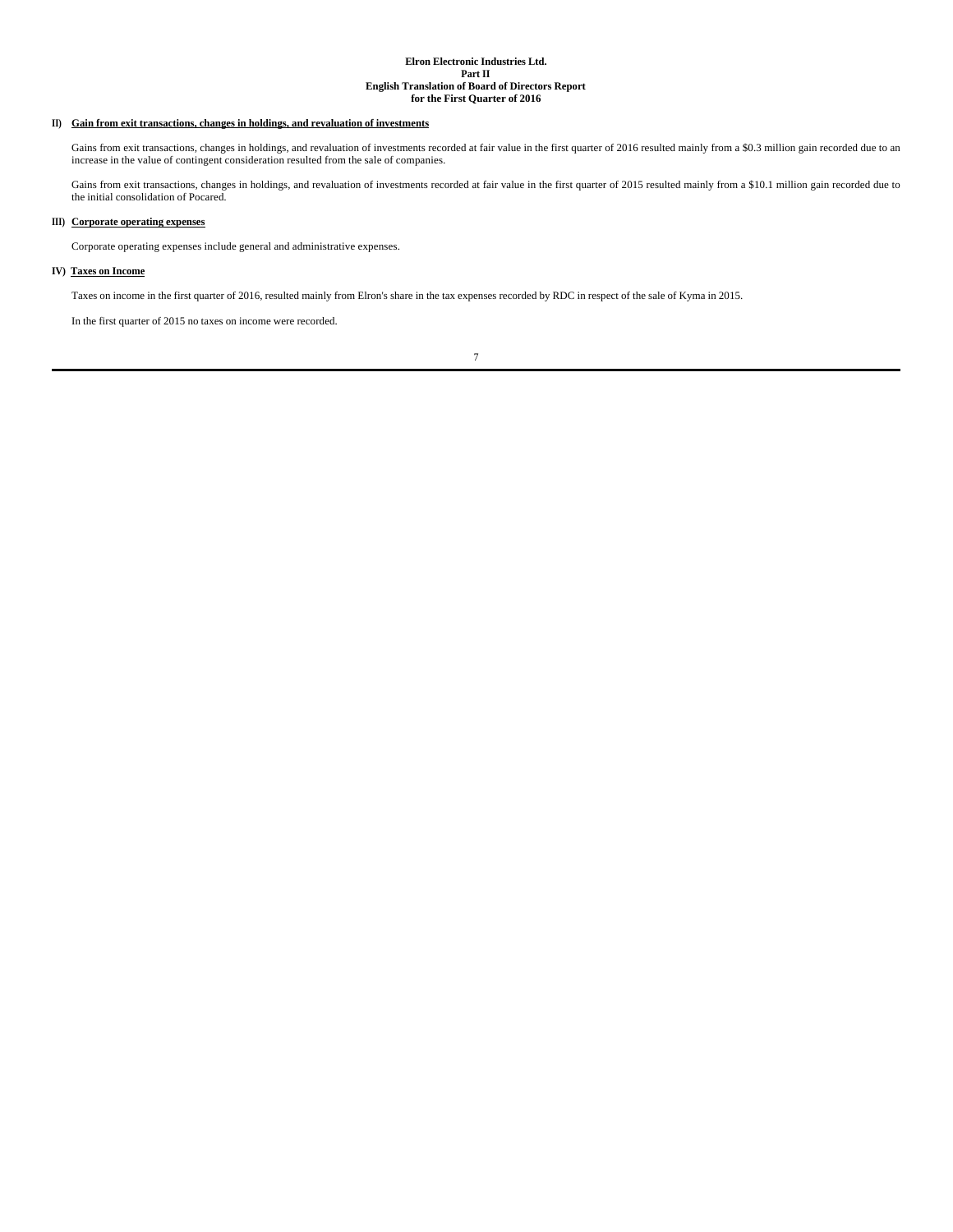# **1.3.2. Analysis of the consolidated statements of profit and loss**

|                                                     | For the three months<br>ended March 31. |              | For the year ended<br>December 31, |                                                                                                                                                                                                                  |  |  |
|-----------------------------------------------------|-----------------------------------------|--------------|------------------------------------|------------------------------------------------------------------------------------------------------------------------------------------------------------------------------------------------------------------|--|--|
|                                                     | 2016                                    | 2015         | 2015                               |                                                                                                                                                                                                                  |  |  |
|                                                     | <b>Unaudited</b>                        |              | <b>Audited</b>                     |                                                                                                                                                                                                                  |  |  |
|                                                     |                                         | \$ thousands |                                    | <b>Explanation</b>                                                                                                                                                                                               |  |  |
| Income from sales                                   |                                         | 206          | 889                                | Income from sales in 2015 includes revenues of Cloudyn. In December 2015 Elron lost<br>control over Cloudyn and, commencing from that date, ceased consolidating Cloudyn's<br>results in its reports.            |  |  |
|                                                     |                                         |              |                                    |                                                                                                                                                                                                                  |  |  |
| Gain from disposal and revaluation                  |                                         |              |                                    | In the first quarter of 2016, this item included mainly a \$516 thousand gain recorded due<br>to an increase in the value of contingent consideration in respect of the sale of Kyma<br>that took place in 2015. |  |  |
| of group companies, and<br>changes in holdings, net | 557                                     | 10.141       | 40.590                             | In the first quarter of 2015, this item included mainly a \$10,120 thousand gain recorded<br>from the initial consolidation of Pocared.                                                                          |  |  |
|                                                     |                                         |              |                                    |                                                                                                                                                                                                                  |  |  |
|                                                     |                                         |              |                                    | Financial income in the first quarter of 2016 resulted mainly from USD-NIS exchange rate<br>fluctuations with respect to NIS deposits held by RDC and interest income on deposits<br>and debentures.             |  |  |
|                                                     |                                         |              |                                    | Financial income in the first quarter of 2015 resulted mainly from interest income on                                                                                                                            |  |  |
| Financial income                                    | 1,439                                   | 369          | 1.112                              | deposits and revaluation of other investments in securities.                                                                                                                                                     |  |  |
| <b>Total income</b>                                 | 1,996                                   | 10,716       | 42,591                             |                                                                                                                                                                                                                  |  |  |
| Cost of sales                                       |                                         | 50           | 267                                | See explanation under line item income from sales above.                                                                                                                                                         |  |  |
| Research and development                            |                                         |              |                                    |                                                                                                                                                                                                                  |  |  |
| expenses, net                                       | 2,245                                   | 1,614        | 13,129                             |                                                                                                                                                                                                                  |  |  |
| Selling and marketing expenses                      | 77                                      | 351          |                                    | 2,008 See analysis of Elron's and consolidated companies' operating expenses below.                                                                                                                              |  |  |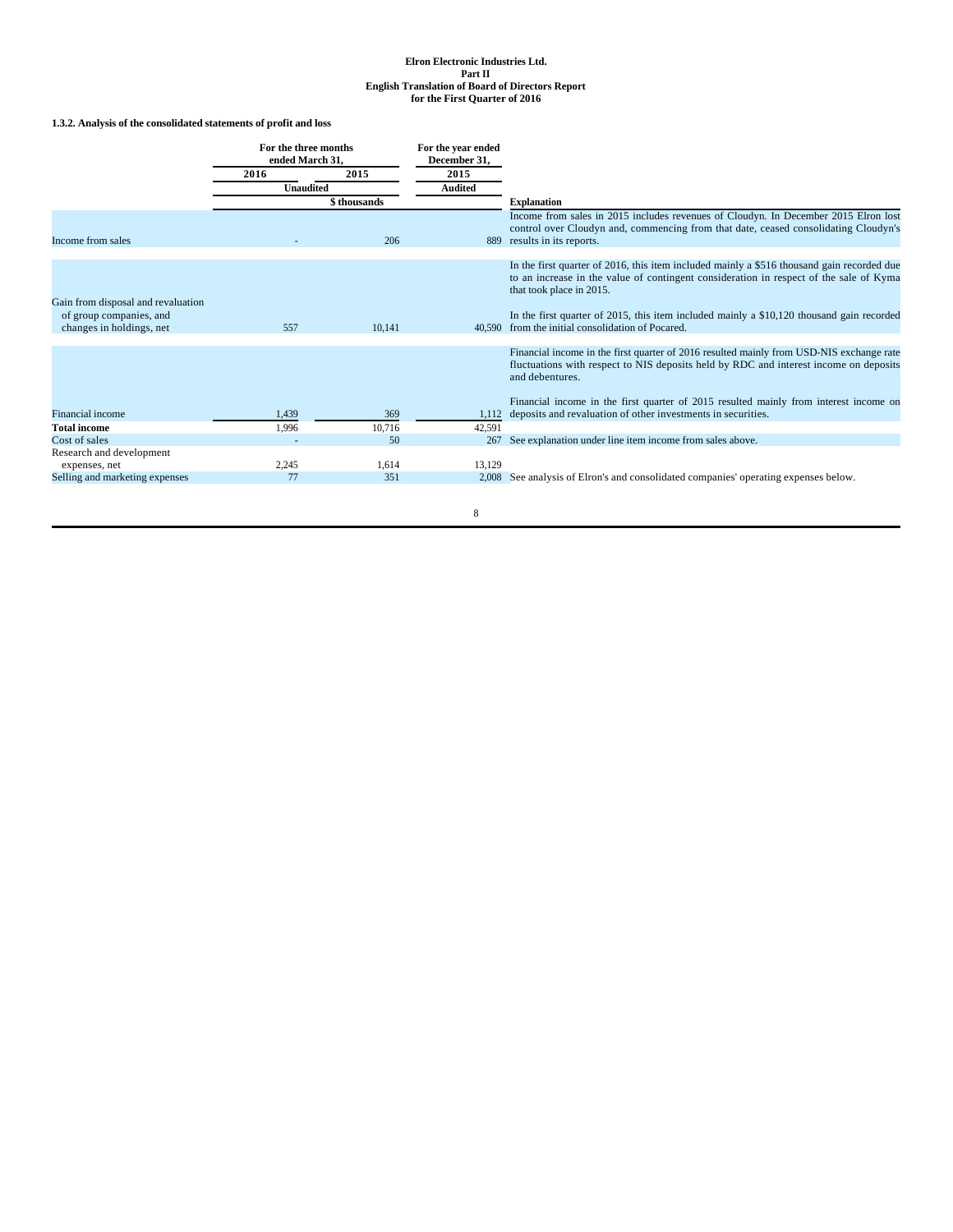|                                     | For the three months<br>ended March 31, |              | For the year ended<br>December 31, |                                                                                                                                                                                                                                                                                                                                                                                                                                                                                                            |
|-------------------------------------|-----------------------------------------|--------------|------------------------------------|------------------------------------------------------------------------------------------------------------------------------------------------------------------------------------------------------------------------------------------------------------------------------------------------------------------------------------------------------------------------------------------------------------------------------------------------------------------------------------------------------------|
|                                     | 2016                                    | 2015         | 2015                               |                                                                                                                                                                                                                                                                                                                                                                                                                                                                                                            |
|                                     | <b>Unaudited</b>                        |              | <b>Audited</b>                     |                                                                                                                                                                                                                                                                                                                                                                                                                                                                                                            |
|                                     |                                         | \$ thousands |                                    | <b>Explanation</b>                                                                                                                                                                                                                                                                                                                                                                                                                                                                                         |
| General and administrative          |                                         |              |                                    |                                                                                                                                                                                                                                                                                                                                                                                                                                                                                                            |
| expenses                            | 1.373                                   | 1.449        | 7.556                              |                                                                                                                                                                                                                                                                                                                                                                                                                                                                                                            |
|                                     |                                         |              |                                    | Elron's share in the net losses of its associates results from its holdings in certain<br>investments that are accounted for under the equity method.                                                                                                                                                                                                                                                                                                                                                      |
|                                     |                                         |              |                                    | As most of the Group Companies are companies whose operations have not yet<br>generated significant revenues, if at all, and invest considerable resources in research<br>and development and in marketing activities, Elron expects to continue to record losses<br>in respect of these companies' ongoing operations in accordance with the accounting<br>method applied to them in Elron's financial statements. In addition, see the analysis of<br>the results of operations of main associate below. |
| Equity in losses of associates, net | 3,006                                   | 3,405        |                                    | The decrease in the first quarter of 2016 as compared with the first quarter of 2015 was<br>mainly due to the initial consolidation of Poadared's results beginning in February 2015,<br>8,566 instead of recording its results according to the equity method.                                                                                                                                                                                                                                            |
|                                     |                                         |              |                                    |                                                                                                                                                                                                                                                                                                                                                                                                                                                                                                            |
|                                     |                                         |              |                                    | Financial expenses in the first quarter of 2016 resulted mainly from a decrease in the value<br>of marketable investments measured at fair value.                                                                                                                                                                                                                                                                                                                                                          |
|                                     |                                         |              |                                    | Financial expenses in the first quarter of 2015 resulted mainly from USD-NIS exchange                                                                                                                                                                                                                                                                                                                                                                                                                      |
| Financial expenses                  | 340                                     | 608          | 650                                | rate fluctuations, primarily in NIS bank deposits held by RDC.                                                                                                                                                                                                                                                                                                                                                                                                                                             |
| Other expenses, net                 | 17                                      |              | 22                                 |                                                                                                                                                                                                                                                                                                                                                                                                                                                                                                            |
| <b>Total expenses</b>               | 7,058                                   | 7.477        | 32,198                             |                                                                                                                                                                                                                                                                                                                                                                                                                                                                                                            |
| Income (loss) before taxes on       |                                         |              |                                    |                                                                                                                                                                                                                                                                                                                                                                                                                                                                                                            |
| income                              | (5,062)                                 | 3,239        | 10,393                             |                                                                                                                                                                                                                                                                                                                                                                                                                                                                                                            |
|                                     |                                         |              |                                    |                                                                                                                                                                                                                                                                                                                                                                                                                                                                                                            |
|                                     |                                         |              | 9                                  |                                                                                                                                                                                                                                                                                                                                                                                                                                                                                                            |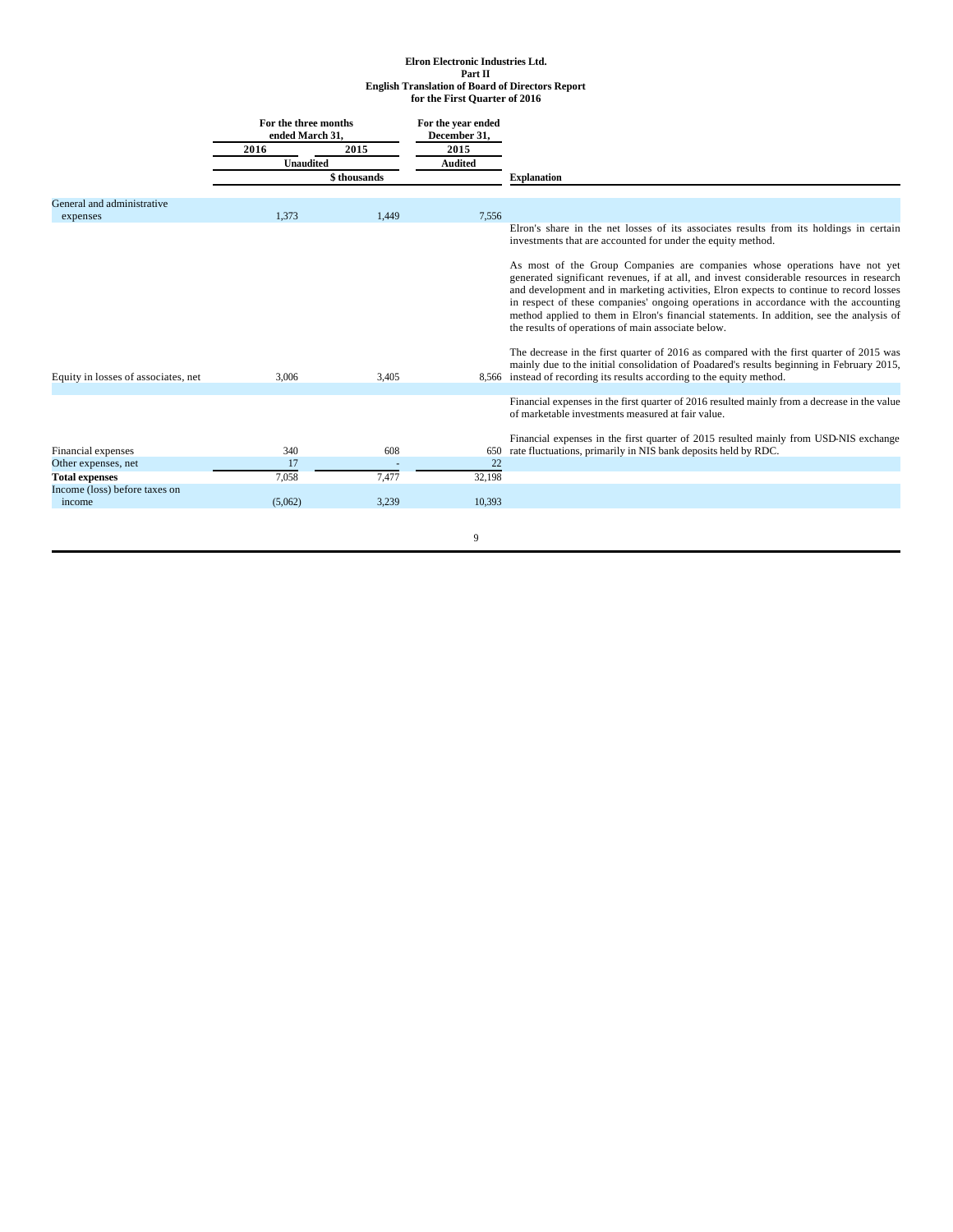|                                                                                                    | For the three months<br>ended March 31. |              | For the year ended<br>December 31, |                                                                                                                                                                                                                                                                                                                                                                            |
|----------------------------------------------------------------------------------------------------|-----------------------------------------|--------------|------------------------------------|----------------------------------------------------------------------------------------------------------------------------------------------------------------------------------------------------------------------------------------------------------------------------------------------------------------------------------------------------------------------------|
|                                                                                                    | 2016                                    | 2015         | 2015                               |                                                                                                                                                                                                                                                                                                                                                                            |
|                                                                                                    | <b>Unaudited</b>                        |              | <b>Audited</b>                     |                                                                                                                                                                                                                                                                                                                                                                            |
|                                                                                                    |                                         | \$ thousands |                                    | <b>Explanation</b>                                                                                                                                                                                                                                                                                                                                                         |
| Taxes on income<br>Net income (loss)                                                               | (142)<br>(5,204)                        | (7)<br>3,232 | (3.348)<br>7,045                   | Taxes on income in the first quarter of 2016 and for the year ended December 31, 2015<br>resulted mainly from tax expenses recorded by RDC due to the sale of Kyma.                                                                                                                                                                                                        |
| Net income (loss) attributable to<br>the Company's shareholders                                    | (4,911)                                 | 4,915        | 2,451                              |                                                                                                                                                                                                                                                                                                                                                                            |
|                                                                                                    |                                         |              |                                    | The net income or loss attributable to non-controlling interests results mainly from the<br>share of the non-controlling interest in the gain or loss recorded by RDC.                                                                                                                                                                                                     |
| Net income (loss) attributable to                                                                  |                                         |              |                                    | In the first quarter of 2016 and 2015, the loss attributable to non-controlling interest<br>resulted mainly from the share of the non-controlling interest in the current loss recorded<br>by RDC in respect of the losses of its subsidiaries. In the first quarter of 2016, most of the<br>loss was offset by financial income and the change in value of the contingent |
| non-controlling interest                                                                           | (293)                                   | (1,683)      | 4,594                              | consideration in respect of the sale of Kyma, recorded by RDC.                                                                                                                                                                                                                                                                                                             |
| Basic and diluted net income<br>(loss) per share attributable to<br>the Company's shareholders (in |                                         |              |                                    |                                                                                                                                                                                                                                                                                                                                                                            |
| $\mathcal{S}$                                                                                      | (0.17)                                  | 0.17         | 0.08                               |                                                                                                                                                                                                                                                                                                                                                                            |
|                                                                                                    |                                         |              |                                    |                                                                                                                                                                                                                                                                                                                                                                            |
|                                                                                                    |                                         |              | 10                                 |                                                                                                                                                                                                                                                                                                                                                                            |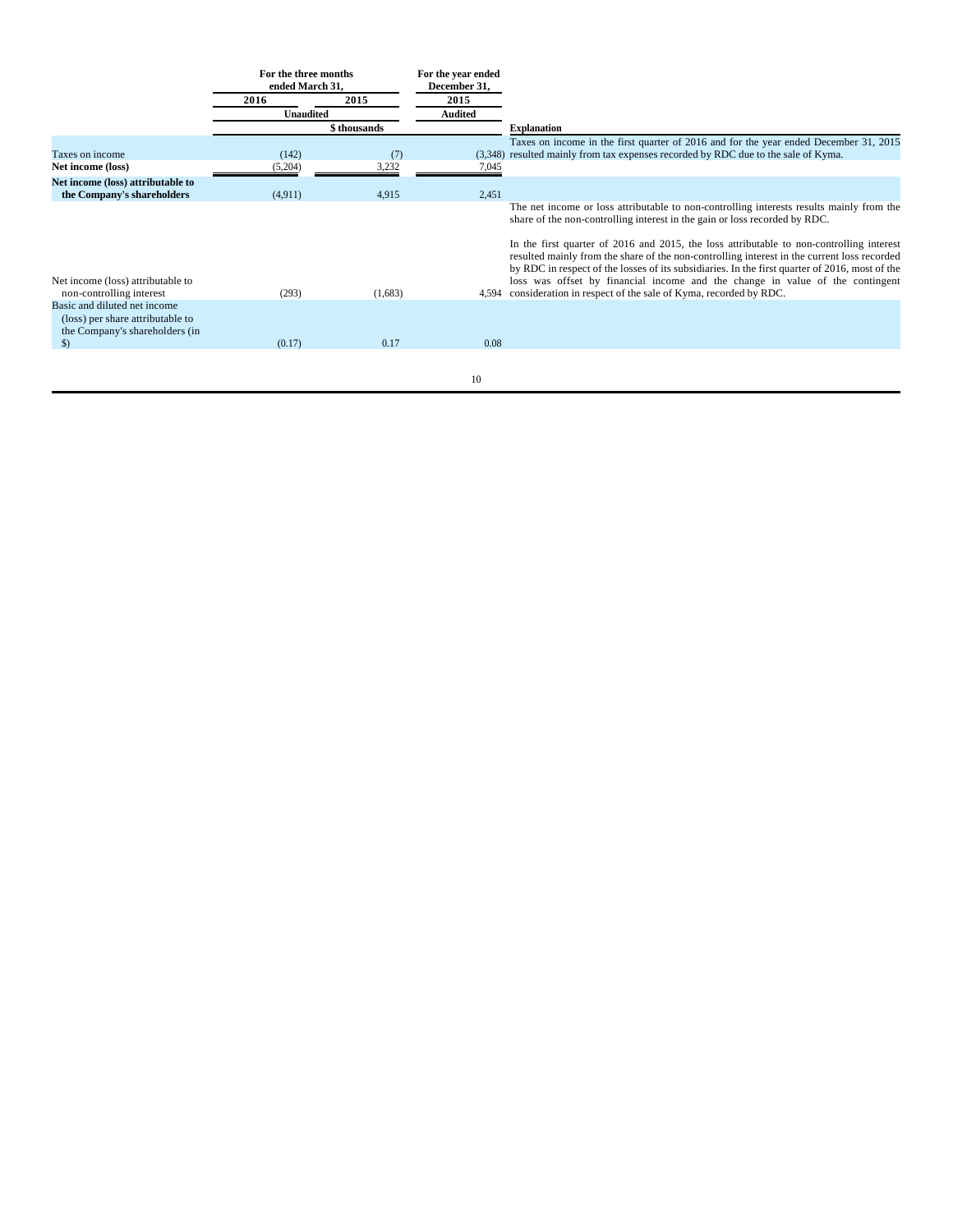# **Operating Expenses**

Operating expenses in the first quarter of 2016 and 2015 amounted to \$3,695 and \$3,414 thousand, respectively, and comprised mainly of research and development expenses, net, selling and<br>marketing expenses, and general and

|               | For the three months ended March 31, |       |                                                                                                                                                                                                                           |
|---------------|--------------------------------------|-------|---------------------------------------------------------------------------------------------------------------------------------------------------------------------------------------------------------------------------|
|               | 2016                                 | 2015  |                                                                                                                                                                                                                           |
|               | \$ thousands                         |       | <b>Explanation</b>                                                                                                                                                                                                        |
| Corporate     | 857                                  | 868   |                                                                                                                                                                                                                           |
| RDC.          | 254                                  |       | 539 The decrease was mainly due to a decrease in expenses related to incubating projects.                                                                                                                                 |
|               |                                      |       | The change was mainly since RDSeed lost control over Cloudyn in December 2015, and, therefore, ceased                                                                                                                     |
| <b>RDSeed</b> | 65                                   |       | 825 consolidating Cloudyn's results in its financial reports.                                                                                                                                                             |
|               |                                      |       | The increase mainly resulted from the fact that Pocared's results were consolidated in Elron's reports<br>commencing from February 2015, the date of its initial consolidation, and not for the entire quarter (Pocared's |
| Pocared       | 2,519                                |       | 1,182 operating expenses for the first quarter of 2015 in full were \$2,300 thousand).                                                                                                                                    |
| Total         | 3,695                                | 3.414 |                                                                                                                                                                                                                           |
|               |                                      |       |                                                                                                                                                                                                                           |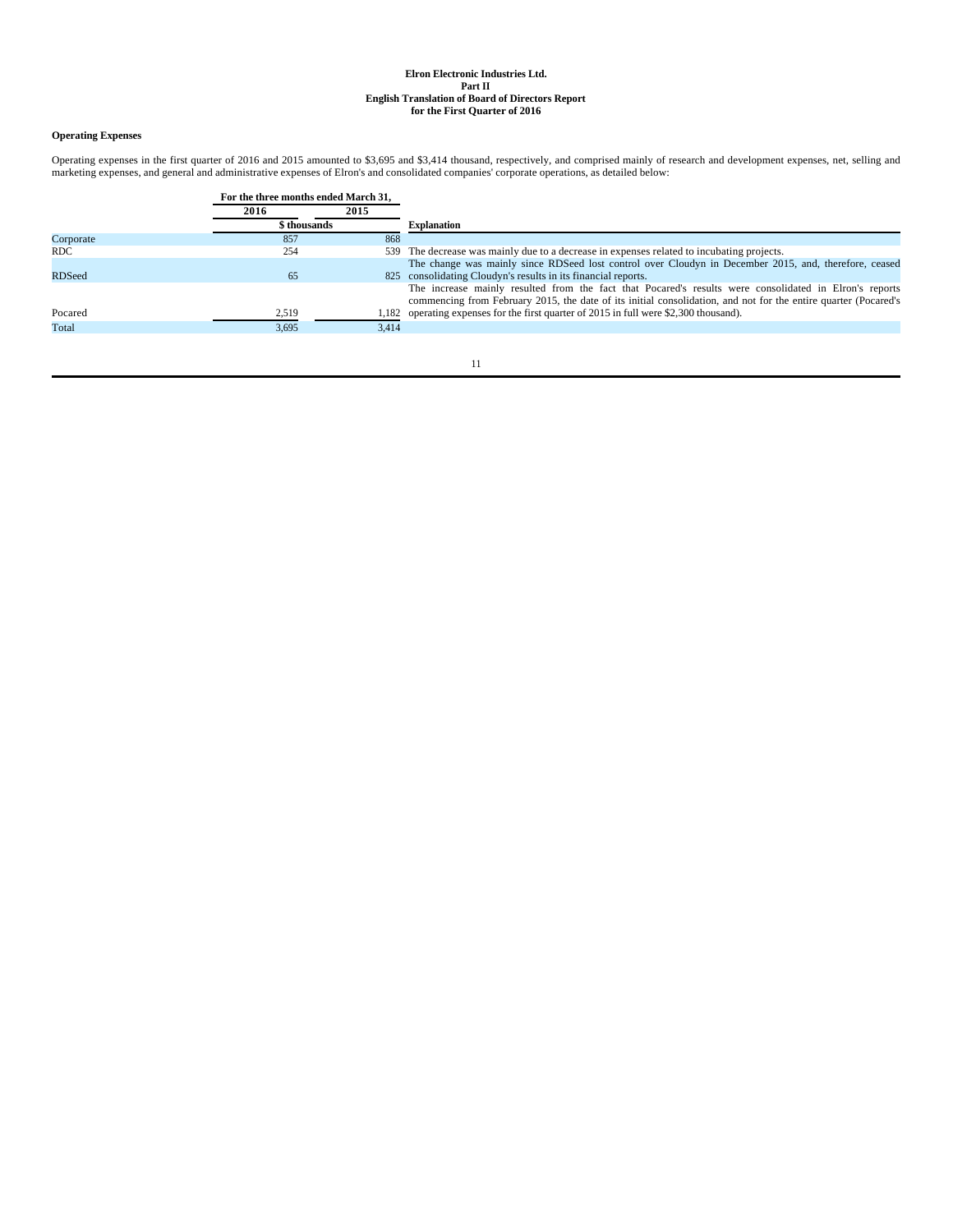**1.3.3. Analysis of the results of operations of main associate**

# **BrainsGate**

|      | For the three months ended March 31. |      |                                                                                                                                                                                                                                                                                                                                                                                                                                                          |
|------|--------------------------------------|------|----------------------------------------------------------------------------------------------------------------------------------------------------------------------------------------------------------------------------------------------------------------------------------------------------------------------------------------------------------------------------------------------------------------------------------------------------------|
|      | 2016                                 | 2015 |                                                                                                                                                                                                                                                                                                                                                                                                                                                          |
|      | Unaudited                            |      |                                                                                                                                                                                                                                                                                                                                                                                                                                                          |
|      | \$ thousands                         |      | <b>Explanation</b>                                                                                                                                                                                                                                                                                                                                                                                                                                       |
| Loss | 1,392                                |      | BrainsGate is in the development stage and has not yet commenced sales. BrainsGate's losses mainly result from<br>research and development expenses. The decrease in loss in the first quarter of 2016 compared with the first<br>quarter of 2015 was mainly due to share based payments expenses recorded in the first quarter of 2015, due to<br>2,502 recapitalization of BrainsGate's equity, as part of the investment agreement from January 2015. |
|      |                                      |      |                                                                                                                                                                                                                                                                                                                                                                                                                                                          |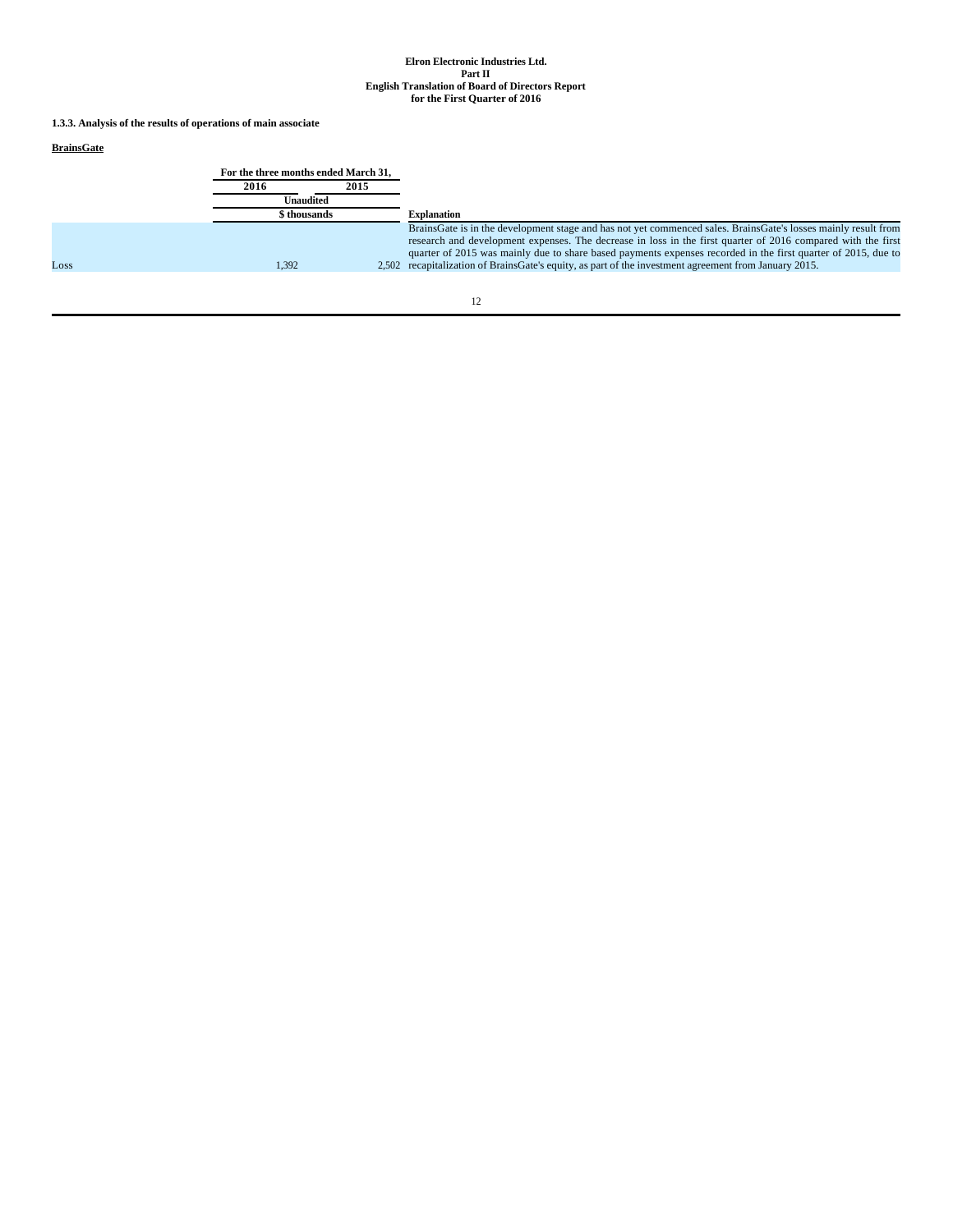## **1.4. Financial Position, Liquidity and Capital Resources**

**Financial position**

|                                                                  | <b>March 31, 2016</b> | December 31.<br>2015 |  |
|------------------------------------------------------------------|-----------------------|----------------------|--|
|                                                                  | <b>Unaudited</b>      | <b>Audited</b>       |  |
|                                                                  | \$ thousands          |                      |  |
| Total assets in the consolidated statement of financial position | 209,157               | 214,869              |  |
| Investments in associates and other companies                    | 33,900                | 34.924               |  |
| Current assets                                                   | 145,824               | 151.084              |  |
| Long-term receivables                                            | 10,949                | 10,395               |  |
| Intangible assets, net                                           | 17.438                | 17,438               |  |
| Current liabilities                                              | 5,598                 | 6,363                |  |
| Long-term liabilities                                            | 2.180                 | 2,104                |  |
| Equity including non-controlling interest                        | 201.379               | 206,402              |  |

Total equity at March 31, 2016 was \$201,379 thousand, representing approximately 96% of the total assets in the statement of financial position, compared with \$206,402 thousand at December<br>31, 2015, representing approximat

Consolidated working capital at March 31, 2016 amounted to \$140,226 thousand, compared with \$144,721 thousand at December 31, 2015. The decrease in working capital resulted from the decrease in liquid resources due to inve

## **Elron's and RDC's primary cash flows (1)**

|                                                                     | For the three<br>months ended<br><b>March 31, 2016</b> | For the three<br>months ended<br><b>March 31, 2015</b> |
|---------------------------------------------------------------------|--------------------------------------------------------|--------------------------------------------------------|
|                                                                     | <b>Unaudited</b>                                       |                                                        |
|                                                                     | \$ thousands                                           |                                                        |
| Investments in Elron's and RDC's group companies (1)                | (6, 397)                                               | (10,716)                                               |
| Proceeds from disposal of Elron's and RDC's non-current investments |                                                        | 109                                                    |

(1) The amounts presented include RDC's and RDseed's cash flows in full (100%) in addition to Elron's cash flows, but exclude the cash flows of their subsidiaries.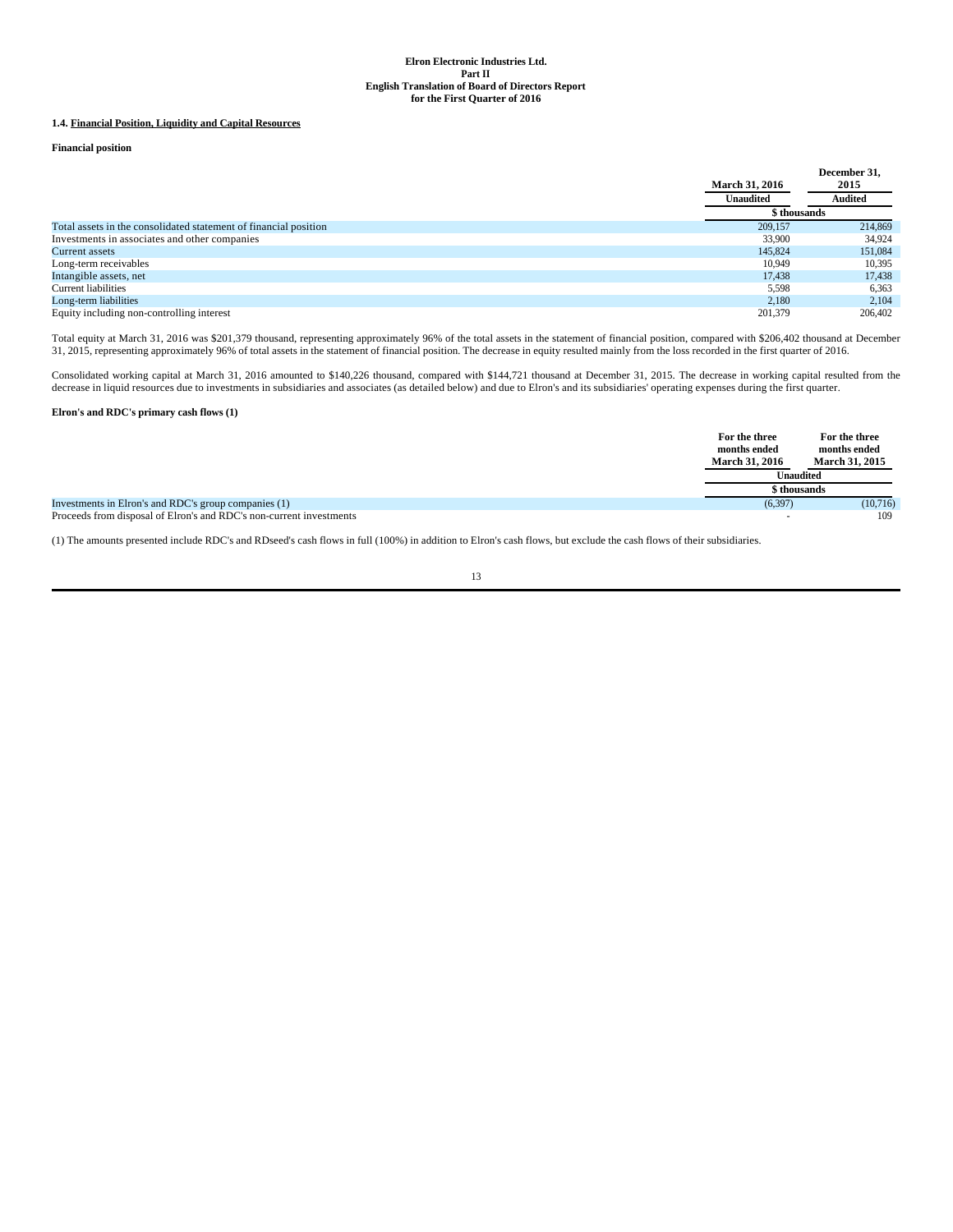#### **Liquid resources balance**

Consolidated liquid resources at March 31, 2016 amounted to \$144,679 thousand (including short term bank deposits and other investments in securities in the total amount of approximately \$103,292 thousand), compared with \$150,184 thousand at December 31, 2015 (including short term bank deposits in the amount of approximately \$98,233 thousand).

Elron's and RDC's non-consolidated liquid resources at March 31, 2016 amounted to \$68,360 and \$70,488 thousand, respectively (Elron's and RDC's liquid resources as of March 31, 2016 included short term bank deposits in the total amount of approximately \$34,237 and \$44,140 thousand, respectively and other short term investments in securities of Elron in the amount of 24,915). Elron's and RDC's non-consolidated liquid resources at December 31, 2015 amounted to \$76,199 and \$69,836 thousand, respectively (as mentioned above Elron's and RDC's liquid resources as of December 31, 2015 included short term bank deposits and other short term investments in securities in the amount of approximately \$62,260 and \$35,973 thousand, respectively).

### **Uses of cash**

The main uses of cash in the first quarter of 2016 were investments and loans to Group Companies in the amount of \$5,697 thousand by Elron, and \$700 thousand by RDC. Furthermore, cash was used to pay corporate and RDC's operating expenses, as detailed above in section 1.3.2.

The main uses of cash in the first quarter of 2015 were investments and loans to Group Companies in the amount of \$9,018 thousand by Elron, and \$1,698 thousand by RDC. Furthermore, cash was used to pay corporate and RDC's operating expenses.

Investments in Group Companies during the first quarter of 2016 and 2015, are summarized in the following table (see also Note 3 to the Financial Statements for additional details regarding investments in Group Companies):

|                                             | Elron                                |                          | <b>RDC</b>     |       |
|---------------------------------------------|--------------------------------------|--------------------------|----------------|-------|
|                                             | For the three months ended March 31, |                          |                |       |
|                                             | 2016                                 | 2015                     | 2016           | 2015  |
|                                             |                                      | Unaudited                |                |       |
|                                             |                                      | \$ thousands             |                |       |
| <b>Consolidated Companies:</b>              |                                      |                          |                |       |
| Pocared $(1)$                               | 4,477                                | 4,452                    |                |       |
|                                             | 4,477                                | 4,452                    |                |       |
| <b>Associates and Other Investments (2)</b> |                                      |                          |                |       |
| <b>BrainsGate</b>                           | $\overline{a}$                       | 3,284                    |                | ٠     |
| Notal                                       | 1,020                                | $\overline{\phantom{a}}$ |                |       |
| Cartiheal                                   | $\overline{\phantom{a}}$             | 1,282                    |                |       |
| Open Legacy                                 | $\overline{\phantom{a}}$             | $\overline{\phantom{a}}$ | 700            |       |
| Kyma $(3)$                                  | $\sim$                               | $\sim$                   | $\overline{a}$ | 1,625 |
| Other                                       | 200                                  |                          |                | 73    |
|                                             | 1,220                                | 4,566                    | 700            | 1,698 |
| Total investments                           | 5,697                                | 9,018                    | 700            | 1,698 |

(1) Subsequent to the reporting date Elron invested in Pocared an amount of \$1,976 thousand.

(2) Subsequent to the reporting date Elron invested in SixGill an amount of \$2,500 thousand and RDC invested in SecuredTouch an amount of \$2,200 thousand (see section 1.2.1 above). (3) In September 2015 the sale of Kyma was completed.

### **Proceeds from the disposal of Elron's and RDC's non-current investments**

In the first quarter of 2016 and 2015, Elron did not receive cash in material amounts from the disposal of investments.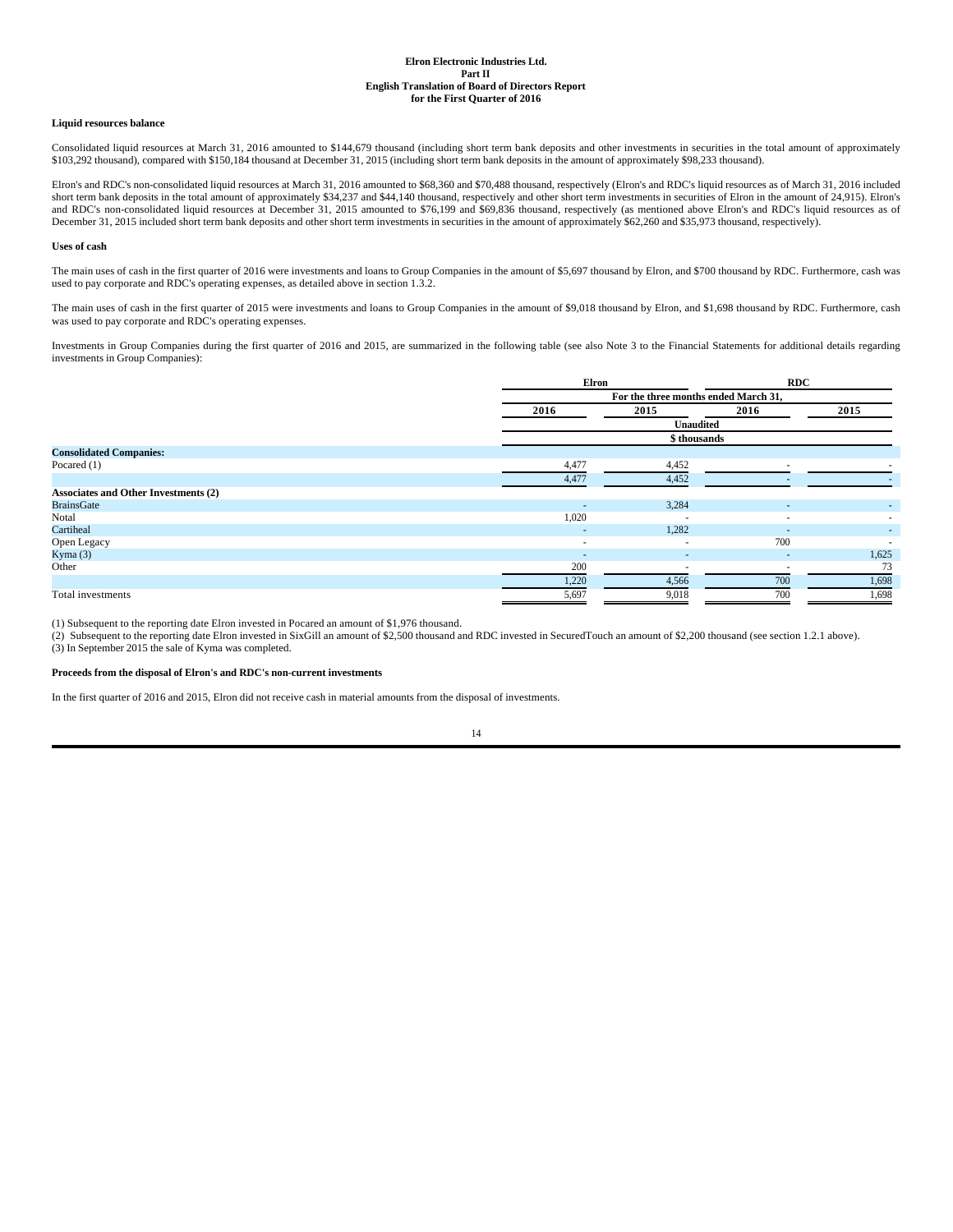## **Main Group Companies' cash flows**

|                |                                                        | Cash flows used in operating activities                             |                         | Liquid resources balance                        |
|----------------|--------------------------------------------------------|---------------------------------------------------------------------|-------------------------|-------------------------------------------------|
|                | For the three<br>months ended<br><b>March 31, 2016</b> | For the Three<br>months ended<br><b>March 31, 2015</b><br>Unaudited | As of March 31,<br>2016 | <b>As of December</b><br>31,<br>2015<br>Audited |
|                |                                                        | \$ thousands                                                        |                         |                                                 |
| BrainsGate (1) | (1, 426)                                               | (1,606)                                                             | 6,875                   | 8,264                                           |
| Pocared        | (2,440)                                                | (1,916)                                                             | 4,434                   | 1,955                                           |

(1) In accordance with US-GAAP.

## **2. Market Risk Exposure and Management**

## **2.1. Report on Linkage Bases**

Presented below is the Company's consolidated linkage balance at March 31, 2016, December 31, 2015, and March 31, 2015.

# **As of March 31, 2016 (\$ thousands) (unaudited)**

|                                                       | <b>NIS</b><br>(CPI)<br>linked) | <b>USD</b><br>(or USD<br>linked) | <b>NIS</b><br>(unlinked) | Non-<br>monetary item $(2)$ | Total   |
|-------------------------------------------------------|--------------------------------|----------------------------------|--------------------------|-----------------------------|---------|
| <b>Assets</b> (1)                                     |                                |                                  |                          |                             |         |
| Cash and cash equivalents                             | $\overline{\phantom{a}}$       | 30,827                           | 10,560                   | $\overline{a}$              | 41,387  |
| Other investments in securities, net                  | $\overline{a}$                 | 24,915                           | $\overline{a}$           |                             | 24,915  |
| Other accounts receivable                             | 8                              | 18                               | 817                      | 302                         | 1,145   |
| <b>Bank</b> deposits                                  |                                | 57,950                           | 20,427                   |                             | 78,377  |
| Investments in associates                             | $\overline{\phantom{a}}$       | $\overline{\phantom{a}}$         | $\overline{\phantom{a}}$ | 13,485                      | 13,485  |
| Investments in other companies measured at fair value | $\overline{\phantom{a}}$       | $\overline{a}$                   | $\sim$                   | 20,415                      | 20,415  |
| Property, plant and equipment, net                    | $\overline{a}$                 | $\overline{\phantom{a}}$         | $\overline{\phantom{a}}$ | 1,046                       | 1,046   |
| Intangible assets, net                                | $\overline{a}$                 | $\overline{\phantom{a}}$         | $\overline{\phantom{a}}$ | 17,438                      | 17,438  |
| Long-term receivables                                 |                                | 10,797                           | 152                      |                             | 10,949  |
| Total assets                                          |                                | 124,507                          | 31,956                   | 52,686                      | 209,157 |
| Liabilities (1)                                       |                                |                                  |                          |                             |         |
| Trade payables                                        |                                | 94                               | 145                      |                             | 239     |
| Other account payables                                | $\overline{a}$                 | 2,049                            | 2,697                    | 613                         | 5,359   |
| Long-term taxes                                       | $\overline{\phantom{a}}$       | $\overline{\phantom{a}}$         |                          | 2,180                       | 2,180   |
| <b>Total liabilities</b>                              |                                | 2,143                            | 2,842                    | 2,793                       | 7,778   |

(1) Non-current assets and liabilities in this table include the current maturities in respect thereof.

(2) Including items that are not financial items.

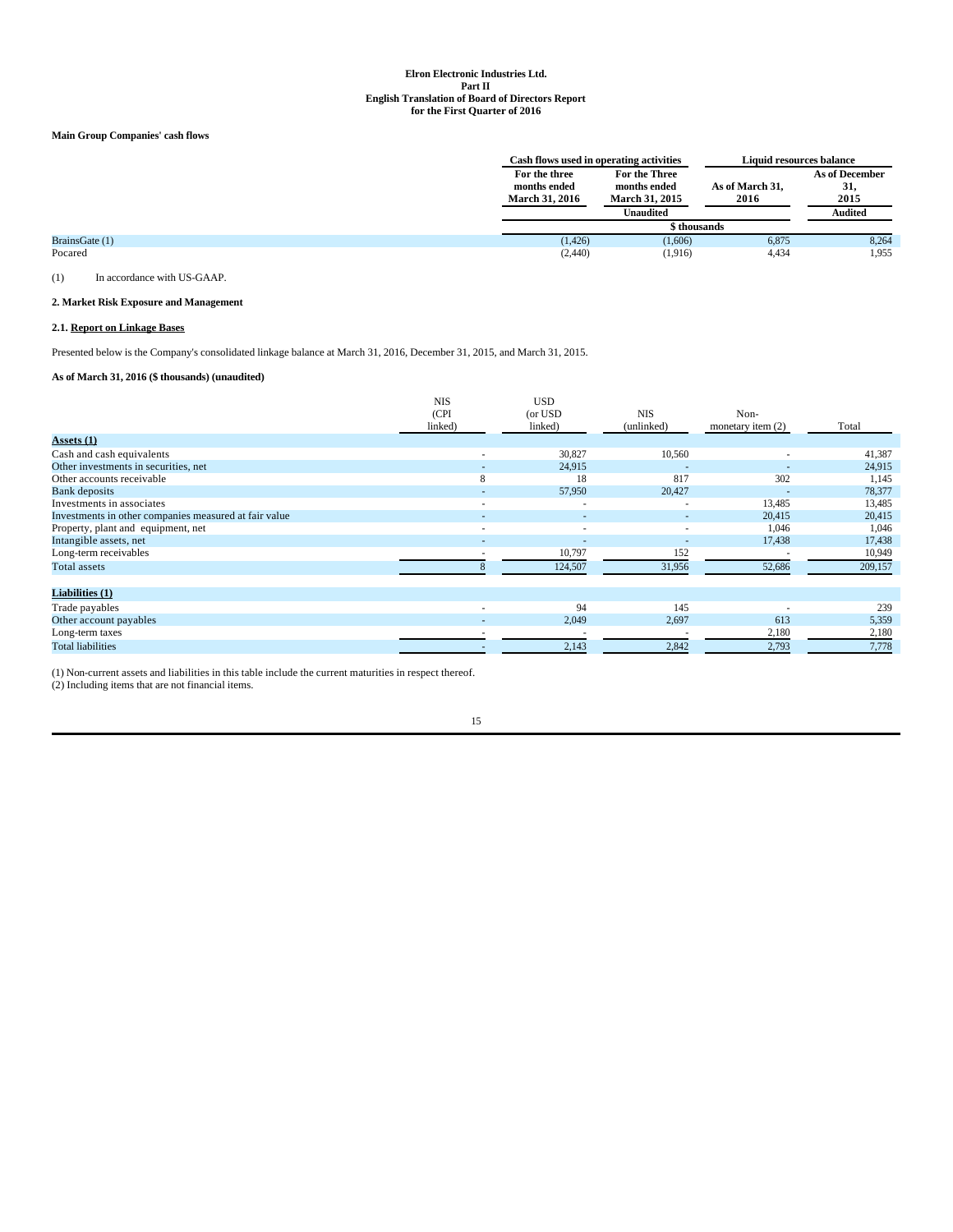# **As of December 31, 2015 (\$ thousands) (audited)**

|                                                       | <b>NIS</b><br>(CPI<br>linked) | <b>USD</b><br>(or USD<br>linked) | <b>NIS</b><br>(unlinked) | Non-<br>monetary item $(2)$ | Total   |
|-------------------------------------------------------|-------------------------------|----------------------------------|--------------------------|-----------------------------|---------|
| Assets (1)                                            |                               |                                  |                          |                             |         |
| Cash and cash equivalents                             | $\overline{\phantom{a}}$      | 41,867                           | 10,084                   |                             | 51,951  |
| Other investments in securities, net                  | ٠                             | 23,115                           | $\overline{a}$           | 4,930                       | 28,045  |
| Other accounts receivable                             | $\overline{c}$                | 47                               | 677                      | 174                         | 900     |
| <b>Bank</b> deposits                                  | $\overline{\phantom{a}}$      | 55,192                           | 14,996                   |                             | 70,188  |
| Investments in associates                             | ۰                             | $\overline{\phantom{a}}$         | $\overline{\phantom{a}}$ | 15,529                      | 15,529  |
| Investments in other companies measured at fair value | $\overline{\phantom{a}}$      | $\sim$                           | $\sim$                   | 19,395                      | 19,395  |
| Property, plant and equipment, net                    | $\overline{\phantom{a}}$      | $\sim$                           | $\overline{\phantom{a}}$ | 1,028                       | 1,028   |
| Intangible assets, net                                | $\overline{\phantom{a}}$      | $\overline{a}$                   | $\overline{a}$           | 17,438                      | 17,438  |
| Long-term receivables                                 |                               | 10,242                           | 153                      |                             | 10,395  |
| Total assets                                          |                               | 130,463                          | 25,910                   | 58,494                      | 214,869 |
| Liabilities (1)                                       |                               |                                  |                          |                             |         |
| Trade payables                                        | $\overline{\phantom{a}}$      | 133                              | 312                      |                             | 445     |
| Other account payables                                | $\overline{\phantom{a}}$      | 1,741                            | 3,779                    | 398                         | 5,918   |
| Long-term taxes                                       |                               |                                  |                          | 2,104                       | 2,104   |
| <b>Total liabilities</b>                              |                               | 1,874                            | 4,091                    | 2,502                       | 8,467   |

(1) Non-current assets and liabilities in this table include the current maturities in respect thereof.

# (2) Including items that are not financial items.

# **As of March 31, 2015 (\$ thousands) (unaudited)**

|                                                       | <b>NIS</b><br>(CPI)<br>linked) | USD<br>(or USD<br>linked) | <b>NIS</b><br>(unlinked) | Non-<br>monetary item $(2)$ | Total   |
|-------------------------------------------------------|--------------------------------|---------------------------|--------------------------|-----------------------------|---------|
| Assets (1)                                            |                                |                           |                          |                             |         |
| Cash and cash equivalents                             | $\overline{\phantom{a}}$       | 32,128                    | 19,472                   |                             | 51,600  |
| <b>Bank</b> deposits                                  | ۰.                             | 90,102                    | 4,961                    |                             | 95,063  |
| Other investments in securities, net                  | $\overline{\phantom{a}}$       | $\overline{\phantom{a}}$  | $\overline{\phantom{a}}$ | 5,132                       | 5,132   |
| Other accounts receivable                             | 63                             | 145                       | 625                      | 248                         | 1,081   |
| Investments in associates                             | $\sim$                         | $\overline{\phantom{a}}$  | $\overline{\phantom{a}}$ | 8,415                       | 8,415   |
| Investments in other companies measured at fair value | $\sim$                         | $\sim$                    | $\sim$                   | 27,427                      | 27,427  |
| Property, plant and equipment, net                    | $\overline{\phantom{a}}$       | $\overline{\phantom{a}}$  | $\overline{\phantom{a}}$ | 884                         | 884     |
| Intangible assets, net                                |                                |                           |                          | 17,761                      | 17,761  |
| Total assets                                          | 63                             | 122,375                   | 25,058                   | 59,867                      | 207,363 |
| Liabilities (1)                                       |                                |                           |                          |                             |         |
| Trade payables                                        | $\overline{\phantom{a}}$       | 63                        | 322                      | $\overline{\phantom{a}}$    | 385     |
| Other account payables                                |                                | 1,217                     | 4,271                    | 86                          | 5,574   |
| <b>Total liabilities</b>                              |                                | 1,280                     | 4,593                    | 86                          | 5,959   |

(1) Non-current assets and liabilities in this table include the current maturities in respect thereof.

(2) Including items that are not financial items.

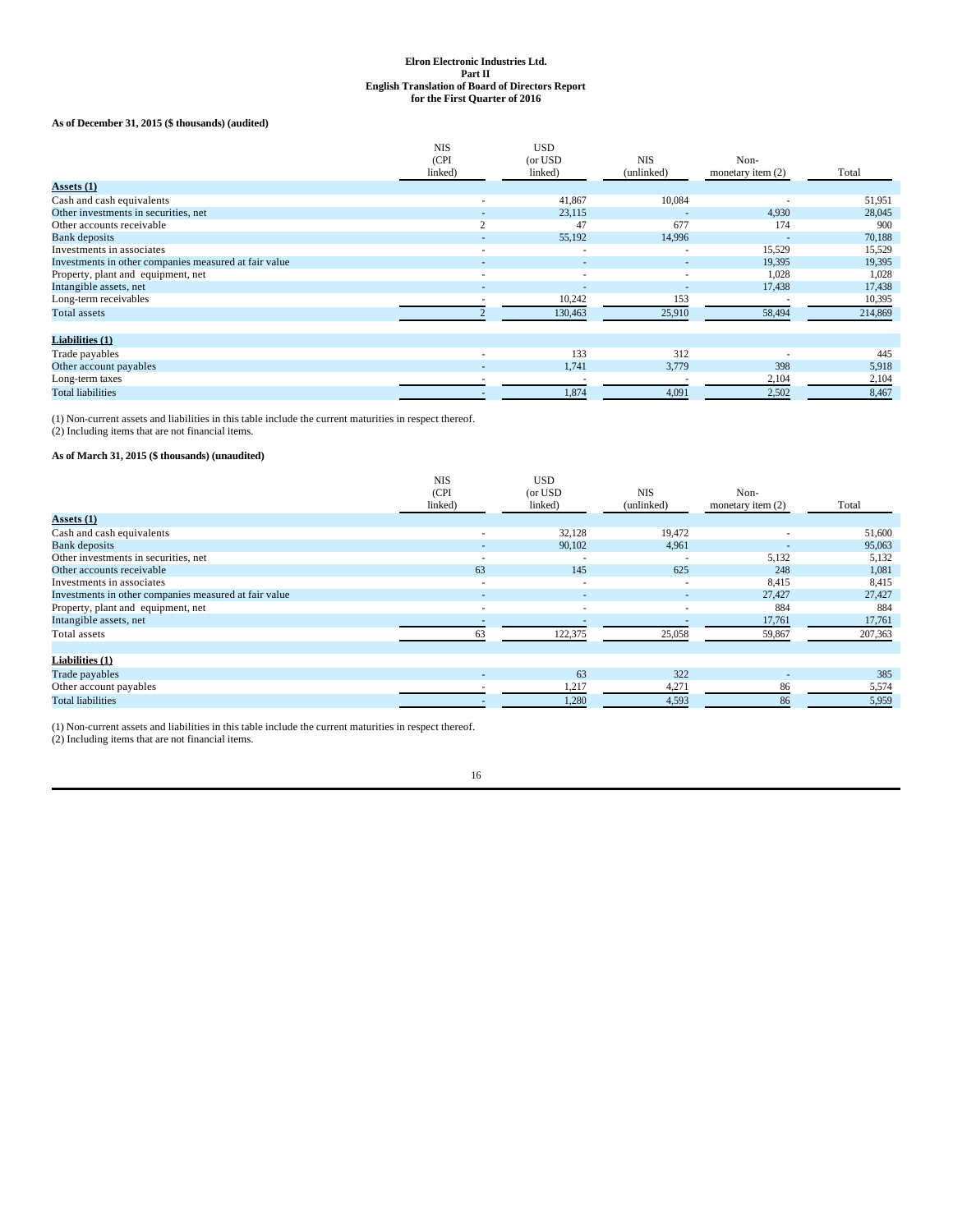## **2.2. Sensitivity Tests of Financial Instruments**

The following tables describe sensitivity tests of the fair value of financial instruments included in the Financial Statements that are held by the Company and its subsidiaries, in accordance with changes in market factors.

The following comments should be considered with regards to the tables below:

- 1. The exchange rates used in the sensitivity tests are the closing rates on the day of calculation.
- 2. For details regarding the influence of exchange rate changes on financial assets and liabilities, see the reports on linkage bases above.
- 3. Sensitivity tests for the influence of NIS interest rate changes were not presented due to their negligible influence on their fair value.

## **I. Sensitivity tests of balances as of March 31, 2016**

# **Sensitivity test of changes in dollar interest rates**

|                          |            | Gain (loss) from changes in dollar interest rates |      |                    |             |     |    |
|--------------------------|------------|---------------------------------------------------|------|--------------------|-------------|-----|----|
|                          |            | Increase                                          |      |                    |             |     |    |
|                          | Fair value | 2% absolute value                                 | 10%  | 5%<br>s̃ thousands | 0% interest | 10% | 5% |
| Short term bank deposits | 58.011     | (546)                                             | (29) | (15)               | 294         | 20  |    |

# **Sensitivity test of changes in share prices of investments in other companies measured at fair value**

|                                                                          |            | Gain (loss) from changes in the price of shares |                                                 |          |         |
|--------------------------------------------------------------------------|------------|-------------------------------------------------|-------------------------------------------------|----------|---------|
|                                                                          |            | Increase                                        |                                                 | Decrease |         |
|                                                                          | Fair value | 10%                                             | 5%                                              | 10%      | 5%      |
| Section                                                                  |            |                                                 | \$ thousands                                    |          |         |
| Investments in other companies measured at fair value                    | 20,415     | 2,042                                           | 1,021                                           | (2,042)  | (1,021) |
| Sensitivity test of changes in fair value of other financial instruments |            |                                                 | Gain (loss) from changes in the price of shares |          |         |
|                                                                          |            | Increase                                        |                                                 | Decrease |         |
|                                                                          | Fair value | 10%                                             | 5%                                              | 10%      | 5%      |
| Section                                                                  |            |                                                 | \$ thousands                                    |          |         |
| Other investments in securities, net                                     | 24,915     | 2,492                                           | 1,246                                           | (2, 492) | (1,246) |
| Long-term receivables                                                    | 7,304      | 730                                             | 365                                             | (730)    | (365)   |
|                                                                          | 32,219     | 3,222                                           | 1,611                                           | (3,222)  | (1,611) |
|                                                                          |            |                                                 |                                                 |          |         |

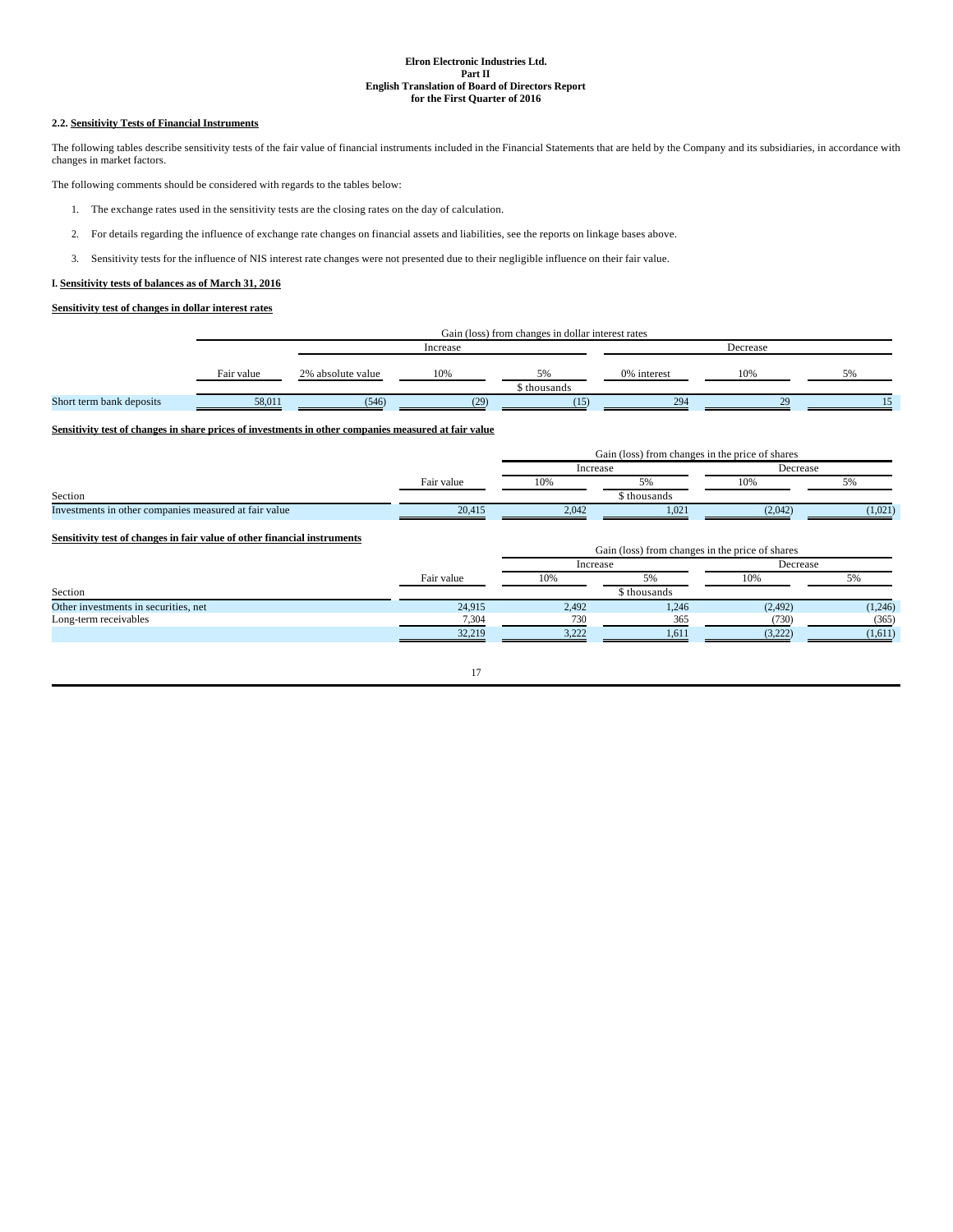# **II. Sensitivity tests of balances as of December 31, 2015**

**Sensitivity test of changes in dollar interest rates**

|                                                       |            | Gain (loss) from changes in dollar interest rates |            |                    |                                                    |          |       |
|-------------------------------------------------------|------------|---------------------------------------------------|------------|--------------------|----------------------------------------------------|----------|-------|
|                                                       |            |                                                   | Increase   |                    |                                                    | Decrease |       |
|                                                       | Fair value | 2% absolute value                                 | 10%        | 5%<br>\$ thousands | 0% interest                                        | 10%      | 5%    |
| Short term bank deposits                              | 55,261     | (592)                                             | (30)       | (15)               | 301                                                | 30       | 15    |
|                                                       |            |                                                   |            |                    | Gain (loss) from changes in the<br>price of shares |          |       |
|                                                       |            |                                                   |            | Increase           |                                                    | Decrease |       |
|                                                       |            |                                                   | Fair value | 10%                | 5%                                                 | 10%      | 5%    |
| Section                                               |            |                                                   |            |                    | \$ thousands                                       |          |       |
| Investments in other companies measured at fair value |            |                                                   | 19,396     | 1,940              | 970                                                | (1,940)  | (970) |

# **Sensitivity test of changes in fair value of other financial instruments**

|                                      |            | Gain (loss) from changes in the price of shares |              |         |          |
|--------------------------------------|------------|-------------------------------------------------|--------------|---------|----------|
|                                      |            |                                                 | Increase     |         | Decrease |
|                                      | Fair value | 10%                                             | 5%           | 10%     | 5%       |
| Section                              |            |                                                 | \$ thousands |         |          |
| Other investments in securities, net | 28,045     | 2,443                                           | 1,288        | (2,580) | (1,402)  |
| Long-term receivables                | 6.740      | 674                                             | 337          | (674)   | (337)    |
|                                      | 34.785     | 3.117                                           | 1.625        | (3,254) | (1,739)  |
|                                      |            |                                                 |              |         |          |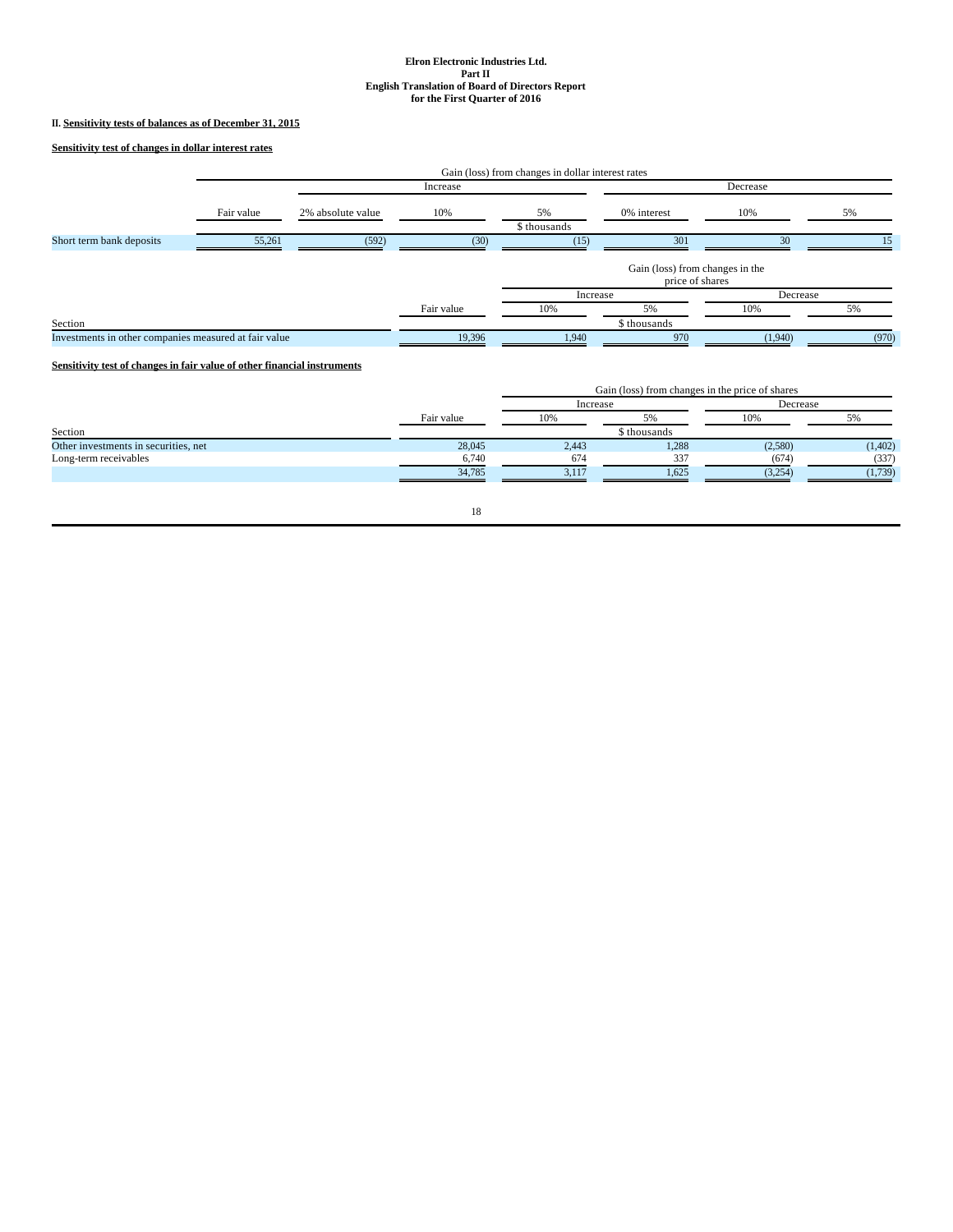# **III. Sensitivity tests of balances as of March 31, 2015**

**Sensitivity test of changes in dollar interest rates**

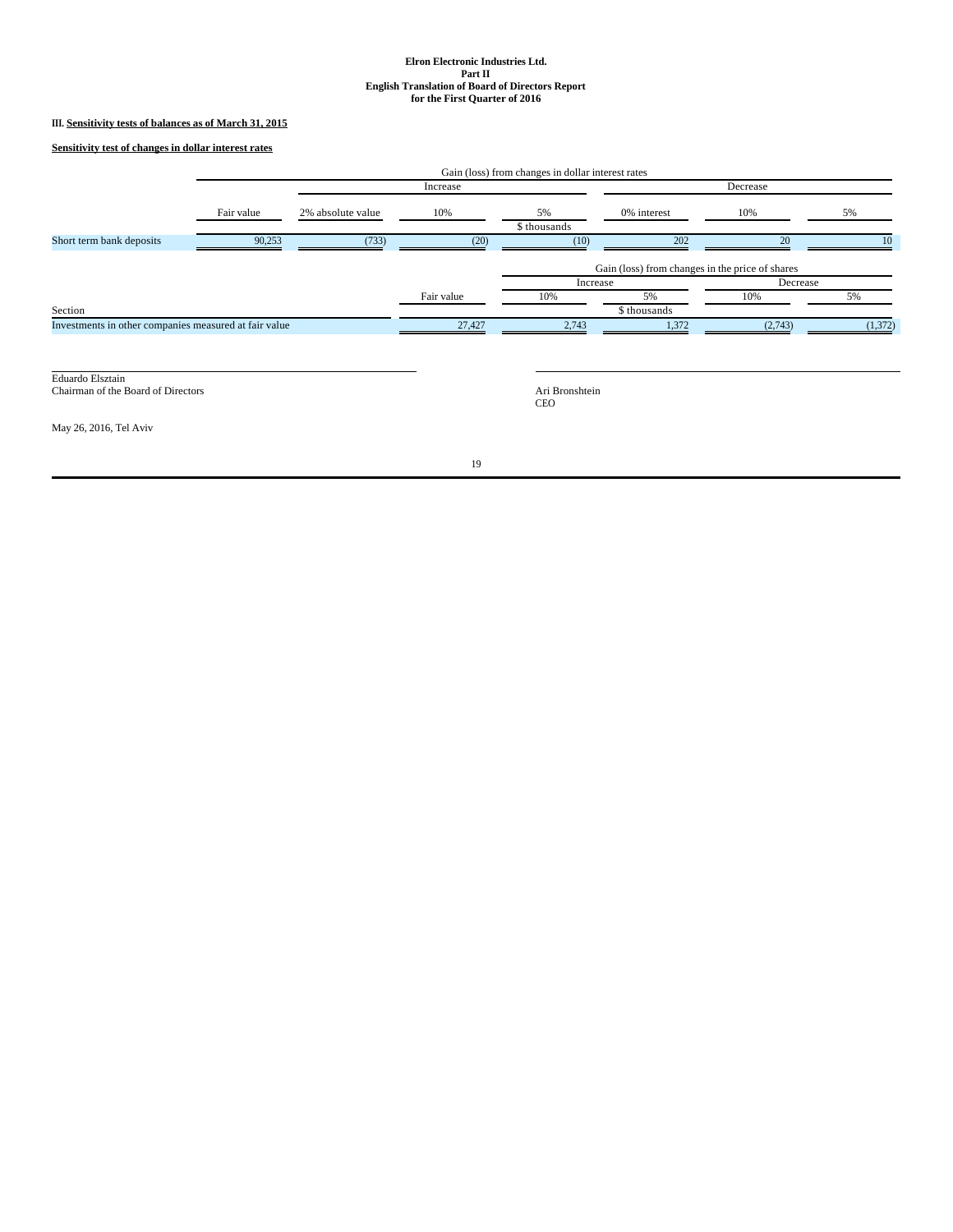**Elron Electronic Industries Ltd.**

**Part III English Translation of Interim Consolidated Financial Statements**

> **As of March 31, 2016 Unaudited**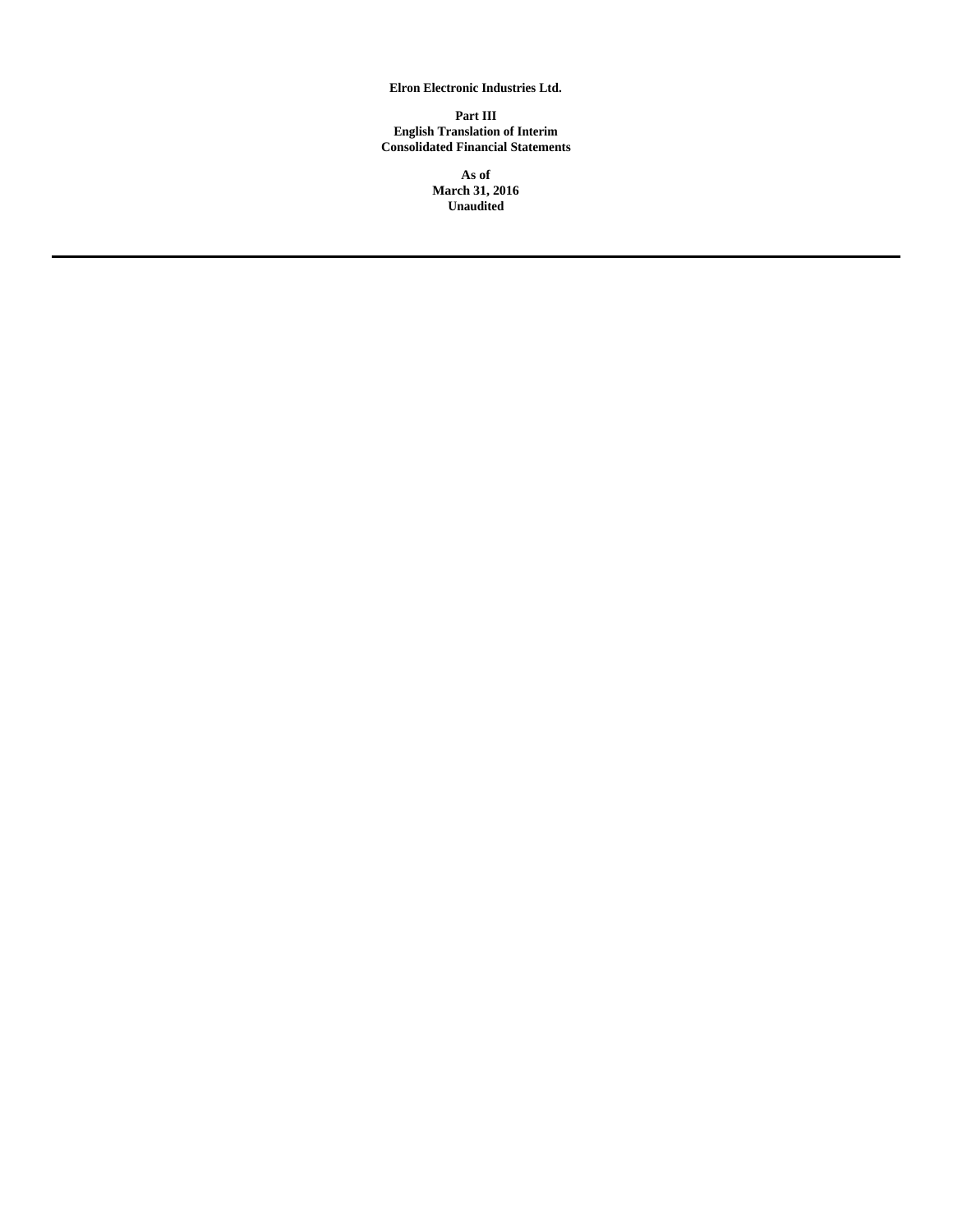**Interim Consolidated Financial Statements as of March 31, 2016** 

| Contents |
|----------|
|----------|

|                                                                                                                                                                   | Page          |
|-------------------------------------------------------------------------------------------------------------------------------------------------------------------|---------------|
| <b>Auditors' Review Report</b>                                                                                                                                    | $F-2$         |
| <b>Consolidated Statements of Financial Position</b>                                                                                                              | $F-3 - F-4$   |
| <b>Consolidated Statements of Income (loss)</b>                                                                                                                   | $F-5$         |
| <b>Consolidated Statements of Comprehensive Income (loss)</b>                                                                                                     | $F-6$         |
| <b>Consolidated Statements of Changes in Equity</b>                                                                                                               | $F-7 - F-9$   |
| <b>Consolidated Statements of Cash Flows</b>                                                                                                                      | $F-10-F-11$   |
| Notes to the Interim Consolidated Financial Statements                                                                                                            | $F-12 - F-17$ |
| Annex to the Interim Consolidated Financial Statements -<br>Details relating to investments in the interim consolidated financial statements as of March 31, 2016 | $F-18$        |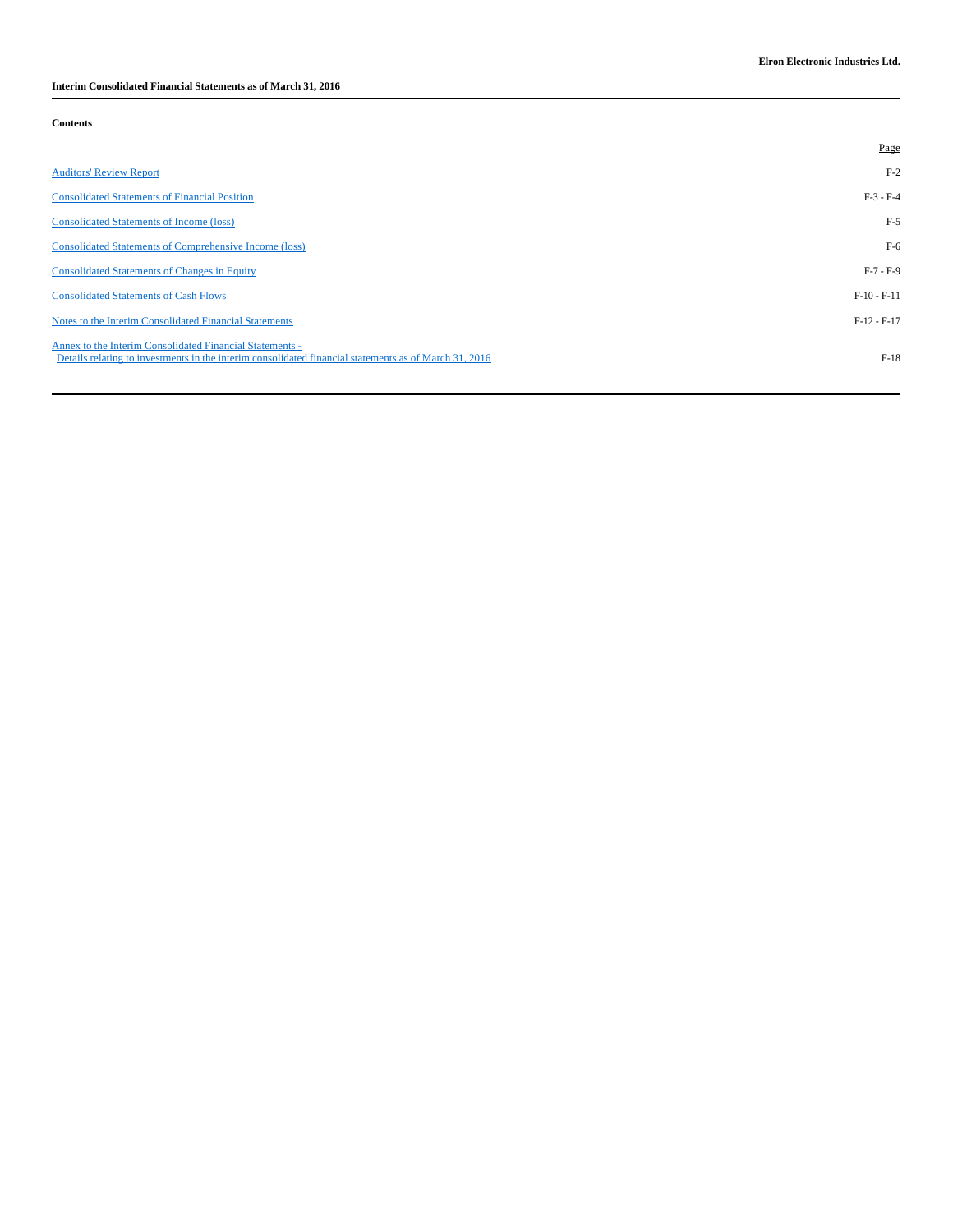

**Kost Forer Gabbay & Kasierer** 3 Aminadav St. Tel-Aviv 6706703, Israel

Tel: +972-3-6232525  $Fax: +972-3-5622555$ ey.com

# **REPORT OF INDEPENDENT AUDITORS**

## **To the shareholders of**

## **ELRON ELECTRONIC INDUSRTIES LTD.**

We have reviewed the accompanying financial information of Elron Electronic Industries Ltd. (the "Company") and its subsidiaries, which comprises the interim consolidated statements of financial position as of March 31, 2016 and the related interim consolidated statements of income (loss), comprehensive income (loss), changes in equity and cash flows for the three months then ended. The Company's board of directors and management are responsible for the preparation and presentation of interim financial information for these periods in accordance with IAS 34, "Interim Financial Reporting". Our responsibility is to express a conclusion on this interim financial information based on our review.

We did not review the interim financial information of an associate, the investment in which, at equity, amounted to approximately \$ (15) thousand as of March 31, 2016, and the Company's share in its losses amounted to approximately \$ 944 thousand for the three months then ended. The interim financial information of this company was reviewed by other auditor, whose review report has been furnished to us, and our conclusion, insofar as it relates to the financial information in respect of those companies, is based on the review report of the other auditor.

## **Scope of review**

We conducted our review in accordance with Review Standard 1 of the Institute of Certified Public Accountants in Israel, "Review of Interim Financial Information Performed by the Independent Auditor of the Entity." A review of interim financial information consists of making inquiries, primarily of persons responsible for financial and accounting matters, and applying analytical and other review procedures. A review is substantially less in scope than an audit conducted in accordance with generally accepted auditing standards in Israel and consequently does not enable us to obtain assurance that we would become aware of all significant matters that might be identified in an audit. Accordingly, we do not express an audit opinion.

#### **Conclusion**

Based on our review and the review report of other auditor, nothing has come to our attention that causes us to believe that the accompanying interim financial information is not prepared, in all material respects, in accordance with IAS 34.

Tel-Aviv, Israel **KOST FORER GABBAY & KASIERER**<br>May 26, 2016 **May 26, 2016** and the May 26, 2016 A Member of Ernst & Young Global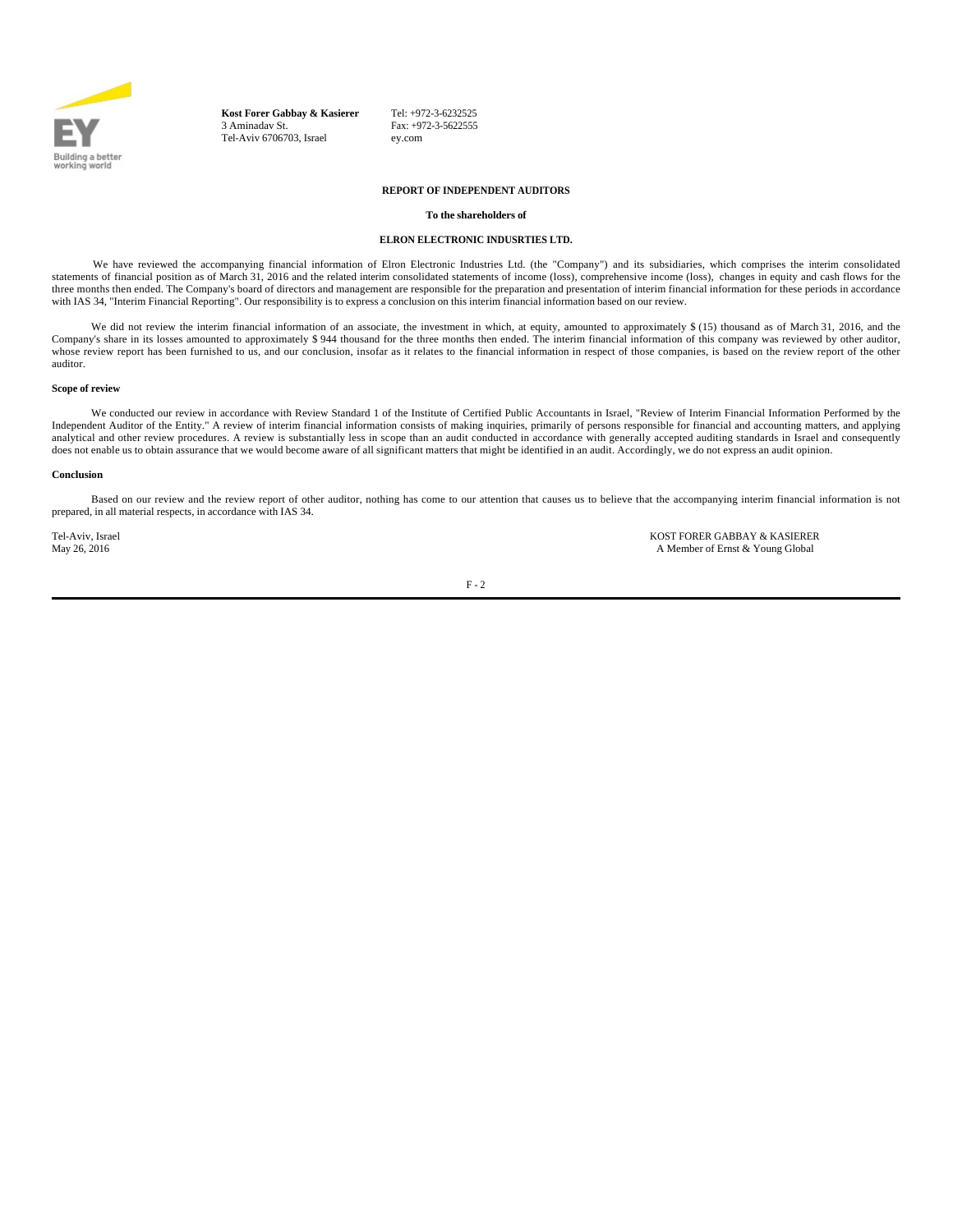# **Consolidated Statements of Financial Position**

|                                                       |         | March 31     |                |
|-------------------------------------------------------|---------|--------------|----------------|
|                                                       | 2016    | 2015         | 2015           |
|                                                       |         | Unaudited    | <b>Audited</b> |
|                                                       |         | \$ thousands |                |
| <b>Current assets</b>                                 |         |              |                |
| Cash and cash equivalents                             | 41,387  | 51,600       | 51,951         |
| Bank deposits                                         | 78,377  | 95,063       | 70,188         |
| Other investments in securities, net                  | 24,915  | 5,132        | 28,045         |
| Other accounts receivable                             | 1,145   | 1,081        | 900            |
|                                                       | 145,824 | 152,876      | 151,084        |
| <b>Non-current assets</b>                             |         |              |                |
| Investments in associates                             | 13,485  | 8,415        | 15,529         |
| Investments in other companies measured at fair value | 20,415  | 27,427       | 19,395         |
| Long-term receivables                                 | 10,949  |              | 10,395         |
| Property, plant and equipment, net                    | 1,046   | 884          | 1,028          |
| Intangible assets, net                                | 17,438  | 17,761       | 17,438         |
|                                                       | 63,333  | 54,487       | 63,785         |
|                                                       |         |              |                |
| <b>Total assets</b>                                   | 209,157 | 207,363      | 214,869        |

The accompanying notes are an integral part of the interim consolidated financial statements.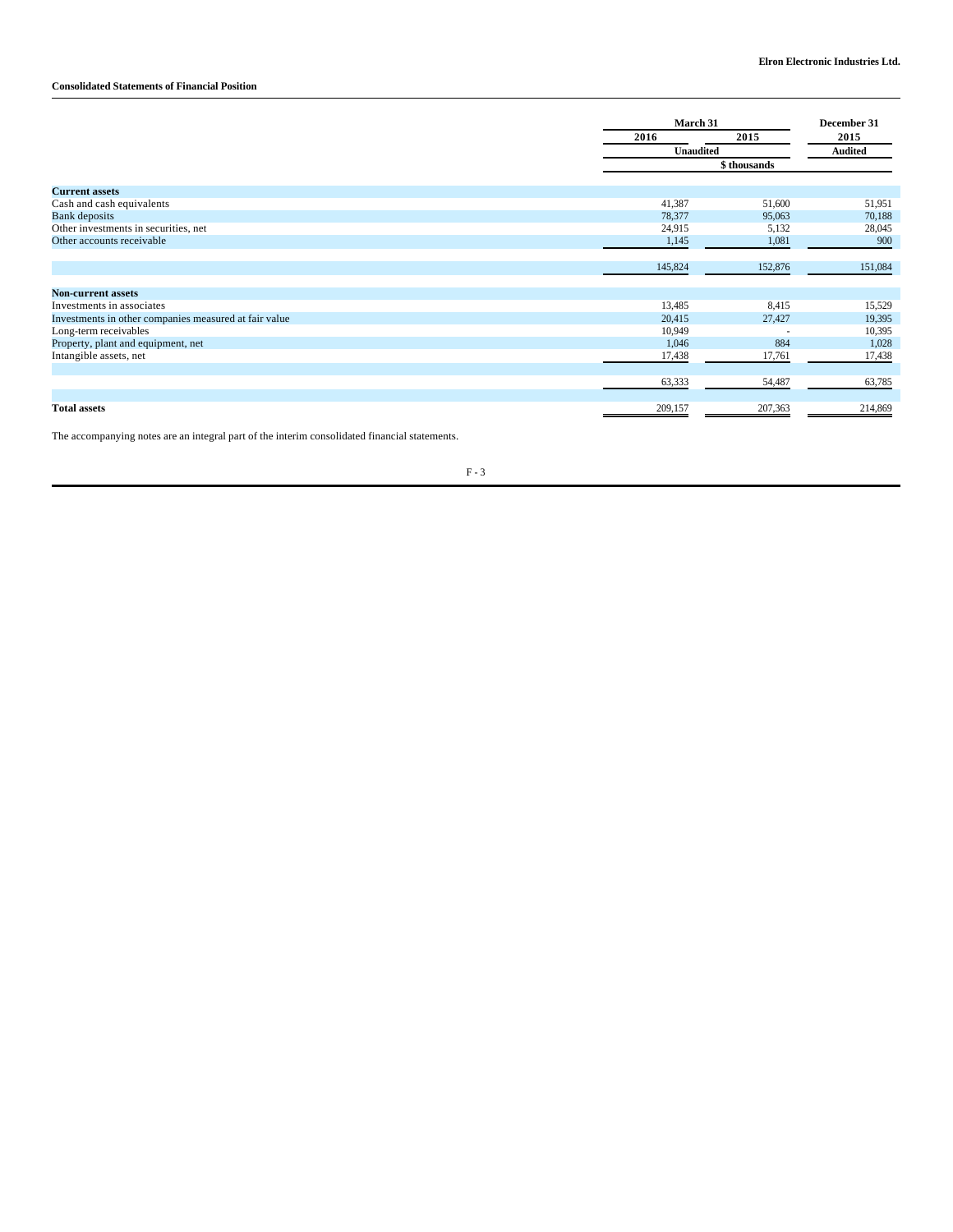# **Consolidated Statements of Financial Position**

|                                                   |           | March 31                 |          |
|---------------------------------------------------|-----------|--------------------------|----------|
|                                                   | 2016      | 2015<br><b>Unaudited</b> |          |
|                                                   |           |                          |          |
|                                                   |           | \$ thousands             |          |
| <b>Current liabilities</b>                        |           |                          |          |
| Trade payables                                    | 239       | 385                      | 445      |
| Other accounts payable                            | 5,359     | 5,574                    | 5,918    |
|                                                   | 5,598     | 5,959                    | 6,363    |
| <b>Long-term liabilities</b>                      |           |                          |          |
| Long term taxes                                   | 2,180     | ٠                        | 2,104    |
|                                                   | 2,180     | $\overline{\phantom{a}}$ | 2,104    |
| Equity attributable to the Company's shareholders |           |                          |          |
| Issued capital                                    | 9,573     | 9,573                    | 9,573    |
| Share premium                                     | 190,753   | 190,753                  | 190,753  |
| Capital reserves                                  | 3,145     | 2,548                    | 3,085    |
| Accumulated deficit                               | (50, 115) | (42, 125)                | (45,204) |
|                                                   | 153,356   | 160,749                  | 158,207  |
| <b>Non-controlling interests</b>                  | 48,023    | 40,655                   | 48,195   |
| <b>Total equity</b>                               | 201,379   | 201,404                  | 206,402  |
| <b>Total liabilities and equity</b>               | 209,157   | 207,363                  | 214,869  |

The accompanying notes are an integral part of the interim consolidated financial statements.

| Eduardo Elsztain                   | Bronshtein              | <sup>7</sup> aron Elad              |
|------------------------------------|-------------------------|-------------------------------------|
| Chairman of the Board of Directors | Chief Executive Officer | Vice.<br>e President .<br>: XX<br>. |
|                                    |                         | <b>Financial Officer</b><br>Thief.  |

Approval date of the interim consolidated financial statements: May 26, 2016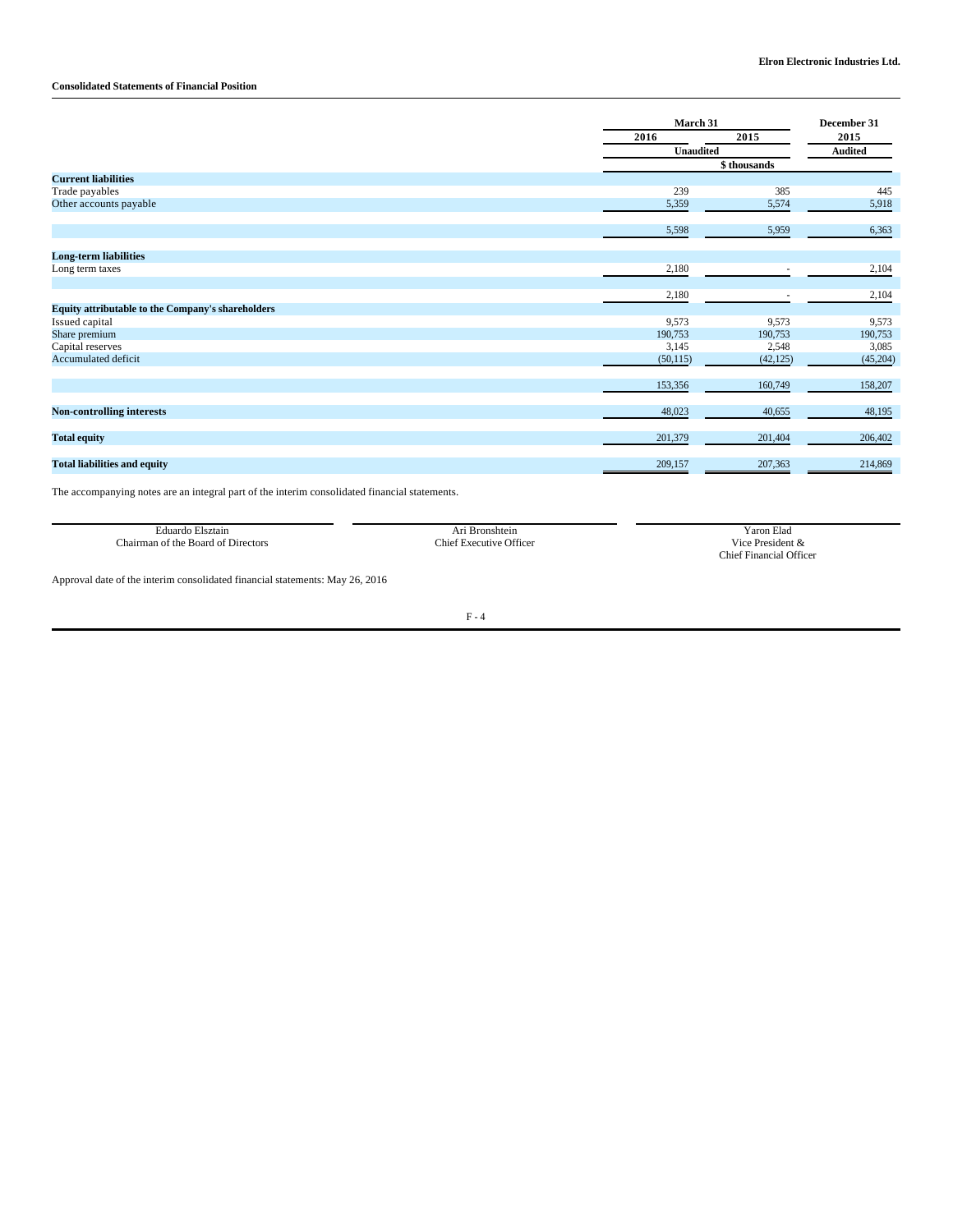# **Consolidated Statements of Income (loss)**

|                                                                                       |                          | For the three months ended<br>March 31                        |                |  |
|---------------------------------------------------------------------------------------|--------------------------|---------------------------------------------------------------|----------------|--|
|                                                                                       | 2016<br><b>Unaudited</b> | 2015                                                          | 2015           |  |
|                                                                                       |                          |                                                               | <b>Audited</b> |  |
|                                                                                       |                          | \$ thousands<br>(except for net income (loss) per share data) |                |  |
| <b>Income</b>                                                                         |                          |                                                               |                |  |
| Income from sales                                                                     | ÷.                       | 206                                                           | 889            |  |
| Gain from disposal and revaluation of investee companies and changes in holdings, net | 557                      | 10,141                                                        | 40,590         |  |
| Financial income                                                                      | 1,439                    | 369                                                           | 1,112          |  |
|                                                                                       |                          |                                                               |                |  |
|                                                                                       | 1,996                    | 10,716                                                        | 42,591         |  |
| <b>Expenses</b>                                                                       |                          |                                                               |                |  |
| Cost of sales                                                                         |                          | 50                                                            | 267            |  |
| Research and development expenses                                                     | 2,245                    | 1,614                                                         | 13,129         |  |
| Selling and marketing expenses                                                        | 77                       | 351                                                           | 2,008          |  |
| General and administrative expenses                                                   | 1,373                    | 1,449                                                         | 7,556          |  |
| Equity in losses of associates, net                                                   | 3,006                    | 3,405                                                         | 8,566          |  |
| Financial expenses                                                                    | 340                      | 608                                                           | 650            |  |
| Other expenses, net                                                                   | 17                       |                                                               | 22             |  |
|                                                                                       | 7,058                    | 7,477                                                         | 32,198         |  |
|                                                                                       |                          |                                                               |                |  |
| Income (loss) before taxes on income<br>Taxes on income                               | (5,062)                  | 3,239                                                         | 10,393         |  |
|                                                                                       | (142)                    | (7)                                                           | (3,348)        |  |
| Net income (loss)                                                                     | (5,204)                  | 3,232                                                         | 7,045          |  |
| <b>Attributable to:</b>                                                               |                          |                                                               |                |  |
| The Company's shareholders                                                            | (4,911)                  | 4,915                                                         | 2,451          |  |
| Non-controlling interests                                                             | (293)                    | (1,683)                                                       | 4,594          |  |
|                                                                                       | (5,204)                  | 3,232                                                         | 7,045          |  |
|                                                                                       |                          |                                                               |                |  |
| Net income (loss) per share attributable to the Company's shareholders (in \$)        |                          |                                                               |                |  |
| Basic and diluted net income (loss) per share                                         | (0.17)                   | 0.17                                                          | 0.08           |  |
|                                                                                       |                          |                                                               |                |  |

The accompanying notes are an integral part of the interim consolidated financial statements.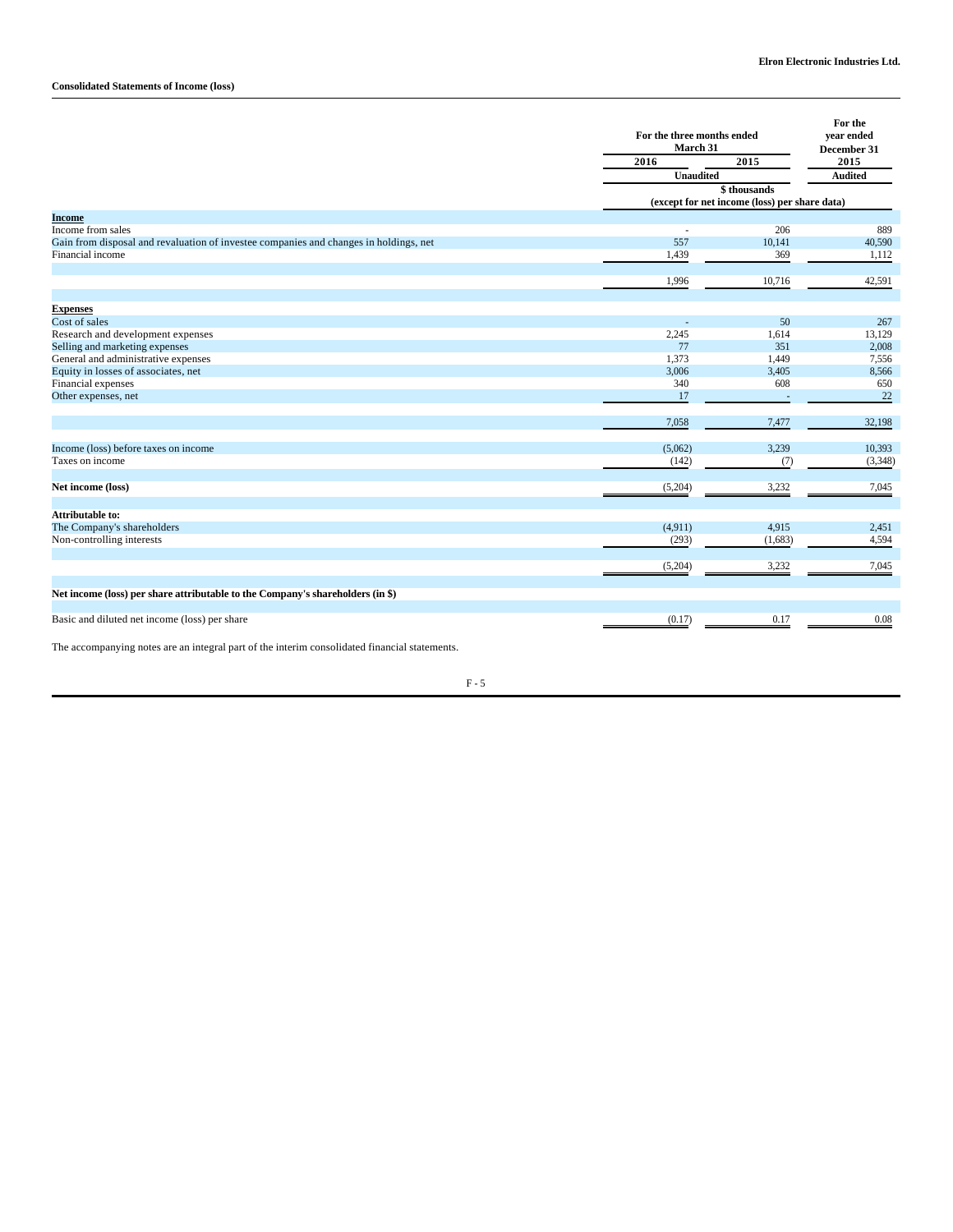# **Consolidated Statements of Comprehensive Income (loss)**

|                                                                                                |          | For the three months ended<br>March 31 |                     |  |  |
|------------------------------------------------------------------------------------------------|----------|----------------------------------------|---------------------|--|--|
|                                                                                                | 2016     | 2015                                   | December 31<br>2015 |  |  |
|                                                                                                |          | <b>Unaudited</b>                       |                     |  |  |
|                                                                                                |          | \$ thousands                           |                     |  |  |
| Net income (loss)                                                                              | (5,204)  | 3,232                                  | 7,045               |  |  |
| Other comprehensive income (loss) (net of tax):                                                |          |                                        |                     |  |  |
| Amounts that would never be reclassified to profit or loss:                                    |          |                                        |                     |  |  |
| Loss from financial assets measured at fair value through other comprehensive income, net      |          | (45)                                   | (30)                |  |  |
| Total loss that would never be reclassified to profit or loss                                  |          | (45)                                   | (30)                |  |  |
| Amounts that are classified or may be reclassified to profit or loss under certain conditions: |          |                                        |                     |  |  |
| Foreign currency translation differences for foreign operation                                 | 60       |                                        | (93)                |  |  |
| Total gain (loss) that would be reclassified to profit or loss under certain conditions        | 60       |                                        | (93)                |  |  |
| Total other comprehensive income (loss)                                                        | 60       | (45)                                   | (123)               |  |  |
| <b>Total comprehensive income (loss)</b>                                                       | (5, 144) | 3,187                                  | 6,922               |  |  |
| <b>Attributable to:</b>                                                                        |          |                                        |                     |  |  |
| Company's shareholders                                                                         | (4, 851) | 4,870                                  | 2,328               |  |  |
| Non-controlling interests                                                                      | (293)    | (1,683)                                | 4,594               |  |  |
|                                                                                                | (5,144)  | 3.187                                  | 6.922               |  |  |

The accompanying notes are an integral part of the interim consolidated financial statements.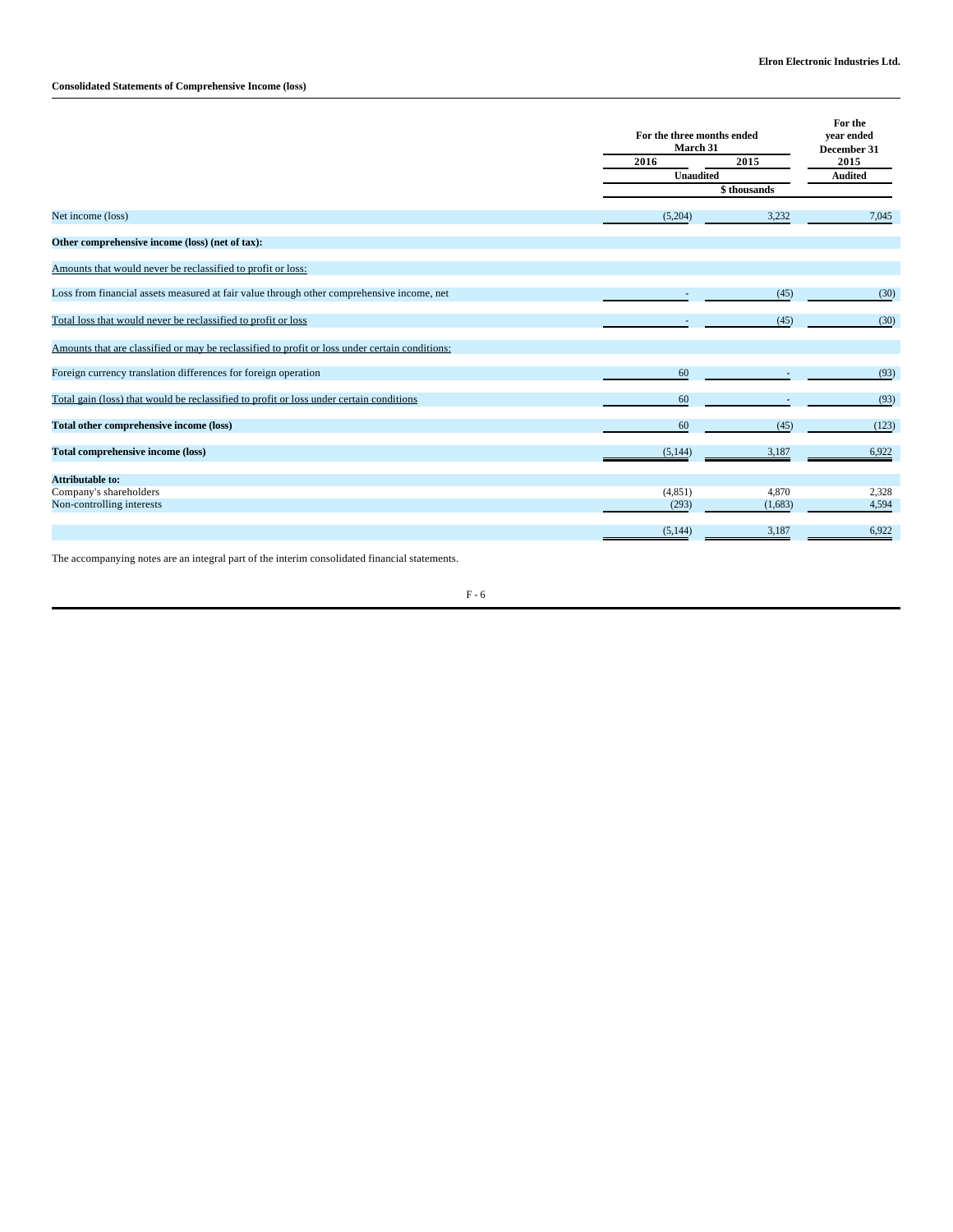|                                                                                                          | <b>Issued</b><br>capital | <b>Attributable to the Company's shareholders</b><br>Capital<br>reserve<br>for financial<br>Capital<br>Capital<br>assets<br>reserve<br>Capital<br>reserve for<br>measured at<br>from<br>transaction<br>fair value<br>transactions<br>reserve<br>with<br>with non-<br>through other<br>from<br><b>Share</b><br>controlling<br>comprehensive<br>translation<br>controlling<br>Accumulated<br><b>Total</b><br>Premium<br>shareholders<br>differences<br>deficit<br>income<br>interests<br><b>Unaudited</b> |     |         |              |       |           | Non-<br>controlling<br>interests | <b>Total</b><br>equity |                  |
|----------------------------------------------------------------------------------------------------------|--------------------------|---------------------------------------------------------------------------------------------------------------------------------------------------------------------------------------------------------------------------------------------------------------------------------------------------------------------------------------------------------------------------------------------------------------------------------------------------------------------------------------------------------|-----|---------|--------------|-------|-----------|----------------------------------|------------------------|------------------|
|                                                                                                          |                          |                                                                                                                                                                                                                                                                                                                                                                                                                                                                                                         |     |         | \$ thousands |       |           |                                  |                        |                  |
| <b>Balance at January 1, 2016 (audited)</b>                                                              | 9,573                    | 190,753                                                                                                                                                                                                                                                                                                                                                                                                                                                                                                 | 351 | (1,192) | (93)         | 4,019 | (45,204)  | 158,207                          | 48,195                 | 206,402          |
| Total comprehensive income (loss)<br>Share-based payments in respect of<br>awards issued by subsidiaries |                          |                                                                                                                                                                                                                                                                                                                                                                                                                                                                                                         |     |         | 60           |       | (4,911)   | (4,851)                          | (293)<br>(60)          | (5, 144)<br>(60) |
| Investment of non-controlling<br>interests in consolidated company                                       |                          |                                                                                                                                                                                                                                                                                                                                                                                                                                                                                                         |     |         |              |       |           |                                  | 181                    | 181              |
| Balance at March 31, 2016                                                                                | 9,573                    | 190,753                                                                                                                                                                                                                                                                                                                                                                                                                                                                                                 | 351 | (1,192) | (33)         | 4,019 | (50, 115) | 153,356                          | 48,023                 | 201,379          |

The accompanying notes are an integral part of the interim consolidated financial statements.

## $\,$  F -  $7$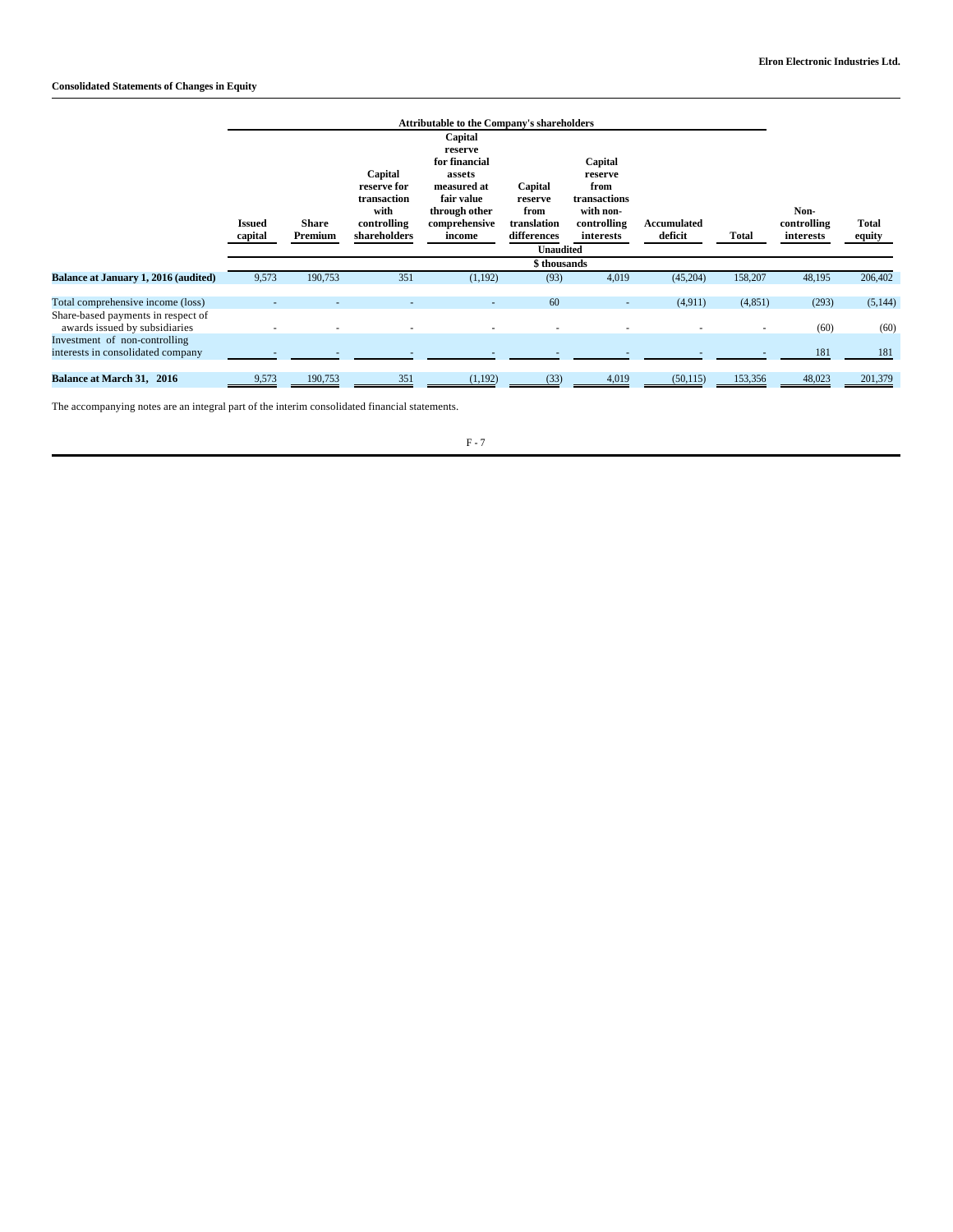|                                                                                          | <b>Attributable to the Company's shareholders</b> |                         |                                                                              |                                                                                                                        |                                                                                                                      |                        |              |                                  |                     |
|------------------------------------------------------------------------------------------|---------------------------------------------------|-------------------------|------------------------------------------------------------------------------|------------------------------------------------------------------------------------------------------------------------|----------------------------------------------------------------------------------------------------------------------|------------------------|--------------|----------------------------------|---------------------|
|                                                                                          | <b>Issued</b><br>capital                          | <b>Share</b><br>Premium | Capital<br>reserve for<br>transaction<br>with<br>controlling<br>shareholders | Capital<br>reserve<br>for financial<br>assets<br>measured at<br>fair value<br>through other<br>comprehensive<br>income | Capital<br>reserve from<br>transactions<br>with non-<br>controlling<br>interests<br><b>Unaudited</b><br>\$ thousands | Accumulated<br>deficit | <b>Total</b> | Non-<br>controlling<br>interests | <b>Total equity</b> |
|                                                                                          |                                                   |                         |                                                                              |                                                                                                                        |                                                                                                                      |                        |              |                                  |                     |
| <b>Balance at January 1, 2015</b><br>(audited)                                           | 9.573                                             | 190,753                 | 351                                                                          | (2,304)                                                                                                                | 4,019                                                                                                                | (46,513)               | 155,879      | 36,898                           | 192,777             |
| Total comprehensive income (loss)                                                        |                                                   |                         |                                                                              | (45)                                                                                                                   | ٠                                                                                                                    | 4,915                  | 4,870        | (1,683)                          | 3,187               |
| Share-based payments in respect of<br>awards issued by subsidiaries                      |                                                   |                         |                                                                              |                                                                                                                        |                                                                                                                      |                        |              | 6                                | 6                   |
| Non-controlling interests created<br>due to initially consolidated<br>company            |                                                   |                         |                                                                              |                                                                                                                        |                                                                                                                      |                        |              | 5,434                            | 5,434               |
| Sale of financial assets measured at<br>fair value through other<br>comprehensive income |                                                   |                         |                                                                              | 527                                                                                                                    |                                                                                                                      | (527)                  |              |                                  |                     |
| Balance at March 31, 2015                                                                | 9,573                                             | 190,753                 | 351                                                                          | (1,822)                                                                                                                | 4,019                                                                                                                | (42, 125)              | 160,749      | 40,655                           | 201,404             |

The accompanying notes are an integral part of the interim consolidated financial statements.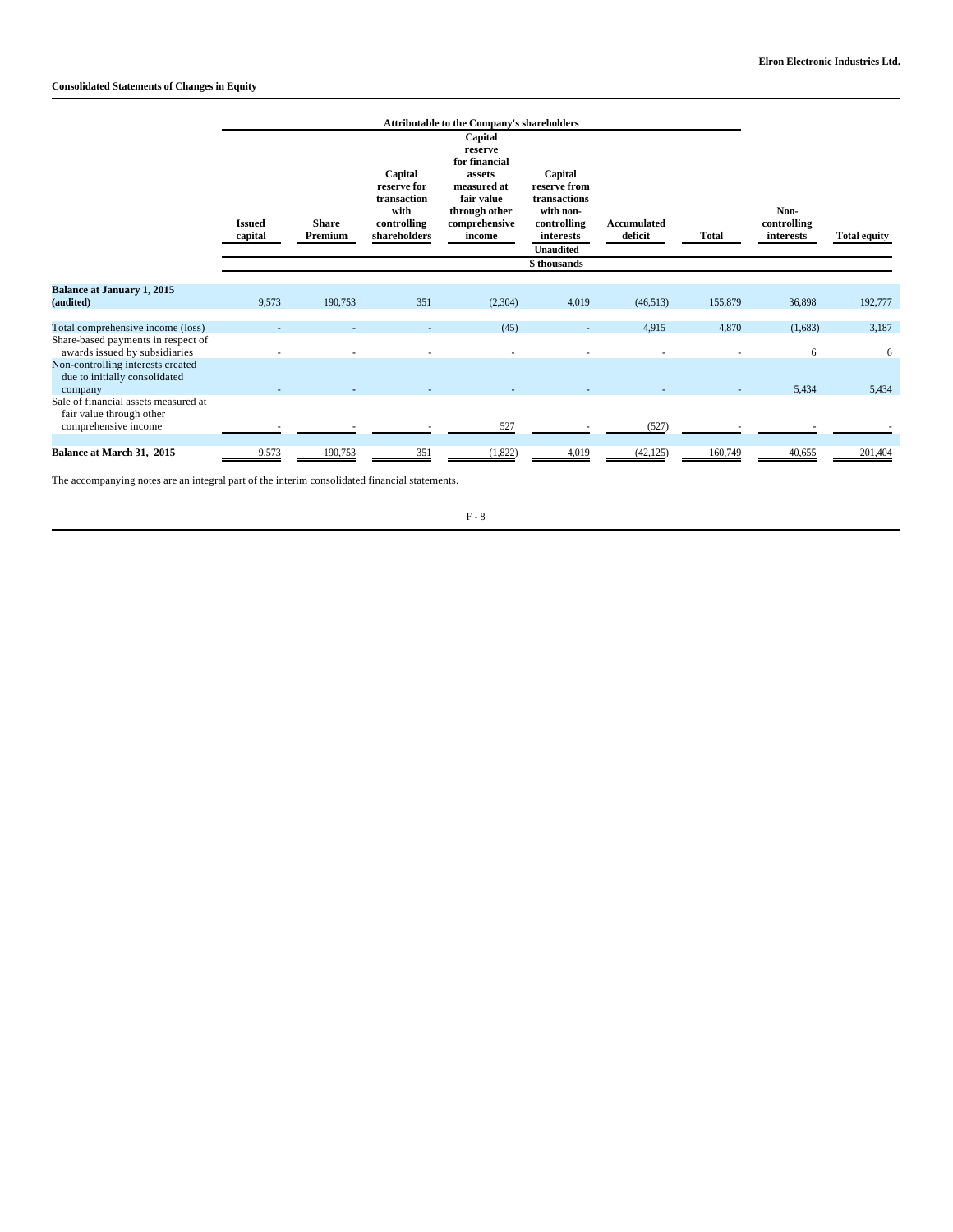|                                                                                          |                          |                         |                                                                              | Attributable to the Company's shareholders                                                                             |                                                                         |                                                                                     |                        |              |                                  |                        |
|------------------------------------------------------------------------------------------|--------------------------|-------------------------|------------------------------------------------------------------------------|------------------------------------------------------------------------------------------------------------------------|-------------------------------------------------------------------------|-------------------------------------------------------------------------------------|------------------------|--------------|----------------------------------|------------------------|
|                                                                                          | <b>Issued</b><br>capital | <b>Share</b><br>Premium | Capital<br>reserve for<br>transaction<br>with<br>controlling<br>shareholders | Capital<br>reserve<br>for financial<br>assets<br>measured at<br>fair value<br>through other<br>comprehensive<br>income | Capital<br>reserve<br>from<br>translation<br>differences<br>\$thousands | Capital<br>reserve<br>from<br>transactions<br>with non-<br>controlling<br>interests | Accumulated<br>deficit | <b>Total</b> | Non-<br>controlling<br>interests | <b>Total</b><br>equity |
|                                                                                          |                          |                         |                                                                              |                                                                                                                        | <b>Audited</b>                                                          |                                                                                     |                        |              |                                  |                        |
| <b>Balance at January 1, 2015</b>                                                        | 9,573                    | 190,753                 | 351                                                                          | (2,304)                                                                                                                |                                                                         | 4,019                                                                               | (46, 513)              | 155,879      | 36,898                           | 192,777                |
| Total comprehensive income (loss)                                                        |                          |                         |                                                                              | (30)                                                                                                                   | (93)                                                                    |                                                                                     | 2,451                  | 2,328        | 4,594                            | 6,922                  |
| Share-based payments in respect of<br>awards issued by subsidiaries                      |                          |                         |                                                                              |                                                                                                                        |                                                                         |                                                                                     |                        |              | $\overline{7}$                   | 7                      |
| Non-controlling interests created due<br>to initially consolidated company               |                          |                         |                                                                              |                                                                                                                        |                                                                         |                                                                                     |                        |              | 5,434                            | 5,434                  |
| Investment of non-controlling<br>interests in consolidated company                       |                          |                         |                                                                              |                                                                                                                        |                                                                         |                                                                                     |                        |              | 1,073                            | 1.073                  |
| Change in non-controlling interests<br>due to loss of control over<br>subsidiaries       |                          |                         |                                                                              |                                                                                                                        |                                                                         |                                                                                     |                        |              | 189                              | 189                    |
| Sale of financial assets measured at<br>fair value through other<br>comprehensive income |                          |                         |                                                                              | 1,142                                                                                                                  |                                                                         |                                                                                     | (1, 142)               |              |                                  |                        |
| <b>Balance at December 31, 2015</b>                                                      | 9,573                    | 190,753                 | 351                                                                          | (1,192)                                                                                                                | (93)                                                                    | 4,019                                                                               | (45,204)               | 158,207      | 48,195                           | 206,402                |

The accompanying notes are an integral part of the interim consolidated financial statements.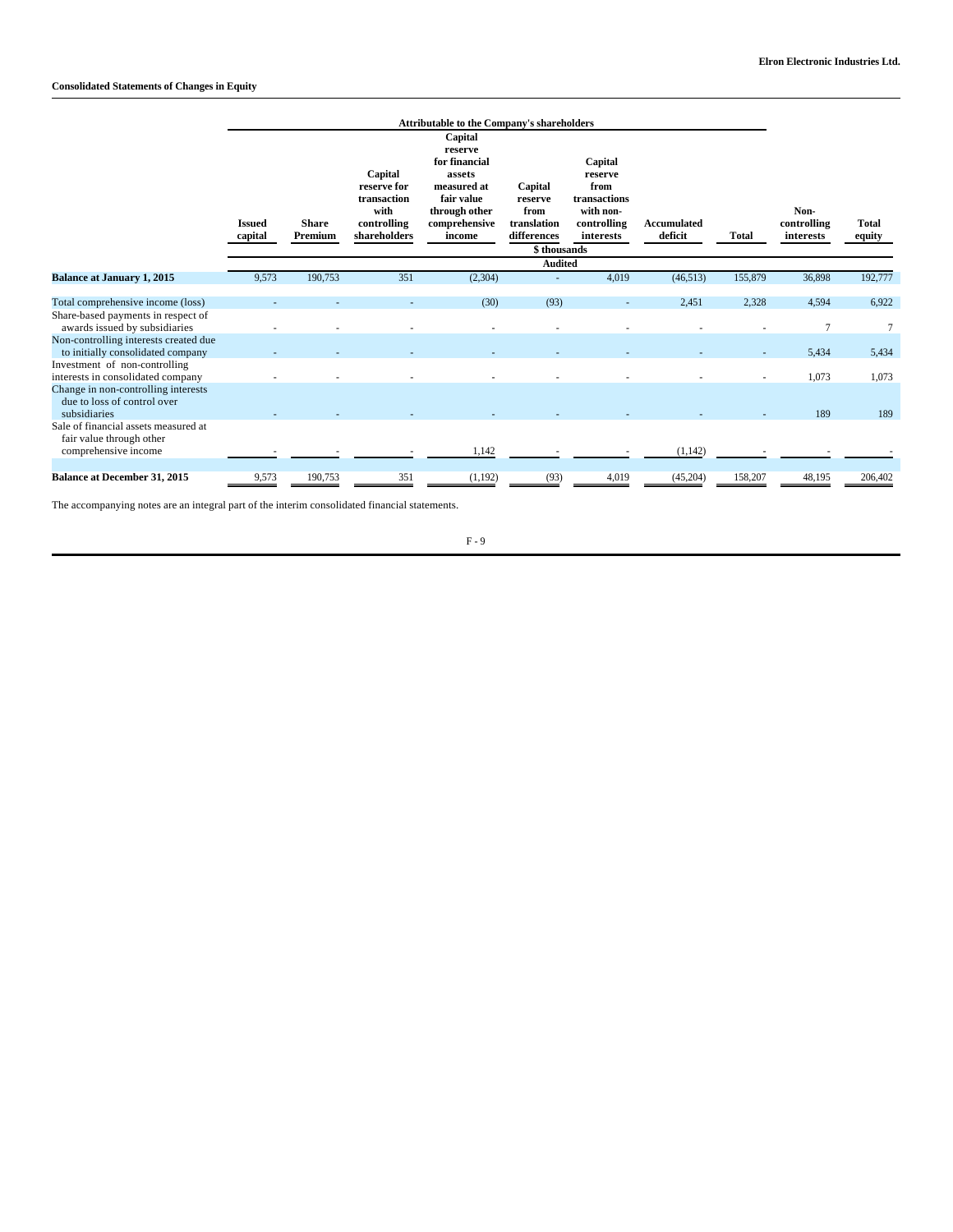|                                                                                       |                  | For the three months ended<br>March 31 |                |  |
|---------------------------------------------------------------------------------------|------------------|----------------------------------------|----------------|--|
|                                                                                       | 2016             | 2015                                   | 2015           |  |
|                                                                                       | <b>Unaudited</b> |                                        | <b>Audited</b> |  |
|                                                                                       |                  | \$ thousands                           |                |  |
| <b>Cash flows from operating activities</b>                                           |                  |                                        |                |  |
| Net income (loss)                                                                     | (5,204)          | 3,232                                  | 7,045          |  |
|                                                                                       |                  |                                        |                |  |
| Adjustments to reconcile net income (loss) to net cash used in operating activities:  |                  |                                        |                |  |
| Adjustment to the profit or loss items:                                               |                  |                                        |                |  |
| Depreciation and amortization                                                         | 76               | 122                                    | 494            |  |
| Financial expenses (income), net                                                      | (1,166)          | 482                                    | (1,329)        |  |
| Stock based compensation and changes in liability in respect of options               | (60)             | 6                                      | 7              |  |
| Gain from disposal and revaluation of investee companies and changes in holdings, net | (557)            | (10, 141)                              | (40,590)       |  |
| Equity in losses of associates, net                                                   | 3,006            | 3,405                                  | 8,566          |  |
| Taxes on income                                                                       | 142              | $\overline{7}$                         | 3,348          |  |
| Other                                                                                 | 73               | (262)                                  | (13)           |  |
|                                                                                       |                  |                                        |                |  |
|                                                                                       | 1,514            | (6,381)                                | (29,517)       |  |
| Changes in Assets and Liabilities:                                                    |                  |                                        |                |  |
| Increase in other accounts receivable                                                 | (245)            | (322)                                  | (561)          |  |
| Increase (decrease) in trade payables                                                 | (206)            | 24                                     | 252            |  |
| Increase (decrease) in other accounts payable                                         | (1,043)          | (213)                                  | 990            |  |
|                                                                                       |                  |                                        |                |  |
|                                                                                       | (1, 494)         | (511)                                  | 681            |  |
| Cash paid and received during the period for:                                         |                  |                                        |                |  |
| Taxes paid                                                                            |                  |                                        | (24)           |  |
| Interest received                                                                     | 294              | 35                                     | 1,167          |  |
|                                                                                       |                  |                                        |                |  |
|                                                                                       | 294              | 35                                     | 1,143          |  |
| Net cash used in operating activities                                                 | (4,890)          | (3,625)                                | (20, 648)      |  |
|                                                                                       |                  |                                        |                |  |

The accompanying notes are an integral part of the interim consolidated financial statements.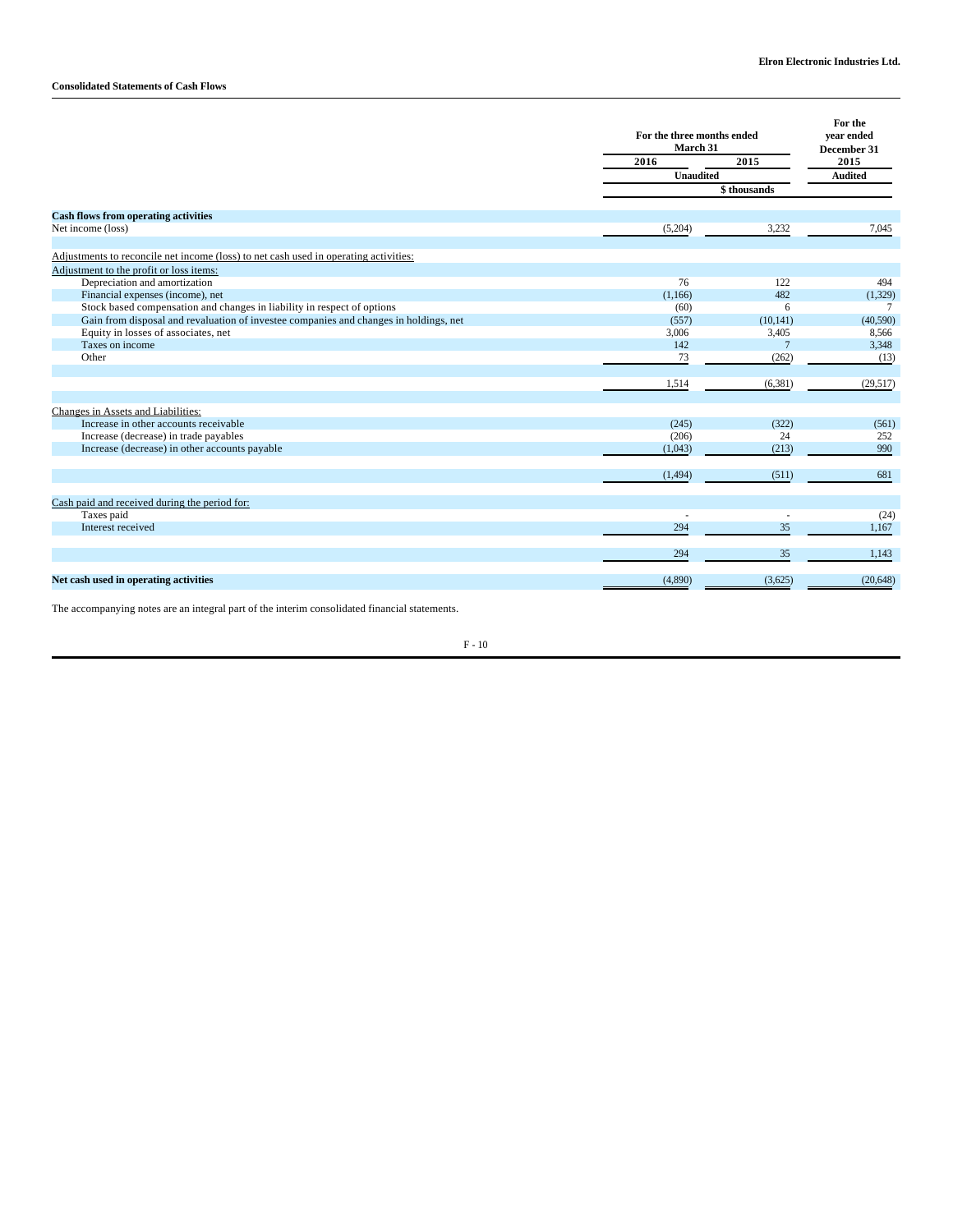# **Consolidated Statements of Cash Flows (Cont.)**

|                                                                                                  | For the three months ended<br>March 31 |           | For the<br>vear ended<br>December 31 |  |
|--------------------------------------------------------------------------------------------------|----------------------------------------|-----------|--------------------------------------|--|
|                                                                                                  | 2016                                   | 2015      | 2015                                 |  |
|                                                                                                  | <b>Unaudited</b>                       |           | <b>Audited</b>                       |  |
|                                                                                                  | \$ thousands                           |           |                                      |  |
| <b>Cash flows from investment activities</b>                                                     |                                        |           |                                      |  |
| Purchase of property and equipment                                                               | (94)                                   | (6)       | (452)                                |  |
| Investment in associates and other companies                                                     | (1,920)                                | (6,191)   | (16,631)                             |  |
| Proceeds from sale of investments in subsidiaries net of cash disposed of due to deconsolidation |                                        |           | (1,625)                              |  |
| Proceeds from sale of associates and other companies                                             | $\overline{4}$                         | 21        | 27,482                               |  |
| Proceeds from sale of financial assets measured at fair value                                    |                                        | 88        | 188                                  |  |
| Other investments in (sale of) securities, net                                                   | 2.822                                  | (4,980)   | (28, 325)                            |  |
| Cash provided from acquisition of investments in subsidiaries                                    |                                        | 1,893     | 1,893                                |  |
| Taxes paid                                                                                       |                                        |           | (1,721)                              |  |
| Withdrawal (investment) of deposits, net                                                         | (7, 474)                               | (1,046)   | 24,423                               |  |
|                                                                                                  |                                        |           |                                      |  |
| Net cash provided by (used in) investment activities                                             | (6,662)                                | (10,221)  | 5,232                                |  |
|                                                                                                  |                                        |           |                                      |  |
| <b>Cash flows from financing activities</b>                                                      |                                        |           |                                      |  |
| Investment of non-controlling interests in subsidiaries                                          | 523                                    |           | 1,641                                |  |
|                                                                                                  |                                        |           |                                      |  |
| Net cash provided by financing activities                                                        | 523                                    |           | 1,641                                |  |
|                                                                                                  |                                        |           |                                      |  |
| Exchange rate differences in respect of cash and cash equivalents                                | 465                                    | (517)     | (237)                                |  |
|                                                                                                  |                                        |           |                                      |  |
| Decrease in cash and cash equivalents                                                            | (10, 564)                              | (14, 363) | (14,012)                             |  |
|                                                                                                  |                                        |           |                                      |  |
| Cash and cash equivalents as of beginning of the period                                          | 51,951                                 | 65,963    | 65,963                               |  |
|                                                                                                  |                                        |           |                                      |  |
| Cash and cash equivalents as of end of the period                                                | 41.387                                 | 51,600    | 51.951                               |  |
|                                                                                                  |                                        |           |                                      |  |

The accompanying notes are an integral part of the interim consolidated financial statements.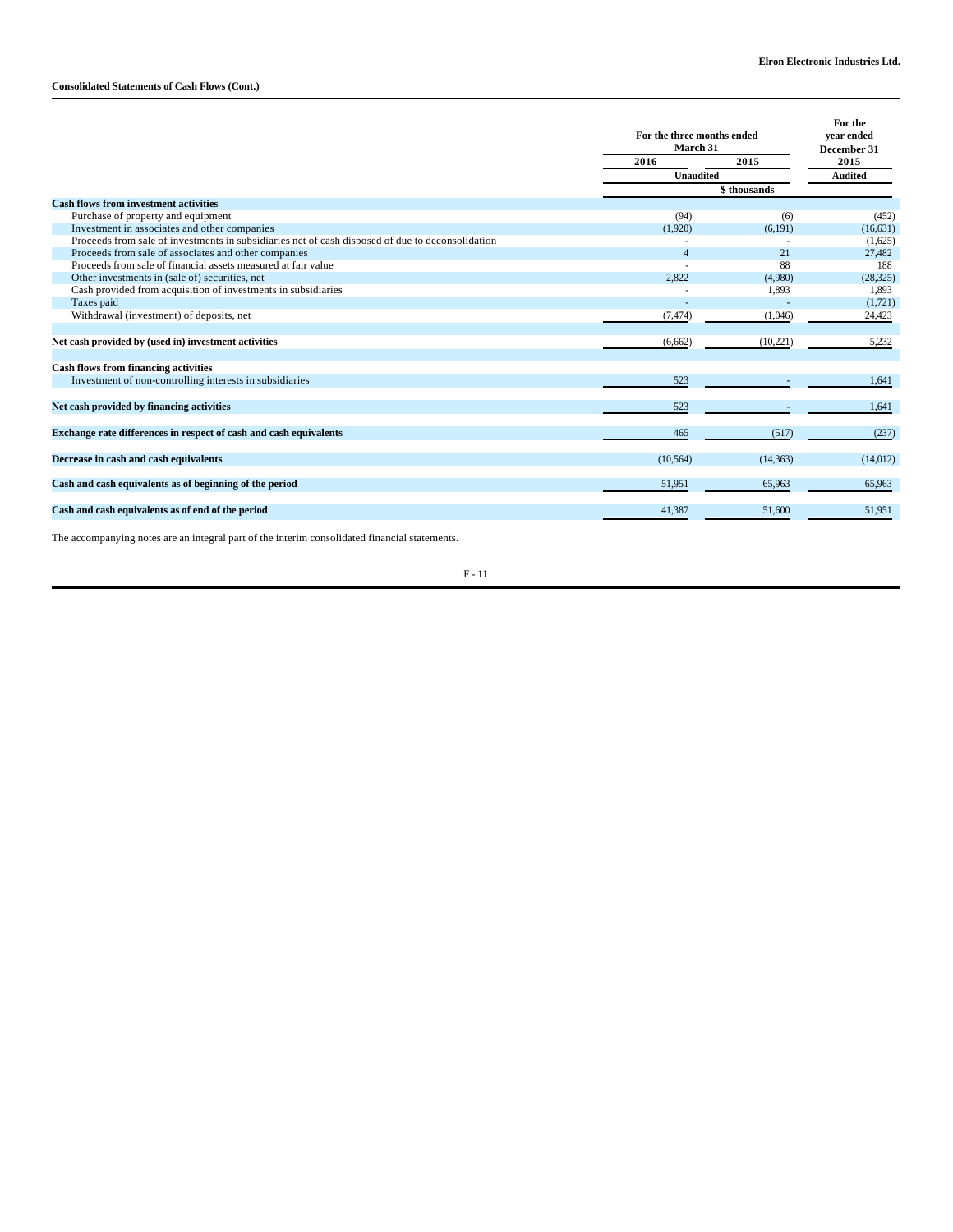### **Notes to the Interim Consolidated Financial Statements**

#### **(USD in thousands, except for price per share and number of shares)**

#### **Note 1 – General**

Elron Electronic Industries Ltd. ("Elron" or "the Company") is an operational holding company that focuses on building technology companies. Elron's group of companies includes companies at different stages of development operating in various technology fields such as medical devices and other fields. The Company is an Israeli-resident company incorporated in Israel, traded on the Tel-Aviv Stock Exchange and the over-the-counter market in the United States. Its registered address is 3 Azrieli Center, Triangle Tower, 42nd floor, Tel Aviv, Israel.

The Company's parent company is Discount Investment Corporation Ltd. ("DIC"), an Israeli-resident company, traded on the Tel-Aviv Stock Exchange. DIC holds an approximately 50.32% interest in the Company as of March 31, 2016.

The accompanying consolidated financial statements have been prepared as of March 31, 2016, and for the three months then ended ("interim consolidated financial statements") in accordance with International Financial Reporting Standards ("IFRS") in condensed format. The interim consolidated financial statements are presented in U.S. dollars, the Company's functional currency, and are rounded to the nearest thousand. These interim consolidated financial statements should be read in conjunction with the Company's annual consolidated financial statements as of December 31, 2015 and the year then ended and accompanying notes ("the annual consolidated financial statements").

## **Note 2 – Significant Accounting Policies and Basis of presentation**

The interim consolidated financial statements were prepared in accordance with generally accepted accounting policies for the preparation of financial statements for interim periods as prescribed in IAS 34 – Interim Financial Reporting, and in accordance with Section D of the Israeli Securities Regulations (Periodic and Immediate Reports), 1970 ("the Regulations").

The significant accounting policies followed in the preparation of the interim consolidated financial statements are identical to those applied in preparation of the annual consolidated financial statements.

#### **Note 3 – Material Changes During the Reporting Period**

#### **A. Pocared**

Pocared Diagnostics Ltd. ("Pocared"), an Israeli company, is developing a real-time and automated system for infectious diseases diagnosis using optical technology. As of the reporting date, Elron holds approximately 58% of Pocared's outstanding shares.

As mentioned in Note 3.A.3.b) to the annual consolidated financial statements, in September 2015, an investment agreement in Pocared, in the amount of \$10,000, was signed by Elron and other shareholders, which also included a reorganization of Pocared's share capital. The investment amount was in two installments in consideration for Preferred B1 shares and warrants for Preferred B1 shares (Elron's share in the total investment amount was approximately \$9,000). The first installment, in the amount of<br>\$5,000, was invested immediately. In January 201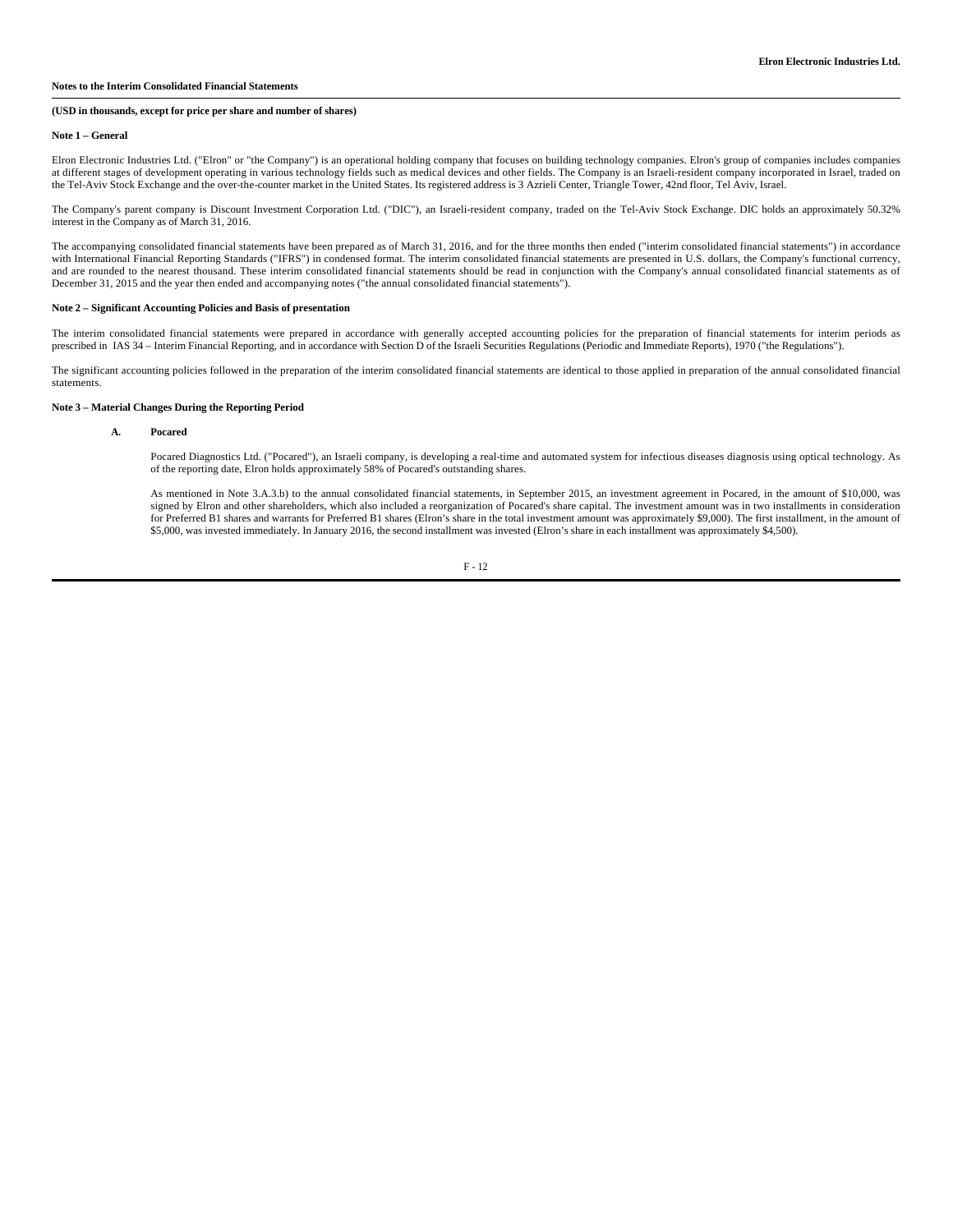## **(USD in thousands, except for price per share and number of shares)**

## **Note 3 – Material Changes During the Reporting Period (Cont.)**

### **A. Pocared (Cont.)**

In May 2016, subsequent to the reporting date, some of Pocared's shareholders, including Elron, granted Pocared a loan in the amount of \$2,000. Elron's share in the loan was approximately \$1,950.

#### **B. Notal**

Notal Vision Inc. ("Notal") provides a system and services for remote monitoring from home of AMD patients at risk of vision loss, for the early detection of important visual changes. As of the reporting date, Elron holds approximately 21% of Notal's outstanding shares and approximately 18% on a fully diluted basis. The investment in Notal is accounted for as a financial asset measured at fair value through profit or loss.

In January 2016, Notal signed an investment agreement with its major shareholders, including Elron, in the amount of \$5,000 (Elron's share in this amount was approximately \$1,000) in consideration for Preferred C shares and warrants for Preferred C shares. The investment amount was invested immediately. Elron's holdings in Notal's shares did not significantly change following this investment.

### **C. SixGill**

SixGill Ltd. ("SixGill") develops and provides an automated system that crawls the Dark Web and extracts information to provide its customers with relevant intelligence and alerts regarding possible or ongoing cyber-attacks against the enterprise.

In April 2016, subsequent to the reporting date, Elron completed its first investment in SixGill as part of a \$3,000 financing round together with additional shareholder, in<br>consideration for Preferred A shares and warrant

Following the investment, Elron holds approximately 22% of SixGill's outstanding shares and the investment in SixGill is accounted for under the equity method.

### **D. SecuredTouch**

SecuredTouch Inc. ("SecuredTouch") develops and provides a real time identity verification platform for mobile apps and mobile websites, that profiles users based on their physical behavior with touchscreen devices, allowing for seamless and persistent identity verification.

In May 2016, subsequent to the reporting date, RDC Rafael Development Corporation Ltd. ("RDC": Elron's 50.1% subsidiary) completed its first investment in SecuredTouch as part of a \$2,500 financing round together with some of SecuredTouch's additional shareholders, in consideration for A1 shares. RDC's share in the investment amount is \$2,200.

Following the investment, RDC holds approximately 29% of SecuredTouch's outstanding shares and the investment in SecuredTouch is accounted for under the equity method.

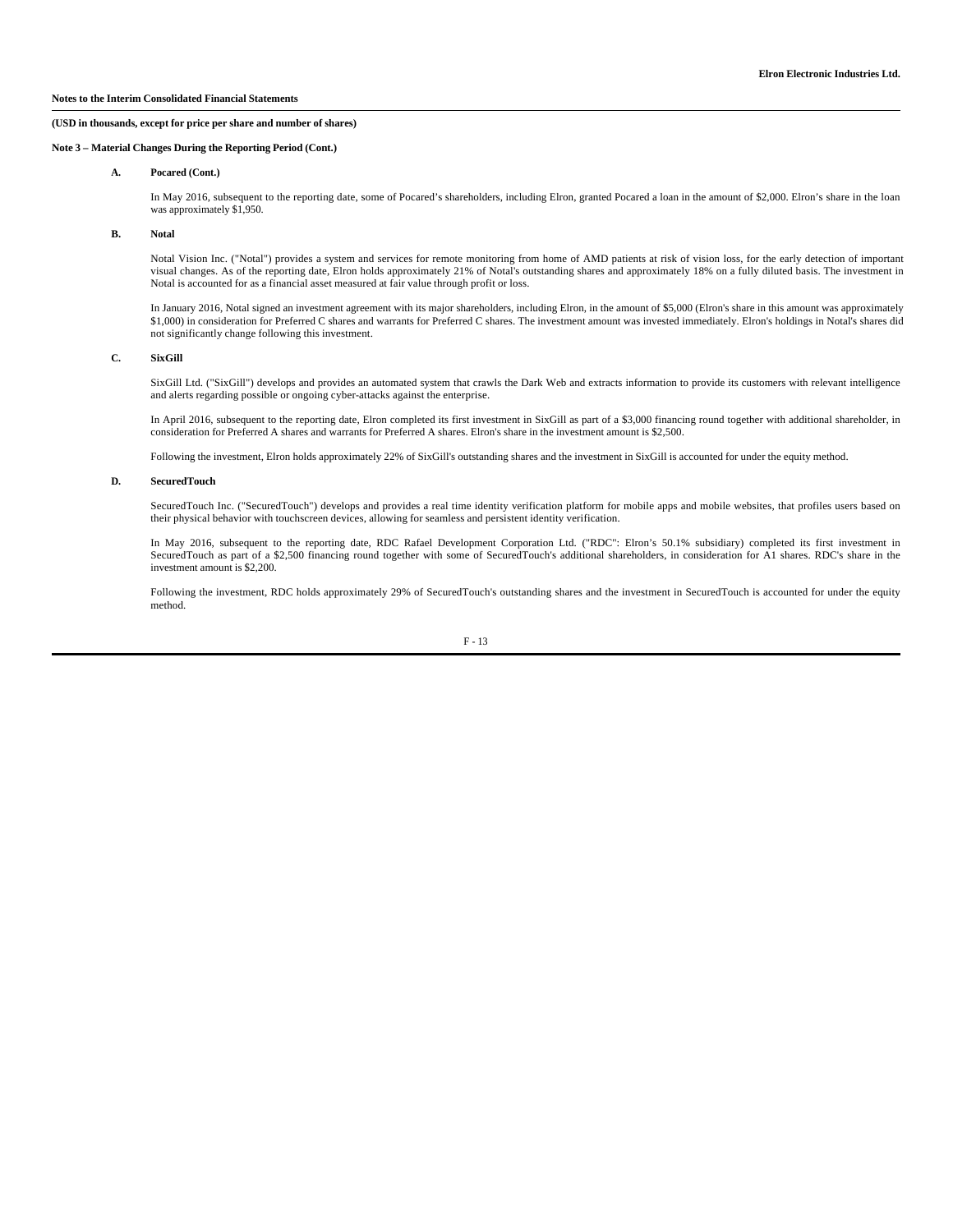#### **(USD in thousands, except for price per share and number of shares)**

### **Note 3 – Material Changes During the Reporting Period (Cont.)**

### **E. Dividend**

On March 10, 2016, the Company's board of directors resolved to make an application to the Court for a dividend distribution of \$15,000 (constituting an amount of \$0.504307 per share) not out of the Company's profits. Such dividend distribution is subject to the Court approval pursuant to Section 303 of the Israeli Companies Law, 1999 (the "Companies Law") and the record date will be determined accordingly. In April 2016, subsequent to the reporting date, the Company filed an application to the Court, accordingly. In May 2016, subsequent to the reporting date, the response of the Official Receiver to the application for the said distribution was received, according to which the Company satisfies the solvency test as required under Section 303(A) of the Companies Law and the Official Receiver does not object to approval of the application for the said distribution.

The decision of the board of directors was taken after the directors determined that considering the Company's assets and liabilities, the solvency criterion pursuant to the Companies Law has been met, namely that there is no reasonable concern that such dividend distribution would prevent the Company from meeting its existing and expected obligations, as and when they fall due, and that such dividend distribution is for the benefit of the Company and its shareholders.

It should be clarified that the abovementioned decision of the board of directors does not constitute a decision to distribute a dividend, and that a dividend distribution in any amount, shall be subject, in addition to the Court approval as stated herein (which is not assured), to a further separate approval of the board of directors in relation to the dividend distribution itself, subject to the Board's full discretion. Accordingly, it should be clarified that as of the date of the publication of these reports, there is no certainty as to the distribution of a dividend or the timing or amount thereof.

#### **Note 4 – Contingent Liabilities**

Further to Note 14 to the annual consolidated financial statements, on April 5, 2016, subsequent to the reporting date, an application was submitted to the court to approve a partial settlement (between all plaintiffs and all the defendants in the process, except for the Company and a group of directors on behalf of the Company). The settlement was attached to the request, according to which, inter alia, to the extent the settlement is approved, the compensation (also including compensation for the plaintiffs, expenses and attorneys' fees) in the final total amount of NIS 46,000 thousand (approximately \$12,000) will be paid. The proceedings between the plaintiffs and the Company and the group of directors on behalf of the Company are continuing.

#### **Note 5 – Inclusion of the financial statements of associate companies accounted for under the equity method of accounting**

The Company is enclosing the financial statements of BrainsGate Ltd. to these financial statements.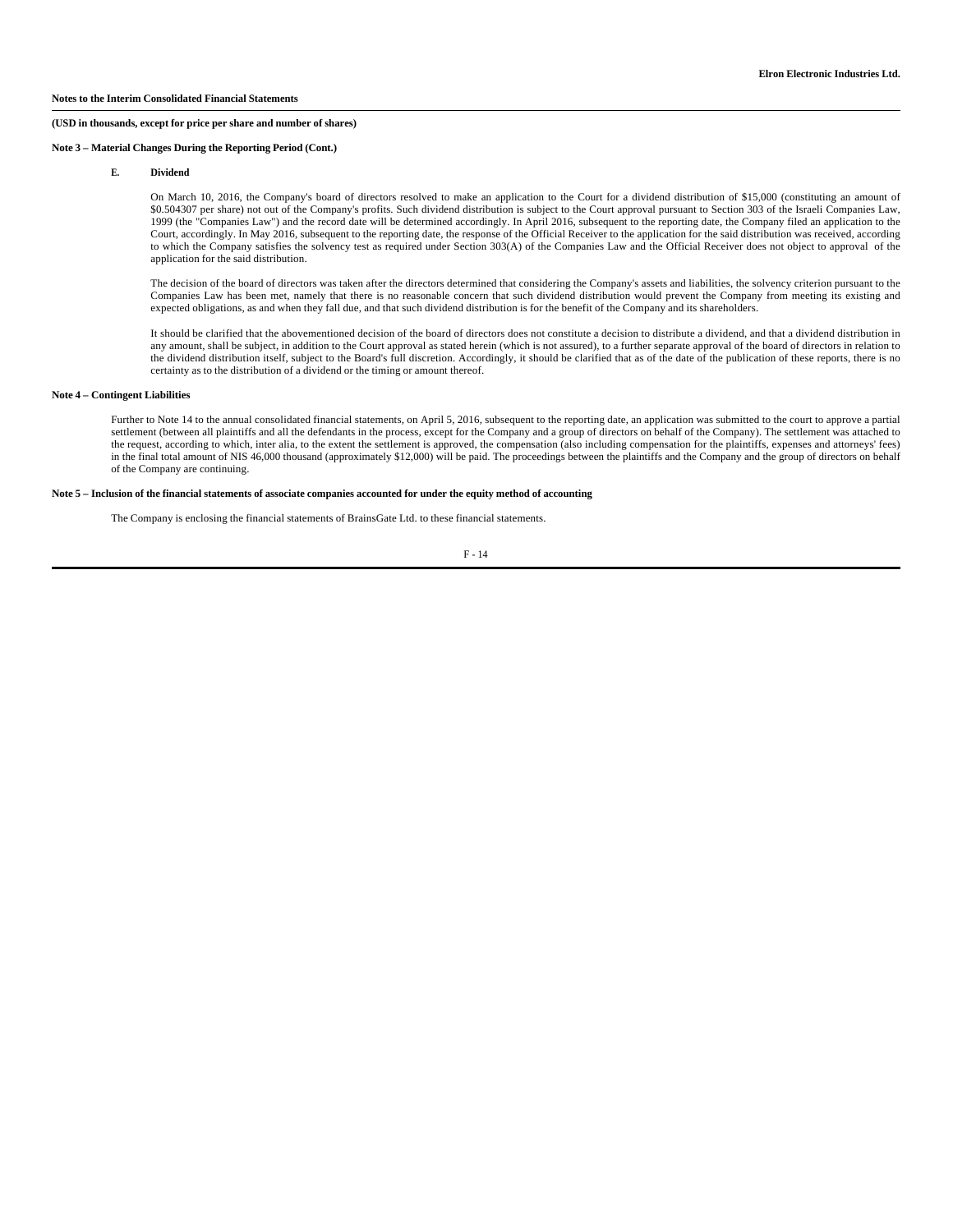**Notes to the Interim Consolidated Financial Statements** 

**(USD in thousands, except for price per share and number of shares)**

**Note 6 – Summarized data of the financial statements of associate, unadjusted to the Group's percentage of holdings**

|                                                                      |                 | <b>Current</b><br>assets | Non-current<br>assets    | <b>Total</b><br>assets                       | <b>Current</b><br>liabilities | Non-current<br>liabilities                                      | <b>Total</b><br><b>liabilities</b>                          | Equity<br>attributable<br>to<br>shareholders<br>of the<br>company | <b>Equity</b><br>attributable<br>to non-<br>controlling<br>interests |
|----------------------------------------------------------------------|-----------------|--------------------------|--------------------------|----------------------------------------------|-------------------------------|-----------------------------------------------------------------|-------------------------------------------------------------|-------------------------------------------------------------------|----------------------------------------------------------------------|
| As of March 31, 2016<br>(unaudited)                                  |                 |                          |                          |                                              |                               |                                                                 |                                                             |                                                                   |                                                                      |
| BrainsGate Ltd.                                                      |                 | 7,052                    | 71                       | 7,123                                        | 2,246                         | 1,688                                                           | 3,934                                                       | 3,189                                                             |                                                                      |
| As of March 31, 2015<br>(unaudited)<br>BrainsGate Ltd.               |                 | 12,315                   | $78\,$                   | 12,393                                       | 2,243                         | 2,034                                                           | 4,277                                                       | 8,116                                                             |                                                                      |
|                                                                      |                 |                          |                          |                                              |                               |                                                                 |                                                             |                                                                   |                                                                      |
| As of December 31, 2015<br>(audited)                                 |                 |                          |                          |                                              |                               |                                                                 |                                                             |                                                                   |                                                                      |
| BrainsGate Ltd.                                                      |                 | 8,436                    | 76                       | 8,512                                        | 2,291                         | 1,687                                                           | 3,978                                                       | 4,534                                                             |                                                                      |
|                                                                      | <b>Revenues</b> | <b>Gross profit</b>      | <b>Operating</b><br>loss | <b>Loss from</b><br>continuing<br>operations | Loss for the<br>year          | Loss<br>attributable<br>to<br>shareholders<br>of the<br>company | Loss<br>attributable<br>to non-<br>controlling<br>interests | Other<br>comprehensive<br>income (loss)                           | <b>Total</b><br>comprehensive<br>loss                                |
| For the three months period ended<br>March 31, 2016 (unaudited)      |                 |                          |                          |                                              |                               |                                                                 |                                                             |                                                                   |                                                                      |
| BrainsGate Ltd.                                                      |                 |                          | (1,390)                  | (1, 392)                                     | (1, 392)                      | (1, 392)                                                        |                                                             |                                                                   | (1, 392)                                                             |
| For the three months period ended<br>March 31, 2015 (unaudited)      |                 |                          |                          |                                              |                               |                                                                 |                                                             |                                                                   |                                                                      |
| BrainsGate Ltd.                                                      |                 |                          |                          |                                              |                               |                                                                 |                                                             |                                                                   |                                                                      |
|                                                                      |                 |                          | (2,062)                  | (2,502)                                      | (2,502)                       | (2,502)                                                         |                                                             |                                                                   | (2,502)                                                              |
| For the year ended December 31,<br>2015 (audited)<br>BrainsGate Ltd. |                 |                          | (6,378)                  | (6,213)                                      | (6,213)                       | (6,213)                                                         |                                                             |                                                                   | (6,213)                                                              |

## **Note 7 – Financial instruments**

**A. Fair value**

The carrying amount of all of the Company's financial assets and liabilities, including cash and cash equivalents, bank deposits, other investments in securities, net, other<br>accounts receivable, investments in other compan their fair values.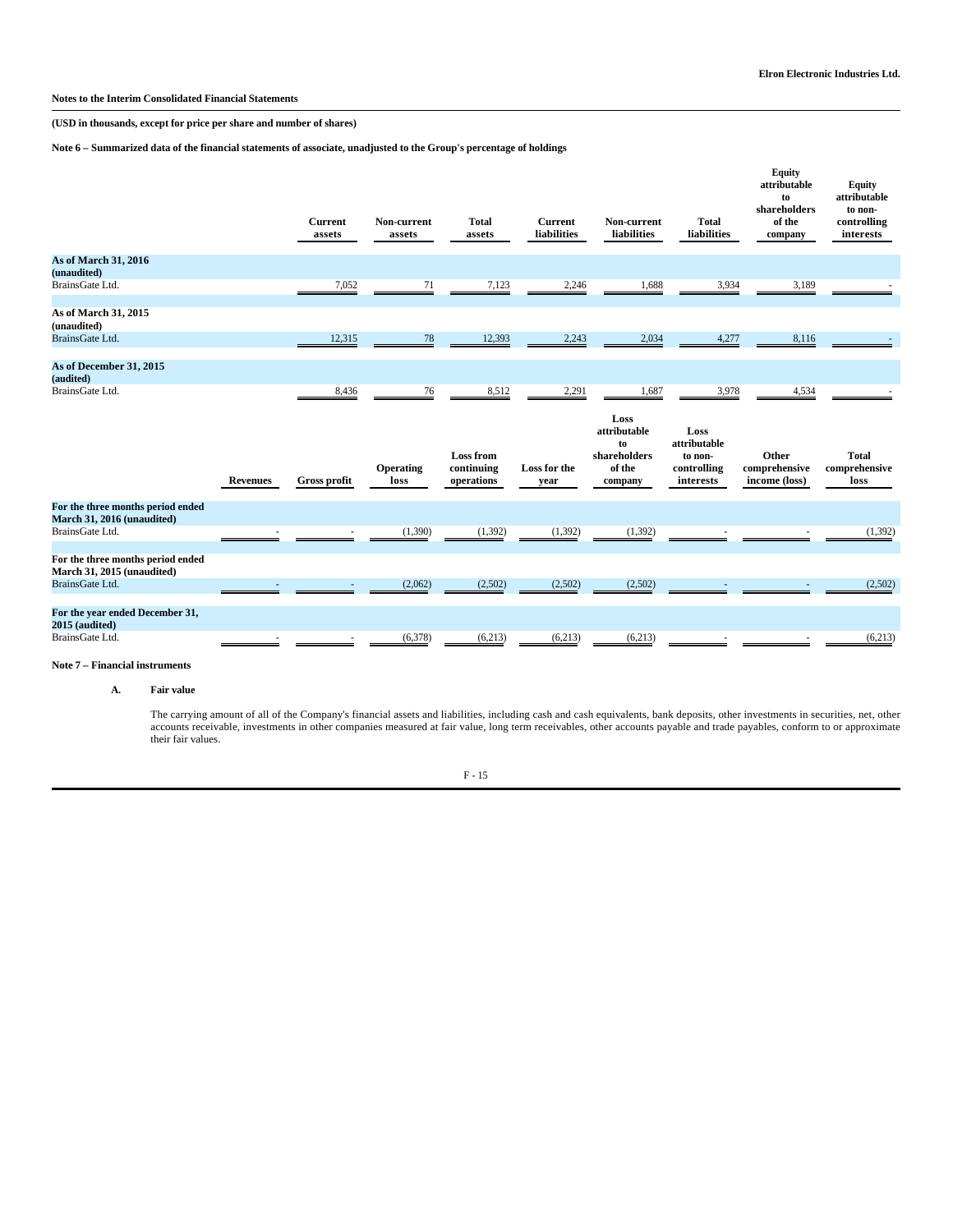## **(USD in thousands, except for price per share and number of shares)**

### **Note 7 – Financial instruments (Cont.)**

### **B. Classification of financial instruments by fair value hierarchy**

The financial instruments presented in the statement of financial position at fair value are grouped into classes with similar characteristics using the following fair value hierarchy which is determined based on the source of input used in measuring fair value:

| Level 1 |  |  |  |  | quoted prices (unadiusted) in active markets for identical assets or liabilities. |
|---------|--|--|--|--|-----------------------------------------------------------------------------------|
|---------|--|--|--|--|-----------------------------------------------------------------------------------|

Level 2 - inputs other than quoted prices included within Level 1 that are observable either directly or indirectly.

Level 3 - inputs that are not based on observable market data (valuation techniques which use inputs that are not based on observable market data).

### *Financial assets measured at fair value:*

|                                                       |                | As of March 31, 2016 |         |  |  |
|-------------------------------------------------------|----------------|----------------------|---------|--|--|
|                                                       |                | Unaudited            |         |  |  |
|                                                       | <b>Level 1</b> | Level $2(*)$         | Level 3 |  |  |
| Investments in other companies measured at fair value |                |                      | 20,415  |  |  |
| Other investments in securities, net                  |                | 24.915               |         |  |  |
| Long term receivables                                 |                |                      | 7.304   |  |  |
|                                                       |                |                      |         |  |  |
|                                                       |                | 24.915               | 27.719  |  |  |

|                                                       |                | <b>As of March 31, 2015</b> |         |  |
|-------------------------------------------------------|----------------|-----------------------------|---------|--|
|                                                       |                | Unaudited                   |         |  |
|                                                       | <b>Level 1</b> | Level 2                     | Level 3 |  |
| Investments in other companies measured at fair value | 88             |                             | 27,339  |  |
| Other investments in securities, net                  | 5.132          |                             |         |  |
|                                                       |                |                             |         |  |
|                                                       | 5.220          |                             | 27.339  |  |

|                                                       |         | As of December 31, 2015 |         |  |
|-------------------------------------------------------|---------|-------------------------|---------|--|
|                                                       |         | Audited                 |         |  |
|                                                       | Level 1 | Level $2(*)$            | Level 3 |  |
| Investments in other companies measured at fair value |         |                         | 19,395  |  |
| Other investments in securities, net                  | 4.930   | 23.115                  |         |  |
| Long term receivables                                 |         |                         | 6.740   |  |
|                                                       |         |                         |         |  |
|                                                       | 4.930   | 23.115                  | 26.135  |  |

 \*) Comprised of investment in debentures denominated in USD, carrying an interest linked to the Libor. These debenture are measured at fair value using fair value quotes from several information resources.

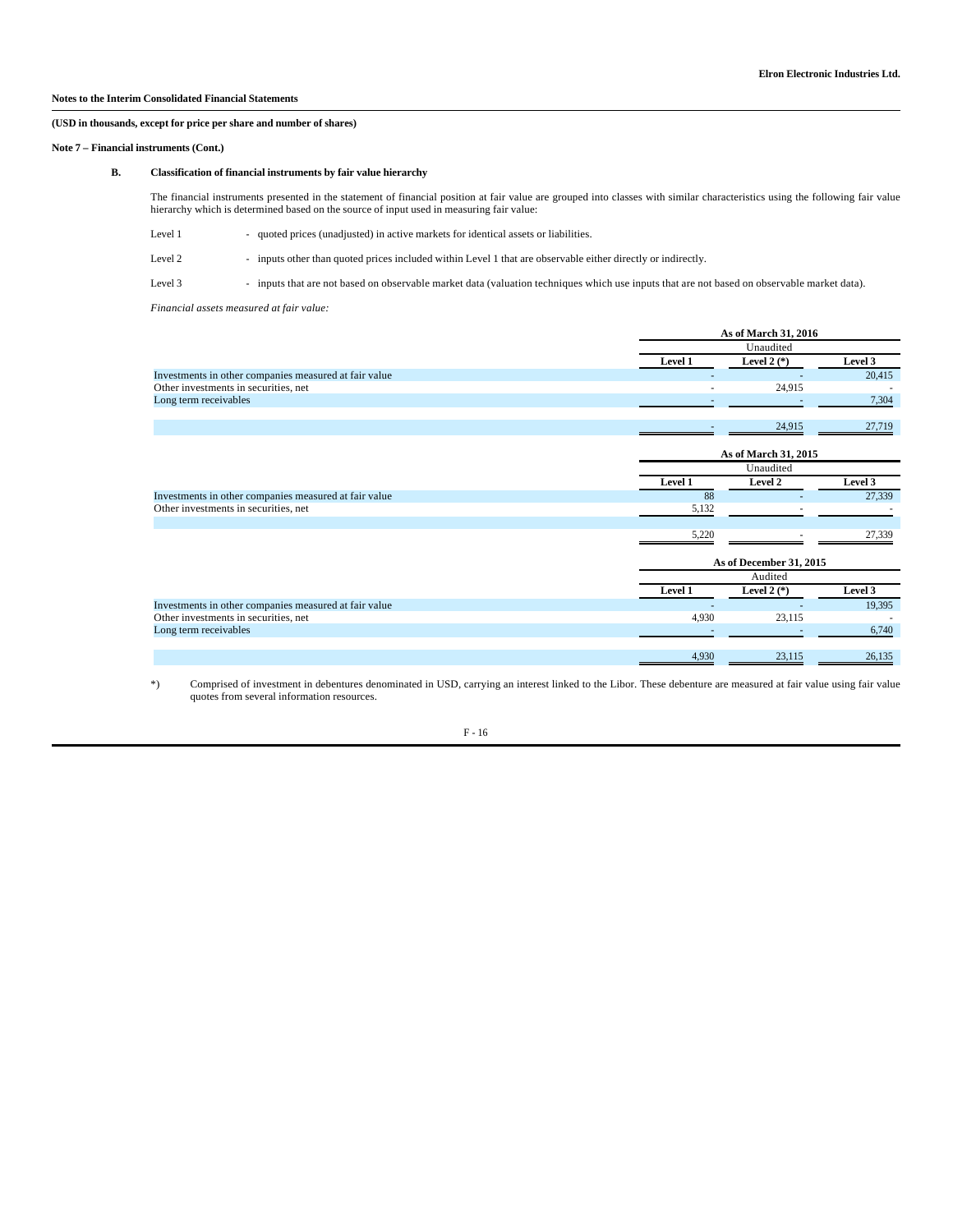### **(USD in thousands, except for price per share and number of shares)**

### **Note 7 – Financial instruments (Cont.)**

## *Changes in financial assets classified in Level 3:*

For the first quarter of 2016 (during the first quarter of 2015 there were no changes in financial assets classified in Level 3):

|                                          | <b>Financial assets</b><br>measured at fair<br>value |
|------------------------------------------|------------------------------------------------------|
| Balance as of January 1, 2016 (audited)  | 26,135                                               |
| Total recognized income (loss):          |                                                      |
| In profit or loss $(*)$                  | 564                                                  |
| Investment                               | 1,020                                                |
| Balance as of March 31, 2016 (unaudited) | 27,719                                               |

(\*) The entire gain included in profit or loss relating to assets held at the end of the reporting period.

For the year ended December 31, 2015:

|                                           | <b>Financial assets</b><br>measured at fair<br>value |
|-------------------------------------------|------------------------------------------------------|
| Balance as of January 1, 2015 (audited)   | 27,339                                               |
|                                           |                                                      |
| Total recognized income (loss):           |                                                      |
| In profit or loss                         | 5,074                                                |
|                                           |                                                      |
| Investment                                | 603                                                  |
|                                           |                                                      |
| Contingent consideration                  | 6,157                                                |
|                                           |                                                      |
| Sale                                      | (13,038)                                             |
|                                           |                                                      |
| Balance as of December 31, 2015 (audited) | 26,135                                               |
|                                           |                                                      |

# **C. Valuation techniques**

For details on the fair value of investments in unquoted shares, see Note 7 to the annual consolidated financial statements.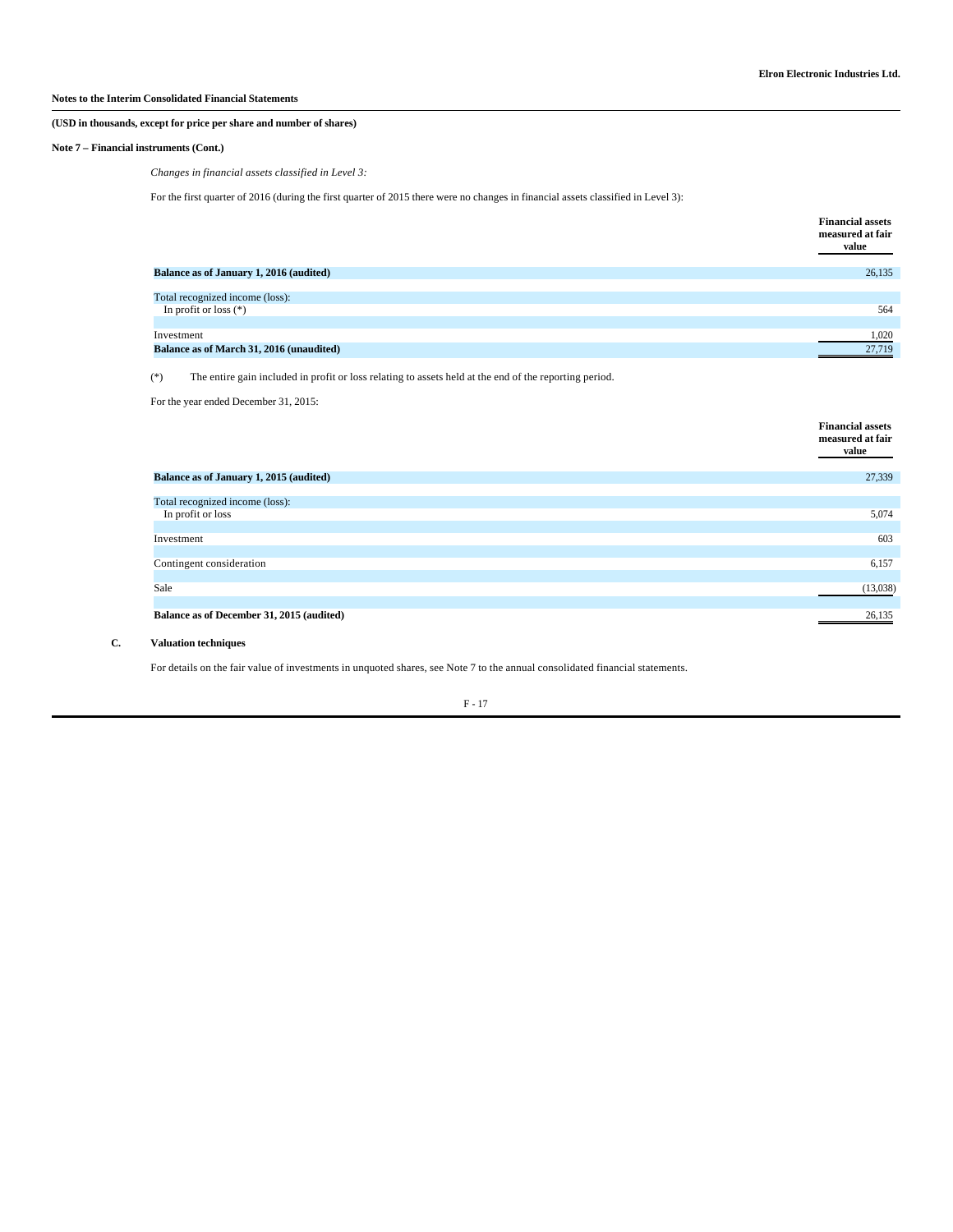## **ANNEX TO THE INTERIM CONSOLIDATED FINANCIAL STATEMENTS**

## **A. Details relating to investments in the interim consolidated financial statements as of March 31, 2016 (unaudited)**

|                                            | Rate of holdings in equity<br>Elron $(1)$ | RDC(2)         | <b>Consolidated rate</b><br>of<br>holdings in<br>equity | Elron's effective<br>rate of<br>holdings<br>in equity $(3)$ | <b>Fully diluted</b><br>consolidated<br>rate of<br>holdings | Elron's fully<br>diluted effective<br>rate of<br>holdings $(3)$ | Consolidated<br>carrying value of<br>investment<br>March 31,<br>2016 |
|--------------------------------------------|-------------------------------------------|----------------|---------------------------------------------------------|-------------------------------------------------------------|-------------------------------------------------------------|-----------------------------------------------------------------|----------------------------------------------------------------------|
|                                            |                                           |                | $\frac{0}{0}$                                           |                                                             |                                                             |                                                                 | \$thousands                                                          |
| Investments in investee                    |                                           |                |                                                         |                                                             |                                                             |                                                                 |                                                                      |
| companies                                  |                                           |                |                                                         |                                                             |                                                             |                                                                 |                                                                      |
| Subsidiaries:                              |                                           |                |                                                         |                                                             |                                                             |                                                                 |                                                                      |
| Pocared Diagnostics Ltd.                   | 58.08                                     |                | 58.08                                                   | 58.08                                                       | 59.64                                                       | 59.64                                                           | 13,275                                                               |
|                                            |                                           |                |                                                         |                                                             |                                                             |                                                                 |                                                                      |
| Associates:                                |                                           |                |                                                         |                                                             |                                                             |                                                                 |                                                                      |
| BrainsGate Ltd.                            | 29.83                                     |                | 29.83                                                   | 29.83                                                       | 26.69                                                       | 26.69                                                           | (34)                                                                 |
| Cartiheal (2009) Ltd.                      | 35.21                                     |                | 35.21                                                   | 35.21                                                       | 28.21                                                       | 28.21                                                           | 5,767                                                                |
| Coramaze technologies                      |                                           |                |                                                         |                                                             |                                                             |                                                                 |                                                                      |
| GmbH                                       | 17.07                                     |                | 17.07                                                   | 17.07                                                       | 16.82                                                       | 16.82                                                           | 1,233                                                                |
| Cloudyn Software Ltd.                      |                                           | 42.19          | 42.19                                                   | 21.14                                                       | 35.09                                                       | 17.58                                                           | 5,552                                                                |
| M.G. Therapeutics Ltd.                     | 17.00                                     | ٠              | 17.00                                                   | 17.00                                                       | 24.11                                                       | 24.11                                                           | $\sim$                                                               |
| Plymedia Israel (2006) Ltd.                | 25.29                                     |                | 25.29                                                   | 25.29                                                       | 17.97                                                       | 17.97                                                           |                                                                      |
| Audioburst Ltd.                            | 16.89                                     | ٠              | 16.89                                                   | 16.89                                                       | 15.12                                                       | 15.12                                                           | $\sim$                                                               |
| Open Legacy Technologies                   |                                           |                |                                                         |                                                             |                                                             |                                                                 |                                                                      |
| Ltd.                                       |                                           | 36.69          | 36.69                                                   | 18.38                                                       | 29.69                                                       | 14.87                                                           | (15)                                                                 |
| Page 2 Site Ltd.                           |                                           | 25.45          | 25.45                                                   | 12.75                                                       | 21.83                                                       | 10.94                                                           | 232                                                                  |
| Bruwz Technologies Ltd.<br>IronScales Ltd. |                                           | 29.32<br>15.63 | 29.32                                                   | 14.69                                                       | 27.16                                                       | 13.61                                                           |                                                                      |
| SinuSafe Ltd.                              | 21.90                                     |                | 15.63<br>21.90                                          | 7.83<br>21.90                                               | 20.75<br>19.74                                              | 10.40<br>19.74                                                  | 402<br>130                                                           |
|                                            |                                           | ٠              |                                                         |                                                             |                                                             |                                                                 |                                                                      |
| Other investments:                         |                                           |                |                                                         |                                                             |                                                             |                                                                 |                                                                      |
|                                            |                                           |                |                                                         |                                                             |                                                             |                                                                 |                                                                      |
| Notal Vision Inc.                          | 21.35                                     | ÷              | 21.35                                                   | 21.35                                                       | 18.39                                                       | 18.39                                                           | 15,720                                                               |
| Atlantium Technologies Ltd.                | 6.16                                      | ٠              | 6.16                                                    | 6.16                                                        | 5.49                                                        | 5.49                                                            | 130                                                                  |
| Aqwise - Wise Water                        |                                           |                |                                                         |                                                             |                                                             |                                                                 |                                                                      |
| Technologies Ltd.                          | 19.81                                     | ٠              | 19.81                                                   | 19.81                                                       | 17.94                                                       | 17.94                                                           | 4,500                                                                |

(1) Including holdings through Elron's fully-owned subsidiaries. (2) Including holdings through RDSeed. (3) Elron's effective holdings include holdings by RDC and RDSeed multiplied by 50.10%. (Elron's holding rate in RDC).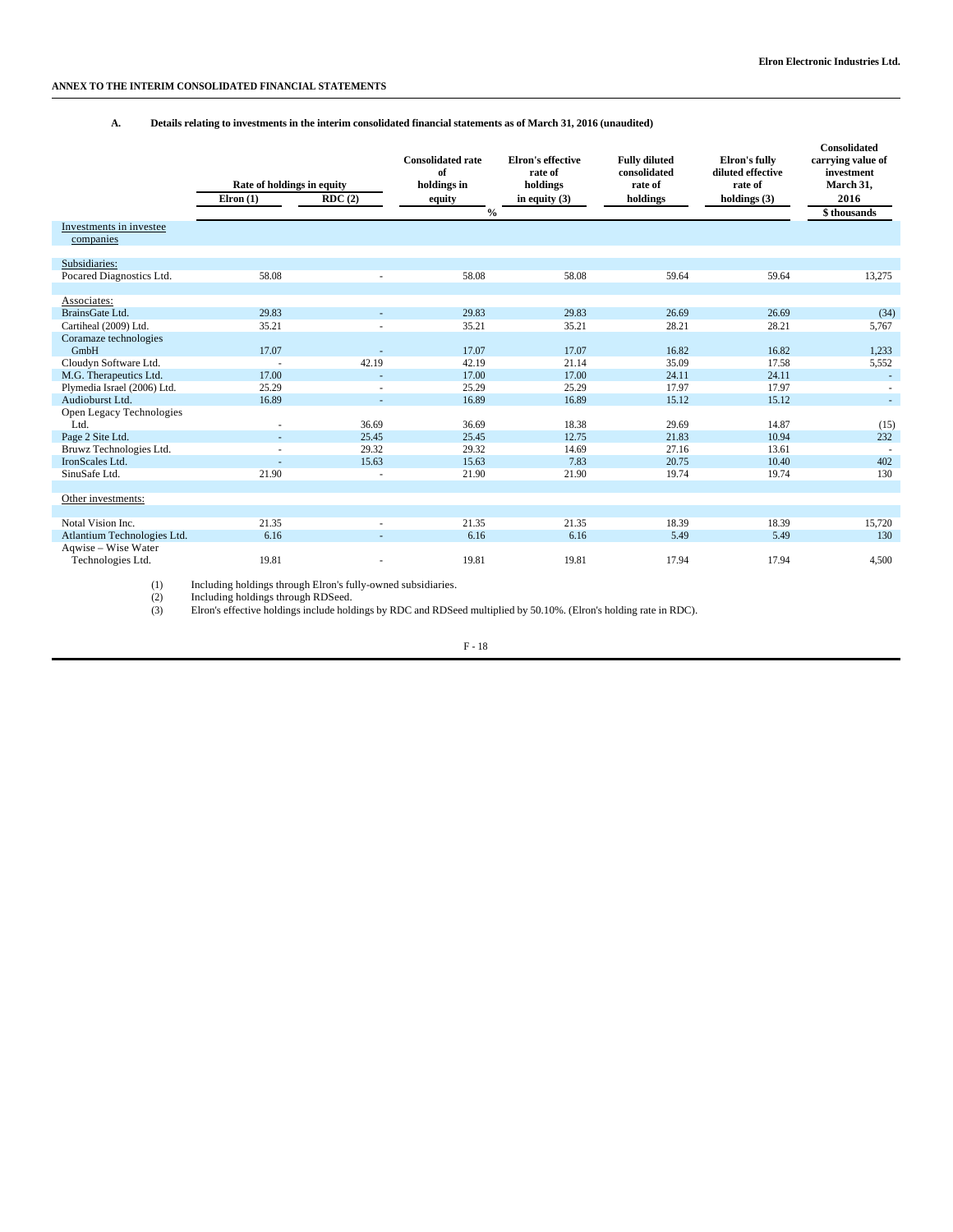# Elron Electronic Industries Ltd.

# English Translation of Financial Data from the Interim Consolidated Financial Statements Attributable to the Company

# As of

# March 31, 2016 Unaudited

# **Contents**

Page

| Special report to the review of the separate interim financial information in accordance with Regulation 38d           |              |
|------------------------------------------------------------------------------------------------------------------------|--------------|
| Special report in accordance with Regulation 38d                                                                       | $\mathbf{3}$ |
| Data from the Interim Consolidated Financial Statements on the Financial Position Attributable to the Company          | $4 - 5$      |
| Data from the Interim Consolidated Financial Statements on the Income (loss) Attributable to he Company                | 6            |
| Data from the Interim Consolidated Financial Statements on the Comprehensive Income (loss) Attributable to the Company |              |
| Data from the Interim Consolidated Financial Statements on the Cash Flows Attributable to the Company                  | 8-9          |
| <b>Additional Information</b>                                                                                          | 10           |
|                                                                                                                        |              |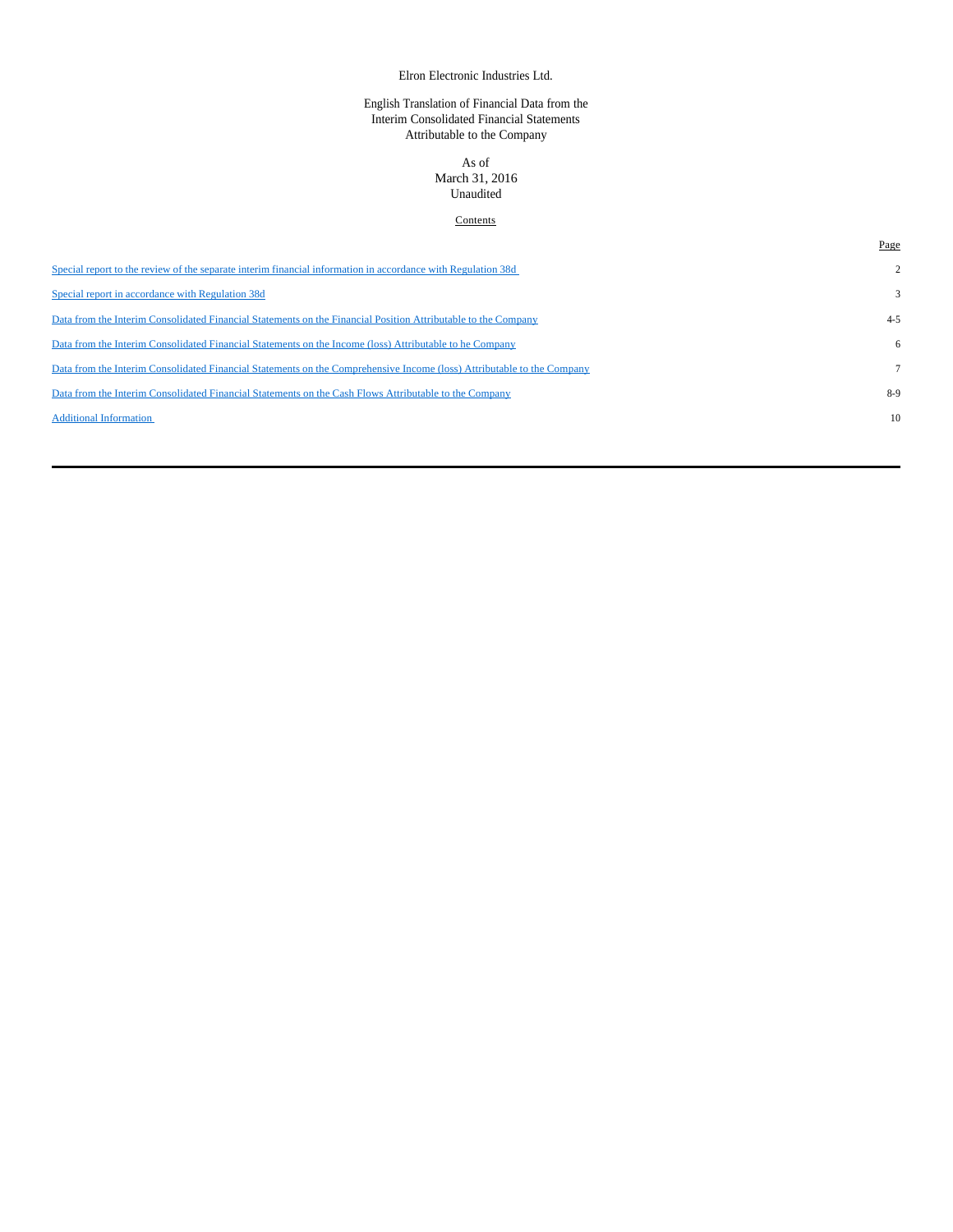

**Kost Forer Gabbay & Kasierer** 3 Aminadav St. Tel-Aviv 6706703, Israel

 Tel: +972-3-6232525 Fax: +972-3-5622555 ey.com

### **Special report to the review of the separate interim financial information in accordance with Regulation 38d to the Israeli Securities Regulations (Periodic and Immediate Reports), 1970**

#### **Introduction**

We have reviewed the interim financial information disclosed in accordance with Regulation 38d to the Israeli Securities Regulations (Periodic and Immediate Reports), 1970 of Elron Electronic Industries Ltd. (the "Company" interim financial information. Our responsibility is to express a conclusion on the separate interim financial information based on our review.

#### **Scope of review**

We conducted our review in accordance with Review Standard 1 of the Institute of Certified Public Accountants in Israel, "Review of Interim Financial Information Performed by the Independent Auditor of the Entity." A review of interim financial information consists of making inquiries, primarily of persons responsible for financial and accounting matters, and applying analytical and other review procedures. A review is substantially less in scope than an audit conducted in accordance with generally accepted auditing standards in Israel and consequently does not enable us to obtain assurance that we would become aware of all significant matters that might be identified in an audit. Accordingly, we do not express an audit opinion.

## **Conclusion**

Based on our review, nothing has come to our attention that causes us to believe that the accompanying separate interim financial information is not prepared, in all material respects, in accordance with Regulation 38d to the Securities Regulations (Periodic and Immediate Reports), 1970.

Tel-Aviv, Israel **KOST FORER GABBAY & KASIERER**<br>May 26, 2016 **Marshall A Member of Ernst & Young Global** A Member of Ernst & Young Global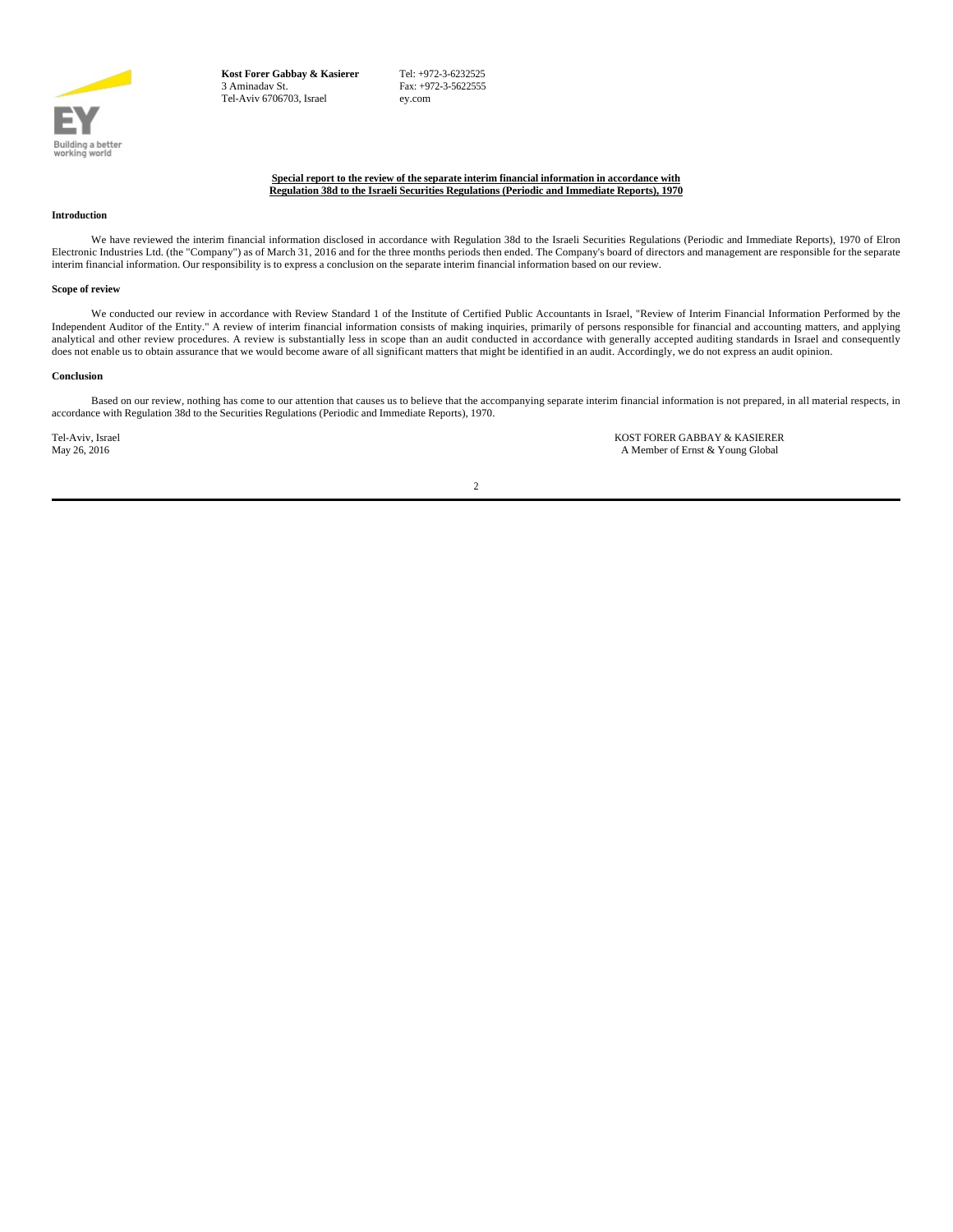### **Special Report according to Regulation 38d**

### **Financial Data and Information from the Interim Consolidated Financial Statements**

### **Attributable to Elron Electronic Industries Ltd. ("the Company")**

The following separate financial data and information attributable to the Company ("Separate Data") are derived from the Company's Interim Consolidated Financial Statements as of March 31, 2016, and for the three months then ended ("the Interim Consolidated Financial Statements"), which form part of the Company's periodic reports. The Separate Data is presented in accordance with Regulation 38d of the Israel Securities Regulations (Periodic and Immediate Reports) – 1970.

The significant accounting policies followed in the preparation of the following Separate Data are identical to those applied in the preparation of the Company's consolidated annual financial statements for the year ended December 31, 2015 ("Consolidated Financial Statements for 2015") and the Company's Interim Consolidated Financial Statements, apart from differences arising from compliance with the aforementioned regulations.

#### Presentation of transactions which were eliminated in the interim consolidated financial statements

Intercompany balances, transactions and cash flows between the Company and its subsidiaries were eliminated in the preparation of the Company's Interim Consolidated Financial Statements. In the Separate Data, such transactions are presented as follows:

- Financial position data attributable to the Company include balances in respect of the Company's subsidiaries which were eliminated in the Interim Consolidated Financial Statements.<br>■ Income and loss data attributable t Income and loss data attributable to the Company include income and expenses of the Company resulting from transactions with its subsidiaries, which were eliminated in the Interim
- Consolidated Financial Statements. Cash flow data attributable to the Company include cash flows between the Company and its subsidiaries which were eliminated in the Interim Consolidated Financial Statements.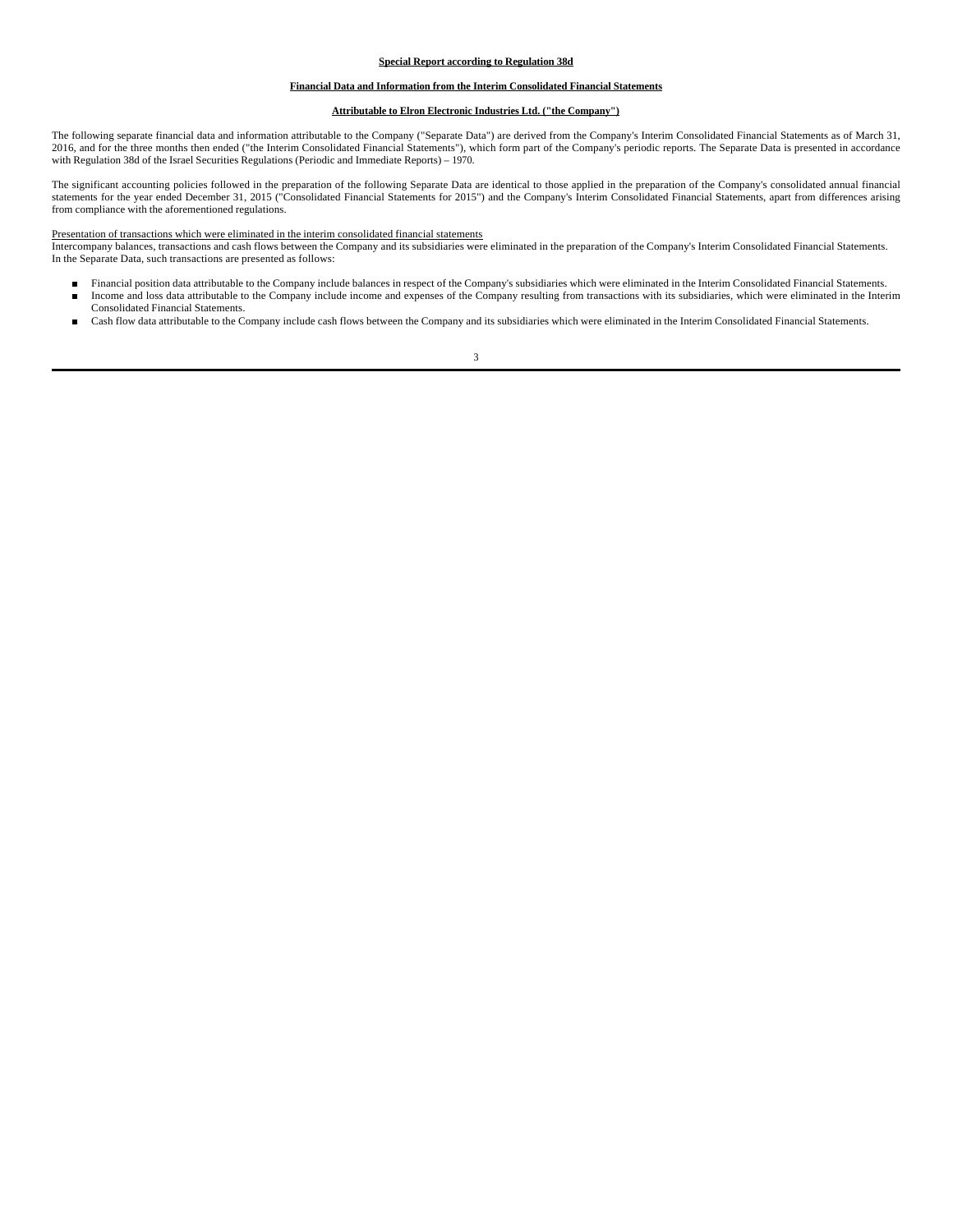# Data from the Interim Consolidated Financial Statements on the Financial Position Attributable to the Company as of

|                                                       |                  | March 31                 |                |
|-------------------------------------------------------|------------------|--------------------------|----------------|
|                                                       | 2016             | 2015                     | 2015           |
|                                                       | <b>Unaudited</b> |                          | <b>Audited</b> |
|                                                       |                  | \$ thousands             |                |
| <b>Current</b> assets                                 |                  |                          |                |
|                                                       |                  |                          |                |
| Cash and cash equivalents                             | 9,161            | 23,195                   | 13,895         |
| Bank deposits                                         | 34,237           | 60,508                   | 39,145         |
| Other investments in securities                       | 24,915           | $\overline{\phantom{a}}$ | 23,115         |
| Other accounts receivable                             | 635              | 371                      | 406            |
|                                                       |                  |                          |                |
|                                                       | 68,948           | 84,074                   | 76,561         |
| Non-current assets                                    |                  |                          |                |
|                                                       |                  |                          |                |
| Investments in subsidiaries and associates, net       | 140,132          | 124,171                  | 136,783        |
| Investments in other companies measured at fair value | 20,127           | 27,139                   | 19,107         |
| Long-term receivables                                 | 2,340            | ٠                        | 2,303          |
| Property, plant and equipment, net                    | 8                | 22                       | 10             |
|                                                       |                  |                          |                |
|                                                       | 162,607          | 151,332                  | 158,203        |
|                                                       |                  |                          |                |
| <b>Total</b> assets                                   | 231,555          | 235,406                  | 234,764        |

The accompanying additional information is an integral part of the separate financial data and information.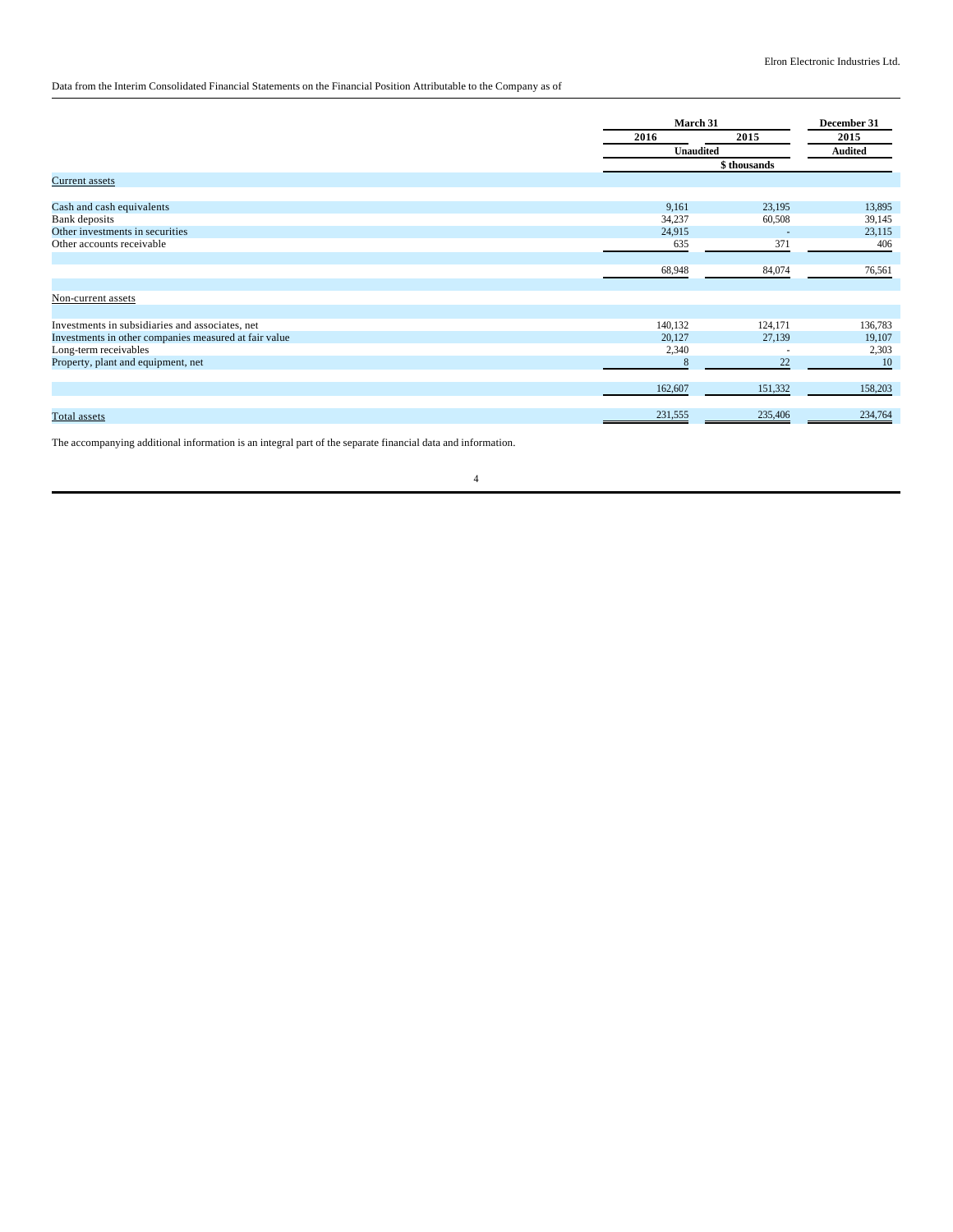# Data from the Interim Consolidated Financial Statements on the Financial Position Attributable to the Company as of

|                                                   |           | March 31         |          |  |
|---------------------------------------------------|-----------|------------------|----------|--|
|                                                   | 2016      | 2015             | 2015     |  |
|                                                   |           | <b>Unaudited</b> |          |  |
|                                                   |           | \$thousands      |          |  |
| <b>Current liabilities</b>                        |           |                  |          |  |
|                                                   |           |                  |          |  |
| Trade payables                                    | 79        | 33               | 87       |  |
| Other accounts payable                            | 1,904     | 2,506            | 2,910    |  |
|                                                   | 1,983     | 2,539            | 2,997    |  |
|                                                   |           |                  |          |  |
| Long-term liabilities                             |           |                  |          |  |
| Other long term liabilities (Note 2)              | 76,216    | 72,118           | 73,560   |  |
|                                                   |           | 72,118           |          |  |
|                                                   | 76,216    |                  | 73,560   |  |
| Equity attributable to the Company's shareholders |           |                  |          |  |
| Issued capital                                    | 9,573     | 9,573            | 9,573    |  |
| Share premium                                     | 190,753   | 190,753          | 190,753  |  |
| Capital reserves                                  | 3,145     | 2,548            | 3,085    |  |
| Accumulated deficit                               | (50, 115) | (42, 125)        | (45,204) |  |
| Total equity                                      | 153,356   | 160,749          | 158,207  |  |
|                                                   |           |                  |          |  |
|                                                   | 231,555   | 235,406          | 234,764  |  |
|                                                   |           |                  |          |  |

The accompanying additional information is an integral part of the separate financial data and information.

| Eduardo<br>Elsztain.                     | shtein                                           | 'aron Elad                                                                                                                                                                                                                                                                                                                   |
|------------------------------------------|--------------------------------------------------|------------------------------------------------------------------------------------------------------------------------------------------------------------------------------------------------------------------------------------------------------------------------------------------------------------------------------|
| $\sim$<br>hairman<br>the<br>ectors:<br>വ | 'hv<br><b>)</b> tticer<br>$\sim$ equative $\sim$ | $-1$<br><b>Urgendont</b><br>V 1C6<br>.                                                                                                                                                                                                                                                                                       |
|                                          |                                                  | :hiei<br>$_{\rm ^{1}}$ $_{\rm ^{1}}$ $_{\rm ^{1}}$ $_{\rm ^{1}}$ $_{\rm ^{1}}$ $_{\rm ^{1}}$ $_{\rm ^{1}}$ $_{\rm ^{1}}$ $_{\rm ^{1}}$ $_{\rm ^{1}}$ $_{\rm ^{1}}$ $_{\rm ^{1}}$ $_{\rm ^{1}}$ $_{\rm ^{1}}$ $_{\rm ^{1}}$ $_{\rm ^{1}}$ $_{\rm ^{1}}$ $_{\rm ^{1}}$ $_{\rm ^{1}}$ $_{\rm ^{1}}$ $_{\rm ^{1}}$ $_{\rm ^{1}}$ |

Approval date of the interim consolidated financial statements: May 26, 2016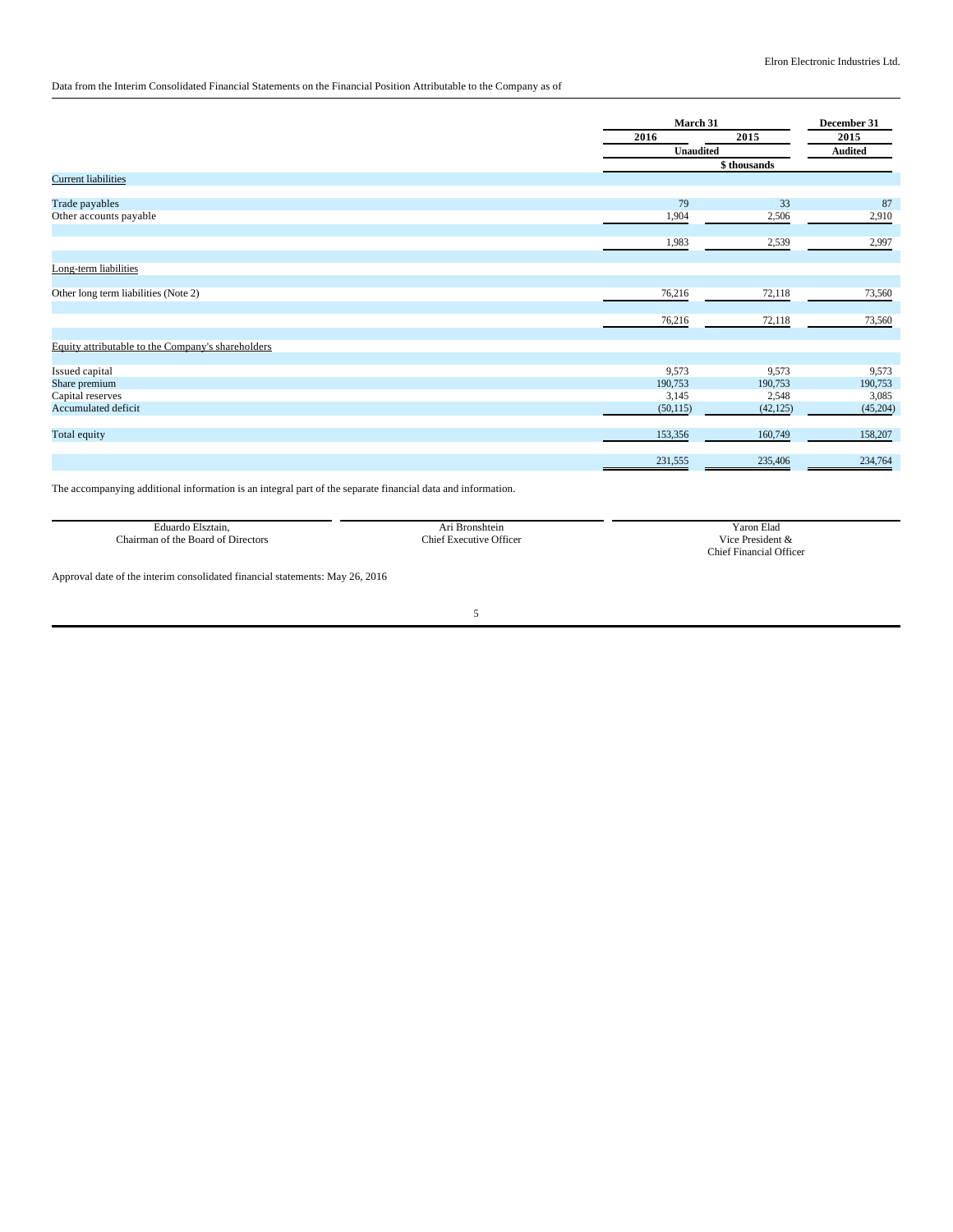# Data from the Interim Consolidated Financial Statements of Income (loss) Attributable to the Company

|                                                                                                                                                                             | For the three months ended<br>March 31 |              | For the<br>year ended<br>December 31 |  |
|-----------------------------------------------------------------------------------------------------------------------------------------------------------------------------|----------------------------------------|--------------|--------------------------------------|--|
|                                                                                                                                                                             | 2016                                   | 2015         | 2015                                 |  |
|                                                                                                                                                                             |                                        | Unaudited    |                                      |  |
|                                                                                                                                                                             |                                        | \$ thousands |                                      |  |
| <b>Income</b>                                                                                                                                                               |                                        |              |                                      |  |
|                                                                                                                                                                             |                                        |              |                                      |  |
| Financial income (Note 2)                                                                                                                                                   | 159                                    | 1,757        | 899                                  |  |
|                                                                                                                                                                             |                                        |              |                                      |  |
| <b>Expenses</b>                                                                                                                                                             |                                        |              |                                      |  |
|                                                                                                                                                                             |                                        |              |                                      |  |
| General and administrative expenses                                                                                                                                         | 856                                    | 868          | 4,608                                |  |
| Financial expenses (Note 2)                                                                                                                                                 | 2,591                                  |              | 101                                  |  |
| Other expenses, net                                                                                                                                                         | 17                                     |              | 43                                   |  |
|                                                                                                                                                                             |                                        |              |                                      |  |
|                                                                                                                                                                             | 3,464                                  | 872          | 4,752                                |  |
|                                                                                                                                                                             |                                        |              |                                      |  |
|                                                                                                                                                                             | (3,305)                                | 885          | (3,853)                              |  |
|                                                                                                                                                                             |                                        |              |                                      |  |
| Gain from disposal of subsidiaries and associates, revaluation of investee companies and changes in holdings, net<br>Company's share of loss of subsidiaries and associates | 41                                     | 10,126       | 14,674                               |  |
|                                                                                                                                                                             | (1,647)                                | (6,096)      | (8,370)                              |  |
| Net income (loss) attributable to the Company's shareholders                                                                                                                | (4,911)                                | 4,915        | 2,451                                |  |
|                                                                                                                                                                             |                                        |              |                                      |  |

The accompanying additional information is an integral part of the separate financial data and information.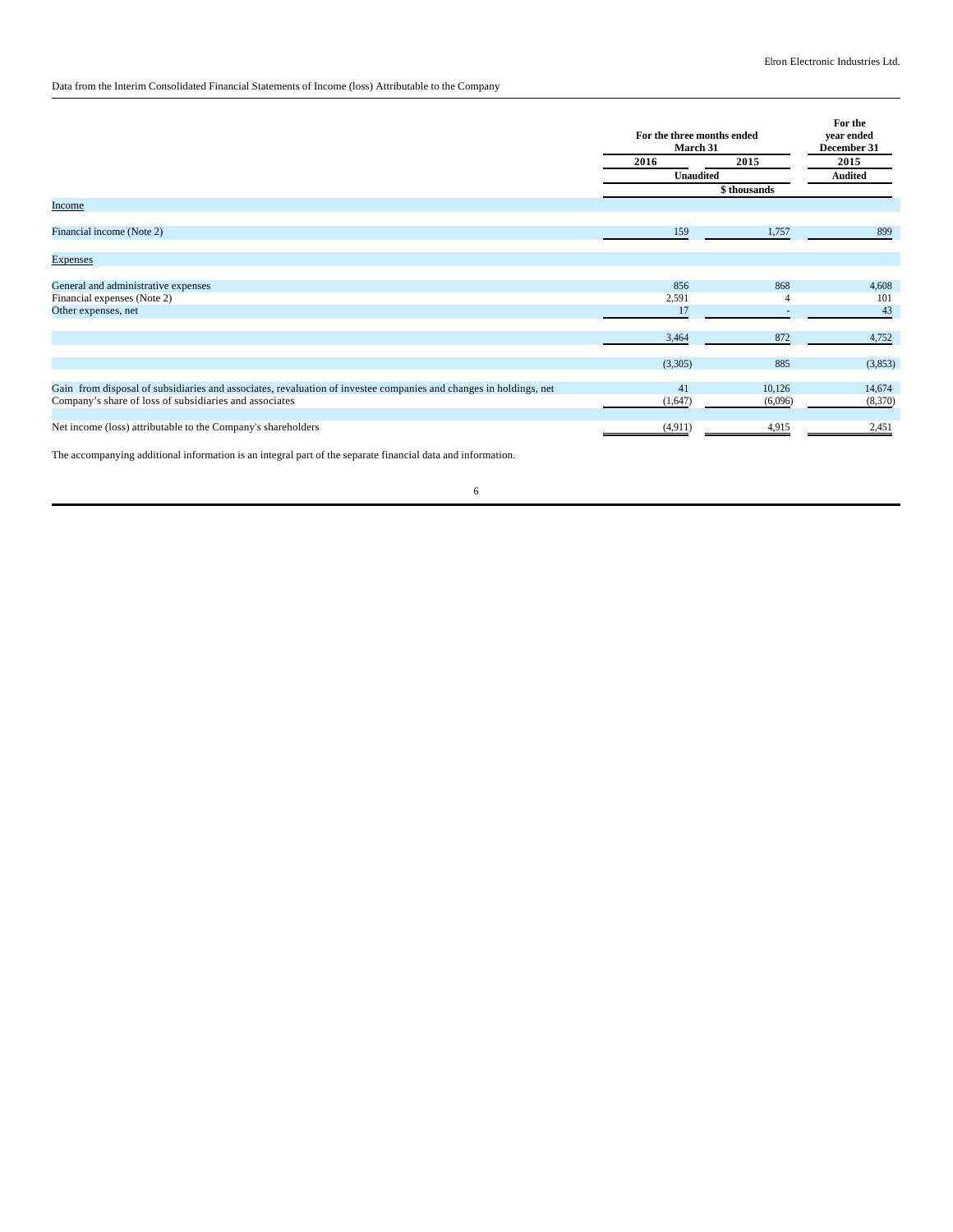# Data from the Interim Consolidated Financial Statements on the Comprehensive Income (loss) Attributable to the Company

|                                                                                                |          | For the three months ended<br>March 31 |                |  |
|------------------------------------------------------------------------------------------------|----------|----------------------------------------|----------------|--|
|                                                                                                | 2016     | 2015                                   | 2015           |  |
|                                                                                                |          | <b>Unaudited</b>                       | <b>Audited</b> |  |
|                                                                                                |          | \$ thousands                           |                |  |
| Net income (loss) attributable to the Company's shareholders                                   | (4,911)  | 4,915                                  | 2,451          |  |
| Other comprehensive income (loss):                                                             |          |                                        |                |  |
| Amounts that would never be reclassified to profit or loss:                                    |          |                                        |                |  |
| Loss from financial assets measured at fair value through other comprehensive income, net      |          | (45)                                   | (30)           |  |
| Total loss that would never be reclassified to profit or loss                                  |          | (45)                                   | (30)           |  |
| Amounts that are classified or may be reclassified to profit or loss under certain conditions: |          |                                        |                |  |
| Foreign currency translation differences for foreign operation                                 | 60       |                                        | (93)           |  |
| Total income (loss) that would be reclassified to profit or loss under certain conditions      | 60       |                                        | (93)           |  |
| Total other comprehensive income (loss) attributable to the Company                            | 60       | (45)                                   | (123)          |  |
| Total comprehensive income (loss) attributable to the Company's shareholders                   | (4, 851) | 4,870                                  | 2,328          |  |

The accompanying additional information is an integral part of the separate financial data and information.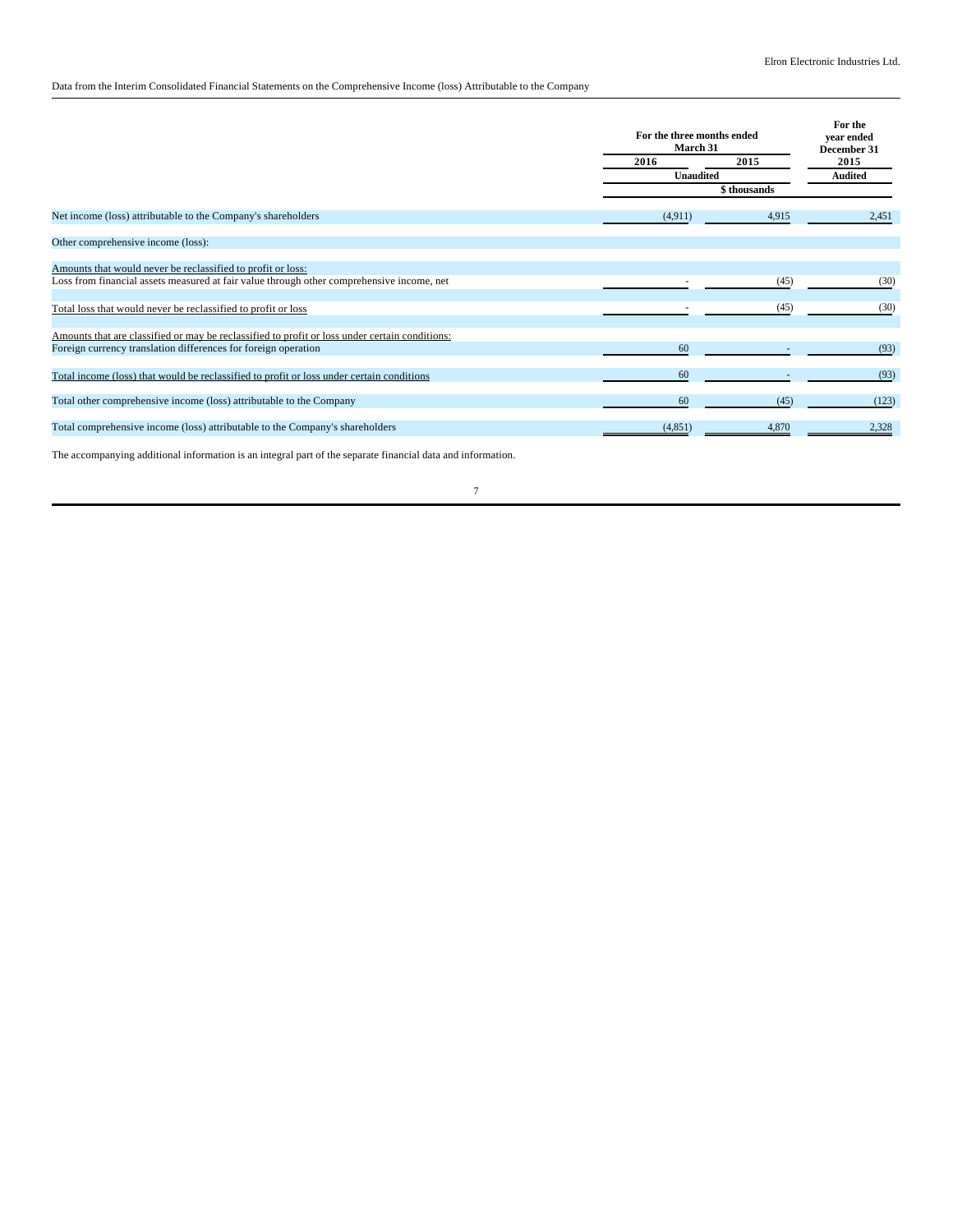Data from the Interim Consolidated Financial Statements on the Cash Flows Attributable to the Company

|                                                                                                                   | For the three months ended<br>March 31<br>2016<br><b>Unaudited</b> | 2015         | For the<br>vear ended<br>December 31<br>2015<br><b>Audited</b> |
|-------------------------------------------------------------------------------------------------------------------|--------------------------------------------------------------------|--------------|----------------------------------------------------------------|
|                                                                                                                   |                                                                    | \$ thousands |                                                                |
| Cash flows from operating activities                                                                              |                                                                    |              |                                                                |
| Net income (loss) attributable to the Company                                                                     | (4,911)                                                            | 4,915        | 2.451                                                          |
| Adjustments to reconcile net income (loss) to net cash used in operating activities:                              |                                                                    |              |                                                                |
| Adjustment to the profit or loss items:                                                                           |                                                                    |              |                                                                |
| Company's share of loss of subsidiaries and associates                                                            | 1.647                                                              | 6.096        | 8,370                                                          |
| Depreciation                                                                                                      | $\overline{c}$                                                     |              | 16                                                             |
| Financial income, net                                                                                             | (67)                                                               | (32)         | (1,240)                                                        |
| Gain from disposal of subsidiaries and associates, revaluation of investee companies and changes in holdings, net | (41)                                                               | (10, 126)    | (14,674)                                                       |
| Other                                                                                                             | (259)                                                              | (5)          | (39)                                                           |
|                                                                                                                   | 1,282                                                              | (4,063)      | (7, 567)                                                       |
| Changes in assets and liabilities of the Company:                                                                 |                                                                    |              |                                                                |
| Increase in other accounts receivable                                                                             | (229)                                                              | (110)        | (145)                                                          |
| Increase (decrease) in trade payables                                                                             | (8)                                                                | 67           | 34                                                             |
| Increase (decrease) in other accounts payable                                                                     | (1,006)                                                            | (357)        | 134                                                            |
| Increase (decrease) in other long term liabilities                                                                | 2,656                                                              | (1,694)      | (252)                                                          |
|                                                                                                                   | 1.413                                                              | (2,094)      | (229)                                                          |
| Cash received during the period for:                                                                              |                                                                    |              |                                                                |
| Interest received                                                                                                 | 118                                                                | 32           | 899                                                            |
| Net cash used in operating activities                                                                             | (2,098)                                                            | (1,210)      | (4, 446)                                                       |

The accompanying additional information is an integral part of the separate financial data and information.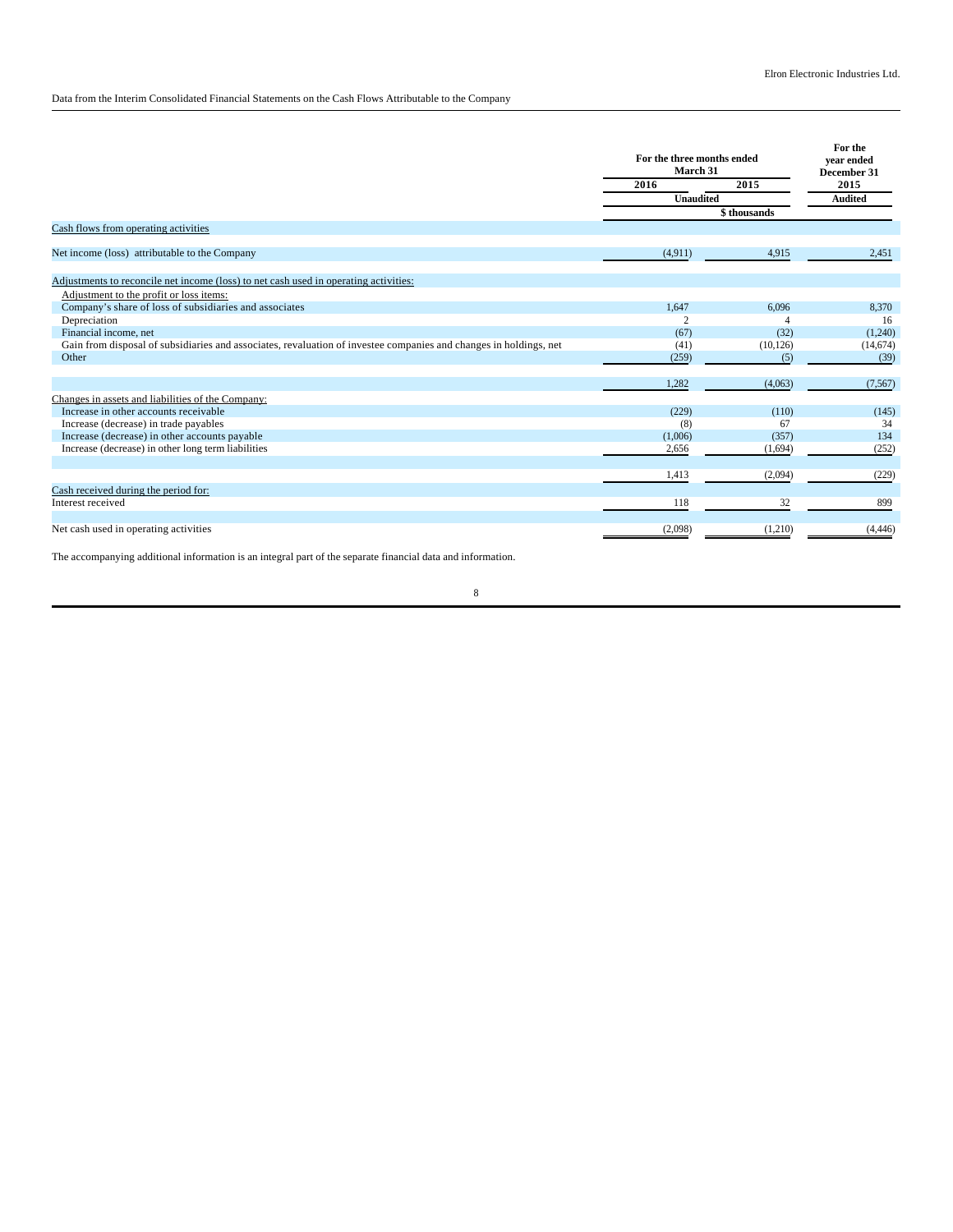## Data from the Interim Consolidated Financial Statements on the Cash Flows Attributable to the Company (Cont.)

|                                                                  |         | For the three months ended<br>March 31 |                        |  |  |  |
|------------------------------------------------------------------|---------|----------------------------------------|------------------------|--|--|--|
|                                                                  | 2016    | 2015                                   | 2015<br><b>Audited</b> |  |  |  |
|                                                                  |         | <b>Unaudited</b>                       |                        |  |  |  |
|                                                                  |         | \$ thousands                           |                        |  |  |  |
| Cash flows from investment activities                            |         |                                        |                        |  |  |  |
|                                                                  |         |                                        |                        |  |  |  |
| Investment in associates and subsidiaries                        | (5,697) | (9,018)                                | (24, 443)              |  |  |  |
| Proceeds from sale of investments in associates and subsidiaries |         | 6                                      | 10,799                 |  |  |  |
| Proceeds from sale of financial assets measured at fair value    |         | 87                                     | 188                    |  |  |  |
| Other investments in securities                                  | (1,970) |                                        | (23,307)               |  |  |  |
| Receipt of bank deposits, net                                    | 5,027   |                                        | 21,748                 |  |  |  |
| Dividend from investee company                                   |         |                                        | 26                     |  |  |  |
|                                                                  |         |                                        |                        |  |  |  |
| Net cash used in investment activities                           | (2,636) | (8,925)                                | (14,989)               |  |  |  |
|                                                                  |         |                                        |                        |  |  |  |
| Decrease in cash and cash equivalents                            | (4,734) | (10, 135)                              | (19, 435)              |  |  |  |
|                                                                  |         |                                        |                        |  |  |  |
| Cash and cash equivalents as of beginning of the period          | 13,895  | 33,330                                 | 33,330                 |  |  |  |
| Cash and cash equivalents as of end of the period                | 9,161   | 23,195                                 | 13,895                 |  |  |  |
|                                                                  |         |                                        |                        |  |  |  |

The accompanying additional information is an integral part of the separate financial data and information.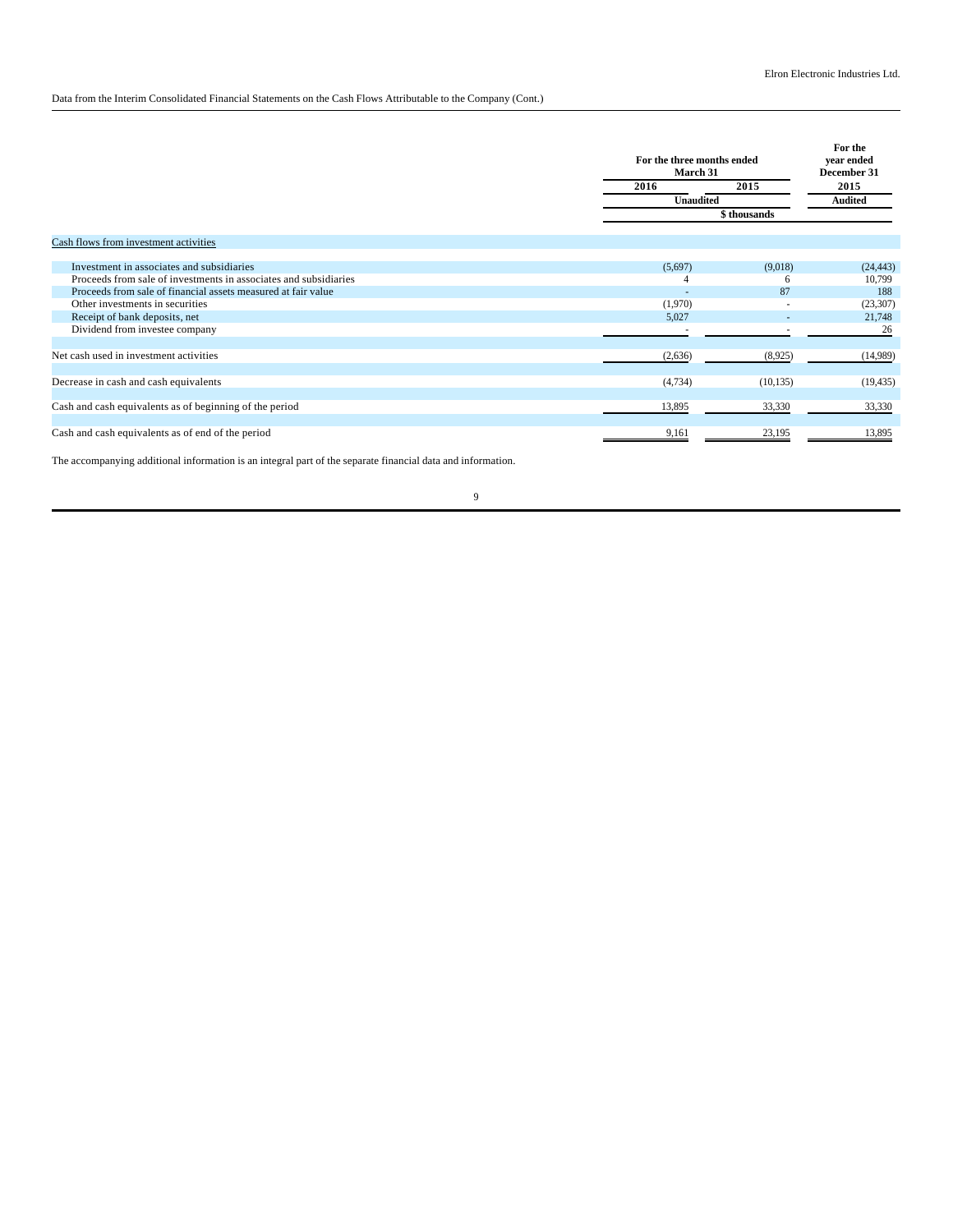### **ADDITIONAL INFORMATION**

#### **U.S.D in thousands, except for price per share**

#### 1. General

The accompanying condensed separate financial data as of March 31, 2016 and for the three months then ended, have been prepared in accordance with Regulation 38d of the Israel Securities Regulations (Periodic and Immediate Reports) – 1970. The accompanying separate financial data should be read in conjunction with the Company's Consolidated Financial Statements for 2015, the Company's Interim Consolidated Financial Statements and accompanying notes.

#### 2. Other long term liabilities

Other long term liabilities include liabilities towards Elbit Ltd. which is a fully owned subsidiary of Elron. The balance is comprised of non-interest bearing and unlinked NIS capital notes. Exchange rate differences on these capital notes are included under line item financial income or financial expenses in the statement of income (loss).

### 3. Dividend

On March 10, 2016 the Company's board of directors resolved to make an application to the Court for a dividend distribution of \$15,000 (constituting an amount of \$0.504307 per share) not out of the Company's profits. Such dividend distribution is subject to the Court approval pursuant to Section 303 of the Israeli Companies Law, 1999 (the "Companies Law") and the record date will be determined accordingly. In April 2016, subsequent to the reporting date, an application was filed in the District Court of Tel Aviv, accordingly. In May 2016, subsequent to the reporting date, the response of the Official Receiver to the application for the said distribution was received according to which the Company satisfies the solvency test as required under Section 303(A) of the Companies Law and the Official Receiver does not object to approval of the application for the said distribution

This decision of the board of directors was taken after the directors determined that considering the Company's assets and liabilities, the solvency criterion pursuant to the Companies Law has been met, namely that there is no reasonable concern that such dividend distribution would prevent the Company from meeting its existing and expected obligations, as and when they fall due, and that such dividend distribution is for the benefit of the Company and its shareholders.

It should be clarified that the abovementioned decision of the board of directors does not constitute a decision to distribute a dividend, and that a dividend distribution in any amount, shall be subject, in addition to the Court approval as stated herein (which is not assured), to a further separate approval of the board of directors in relation to the dividend distribution itself, subject to the Board's full discretion. Accordingly, it should be clarified that as of the date of the publication of these reports, there is no certainty as to the distribution of a dividend or the timing or amount thereof.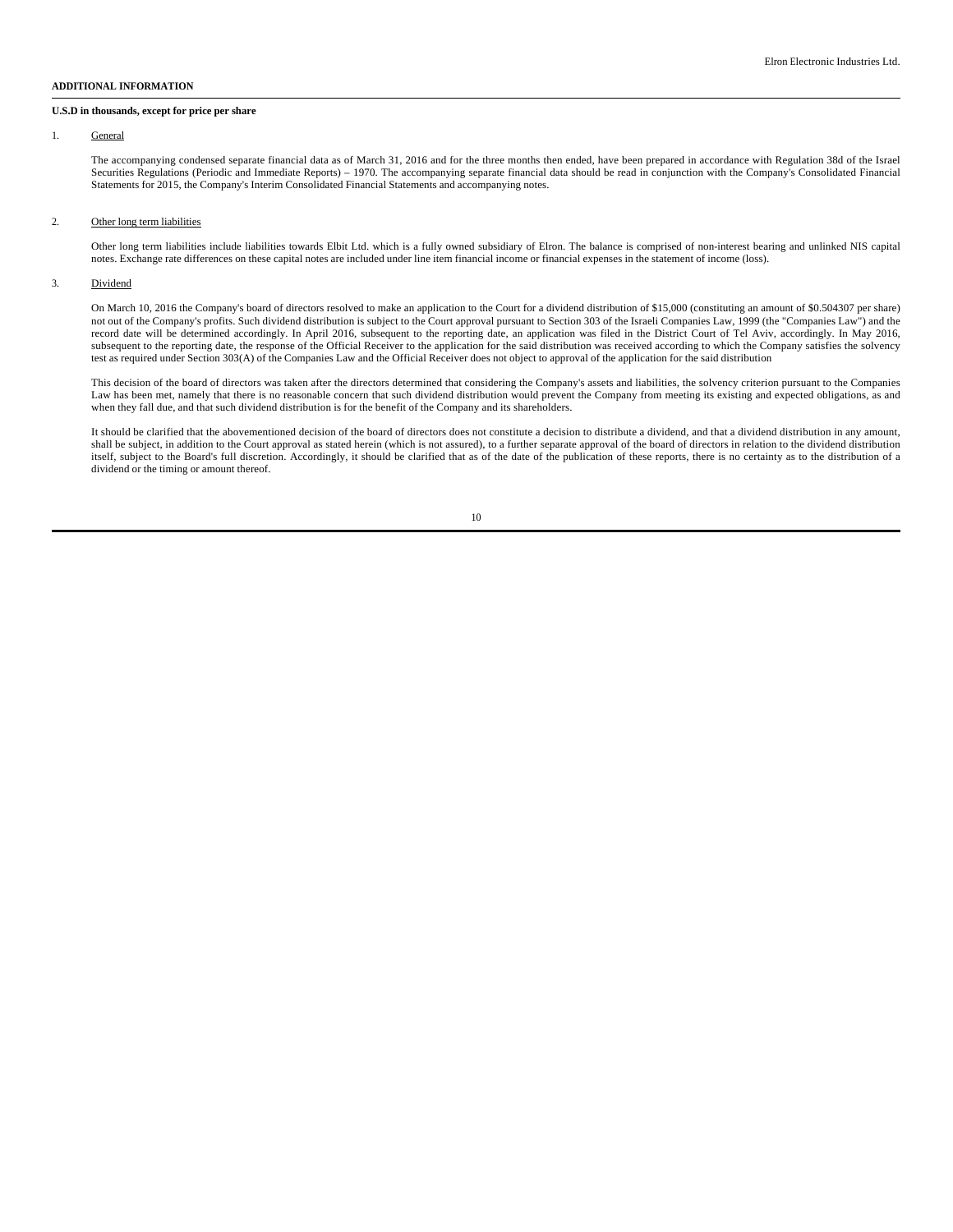## **BRAINSGATE LTD.**

# **INTERIM FINANCIAL STATEMENTS**

# **AS OF MARCH 31, 2016**

# **U.S. DOLLARS IN THOUSANDS**

## **UNAUDITED**

## **INDEX**

|                                                                | Page         |
|----------------------------------------------------------------|--------------|
| <b>Review of Interim Financial Statements</b>                  | $B-2$        |
| <b>Balance Sheets</b>                                          | $B-3 - B-4$  |
| <b>Statements of Comprehensive Loss</b>                        | $B-5$        |
| <b>Statements of Changes in Shareholders' Equity (Deficit)</b> | $B-6 - B-7$  |
| <b>Statements of Cash Flows</b>                                | $B-8$        |
| <b>Notes to Interim Financial Statements</b>                   | $B-9 - B-24$ |
|                                                                |              |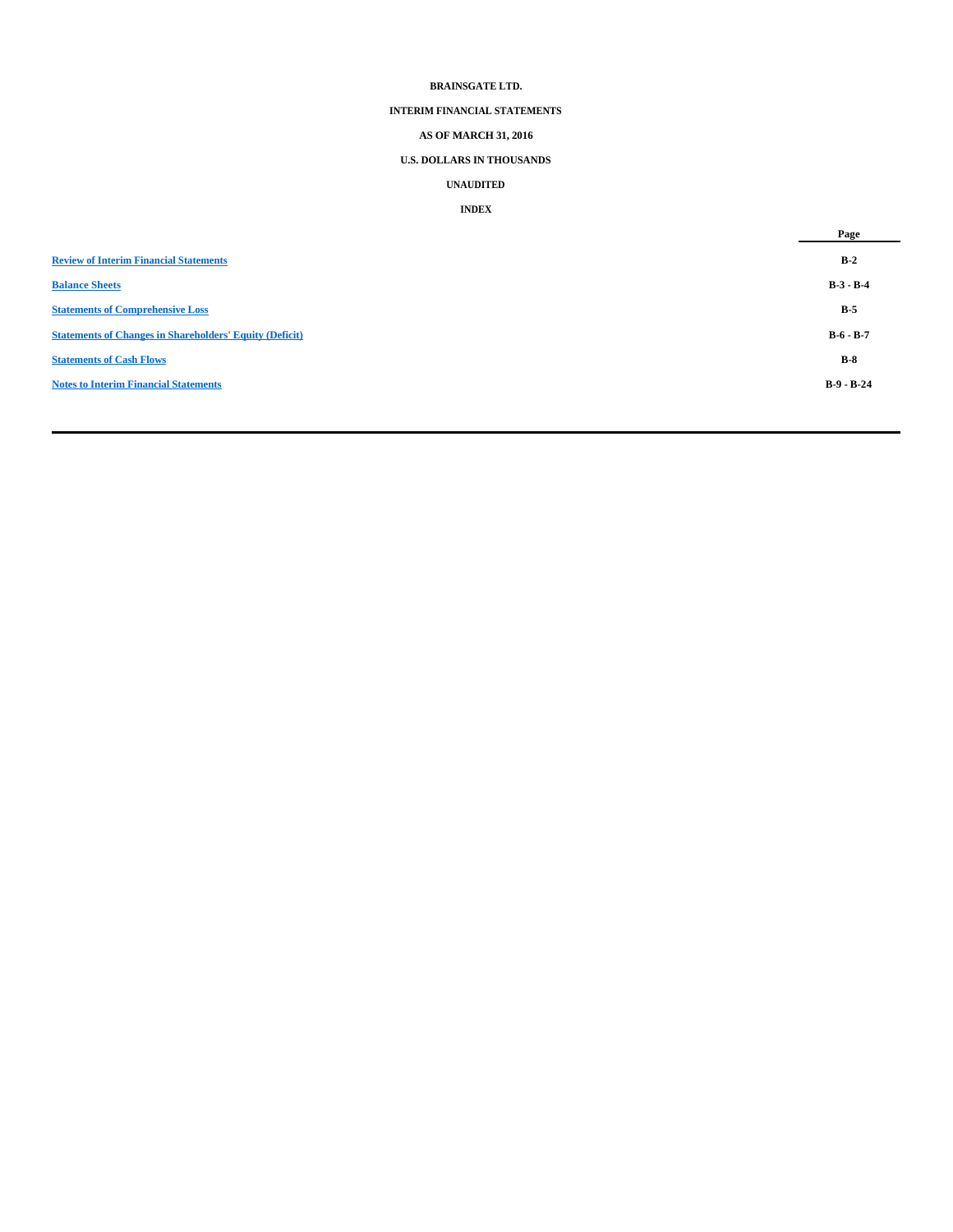

**Kost Forer Gabbay & Kasierer** 3 Aminadav St. Tel-Aviv 6706703, Israel

Tel: +972-3-6232525 Fax: +972-3-5622555 ey.com

The Board of Directors BrainsGate Ltd.

> Re: Review of unaudited interim financial statements for the three-month period ended March 31, 2016

We have reviewed the condensed financial information of BrainsGate Ltd. ("the Company") which comprises the balance sheet at March 31, 2016, March 31, 2015 and the related condensed statements of comprehensive loss, changes in shareholders' equity and cash flows for the three months period ended March 31, 2016 and March 31, 2015.

### **Management's Responsibility for the Financial Information**

Management is responsible for the preparation and fair presentation of the condensed financial information in conformity with U.S. generally accepted accounting principles; this responsibility includes the design, implementation, and maintenance of internal control sufficient to provide a reasonable basis for the preparation and fair presentation of interim financial information in conformity with  $\check{U}.S.$  generally accepted accounting principles.

### **Auditor's Responsibility**

Our responsibility is to conduct our reviews in accordance with Review Standard 1 of the Institute of Certified Public Accountants in Israel, "Review of Interim Financial Information Performed by the Independent Auditor of the Entity". A review of interim financial information consists principally of applying analytical procedures and making inquiries of persons responsible for financial and accounting matters. It is substantially less in scope than an audit conducted in accordance with auditing standards generally accepted in the United States, the objective of which is the expression of an opinion regarding the financial information. Accordingly, we do not express such an opinion.

#### **Conclusion**

Based on our reviews, we are not aware of any material modifications that should be made to the condensed financial information referred to above for it to be in conformity with U.S. generally accepted accounting principles which differ in certain respects from the IFRS, as described in Note 6 to the unaudited interim financial statements.

The accompanying financial statements have been prepared assuming that the Company will continue as a going concern. As more fully described in Note 1c, the Company has incurred recurring operating losses and negative cash flows from operating activities. Its ability to continue to operate is dependent upon additional financial support. These conditions, among other<br>matters described in Note 1c, r future effects on the recoverability and classification of assets or the amounts and classification of liabilities that may result from the outcome of this uncertainty.

Tel-Aviv, Israel KOST FORER GABBAY & KASIERER May 3, 2016 A Member of Ernst & Young Global

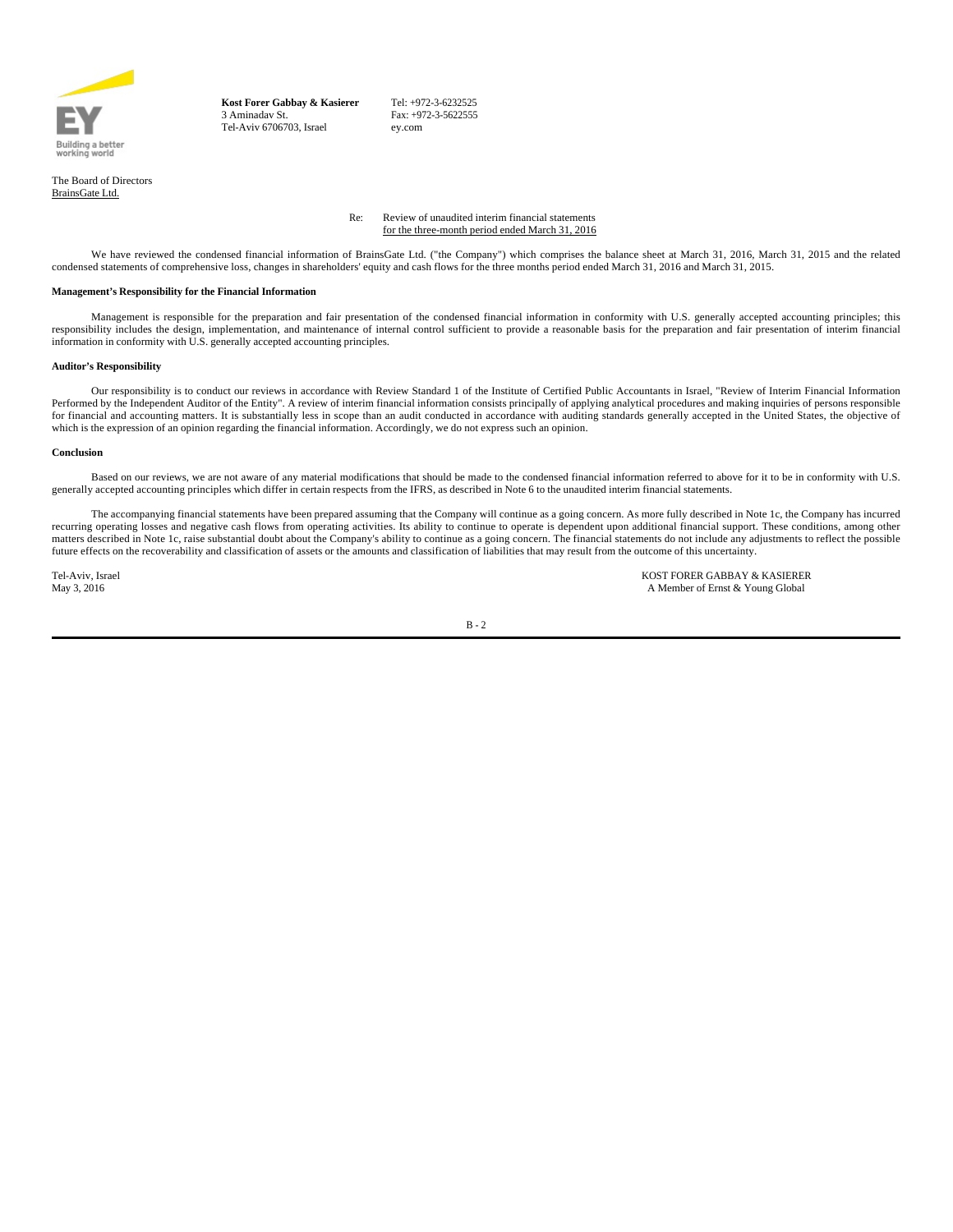## **BALANCE SHEETS**

## **U.S. dollars in thousands**

|                             | March 31,<br>2015<br>2016 |              |        |                | December 31,<br>2015 |  |  |
|-----------------------------|---------------------------|--------------|--------|----------------|----------------------|--|--|
|                             | Unaudited                 |              |        | <b>Audited</b> |                      |  |  |
| <b>ASSETS</b>               |                           |              |        |                |                      |  |  |
| <b>CURRENT ASSETS:</b>      |                           |              |        |                |                      |  |  |
| Cash and cash equivalents   | \$<br>5,370               | $\mathbf{s}$ | 8,630  | $\mathbf S$    | 4,892                |  |  |
| Short term bank deposits    | 1,505                     |              | 3,501  |                | 3,372                |  |  |
| Restricted cash             | 38                        |              | 36     |                | 74                   |  |  |
| Other accounts receivable   | 139                       |              | 148    |                | 98                   |  |  |
| <b>TOTAL CURRENT ASSETS</b> | 7,052                     |              | 12,315 |                | 8,436                |  |  |
| <b>LONG-TERM DEPOSITS</b>   | 11                        |              | 21     |                | 12                   |  |  |
| SEVERANCE PAY FUND          | 620                       |              | 635    |                | 585                  |  |  |
| PROPERTY AND EQUIPMENT, NET | 60                        |              | 57     |                | 64                   |  |  |
| <b>TOTAL ASSETS</b>         | 7,743                     |              | 13,028 |                | 9,097                |  |  |

The accompanying notes are an integral part of the financial statements.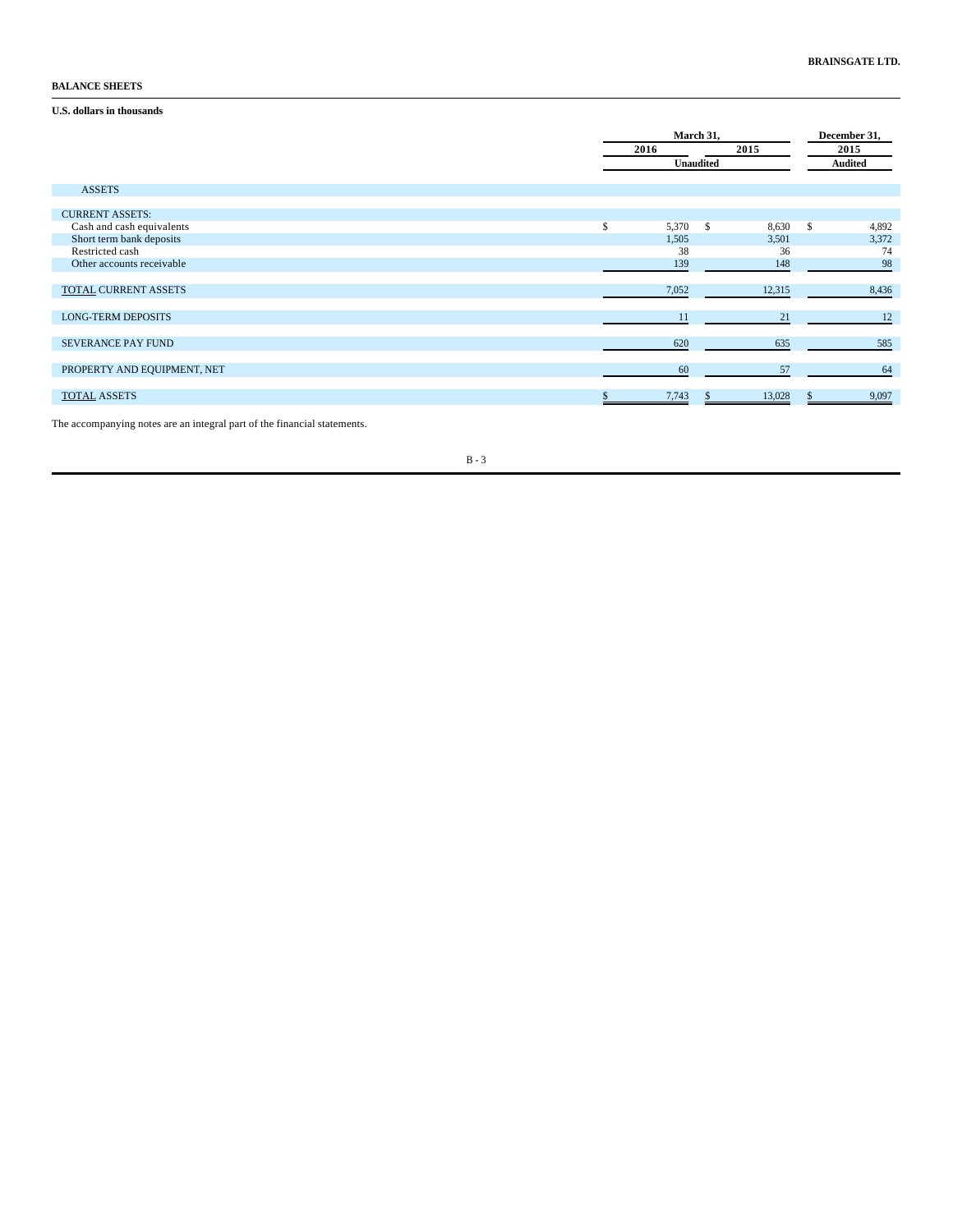**U.S. dollars in thousands, except share and per share data**

| 2015<br>2015<br>2016<br><b>Unaudited</b><br><b>Audited</b><br>LIABILITIES AND SHAREHOLDERS' EQUITY<br><b>CURRENT LIABILITIES:</b><br>\$<br>$\mathbb{S}$<br>124<br>$\mathbf{\hat{S}}$<br>9<br>$\tau$<br>Trade payables<br>477<br>Employees and payroll accruals<br>509<br>506<br>Accrued expenses<br>1.725<br>1,778<br>1.645<br>TOTAL CURRENT LIABILITIES<br>2,243<br>2,291<br>2,246<br>NON CURRENT LIABILITIES<br>ACCRUED SEVERANCE PAY AND LIABILITY IN RESPECT TO WARRANTS TO PREFERRED SHARES<br>1,151<br>1,162<br>$*)$<br>1,115<br>COMMITMENTS AND CONTINGENT LIABILITIES (Note 4)<br>SHAREHOLDERS' EQUITY (DEFICIT) (Note 5):<br>Share capital<br>Ordinary shares of NIS 0.01 par value -<br>Authorized: 121,572,933 shares at March 31, 2016 and December 31, 2015; Issued and outstanding: 54,750,674 and<br>54,719,051 at March 31, 2016 and December 31, 2015 respectively.<br>139<br>139<br>139<br>Preferred AA shares of NIS 0.01 Par Value -<br>Authorized, Issued and outstanding: 65,685,652 shares at March 31, 2016 and December 31, 2015. Liquidation<br>preference at March 31, 2016 and December 31, 2015 amounted to \$65,686.<br>167<br>167<br>167<br>Preferred BB shares of NIS 0.01 Par Value -<br>Authorized: 33,025,763 shares at March 31, 2016 and December 31, 2015; Issued and outstanding: 11,000,000 shares at<br>March 31, 2016 and December 31, 2015. Liquidation preference at March 31, 2016 and December 31, 2015 amounted<br>to \$11,000.<br>28<br>28<br>28<br>$*)$<br>87,385<br>87,514<br>Additional paid-in capital<br>87,561<br>Deficit accumulated<br>(83,549)<br>(78,096)<br>(82, 157)<br>TOTAL SHAREHOLDERS' EQUITY<br>4,346<br>9,623<br>5,691 |  | March 31 |  |  |  | December 31, |  |  |
|-------------------------------------------------------------------------------------------------------------------------------------------------------------------------------------------------------------------------------------------------------------------------------------------------------------------------------------------------------------------------------------------------------------------------------------------------------------------------------------------------------------------------------------------------------------------------------------------------------------------------------------------------------------------------------------------------------------------------------------------------------------------------------------------------------------------------------------------------------------------------------------------------------------------------------------------------------------------------------------------------------------------------------------------------------------------------------------------------------------------------------------------------------------------------------------------------------------------------------------------------------------------------------------------------------------------------------------------------------------------------------------------------------------------------------------------------------------------------------------------------------------------------------------------------------------------------------------------------------------------------------------------------------------------------------------------|--|----------|--|--|--|--------------|--|--|
|                                                                                                                                                                                                                                                                                                                                                                                                                                                                                                                                                                                                                                                                                                                                                                                                                                                                                                                                                                                                                                                                                                                                                                                                                                                                                                                                                                                                                                                                                                                                                                                                                                                                                           |  |          |  |  |  |              |  |  |
|                                                                                                                                                                                                                                                                                                                                                                                                                                                                                                                                                                                                                                                                                                                                                                                                                                                                                                                                                                                                                                                                                                                                                                                                                                                                                                                                                                                                                                                                                                                                                                                                                                                                                           |  |          |  |  |  |              |  |  |
|                                                                                                                                                                                                                                                                                                                                                                                                                                                                                                                                                                                                                                                                                                                                                                                                                                                                                                                                                                                                                                                                                                                                                                                                                                                                                                                                                                                                                                                                                                                                                                                                                                                                                           |  |          |  |  |  |              |  |  |
|                                                                                                                                                                                                                                                                                                                                                                                                                                                                                                                                                                                                                                                                                                                                                                                                                                                                                                                                                                                                                                                                                                                                                                                                                                                                                                                                                                                                                                                                                                                                                                                                                                                                                           |  |          |  |  |  |              |  |  |
|                                                                                                                                                                                                                                                                                                                                                                                                                                                                                                                                                                                                                                                                                                                                                                                                                                                                                                                                                                                                                                                                                                                                                                                                                                                                                                                                                                                                                                                                                                                                                                                                                                                                                           |  |          |  |  |  |              |  |  |
|                                                                                                                                                                                                                                                                                                                                                                                                                                                                                                                                                                                                                                                                                                                                                                                                                                                                                                                                                                                                                                                                                                                                                                                                                                                                                                                                                                                                                                                                                                                                                                                                                                                                                           |  |          |  |  |  |              |  |  |
|                                                                                                                                                                                                                                                                                                                                                                                                                                                                                                                                                                                                                                                                                                                                                                                                                                                                                                                                                                                                                                                                                                                                                                                                                                                                                                                                                                                                                                                                                                                                                                                                                                                                                           |  |          |  |  |  |              |  |  |
|                                                                                                                                                                                                                                                                                                                                                                                                                                                                                                                                                                                                                                                                                                                                                                                                                                                                                                                                                                                                                                                                                                                                                                                                                                                                                                                                                                                                                                                                                                                                                                                                                                                                                           |  |          |  |  |  |              |  |  |
|                                                                                                                                                                                                                                                                                                                                                                                                                                                                                                                                                                                                                                                                                                                                                                                                                                                                                                                                                                                                                                                                                                                                                                                                                                                                                                                                                                                                                                                                                                                                                                                                                                                                                           |  |          |  |  |  |              |  |  |
|                                                                                                                                                                                                                                                                                                                                                                                                                                                                                                                                                                                                                                                                                                                                                                                                                                                                                                                                                                                                                                                                                                                                                                                                                                                                                                                                                                                                                                                                                                                                                                                                                                                                                           |  |          |  |  |  |              |  |  |
|                                                                                                                                                                                                                                                                                                                                                                                                                                                                                                                                                                                                                                                                                                                                                                                                                                                                                                                                                                                                                                                                                                                                                                                                                                                                                                                                                                                                                                                                                                                                                                                                                                                                                           |  |          |  |  |  |              |  |  |
|                                                                                                                                                                                                                                                                                                                                                                                                                                                                                                                                                                                                                                                                                                                                                                                                                                                                                                                                                                                                                                                                                                                                                                                                                                                                                                                                                                                                                                                                                                                                                                                                                                                                                           |  |          |  |  |  |              |  |  |
|                                                                                                                                                                                                                                                                                                                                                                                                                                                                                                                                                                                                                                                                                                                                                                                                                                                                                                                                                                                                                                                                                                                                                                                                                                                                                                                                                                                                                                                                                                                                                                                                                                                                                           |  |          |  |  |  |              |  |  |
|                                                                                                                                                                                                                                                                                                                                                                                                                                                                                                                                                                                                                                                                                                                                                                                                                                                                                                                                                                                                                                                                                                                                                                                                                                                                                                                                                                                                                                                                                                                                                                                                                                                                                           |  |          |  |  |  |              |  |  |
|                                                                                                                                                                                                                                                                                                                                                                                                                                                                                                                                                                                                                                                                                                                                                                                                                                                                                                                                                                                                                                                                                                                                                                                                                                                                                                                                                                                                                                                                                                                                                                                                                                                                                           |  |          |  |  |  |              |  |  |
|                                                                                                                                                                                                                                                                                                                                                                                                                                                                                                                                                                                                                                                                                                                                                                                                                                                                                                                                                                                                                                                                                                                                                                                                                                                                                                                                                                                                                                                                                                                                                                                                                                                                                           |  |          |  |  |  |              |  |  |
|                                                                                                                                                                                                                                                                                                                                                                                                                                                                                                                                                                                                                                                                                                                                                                                                                                                                                                                                                                                                                                                                                                                                                                                                                                                                                                                                                                                                                                                                                                                                                                                                                                                                                           |  |          |  |  |  |              |  |  |
|                                                                                                                                                                                                                                                                                                                                                                                                                                                                                                                                                                                                                                                                                                                                                                                                                                                                                                                                                                                                                                                                                                                                                                                                                                                                                                                                                                                                                                                                                                                                                                                                                                                                                           |  |          |  |  |  |              |  |  |
|                                                                                                                                                                                                                                                                                                                                                                                                                                                                                                                                                                                                                                                                                                                                                                                                                                                                                                                                                                                                                                                                                                                                                                                                                                                                                                                                                                                                                                                                                                                                                                                                                                                                                           |  |          |  |  |  |              |  |  |
|                                                                                                                                                                                                                                                                                                                                                                                                                                                                                                                                                                                                                                                                                                                                                                                                                                                                                                                                                                                                                                                                                                                                                                                                                                                                                                                                                                                                                                                                                                                                                                                                                                                                                           |  |          |  |  |  |              |  |  |
|                                                                                                                                                                                                                                                                                                                                                                                                                                                                                                                                                                                                                                                                                                                                                                                                                                                                                                                                                                                                                                                                                                                                                                                                                                                                                                                                                                                                                                                                                                                                                                                                                                                                                           |  |          |  |  |  |              |  |  |
|                                                                                                                                                                                                                                                                                                                                                                                                                                                                                                                                                                                                                                                                                                                                                                                                                                                                                                                                                                                                                                                                                                                                                                                                                                                                                                                                                                                                                                                                                                                                                                                                                                                                                           |  |          |  |  |  |              |  |  |
|                                                                                                                                                                                                                                                                                                                                                                                                                                                                                                                                                                                                                                                                                                                                                                                                                                                                                                                                                                                                                                                                                                                                                                                                                                                                                                                                                                                                                                                                                                                                                                                                                                                                                           |  |          |  |  |  |              |  |  |
|                                                                                                                                                                                                                                                                                                                                                                                                                                                                                                                                                                                                                                                                                                                                                                                                                                                                                                                                                                                                                                                                                                                                                                                                                                                                                                                                                                                                                                                                                                                                                                                                                                                                                           |  |          |  |  |  |              |  |  |
|                                                                                                                                                                                                                                                                                                                                                                                                                                                                                                                                                                                                                                                                                                                                                                                                                                                                                                                                                                                                                                                                                                                                                                                                                                                                                                                                                                                                                                                                                                                                                                                                                                                                                           |  |          |  |  |  |              |  |  |
|                                                                                                                                                                                                                                                                                                                                                                                                                                                                                                                                                                                                                                                                                                                                                                                                                                                                                                                                                                                                                                                                                                                                                                                                                                                                                                                                                                                                                                                                                                                                                                                                                                                                                           |  |          |  |  |  |              |  |  |
|                                                                                                                                                                                                                                                                                                                                                                                                                                                                                                                                                                                                                                                                                                                                                                                                                                                                                                                                                                                                                                                                                                                                                                                                                                                                                                                                                                                                                                                                                                                                                                                                                                                                                           |  |          |  |  |  |              |  |  |
|                                                                                                                                                                                                                                                                                                                                                                                                                                                                                                                                                                                                                                                                                                                                                                                                                                                                                                                                                                                                                                                                                                                                                                                                                                                                                                                                                                                                                                                                                                                                                                                                                                                                                           |  |          |  |  |  |              |  |  |
|                                                                                                                                                                                                                                                                                                                                                                                                                                                                                                                                                                                                                                                                                                                                                                                                                                                                                                                                                                                                                                                                                                                                                                                                                                                                                                                                                                                                                                                                                                                                                                                                                                                                                           |  |          |  |  |  |              |  |  |
| 13,028<br><b>TOTAL LIABILITIES AND SHAREHOLDERS' EQUITY</b><br>7,743<br>9,097                                                                                                                                                                                                                                                                                                                                                                                                                                                                                                                                                                                                                                                                                                                                                                                                                                                                                                                                                                                                                                                                                                                                                                                                                                                                                                                                                                                                                                                                                                                                                                                                             |  |          |  |  |  |              |  |  |
|                                                                                                                                                                                                                                                                                                                                                                                                                                                                                                                                                                                                                                                                                                                                                                                                                                                                                                                                                                                                                                                                                                                                                                                                                                                                                                                                                                                                                                                                                                                                                                                                                                                                                           |  |          |  |  |  |              |  |  |

The accompanying notes are an integral part of the financial statements.

May 3, 2016

| Date<br>approval of the<br>. | Avinoam Davan           | Noam Levv                                       |
|------------------------------|-------------------------|-------------------------------------------------|
| statements<br>tinancial      | Chief Executive Officer | $\sim$ 100 $\pm$<br>Chief<br>Officer<br>Finance |
|                              |                         |                                                 |

\*) Reclassified.

 $\mathcal{L}$ ٠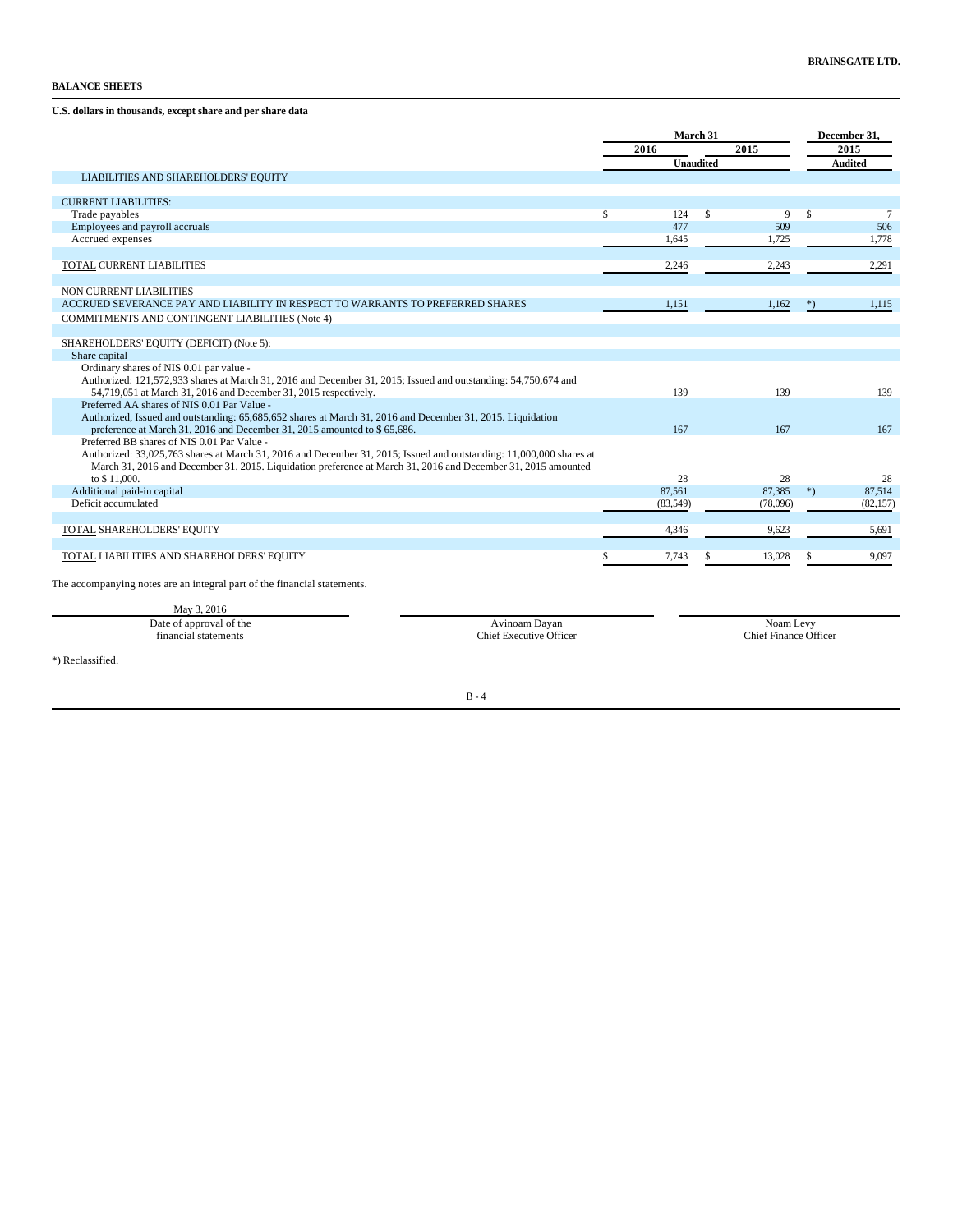# **STATEMENTS OF COMPREHENSIVE LOSS**

# **U.S. dollars in thousands**

|                                                             | Three months ended March 31,<br>2015<br>2016<br>Unaudited |              |            |              |                    |                |
|-------------------------------------------------------------|-----------------------------------------------------------|--------------|------------|--------------|--------------------|----------------|
| Operating expenses:                                         |                                                           |              |            |              |                    |                |
| Research and development, net<br>General and administrative | \$.                                                       | 1,140<br>250 | $^{\circ}$ | 1,224<br>838 | $\mathbf{\hat{S}}$ | 4,635<br>1,743 |
| Operating loss                                              |                                                           | 1,390        |            | 2,062        |                    | 6,378          |
| Financial expenses, net                                     |                                                           | 2            |            | 264          |                    | 9              |
| Net loss                                                    |                                                           | 1,392        |            | 2,326        | S                  | 6,387          |
| Total comprehensive loss                                    |                                                           | 1,392        | \$         | 2,326        | \$                 | 6,387          |
| Deemed dividend                                             |                                                           | $\sim$       | \$         | 761          | \$                 | 761            |

The accompanying notes are an integral part of the financial statements.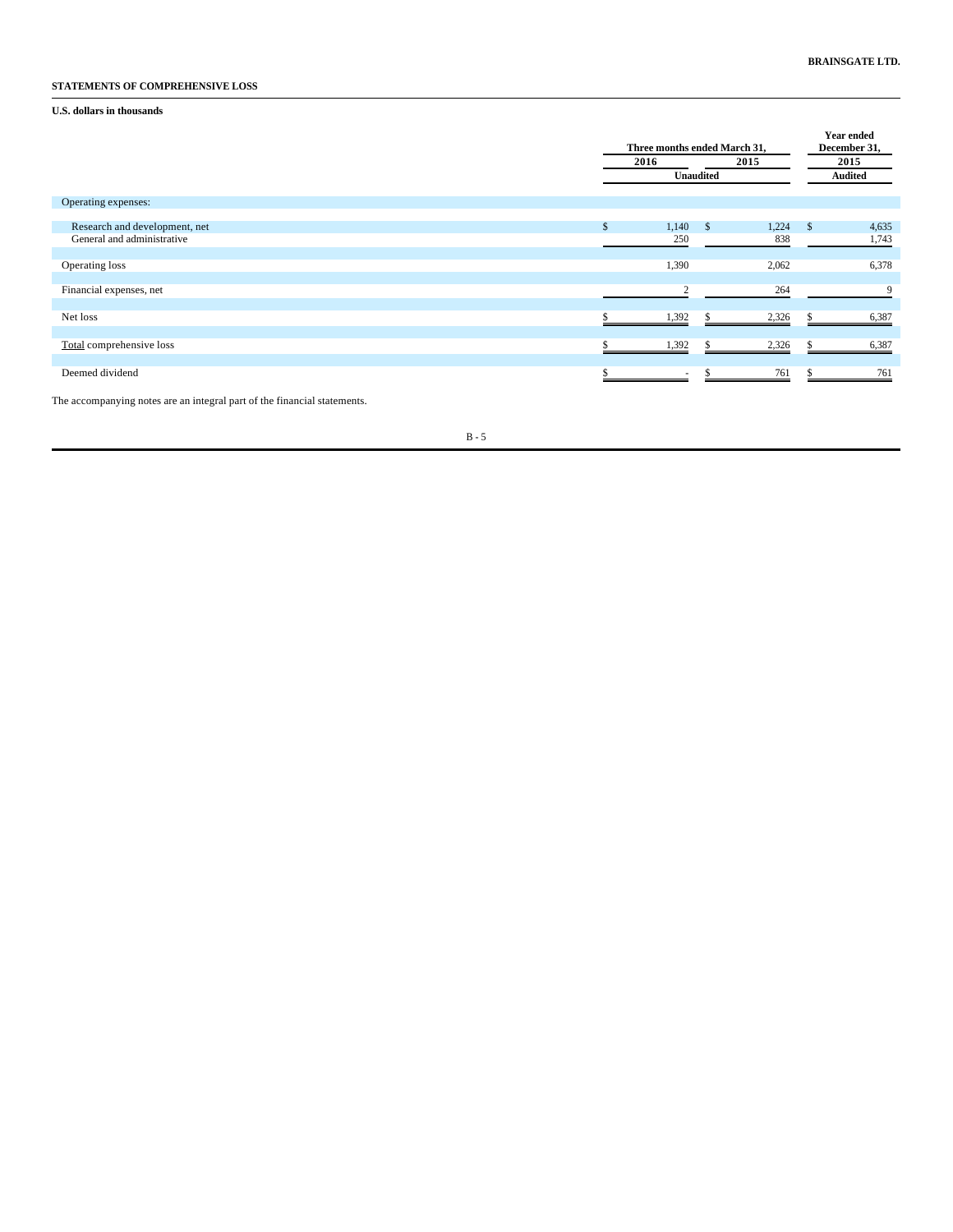# **STATEMENTS OF CHANGES IN SHAREHOLDERS' EQUITY (DEFICIT)**

# **U.S. dollars in thousands, except share and per share data**

|                                                                                                                 |               |                        |     |                      |                          |                            |               |        |                            |                     |               | <b>Additional</b>       |                    |                |        | <b>Total</b>   |  |
|-----------------------------------------------------------------------------------------------------------------|---------------|------------------------|-----|----------------------|--------------------------|----------------------------|---------------|--------|----------------------------|---------------------|---------------|-------------------------|--------------------|----------------|--------|----------------|--|
|                                                                                                                 |               | <b>Ordinary shares</b> |     | Preferred shares **) |                          | <b>Preferred AA shares</b> |               |        | <b>Preferred BB shares</b> |                     |               | paid-in                 |                    | <b>Deficit</b> |        | shareholders'  |  |
|                                                                                                                 | <b>Number</b> | Amount                 |     | <b>Number</b>        | Amount                   | <b>Number</b>              |               | Amount | <b>Number</b><br>Amount    |                     | capital       |                         | accumulated        |                | equity |                |  |
| Balance as of January                                                                                           |               |                        |     |                      |                          |                            |               |        |                            |                     |               |                         |                    |                |        |                |  |
| 1, 2015 (Audited)                                                                                               | 1,158,886     | $\sqrt{5}$             | 3   | 38,114,888           | 97<br>$\mathbf{\hat{s}}$ |                            | $\mathcal{S}$ |        |                            | -\$                 | $\mathcal{S}$ | 75,792                  | $\mathbf{\hat{s}}$ | $(74,833)$ \$  |        | 1,059          |  |
| Exercise of option                                                                                              | 32,751        | $*)$                   |     |                      | $\overline{\phantom{a}}$ |                            |               |        |                            |                     |               | $\overline{3}$          |                    |                |        | 3              |  |
| Cost of Share-based                                                                                             |               |                        |     |                      |                          |                            |               |        |                            |                     |               |                         |                    |                |        |                |  |
| compensation                                                                                                    |               |                        |     |                      |                          |                            |               |        |                            |                     |               | 792                     |                    |                |        | 792            |  |
| Cost of Share-based<br>compensation<br>related to options<br>granted to service<br>providers                    |               |                        |     |                      |                          |                            |               |        |                            |                     |               | 63                      |                    |                |        | 63             |  |
| Conversion of                                                                                                   |               |                        |     |                      |                          |                            |               |        |                            |                     |               |                         |                    |                |        |                |  |
| Preferred shares to<br>Ordinary shares as<br>part of<br>recapitalization                                        | 53,527,400    |                        | 136 | (38, 114, 888)       | (97)                     |                            |               |        |                            |                     |               | (39)                    |                    |                |        |                |  |
| Modification of                                                                                                 |               |                        |     |                      |                          |                            |               |        |                            |                     |               |                         |                    |                |        |                |  |
| warrants as part of                                                                                             |               |                        |     |                      |                          |                            |               |        |                            |                     |               |                         |                    |                |        |                |  |
| recapitalization                                                                                                |               |                        |     |                      |                          |                            |               |        |                            |                     |               | 176                     |                    | (176)          |        |                |  |
| Deemed dividend in<br>respect of equity                                                                         |               |                        |     |                      |                          |                            |               |        |                            |                     |               |                         |                    |                |        |                |  |
| restructuring                                                                                                   |               |                        |     |                      |                          |                            |               |        |                            |                     |               | 761                     |                    | (761)          |        |                |  |
| Issuance of preferred<br>AA and BB shares<br>in January 2015, net<br>of issuance expenses<br>in amount of \$189 |               |                        |     |                      |                          | 65,685,652                 |               | 167    | 11,000,000                 | 28                  |               | 9,966                   |                    |                |        | 10,161         |  |
| Total comprehensive                                                                                             |               |                        |     |                      |                          |                            |               |        |                            |                     |               |                         |                    |                |        |                |  |
| loss                                                                                                            |               |                        |     |                      |                          |                            |               |        |                            |                     |               |                         |                    | (6, 387)       |        | (6, 387)       |  |
|                                                                                                                 |               |                        |     |                      |                          |                            |               |        |                            |                     |               |                         |                    |                |        |                |  |
| Balance as of<br>December 31,                                                                                   |               |                        |     |                      |                          |                            |               |        |                            |                     |               |                         |                    |                |        |                |  |
| 2015 (Audited)                                                                                                  | 54,719,037    | $\mathcal{S}$          | 139 |                      |                          | 65,685,652                 | $\mathcal{S}$ | 167    | 11,000,000                 | 28<br>$\mathcal{S}$ | $$**$$        | 87,514                  | \$                 | $(82,157)$ \$  |        | 5,691          |  |
| Exercise of option                                                                                              | 31,637        | $*)$                   |     |                      |                          |                            |               |        |                            |                     |               | $\overline{\mathbf{3}}$ |                    |                |        | $\mathbf{3}$   |  |
| Cost of Share-based                                                                                             |               |                        |     |                      |                          |                            |               |        |                            |                     |               |                         |                    |                |        |                |  |
| compensation                                                                                                    |               |                        |     |                      |                          |                            |               |        |                            |                     |               | 41                      |                    |                |        | 41             |  |
| Share-based<br>compensation<br>related to options<br>granted to service<br>providers                            |               |                        |     |                      |                          |                            |               |        |                            |                     |               | $\overline{\mathbf{3}}$ |                    |                |        | $\overline{3}$ |  |
| Total comprehensive                                                                                             |               |                        |     |                      |                          |                            |               |        |                            |                     |               |                         |                    |                |        |                |  |
| loss                                                                                                            |               |                        |     |                      |                          |                            |               |        |                            |                     |               |                         |                    | (1, 392)       |        | (1, 392)       |  |
| Balance as of March<br>31, 2016<br>(Unaudited)                                                                  | 54,750,674    |                        | 139 |                      |                          | 65,685,652                 |               | 167    | 11,000,000                 | 28                  |               | 86,049                  |                    | (87, 561)      |        | 4,346          |  |

The accompanying notes are an integral part of the financial statements.

\*) Represent amounts lower than \$1. \*\*) Reclassified.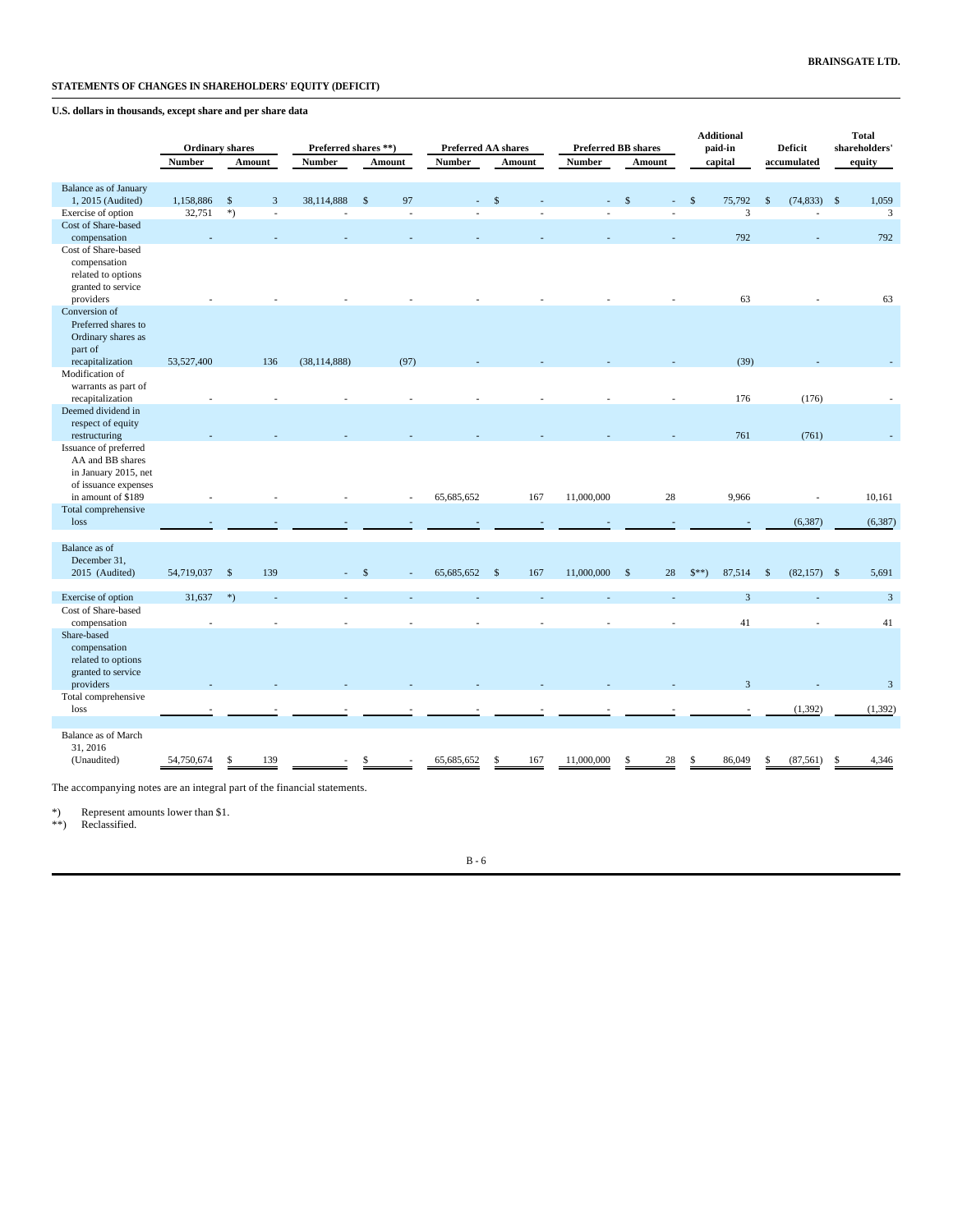# **STATEMENTS OF CHANGES IN SHAREHOLDERS' EQUITY (DEFICIT)**

# **U.S. dollars in thousands, except share and per share data**

|                                                                               | <b>Ordinary shares</b><br><b>Number</b> | <b>Amount</b>      | Preferred shares **)<br><b>Number</b> | Amount             | <b>Preferred AA shares</b><br><b>Number</b> | Amount             | <b>Preferred BB shares</b><br><b>Number</b> | Amount | <b>Additional</b><br>paid-in<br>capital | <b>Deficit</b><br>accumulated | <b>Total</b><br>shareholders'<br>equity |
|-------------------------------------------------------------------------------|-----------------------------------------|--------------------|---------------------------------------|--------------------|---------------------------------------------|--------------------|---------------------------------------------|--------|-----------------------------------------|-------------------------------|-----------------------------------------|
|                                                                               |                                         |                    |                                       |                    |                                             |                    |                                             |        |                                         |                               |                                         |
| Balance as of January 1,                                                      |                                         |                    |                                       |                    |                                             |                    |                                             |        |                                         |                               |                                         |
| 2015 (Audited)                                                                | 1,158,886                               | $\mathcal{S}$<br>3 | 38,114,886                            | 97<br>$\mathbf{s}$ |                                             | $\mathbf{\hat{s}}$ |                                             | ٠      | 75,792<br>$\mathbf{s}$                  | $(74,833)$ \$<br>$\mathbb{S}$ | 1.059                                   |
| Cost of Share-based<br>compensation related to<br>options granted to          |                                         |                    |                                       |                    |                                             |                    |                                             |        |                                         |                               |                                         |
| employees and directors                                                       |                                         |                    |                                       |                    |                                             |                    |                                             |        | 674                                     |                               | 674                                     |
| Cost of Share-based<br>compensation related to<br>options granted to          |                                         |                    |                                       |                    |                                             |                    |                                             |        |                                         |                               |                                         |
| service providers                                                             |                                         |                    |                                       |                    |                                             |                    |                                             |        | 55                                      |                               | 55                                      |
| Conversion of Preferred<br>shares to Ordinary shares                          |                                         |                    |                                       |                    |                                             |                    |                                             |        |                                         |                               |                                         |
| as part of recapitalization                                                   | 53,527,400                              | 136                | (38, 114, 886)                        | (97)               |                                             |                    |                                             |        | (39)                                    |                               |                                         |
| Modification of warrants<br>as part of recapitalization                       |                                         |                    |                                       |                    |                                             |                    |                                             |        | 176                                     | (176)                         |                                         |
| Deemed dividend in<br>respect of equity<br>restructuring                      |                                         |                    |                                       |                    |                                             |                    |                                             |        | 761                                     | (761)                         |                                         |
| Issuance of preferred AA<br>and BB shares in January<br>2015, net of issuance |                                         |                    |                                       |                    |                                             |                    |                                             |        |                                         |                               |                                         |
| expenses                                                                      |                                         |                    |                                       |                    | 65,685,652                                  | 167                | 11,000,000                                  | 28     | 9,966                                   |                               | 10,161                                  |
| Total comprehensive loss                                                      |                                         |                    |                                       |                    |                                             |                    |                                             |        |                                         | (2,326)                       | (2,326)                                 |
| Balance as of March 31,<br>2015 (unaudited)                                   | 54,686,286                              | 139                |                                       |                    | 65,685,652                                  | 167                | 11,000,000                                  | 28     | 87,385<br>S                             | (78,096)                      | 9,623                                   |
|                                                                               |                                         |                    |                                       |                    |                                             |                    |                                             |        |                                         |                               |                                         |

The accompanying notes are an integral part of the financial statements.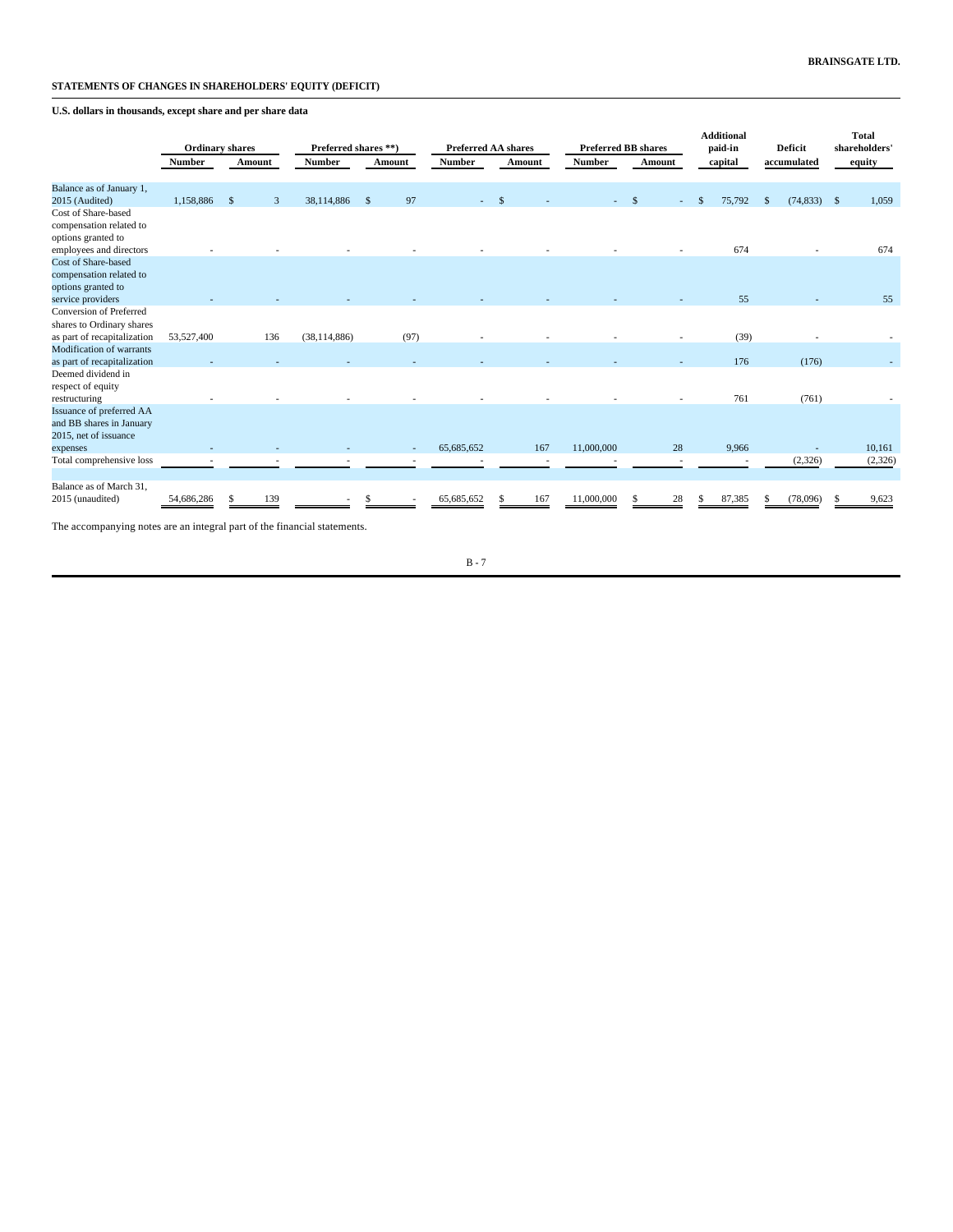## **STATEMENTS OF CASH FLOWS**

## **U.S. dollars in thousands**

|                                                                                                   | Three months ended March 31 |         | <b>Year ended</b><br>December 31. |
|---------------------------------------------------------------------------------------------------|-----------------------------|---------|-----------------------------------|
|                                                                                                   | 2016                        | 2015    | 2015                              |
|                                                                                                   | <b>Unaudited</b>            |         | <b>Audited</b>                    |
| Cash flows from operating activities:                                                             |                             |         |                                   |
| Net loss                                                                                          | \$<br>$(1,392)$ \$          | (2,326) | \$<br>(6,387)                     |
| Adjustments required to reconcile net loss to net cash used in operating activities:              |                             |         |                                   |
| Depreciation                                                                                      | 7                           | $\tau$  | 29                                |
| Share-based compensation related to options granted to employees, directors and service providers | 44                          | 729     | 855                               |
| Decrease (increase) in accounts receivable                                                        | (41)                        | (14)    | 36                                |
| Decrease in trade payables                                                                        | 117                         | (1)     | (3)                               |
| Increase (decrease) in employees and payroll accruals                                             | (29)                        | 82      | 79                                |
| Decrease in accrued expenses                                                                      | (133)                       | (85)    | (32)                              |
| Increase in accrued severance pay, net                                                            |                             |         | $\overline{4}$                    |
|                                                                                                   |                             |         |                                   |
| Net cash used in operating activities                                                             | (1, 426)                    | (1,607) | (5, 419)                          |
|                                                                                                   |                             |         |                                   |
| Cash flows from (used in) investing activities:                                                   |                             |         |                                   |
|                                                                                                   |                             |         |                                   |
| Decrease (increase) in short-term bank deposits                                                   | 1.867                       | (3,500) | (3,372)                           |
| Decrease in long-term deposits                                                                    |                             |         | 10                                |
| Purchase of property and equipment                                                                | (3)                         | (7)     | (36)                              |
| Decrease (increase) in restricted cash                                                            | 36                          |         | (37)                              |
|                                                                                                   |                             |         |                                   |
|                                                                                                   |                             |         |                                   |
| Net cash provided from (used in) investing activities                                             | 1.901                       | (3,506) | (3, 435)                          |
|                                                                                                   |                             |         |                                   |
| Cash flows from financing activities:                                                             |                             |         |                                   |
| Proceeds from issuance of shares and warrants, net                                                |                             | 10,811  | 10,811                            |
| Exercise of share options                                                                         | 3                           |         | $\overline{3}$                    |
|                                                                                                   |                             |         |                                   |
| Net cash provided by financing activities                                                         | 3                           | 10,811  | 10,814                            |
|                                                                                                   |                             |         |                                   |
| Increase in cash and cash equivalents                                                             | 478                         | 5,698   | 1,960                             |
| Cash and cash equivalents at beginning of period                                                  | 4,892                       | 2,932   | 2,932                             |
|                                                                                                   |                             |         |                                   |
| Cash and cash equivalents at end of period                                                        | 5,370                       | 8,630   | 4,892                             |
|                                                                                                   |                             |         |                                   |
|                                                                                                   |                             |         |                                   |
| No cash financing transaction                                                                     |                             |         |                                   |
| Deemed dividend in respect of equity restructuring                                                |                             | 761     | 761                               |
|                                                                                                   |                             |         |                                   |

The accompanying notes are an integral part of the financial statements.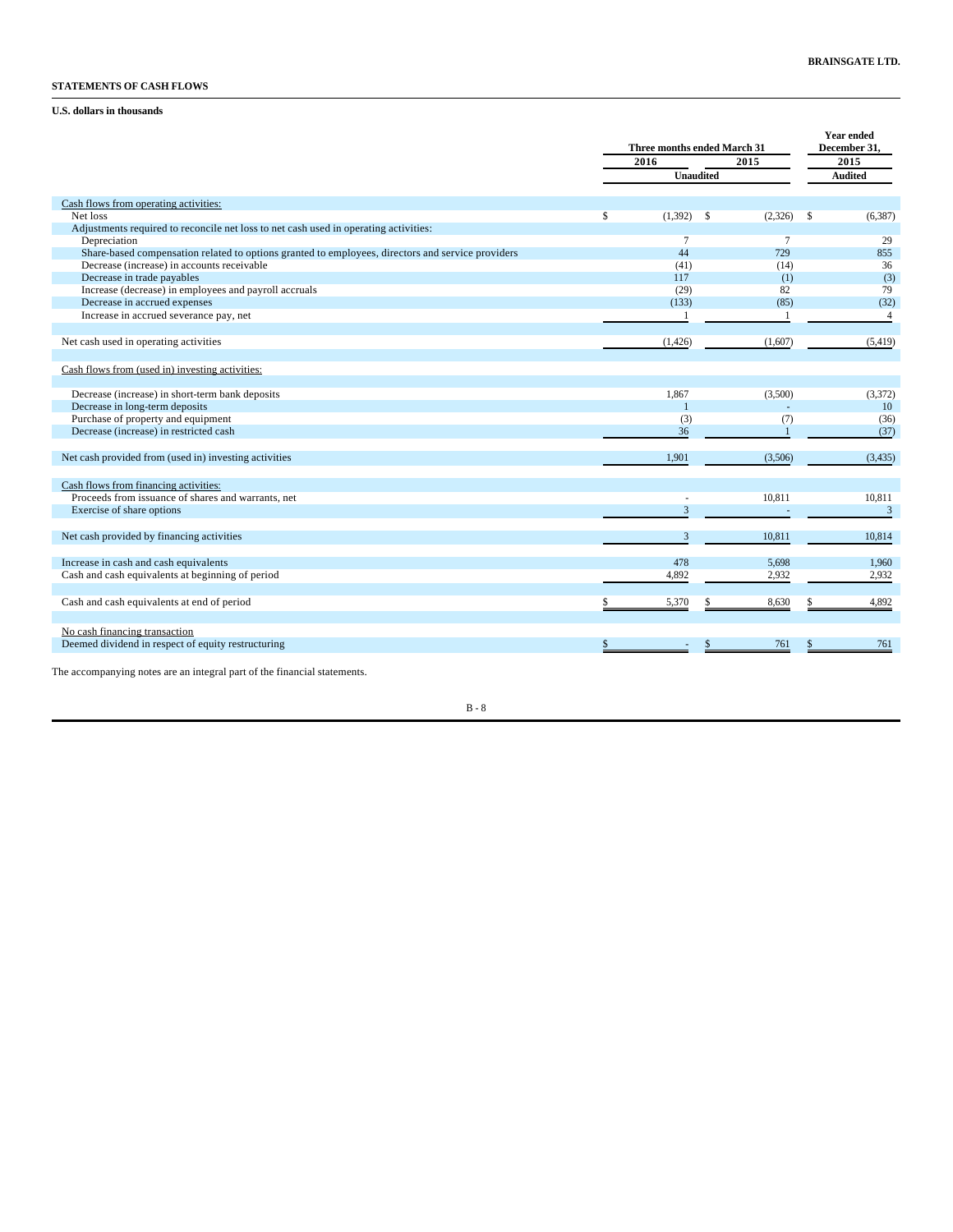### **NOTES TO INTERIM FINANCIAL STATEMENTS**

#### **U.S. dollars in thousands, except share and per share data**

**NOTE 1:- GENERAL**

- a. BrainsGate Ltd. (the "Company"), an Israeli corporation, was incorporated and commenced operations on July 30, 2000. The Company is developing medical devices for the treatment of Central Nervous System ("CNS") disorders and for drug delivery to the CNS.
- b. In January 2014, the Company established a wholly-owned subsidiary in the United States, BrainsGate Inc. (the "Subsidiary"). The sole purpose of the Subsidiary is to provide the United States Food and Drug Administration ("FDA") a local address for the clinical trial related communication and has no operating activities.
- c. Since inception, the Company has incurred recurring operating losses and negative cash flows from operating activities. The Company's accumulated deficit as of March 31, 2016 amounted to \$ 83,549 and the Company expects such losses to continue in the foreseeable future. The Company is still in the development stage and its ability to continue to operate is dependent upon additional financial support until profitability is achieved.

In January 2015 the Company affected a financing round as further described in the annual Financial Statments. Subject to meeting a certain milestone, a second tranche of said financing amounting to \$15.4 Million shall become due. In the event the Company fails to achieve this milestone and the Company will not have sufficient fund to cover its budget deficit through March, 2017, it intends to take cost reduction measures until it secures additional funding.

These conditions raise substantial doubt about the Company's ability to continue as a going concern. The accompanying financial statements do not include any adjustments to reflect the possible future effects on recoverability and classification of assets or the amounts and classification of liabilities that may result from the outcome of this uncertainty.

There are no assurances, however, that the Company will be successful in obtaining an adequate level of financing needed for the long-term development and commercialization of its products.

### **NOTE 2:- SIGNIFICANT ACCOUNTING POLICIES**

The financial statements have been prepared in accordance with accounting principles generally accepted in the United States ("U.S. GAAP").

a. Financial statements in U.S. dollars

The Company's financing activities including equity transactions are incurred in U.S. dollar ("Dollar"). A substantial portion of the Company's expenses are denominated and determined in Dollar. The Company's management believes that the dollar is the currency of the primary economic environment in which the Company operates. Thus, the functional and reporting currency of the Company is the Dollar.

Accordingly, monetary accounts maintained in currencies other than the Dollar are re-measured into Dollars in accordance with ASC 830, "Foreign Currency Matters." All transaction gains and losses of the re-measurement of monetary balance sheet items are reflected in the statements operations as financial income or expenses, as appropriate.

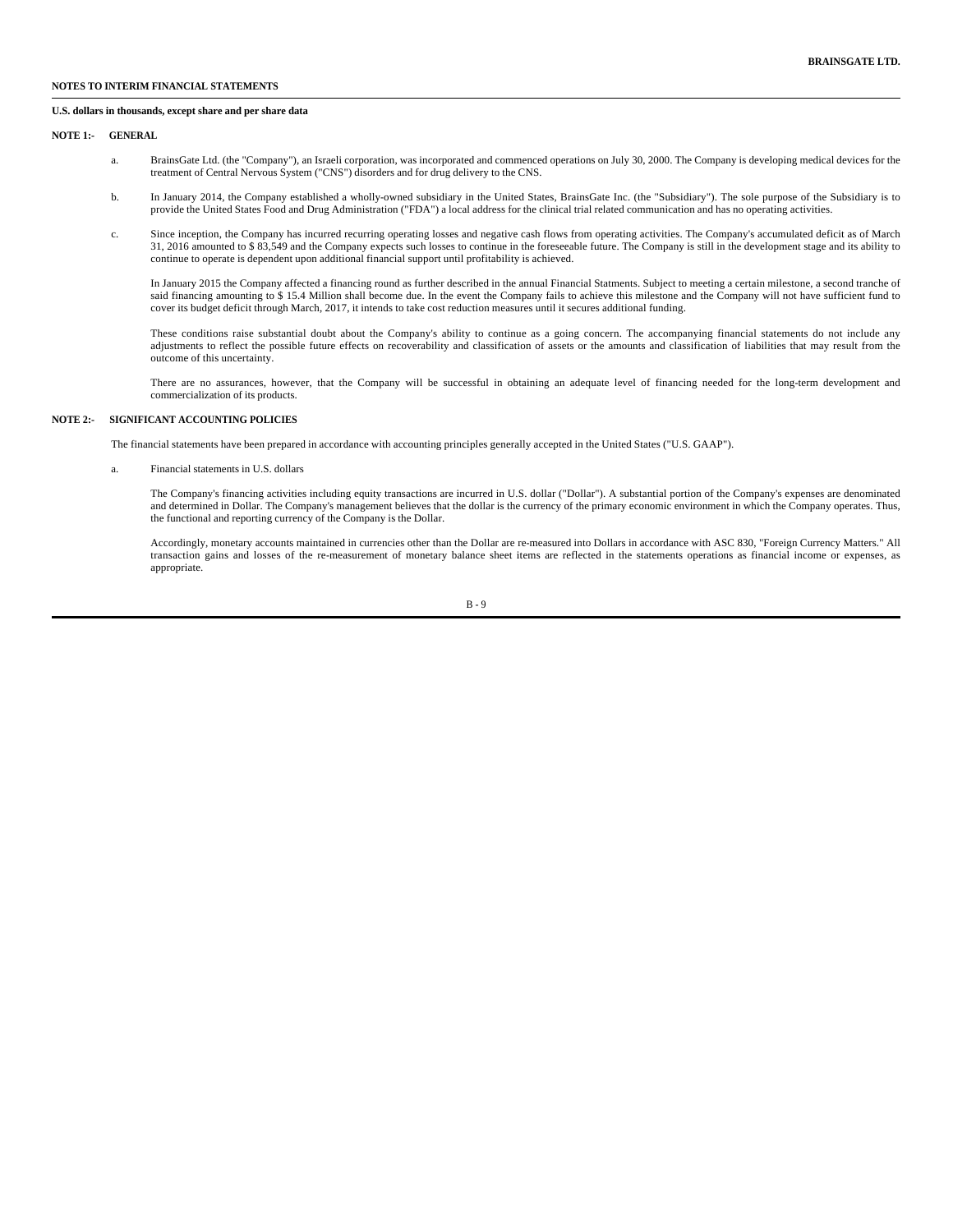### **U.S. dollars in thousands, except share and per share data**

### **NOTE 2:- SIGNIFICANT ACCOUNTING POLICIES (Cont.)**

b. Cash equivalents

Cash equivalents are short-term unrestricted highly liquid investments that are readily convertible to cash with original maturities of three months or less at acquisition.

c. Restricted cash

Restricted cash of is an interest bearing saving account which is used as a guarantee for lease commitments.

d. Short-term bank deposits

Short-term bank deposits are deposits with maturities of more than three months but less than one year. The short-term deposits are presented at cost.

e. Property and equipment:

Property and equipment are stated at cost, net of accumulated depreciation. Depreciation is calculated by the straight-line method over the estimated useful lives of the assets at the following rates:

Property and equipment are stated at cost, net of accumulated depreciation. Depreciation is calculated by the straight-line method over the estimated useful lives of the assets.

The annual depreciation rates are as follows

|                                    | $\frac{1}{2}$                |
|------------------------------------|------------------------------|
| Computers and peripheral equipment | 33                           |
| Lab equipment                      | 15                           |
| Office furniture and equipment     | $6 - 15$                     |
|                                    | Lesser of estimated useful   |
| Leasehold improvements             | life or remaining lease term |

f. Impairment of long-lived assets

The long-lived assets of the Company are reviewed for impairment in accordance with ASC 360, "Property, Plant, and Equipment" whenever events or changes in circumstances indicate that the carrying amount of an asset may not be recoverable. Recoverability of assets to be held and used is measured by a comparison of the carrying amount of an asset to the future undiscounted cash flows expected to be generated by the assets. If such assets are considered to be impaired, the impairment to be recognized is measured by the amount by which the carrying amount of the assets exceeds the fair value of the assets. Assets to be disposed of are reported at the lower of the carrying amount or fair value less costs to sell. As of March 31, 2016 and December 31, 2015, no impairment losses have been identified.

g. Royalty-bearing grants

The Company received royalty-bearing grants for approved research and development projects. These grants are recognized at the time the Company is entitled to such grants on the basis of the costs incurred as provided by the relevant agreement and included as a deduction from research and development expenses.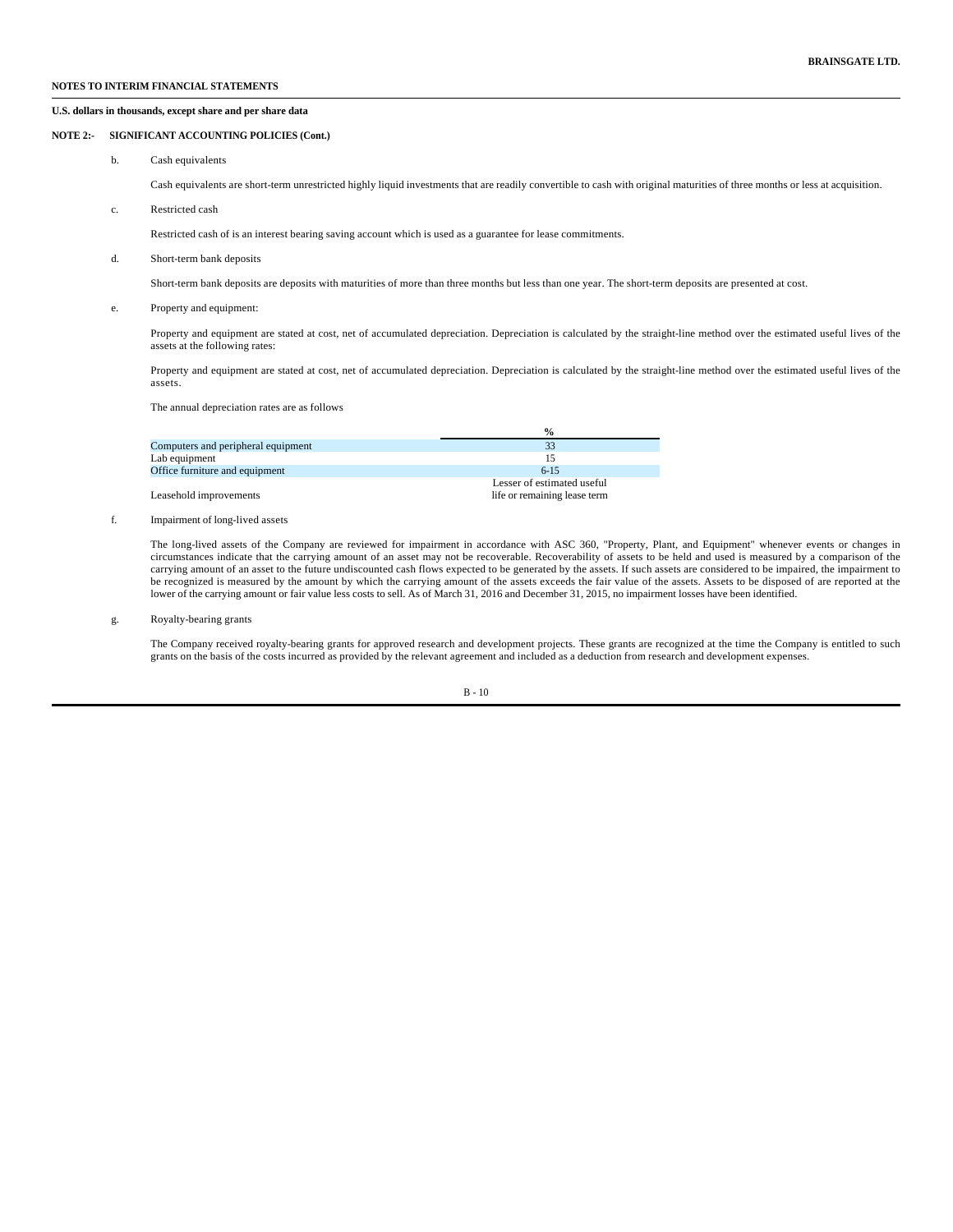### **U.S. dollars in thousands, except share and per share data**

### **NOTE 2:- SIGNIFICANT ACCOUNTING POLICIES (Cont.)**

h. Use of estimates

The preparation of financial statements in conformity with the U.S. GAAP requires management to make estimates and assumptions that affect the amounts reported in the financial statements and accompanying notes. The Company's management believes that the estimates, judgments and assumptions used are reasonable based upon information available at the time they were made. These estimates, judgments and assumptions can affect the reported amounts of assets and liabilities and disclosure of contingent assets and liabilities at the dates of the financial statements, and the reported amounts of revenue and expenses during the reporting period. Actual results could differ from those estimates.

i. Fair value of financial instruments

The carrying amounts of Company's financial instruments, including cash and cash equivalents, restricted cash, other accounts receivable, trade payables and accrued liabilities approximate their fair value, due to their short-term maturity of such instruments.

The Company adopted ASC 820 which clarifies that fair value is an exit price, representing the amount that would be received to sell an asset or paid to transfer a liability in an orderly transaction between market participants. As such, fair value is a market-based measurement that should be determined based on assumptions that market participants would use in pricing an asset or a liability.

As a basis for considering such assumptions, ASC 820 establishes a three-tier value hierarchy, which prioritizes the inputs used in the valuation methodologies in measuring fair value:

- Level 1 Observable inputs that reflect quoted prices (unadjusted) for identical assets or liabilities in active markets.
- Level 2 Include other inputs that are directly or indirectly observable in the marketplace.
- Level 3 Unobservable inputs which are supported by little or no market activity.

The fair value hierarchy also requires an entity to maximize the use of observable inputs and minimize the use of unobservable inputs when measuring fair value.

j. Warrants to purchase preferred shares

The Company accounts for freestanding warrants to purchase shares of its preferred shares as a liability on its balance sheet at fair value. The warrants to purchase preferred shares are recorded as a liability as the underlying preferred shares are contingently redeemable which are not within the control of the Company (upon a deemed<br>liquidation event) and, therefore, may obligate the date and any change in fair value is recognized as a component of financial income (expense), net, on the statements of comprehensive loss. The Company will continue to adjust the liability for changes in fair value until the earlier of the exercise or expiration of the warrants, the completion of deemed liquidation event or upon IPO.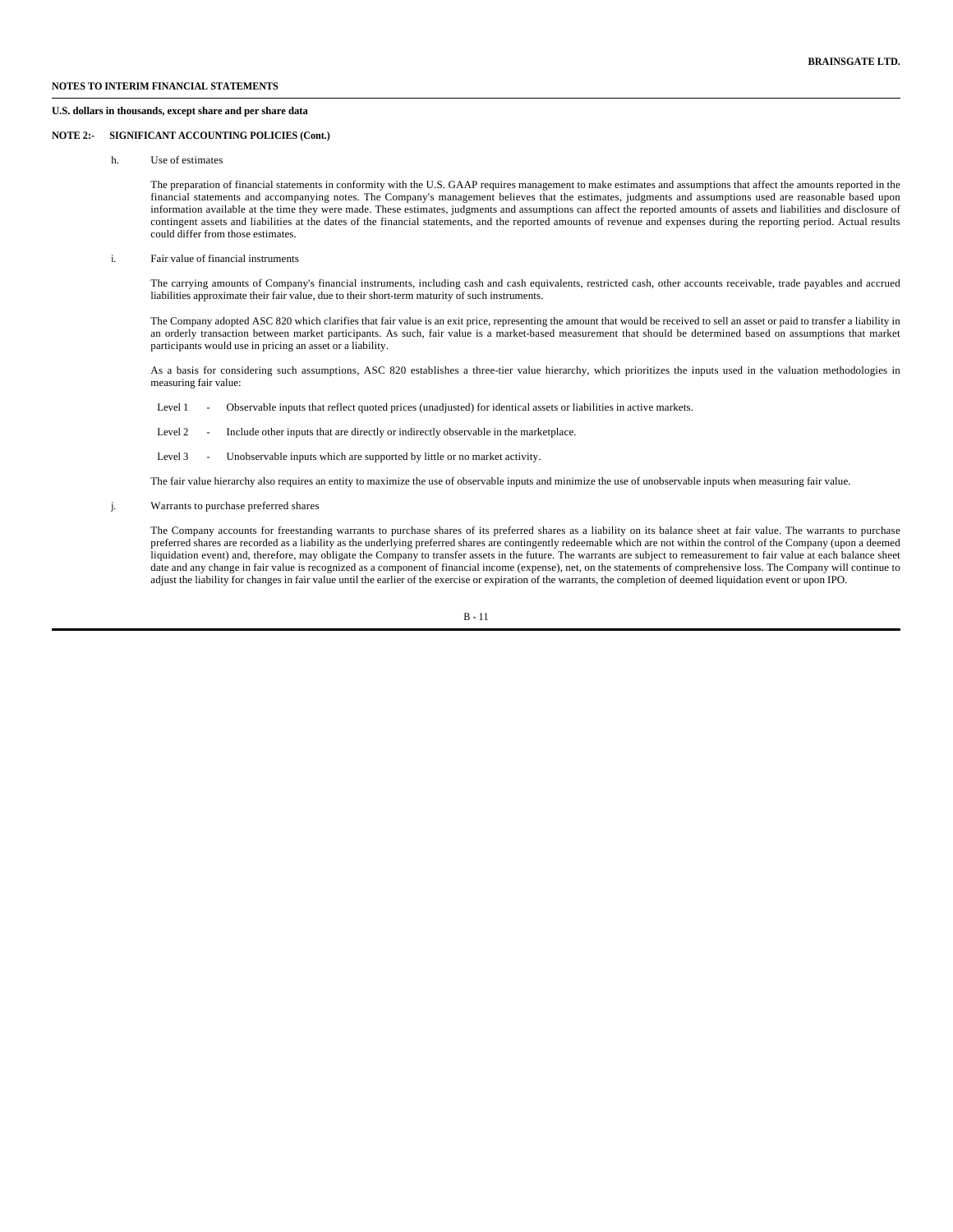### **NOTES TO INTERIM FINANCIAL STATEMENTS**

### **U.S. dollars in thousands, except share and per share data**

### **NOTE 2:- SIGNIFICANT ACCOUNTING POLICIES (Cont.)**

These warrants were classified as level 3 in the fair value hierarchy since some of the inputs used in the valuation were determined based on management's assumptions.

k. Income taxes

The Company's account for income taxes and uncertain tax positions in accordance with ASC Topic 740, "Income Taxes" ("ASC 740"). ASC 740 prescribes the use of the liability method, according to which deferred tax assets and liability account balances are determined based on differences between financial reporting and tax bases of assets and liabilities and are measured using the enacted tax rates and laws that will be in effect when the differences are expected to reverse. Valuation allowances are provided to reduce deferred tax assets to the amounts that are more likely-than-not to be realized.

l. Research and development costs, net:

Research and development costs are charged to the statement of operations as incurred.

m. Severance pay

The Company's liability for severance pay for its Israeli employees is calculated pursuant to Israel's Severance Pay Law. Some of the Israeli employees are included under section 14 of the Israeli Severance Compensation Law ("Section 14"). Under Section 14, the Company's monthly deposits, at a rate of 8.33% of such employees' monthly salary, are made on their behalf with insurance companies on account of severance pay. Payments in accordance with Section 14 release the Israeli companies from any future severance payments in respect of those employees. Deposits under Section 14 are not recorded as an asset in the Company's balance sheet. Employees that are not subject to section 14 of the Israeli Severance Pay Law are entitled to a severance pay of one month's salary for each year of employment or a portion thereof. The Company's severance pay liability for employees, that are not subject to Section 14, is fully provided by an accrual and the monthly deposits with insurance policies is recorded as an asset in the Company's balance sheet.

n. Accounting for share-based compensation

The Company accounts for share-based compensation in accordance with ASC 718, "Compensation - Share compensation," ("ASC 718") which requires the measurement and recognition of compensation expense based on estimated fair values for all share-based payment awards made to employees, directors and non-employees. ASC 718 requires companies to estimate the fair value of equity-based payment awards on the date of grant using an option-pricing model. The value of the portion of the award that is ultimately expected to vest is recognized as an expense over the requisite service periods in the Company's statement of operations.

The Company recognizes these compensation costs net of a forfeiture rate and recognizes the compensation costs for only those shares expected to vest on an accelerated method over the requisite service period for each separately vesting portion of the award, which is the option vesting term of four years.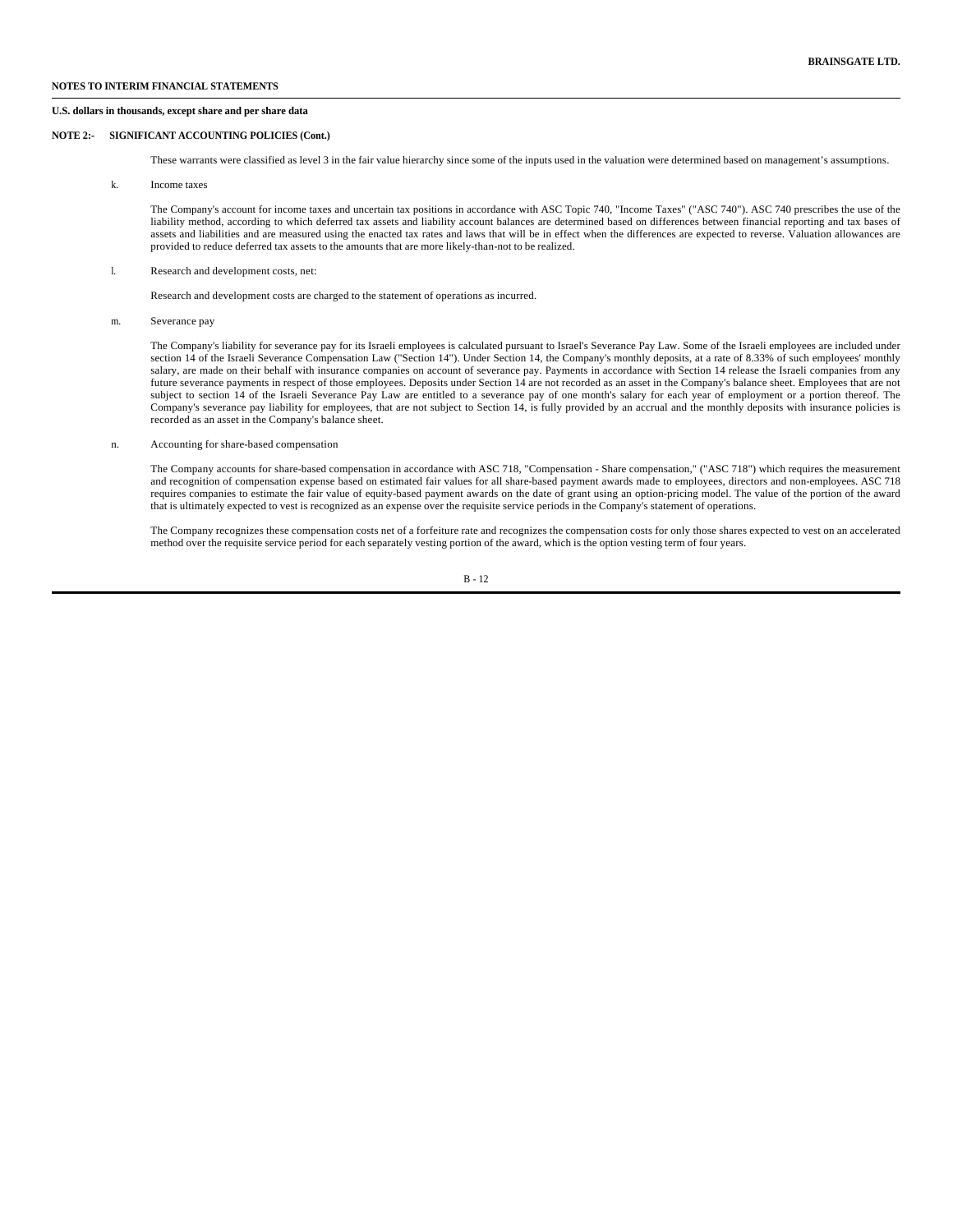### **NOTES TO INTERIM FINANCIAL STATEMENTS**

### **U.S. dollars in thousands, except share and per share data**

### **NOTE 2:- SIGNIFICANT ACCOUNTING POLICIES (Cont.)**

ASC 718 requires forfeitures to be estimated at the time of grant and revised, if necessary, in subsequent periods if actual forfeitures differ from those estimates.

o. Subsequent events

The Company evaluated all events or transactions that occurred subsequent to March 31, 2016 through, the date of approval of these consolidated financial statements and has determined that there are no subsequent events that require disclosure or recognition in the consolidated financial statement.

p. Reclassification

Certain amounts in prior years have been reclassified to conform to the current year's presentation.

### **NOTE 3:- UNAUDITED INTERIM FINANCIAL STATEMENTS**

The accompanying unaudited interim financial statements have been prepared in accordance with United States generally accepted accounting principles for interim financial information. Accordingly, they do not include all the information and footnotes required by United States generally accepted accounting principles for complete financial statements. In the opinion of management, all adjustments (consisting of normal recurring accruals) considered necessary for a fair presentation have been included. Operating results for the three months period ended March 31, 2016 are not necessarily indicative of the results that may be expected for the year ending December 31, 2016.

### **NOTE 4:- COMMITMENTS AND CONTINGENT LIABILITIES**

## a. Lease commitments

In November 2006, the Company entered into an office lease agreement which expired on December 31, 2008. Since then the Company exercised its option to extend the lease agreement, with the most recent extension period being until December 31, 2017. Aggregate minimum rental commitments under non-cancelable leases as of March 31, 2016, are as follows:

| March 31, |     |
|-----------|-----|
| 2017      |     |
| 2018      |     |
|           | .64 |

Total rent expenses for the three months ended March 31, 2016 and the year ended 2015 amounted to \$ 25 and \$ 75, respectively.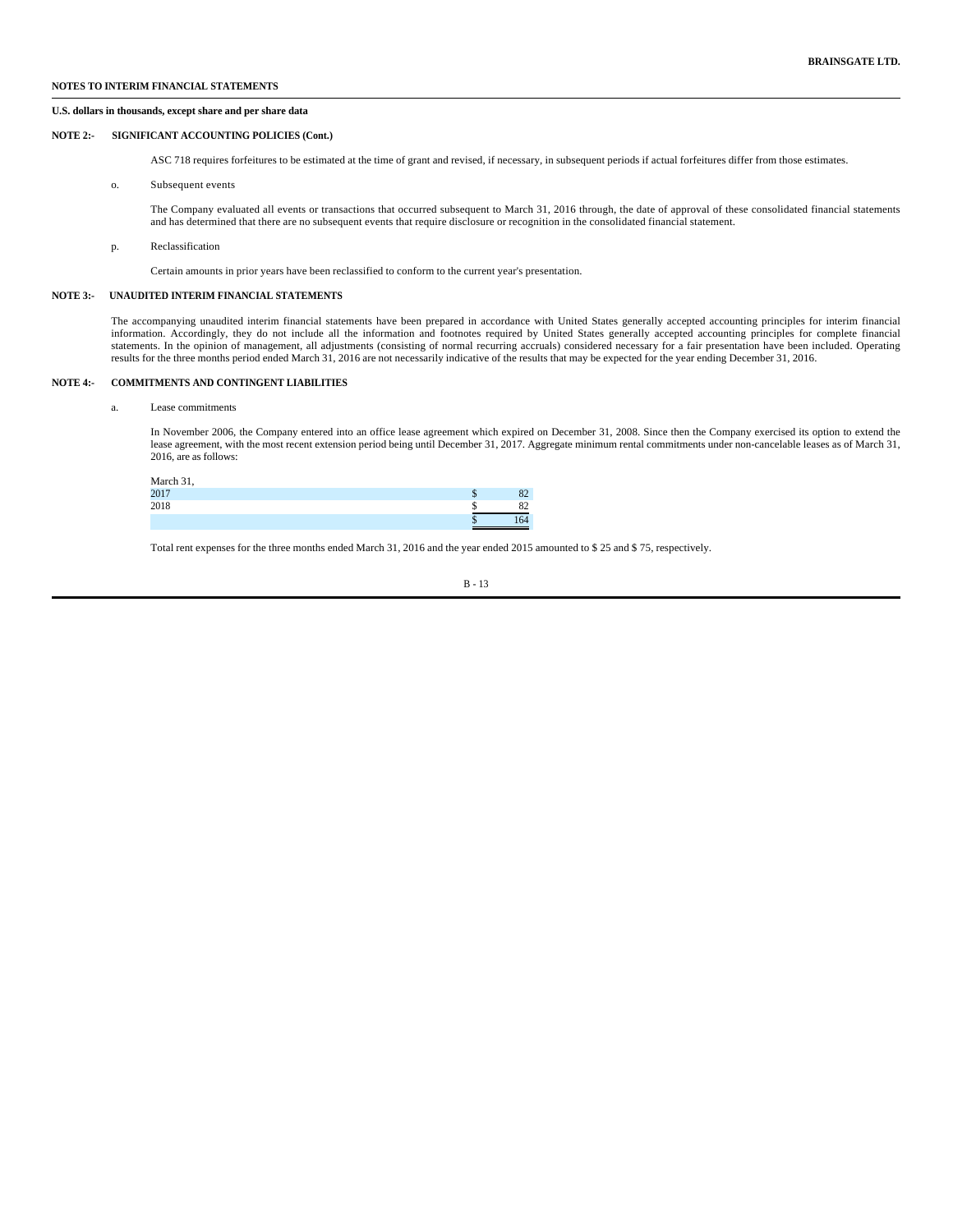### **U.S. dollars in thousands, except share and per share data**

### **NOTE 4:- COMMITMENTS AND CONTINGENT LIABILITIES (Cont.)**

## b. Royalty commitments

In January 2013, the Company and a third party entered into an agreement with the Canada-Israel Industrial Research and Development Foundation ("the CIIRDF"), according to which the Company and the third party are entitled to receive a participation in research and development expenses ("R&D") in the amount of CAD \$ 640 thousands (\$ 635), for R&D conducted in the period of 24 months. The Company and the third party share in the participation is 56.4% and 43.6%, respectively. In accordance with the participation conditions, the Company and the third party will pay jointly and severally the fund royalties at the rate of 2.5% of sales of the product developed jointly by the parties, up to the equivalent of all of the amount of the grants received.

As of December 31, 2015 100% of the above mentioned CIIRDF participation was received by the Company. During the year ended December 31, 2015, \$ 95 were recorded as reduction from R&D expenses.

In November 2015, the Company and a third party entered into an agreement with the BIRD fund (the "BIRD"), according to which the Company and the third party are entitled to receive a participation in R&D expenses in the amount of US \$ 800 thousand, for R&D conducted in the period of 24 months, commencing March 1, 2015. The Company and the third party equally share in the participation. In accordance with the participation conditions, the Company and the third party will pay jointly and severally the fund royalties at a varying rate of sales of the product developed jointly by the parties, up to the equivalent of 150% of the amount of the grants received.

As of December 31, 2015 a total of \$ 64 were received by the Company from BIRD. During the year ended December 31, 2015, \$ 64 were recorded as reduction from R&D expenses.

During the three months ended March 31, 2016 no amounts were recorded as reduction from R&D expenses.

#### c. Guarantees

The Company granted a bank guarantee in the amount of \$ 38 to secure the lease agreement.

### **NOTE 5:- SHARE CAPITAL**

- a. Issuance of shares
	- 1. In June 2011, the authorized share capital was increased by 58,400,000 Ordinary shares, and a new class of Preferred D shares in a total of 36,070,000 shares was formed.
	- 2. In July 2011, the Company signed a share purchase agreement for the purchase of Series D Preferred shares of the Company, par value NIS 0.01 each. According to the agreement the Company will issue to the investors up to 28,853,632 Preferred D shares and warrants to purchase an additional 7,213,409 Preferred D shares (the "Old<br>Warrants") in consideration for gross proceeds in the amou

The initial investments for the purchase of 26,230,575 Preferred D shares and 6,557,643 warrants were consummated in three installments, as follows:

i. At the closing - 8,743,525 shares and 2,185,881 warrants were issued for gross proceeds in the amount of approximately \$ 6,667;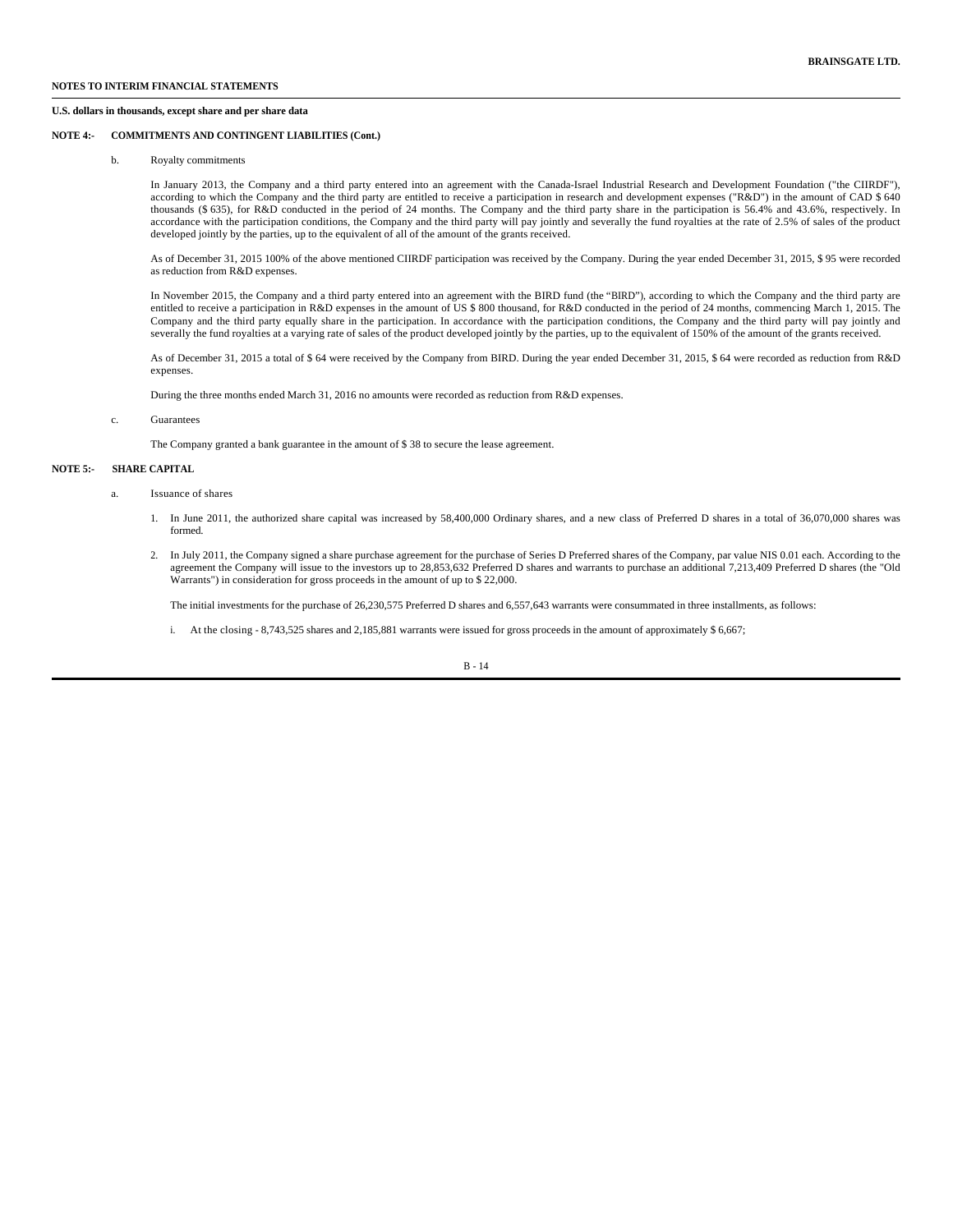#### **U.S. dollars in thousands, except share and per share data**

### **NOTE 5:- SHARE CAPITAL (Cont.)**

- ii. In January 2012 8,743,525 shares and 2,185,881 warrants were issued for gross proceeds in the amount of approximately \$ 6,667;
- iii. On July 1, 2012 8,743,525 shares and 2,185,881 warrants were issued for gross proceeds in the amount of approximately \$ 6,667;

The Old Warrants are exercisable during the period beginning on the issuance date and ending on the earlier of: (a) consummation of an merger and acquisition transaction; or (b) qualified initial public offering. The Old Warrants are entitled to net settlement (cashless).

3. On January 22, 2015, the Company effected a Series BB Preferred financing round with some of its existing shareholders as well as with a new investor (collectively the "Investors"), for an aggregate of up to US \$ 26,418 that shall be paid to the Company in two installments (the "Transaction"). Assuming that the milestone closing shall occur the Company shall issue and allot to the Investors an aggregate of up to (i) 26,418,091 Preferred BB shares and (ii) warrants to purchase up to an additional 6,604,526 Preferred BB shares (see below). The first installment of \$ 11,000 was due upon closing and 11,000,000 Preferred BB shares were issued in consideration for such first installment. The second installment is dependent upon fulfillment of a millstone, as defined in the Share Purchase Agreement by and between the Company and the Investors (the "Agreement").

In addition to the abovementioned Transaction, prior to the initial closing of the Transaction, the Company's equity was re-capitalized in a way that all outstanding Preferred shares were converted into Ordinary shares of the Company, based on the conversion price in effect immediately prior to the financing round, and the Old Warrants were amended such that the underlying shares shall be Ordinary Shares (the "Recapitalization").

As part of the Recapitalization and the Transaction, the Company issued Preferred AA Shares to its existing shareholders who participated in the Transaction. Each such shareholder received a number of Preferred AA shares that is equal to the total dollar amount such investor invested in the Company to that date. Preferred AA shares provide their holders a liquidation preference of \$ 1 per share in the event of an Exit Event (as defined in the Agreement) for which the total value is equal or lower than \$ 150 million ("the AA Liquidation Preference").

Preferred BB shares are entitled to a \$ 1 liquidation preference that is senior to all other distributions. The AA Liquidation Preference is senior to all other distributions except the Preferred BB liquidation preference. Preferred AA shares are not entitled to further distributions beyond the AA Liquidation Preference. After payment of the liquidation preferences of the AA and BB liquidation preferences, Preferred BB shareholders are entitled to pro rata participation in all remaining distributions.

In addition, as part of the Transaction, upon the initial closing, each investor was issued warrants, representing 25% of its investment in the Transaction. These warrants are exercisable into such number of Preferred BB in a 1:1 ratio ("the New Warrants").

According to ASC 815 "Derivatives and Hedging", the Old Warrants are classified as equity and presented in shareholders' equity according to the fair value of the warrants at the issuance date. Since the Recapitalization modified the terms of the Old Warrants, they were revaluated to fair value and an amount of \$ 176 was reclassified from Deficit accumulated to the Warrants.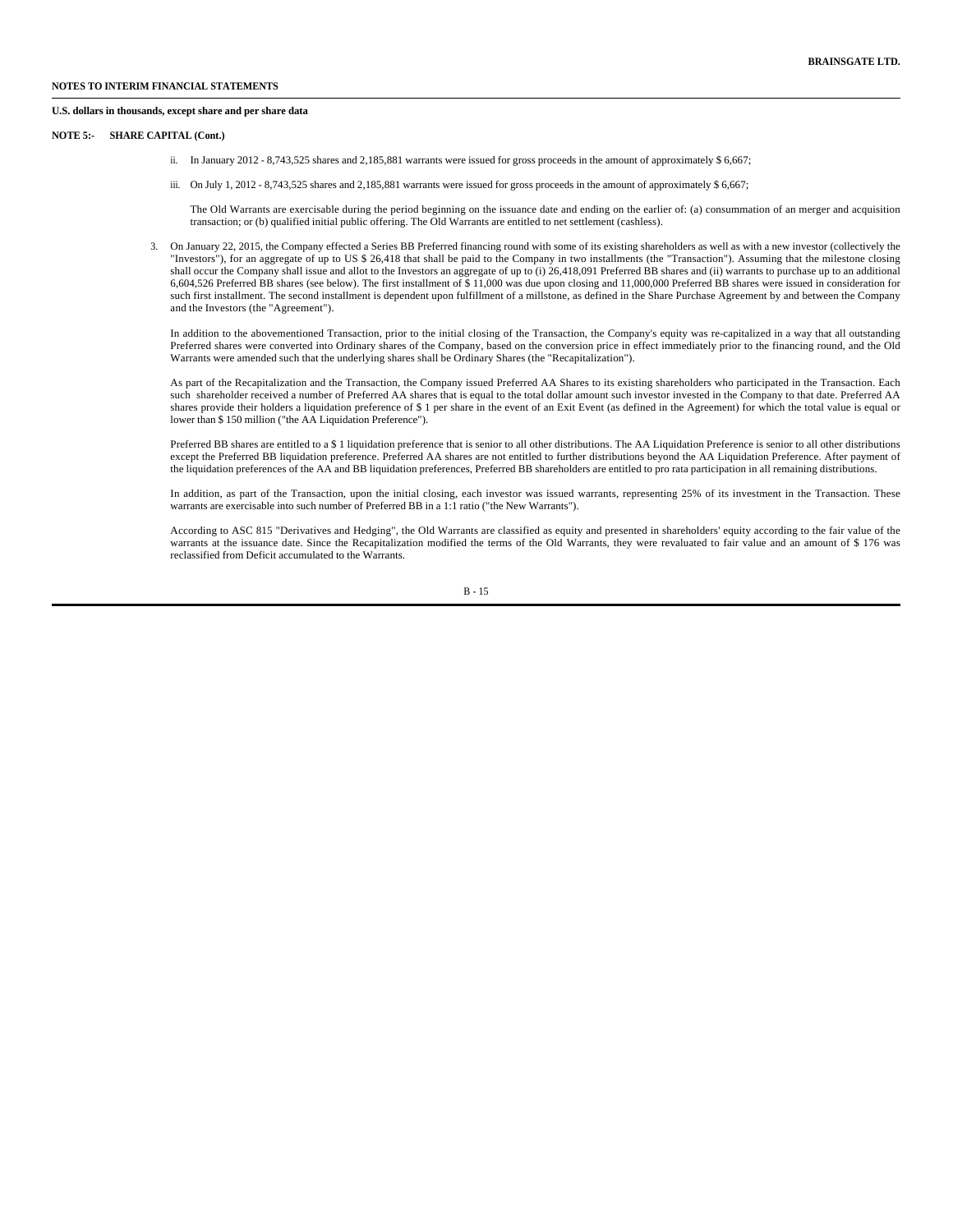### **NOTES TO INTERIM FINANCIAL STATEMENTS**

#### **U.S. dollars in thousands, except share and per share data**

### **NOTE 5:- SHARE CAPITAL (Cont.)**

According to ASC 480-10 "Distinguishing Liabilities and Equity", the New Warrants are classified as a freestanding liability instrument that is measured at fair value at each reporting date, based on its fair value, with changes in the fair values being recognized in the Company's statement of comprehensive loss as financial income or expense.

The Company also considered the recapitalization as a modification for its outstanding options to employees. Therefore, in accordance with ASC 718-20-55-2 the Company measured the fair value of the modified award with the fair value of the original award immediately before the modification. The Company recorded in 2015 a share-based payment charge in the amount of approximately \$ 855.

In addition, since the fair value of the ordinary shares after the Recapitalization was higher than the fair value of some of the Preferred shares held by the shareholders before the Recapitalization, the Company recorded a deemed dividend to those shareholders in the amount of \$ 761.

#### b. The rights of Ordinary and Preferred shares

1. Ordinary shares:

Subject to the rights and privileges of the Preferred Shares, the Ordinary Shares shall rank pari passu between them and shall entitle their holders:

- a) To receive notices of, and to attend, General Meetings where each Ordinary Share shall have one vote for all purposes; and
- b) To share equally, on a per share basis, in such Bonus Shares, bonuses, profits or Distributions as may be declared by the Board and approved by the Shareholders out of funds legally available therefor; and
- c) Upon liquidation or dissolution to participate in the distribution of the assets of the Company legally available for distribution to Shareholders after payment of all debts and other liabilities of the Company (in each case, proportionally to the number of Ordinary Shares outstanding and the amounts paid by Shareholders on account of their Shares, if not paid in full, before calls for payment were made); and
- d) To appoint, dismiss, and replace directors of the Company pursuant to the provisions of the articles of association.
- 2. Preferred AA and BB shares:

Other than such voting rights as set forth in these Articles and the right to participate in distributions as described below, the Preferred AA Shares shall have no rights whatsoever (including, without limitation, anti-dilution rights, pre-emptive, redemption or conversion rights). All rights attached to the Preferred AA Shares shall be automatically extinguished and all Preferred AA Shares shall be automatically forfeited for no consideration, immediately prior to the closing of: (i) an IPO or (ii) an M&A Transaction as part of which all other shares and convertible securities (including options and warrants) of the Company are acquired, assumed or cancelled and the Preferred AA Shares do not entitle their holders to participate in the distribution of the Distributable Assets as described below. Except as it relates to voting rights, the Preferred AA Shares shall not be counted (in the numerator or the denominator) for the purpose of any holdings, Company valuation, or pro-rata portions calculations pursuant to these Articles, applicable law, or otherwise. It is clarified that (i) the Preferred AA Shares shall not be convertible into Ordinary Shares and (ii) for purposes of the voting rights as set forth in these Articles and the right to participate in distributions as set forth below, the number of Preferred AA Shares and the Original Issue Price thereof shall be adjusted upon consummation, and in accordance with the terms, of any Recapitalization Event, in each case to reflect the same economic rights attached to such shares as immediately prior to consummation of such Recapitalization Event.

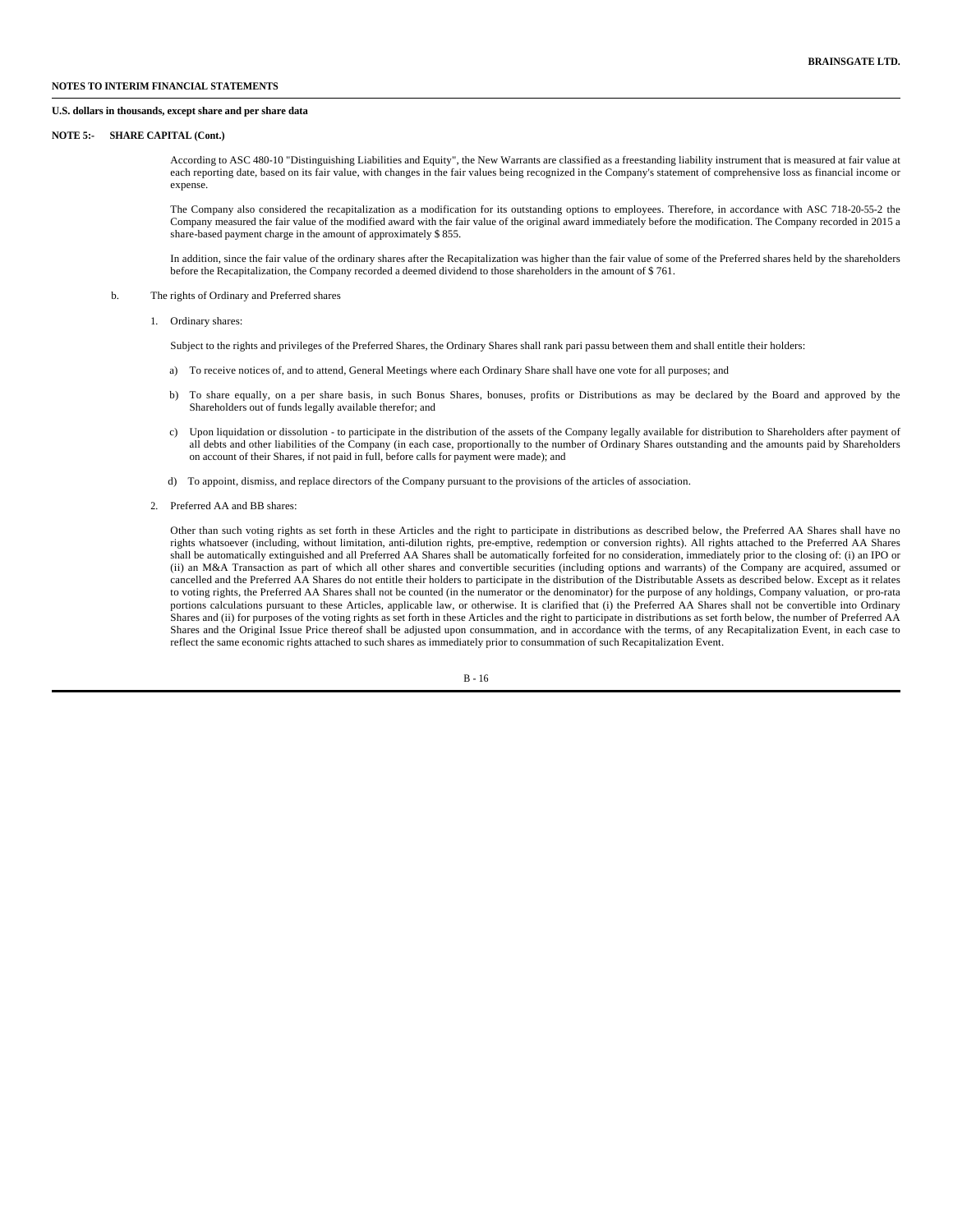### **U.S. dollars in thousands, except share and per share data**

### **NOTE 5:- SHARE CAPITAL (Cont.)**

In the event of Liquidation or Distribution, any assets of the Company legally available for distribution to the Shareholders in such Liquidation or actually distributed in such Distribution (the "Distributable Assets") shall be distributed to the Shareholders pursuant to the following order of preference:

- a) Each holder of Preferred BB Shares shall be entitled to receive for each Preferred BB Share held by it, prior to and in preference to the holders of Preferred AA Shares and Ordinary Shares, an amount equal to the Original Series BB Issue Price, plus an amount equal to declared but unpaid Dividends on such Preferred BB Share and less any preferential amount previously paid in respect of such Preferred BB Shares. In the event that the Distributable Assets shall be insufficient for the payment in full of the Series BB Preference to all holders of Preferred BB Shares, then all of such Distributable Assets shall be distributed among the holders of Preferred BB Shares in proportion to the Series BB Preference that would have been paid to each such holder had the Distributable Assets been sufficient to pay such Series BB Preference in full;
- b) After payment in full of the Series BB Preference to all holders of Preferred BB Shares, each holder of Preferred AA Shares shall be entitled to receive, out of the remaining Distributable Assets, for each Preferred AA Share held by it, prior to and in preference to any payments to the holders of Ordinary Shares, an amount equal to the Original Series AA Issue Price (as adjusted pursuant to these Articles and/or Recapitalization Event) as multiplied by a fraction: (i) the numerator of which is the total number of Preferred AA shares actually issued upon the Initial Closing (as defined in the Series BB SPA, namely 65,685,652, and (ii) the denominator of which is then outstanding Preferred AA Shares, plus an amount equal to declared but unpaid Dividends on such Preferred AA Share and less any preferential amount previously paid in respect of such Preferred AA Share. In the event that the remaining Distributable Assets after the full payment of the Series BB Preference shall be insufficient for the payment in full of the Series AA Preference to all holders of Preferred AA Shares, then all of such remaining Distributable Assets shall be distributed among the holders of Preferred AA in proportion to the Series AA

Preference that would have been paid to each such holder had the remaining Distributable Assets after the full payment of the Series BB Preference been sufficient to pay such Series AA Preference in full;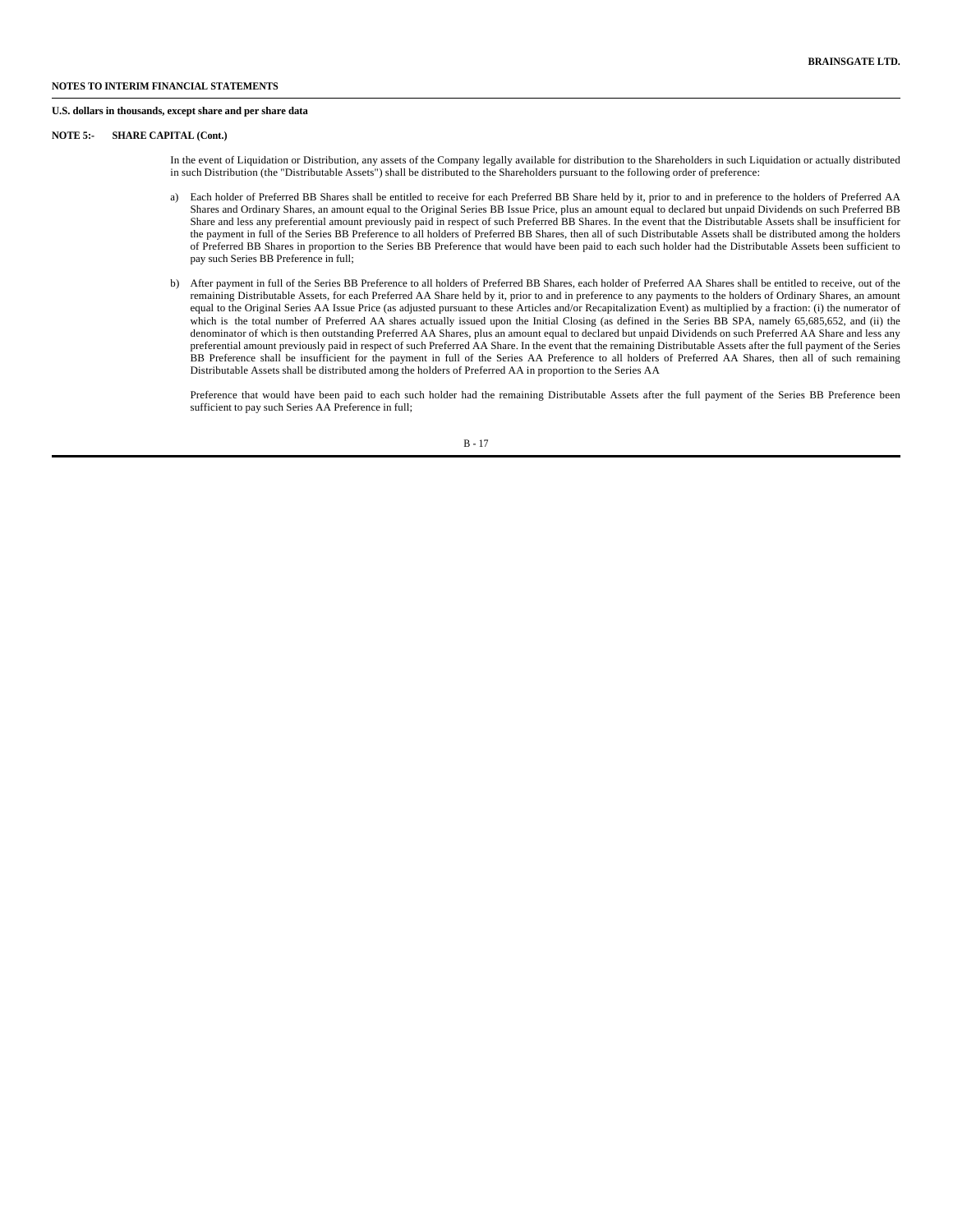#### **U.S. dollars in thousands, except share and per share data**

#### **NOTE 5:- SHARE CAPITAL (Cont.)**

- c) After payment in full of the Series BB Preference and, if applicable, the Series AA Preference, the remaining Distributable Assets, if any, shall be distributed prorata among all the Shareholders, in proportion to their respective holdings in the Company on a pro-rata and as-converted basis (but, for the avoidance of doubt, excluding the Preferred AA Shares from such calculation). This distribution right shall not apply in the event the total consideration of the transaction is equal to or exceeds \$ 150 million.
- c. Share option plan

Under the Company's 2003 Share Option Plan ("the Plan"), options may be granted to officers, directors, employees and consultants of the Company.

Pursuant to the Plan, the Company reserved for issuance 10,226,446 Ordinary shares. As of December 31, 2015, an aggregate of 1,435,915 share options of the Company are still available for future grant.

The exercise price of the options granted under the plan may not be less than the nominal value of the shares into which such options are exercisable. The options vest primarily over four years. Any options, which are forfeited or not exercised before expiration, become available for future grants.

Options granted to employees:

During February 2016, the Company's Board of Directors approved the granting of options to purchase 150,000 Ordinary Shares of the Company, nominal value NIS 0.01 per share to certain employees.

A summary of the Company's option activity related to options to employees, and related information is as follows:

|                                          | <b>March 31, 2016</b>       |   |                                       |  |
|------------------------------------------|-----------------------------|---|---------------------------------------|--|
|                                          | <b>Amount of</b><br>options |   | Weighted<br>average<br>exercise price |  |
| Outstanding at the beginning of the year | 8.031.789                   | S | 0.08                                  |  |
| Granted                                  | 150,000                     |   | 0.08                                  |  |
| Exercised                                | $(31,637)$ \$               |   | 0.08                                  |  |
| Forfeited or Expired                     | (112, 499)                  |   | 0.08                                  |  |
| Outstanding at the end of the year       | 8,100,927                   |   | 0.08                                  |  |

The Company accounts for its options to employees under the fair value method of ASC 718. The fair value for these options was estimated using a Black-Scholes optionpricing model with the following weighted-average assumptions for the three months ended March 31, 2016:

|                     | 2016        |
|---------------------|-------------|
| Dividend yield      | 0%          |
| Expected volatility | 77%         |
| Risk-free interest  | 2.03%-2.38% |
| Expected life       | 6.25 years  |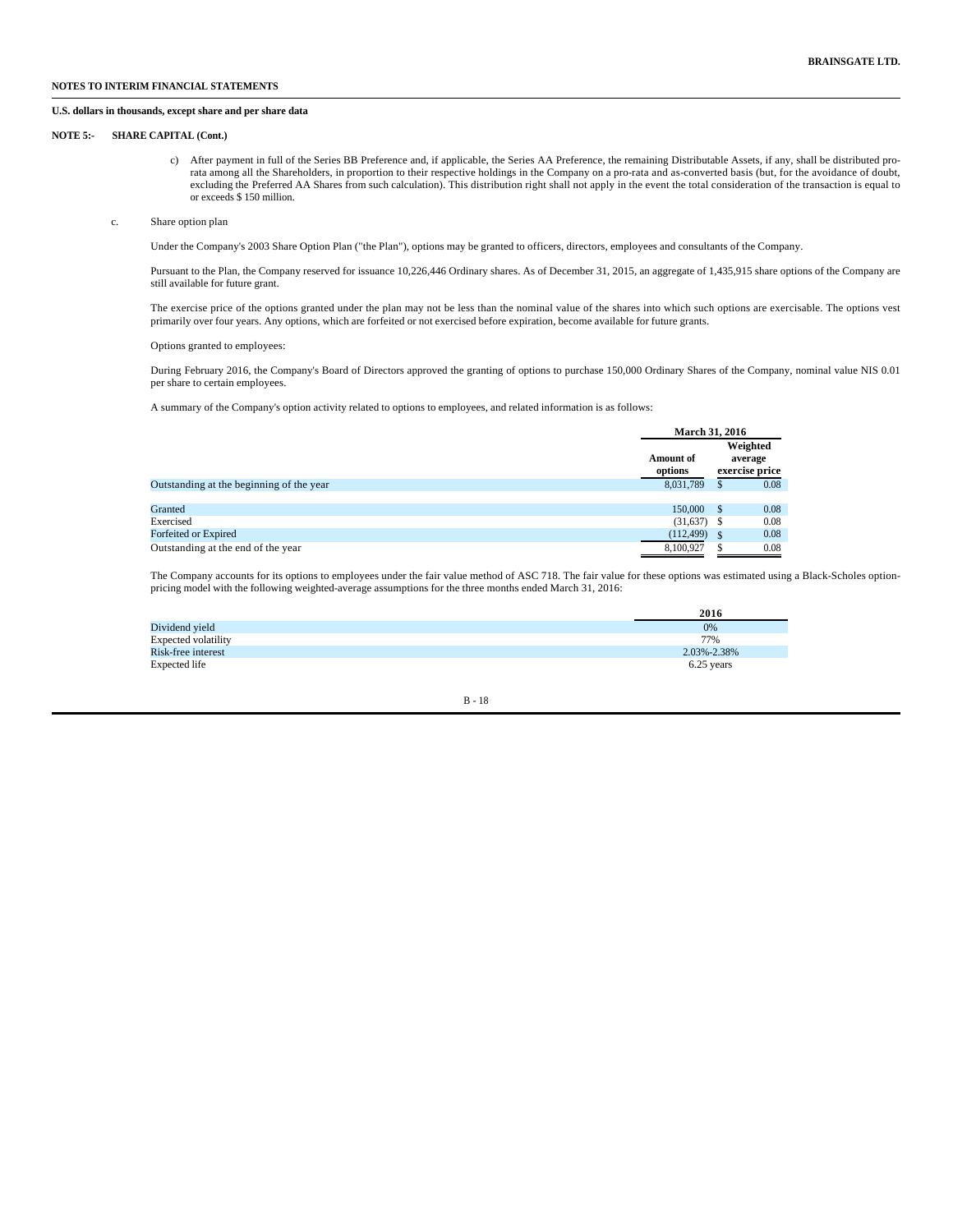#### **U.S. dollars in thousands, except share and per share data**

#### **NOTE 5:- SHARE CAPITAL (Cont.)**

The following table sets forth the total share-based compensation expense resulting from options granted to employees, non-employees and directors included in the Company's Statement of Comprehensive Loss:

|                                        | Three months<br>ended March 31,<br>2016 |
|----------------------------------------|-----------------------------------------|
| Research and development, net          |                                         |
| General and administrative             | 13                                      |
| Total share-based compensation expense | 44                                      |

#### **NOTE 6:- RECONCILIATION TO IFRS**

As described in Note 2, the Company prepares its financial statements in accordance with U.S. GAAP.

The differences between U.S. GAAP and IFRS are as follows:

#### a. Employee retirement benefits:

According to U.S. GAAP, the balance sheets presentation of employee retirement benefits is in gross amounts. According to IFRS, the balance sheets presentation of employee retirement benefits is in net amounts and according to actuarial assessment.

#### b. Financial income and expenses:

According to U.S. GAAP, the statement of comprehensive loss presentation of financial income and expenses is in net amounts. According to IFRS, the statement of comprehensive loss presentation of financial income and expenses is in gross amounts.

#### c. Warrants to Ordinary shares:

According to U.S. GAAP, warrants granted to investors, with cashless mechanism are treated as equity and presented in shareholders' equity. According to IFRS, such warrants are accounted for as derivative instruments which are measured at fair value through profit and loss.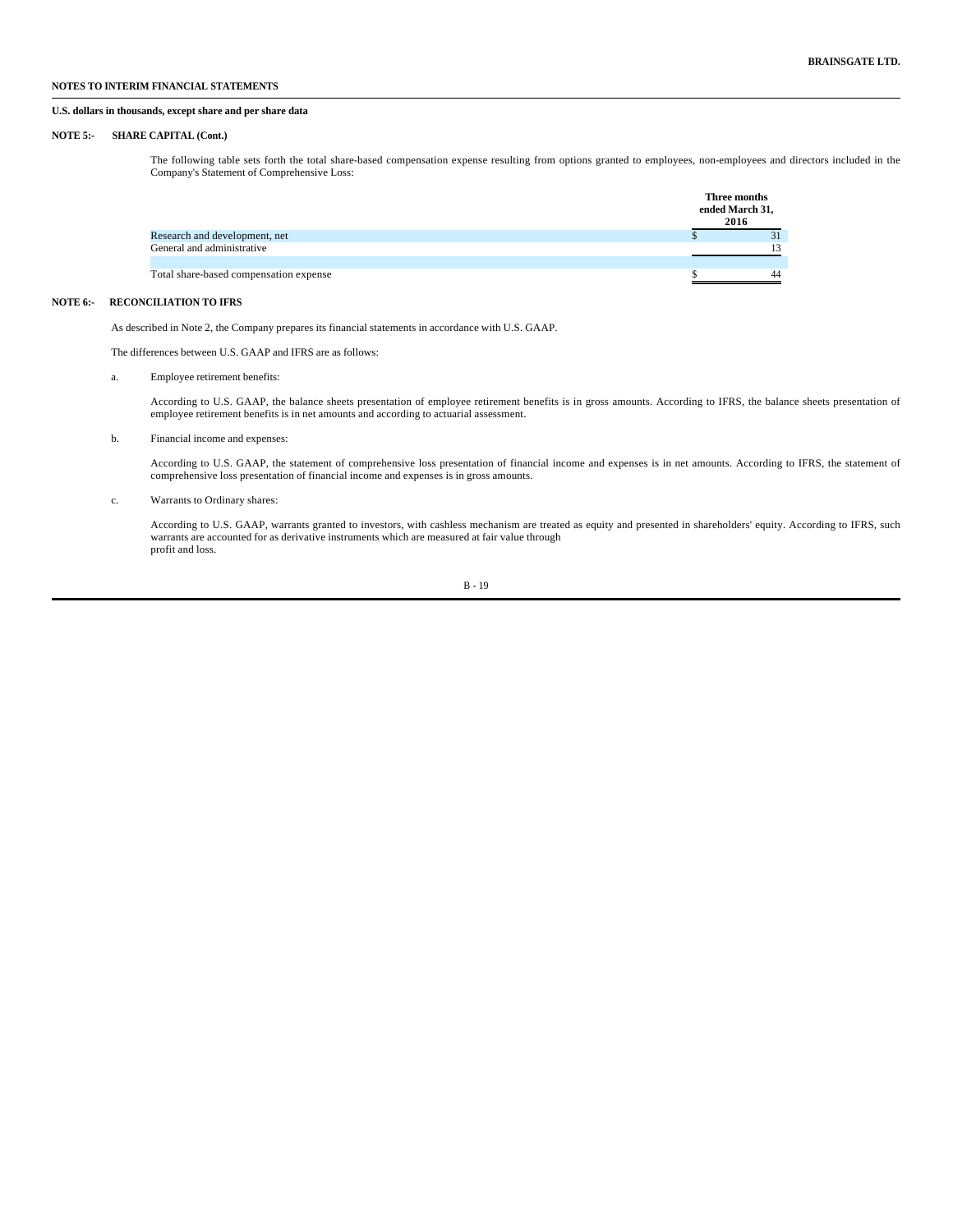**U.S. dollars in thousands, except share and per share data**

### **NOTE 6:- RECONCILIATION TO IFRS (Cont.)**

The effects of the differences between the GAAPs, on the Company's financial statements are detailed below:

a. Balance sheets:

|                                   |                            |    | March 31, 2016 (Unaudited)       |    |             |
|-----------------------------------|----------------------------|----|----------------------------------|----|-------------|
|                                   | U.S.<br><b>GAAP</b>        |    | <b>Reconciliation</b><br>to IFRS |    | <b>IFRS</b> |
|                                   |                            |    |                                  |    |             |
| Current assets                    | \$<br>7,052                | \$ | ÷,                               | \$ | 7,052       |
| Non-current assets                | \$<br>691                  | \$ | (620)                            | \$ | 71          |
| Total assets                      | \$<br>7,743                | \$ | (620)                            | \$ | 7,123       |
| <b>Current liabilities</b>        | \$<br>2,246                | \$ | $\overline{\phantom{a}}$         | \$ | 2,246       |
| Non-current liabilities           | \$<br>1,151                | \$ | 537                              | \$ | 1,688       |
| <b>Total liabilities</b>          | \$<br>3,397                | \$ | 537                              | \$ | 3,934       |
| Shareholders' equity (deficiency) | \$<br>4,346                | \$ | (1, 157)                         | \$ | 3,189       |
|                                   |                            |    | March 31, 2015 (Unaudited)       |    |             |
|                                   | U.S.<br><b>GAAP</b>        |    | Reconciliation<br>to IFRS        |    | <b>IFRS</b> |
| Current assets                    | \$<br>12,315               | \$ |                                  | \$ | 12,315      |
| Non-current assets                | \$<br>713                  | \$ | (635)                            | \$ | 78          |
| <b>Total</b> assets               | \$<br>13,028               | \$ | (635)                            | \$ | 12,393      |
| <b>Current liabilities</b>        | \$<br>2,243                | \$ | $\overline{\phantom{a}}$         | \$ | 2,243       |
| Non-current liabilities           | \$<br>1,162                | \$ | 872                              | \$ | 2,034       |
| <b>Total liabilities</b>          | \$<br>3,405                | \$ | 872                              | \$ | 4,277       |
| Shareholders' equity (deficiency) | \$<br>9,623                | \$ | (1,507)                          | \$ | 8,116       |
|                                   |                            |    | December 31, 2015 (Audited)      |    |             |
|                                   | <b>U.S.</b><br><b>GAAP</b> |    | <b>Reconciliation</b><br>to IFRS |    | <b>IFRS</b> |
| Current assets                    | \$<br>8,436                | \$ | $\overline{\phantom{a}}$         | \$ | 8,436       |
| Non-current assets                | \$<br>661                  | \$ | (585)                            | \$ | 76          |
| <b>Total</b> assets               | \$<br>9,097                | \$ | (585)                            | \$ | 8,512       |
| <b>Current liabilities</b>        | \$<br>2,291                | \$ | $\overline{\phantom{a}}$         | \$ | 2,291       |
| Non-current liabilities           | \$<br>1,115                | \$ | 572                              | \$ | 1,687       |
| <b>Total liabilities</b>          | \$<br>3,406                | \$ | 572                              | \$ | 3,978       |
| Shareholders' equity (deficiency) | \$<br>5,691                | \$ | (1,157)                          | \$ | 4,534       |
|                                   |                            |    |                                  |    |             |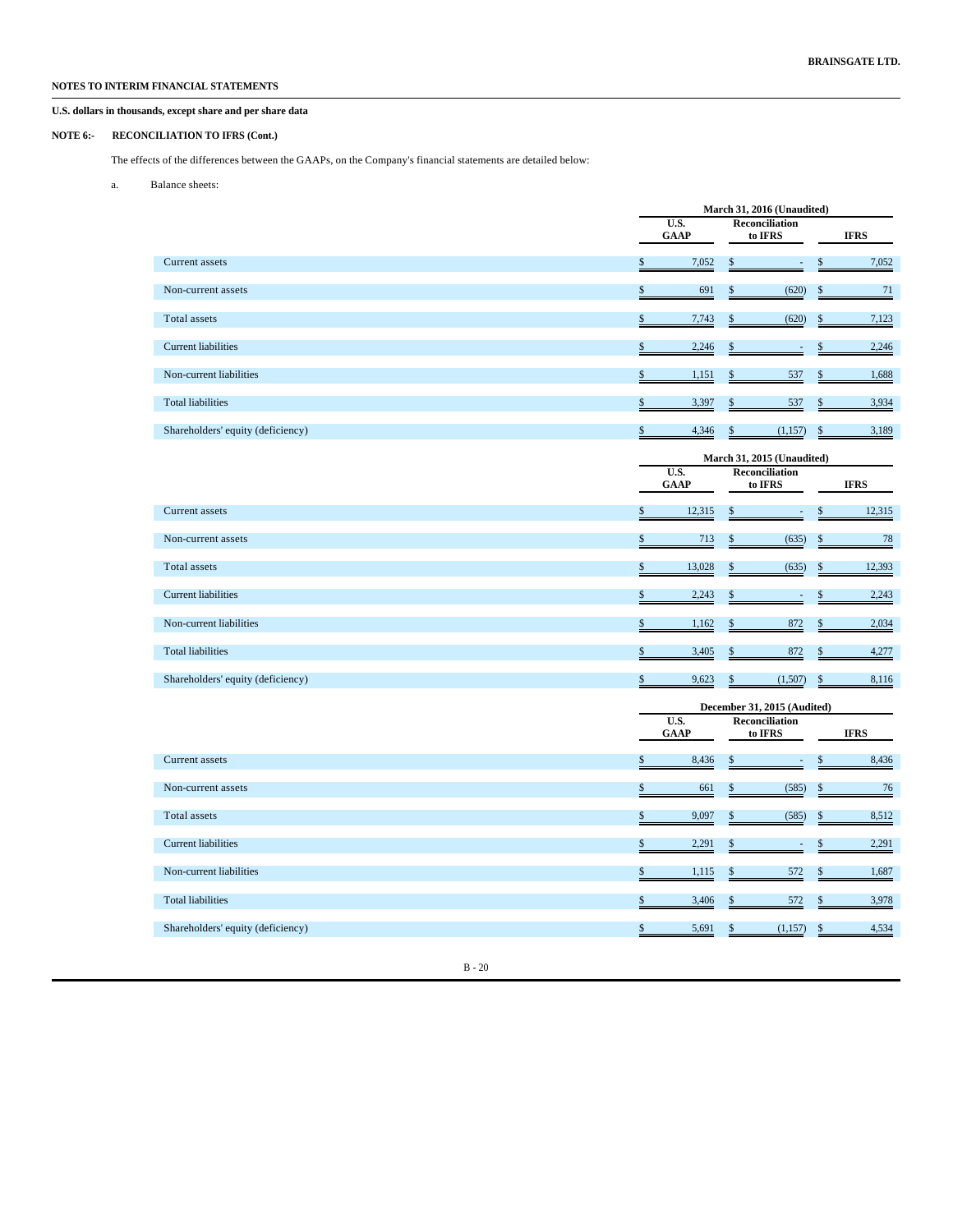# **U.S. dollars in thousands, except share and per share data**

### **NOTE 6:- RECONCILIATION TO IFRS (Cont.)**

b. Statements of comprehensive loss:

|                               | Three months ended<br>March 31, 2016 (Unaudited) |                     |                                  |    |  |             |  |  |  |
|-------------------------------|--------------------------------------------------|---------------------|----------------------------------|----|--|-------------|--|--|--|
|                               |                                                  | U.S.<br><b>GAAP</b> | <b>Reconciliation</b><br>to IFRS |    |  | <b>IFRS</b> |  |  |  |
| Research and development, net |                                                  | 1,140               |                                  | ۰. |  | 1,140       |  |  |  |
| General and administrative    |                                                  | 250                 |                                  |    |  | 250         |  |  |  |
|                               |                                                  |                     |                                  |    |  |             |  |  |  |
| Operating loss                |                                                  | 1,390               |                                  |    |  | 1,390       |  |  |  |
|                               |                                                  |                     |                                  |    |  |             |  |  |  |
| Financing expenses            |                                                  | $\sim$              |                                  |    |  | 6           |  |  |  |
| Financing income              |                                                  |                     |                                  |    |  | (4)         |  |  |  |
|                               |                                                  |                     |                                  |    |  |             |  |  |  |
| Net comprehensive loss        |                                                  | 1.392               |                                  |    |  | 1.392       |  |  |  |

|                               | Three months ended<br>March 31, 2015 (Unaudited) |       |               |                                  |               |       |  |  |  |
|-------------------------------|--------------------------------------------------|-------|---------------|----------------------------------|---------------|-------|--|--|--|
|                               | U.S.<br><b>GAAP</b>                              |       |               | <b>Reconciliation</b><br>to IFRS | <b>IFRS</b>   |       |  |  |  |
| Research and development, net |                                                  | 1,224 | <sup>\$</sup> | $\sim$                           | $\mathcal{L}$ | 1,224 |  |  |  |
| General and administrative    |                                                  | 838   |               |                                  |               | 838   |  |  |  |
|                               |                                                  |       |               |                                  |               |       |  |  |  |
| Operating loss                |                                                  | 2,062 |               |                                  |               | 2,062 |  |  |  |
|                               |                                                  |       |               |                                  |               |       |  |  |  |
| Financing expenses            |                                                  | 264   |               | 178                              |               | 442   |  |  |  |
| Financing income              |                                                  |       |               |                                  |               | (2)   |  |  |  |
|                               |                                                  |       |               |                                  |               |       |  |  |  |
| Net comprehensive loss        |                                                  | 2,326 |               | 176                              |               | 2,502 |  |  |  |

|                               |                                              |             | December 31, 2015 (Audited) |    |             |  |  |
|-------------------------------|----------------------------------------------|-------------|-----------------------------|----|-------------|--|--|
|                               | <b>Reconciliation</b><br>U.S.<br><b>GAAP</b> |             |                             |    | <b>IFRS</b> |  |  |
| Research and development, net |                                              | 4,635       | <sup>\$</sup><br>$\sim 100$ | -S | 4,635       |  |  |
| General and administrative    |                                              | 1,743       |                             |    | 1,743       |  |  |
| Operating loss                |                                              | 6,378       | ۰                           |    | 6,378       |  |  |
| Financing expenses            |                                              | $\mathbf Q$ | 334                         |    | 343         |  |  |
| Financing income              |                                              |             | (508)                       |    | (508)       |  |  |
| Net comprehensive loss        |                                              | 6,387       | (174)                       |    | 6,213       |  |  |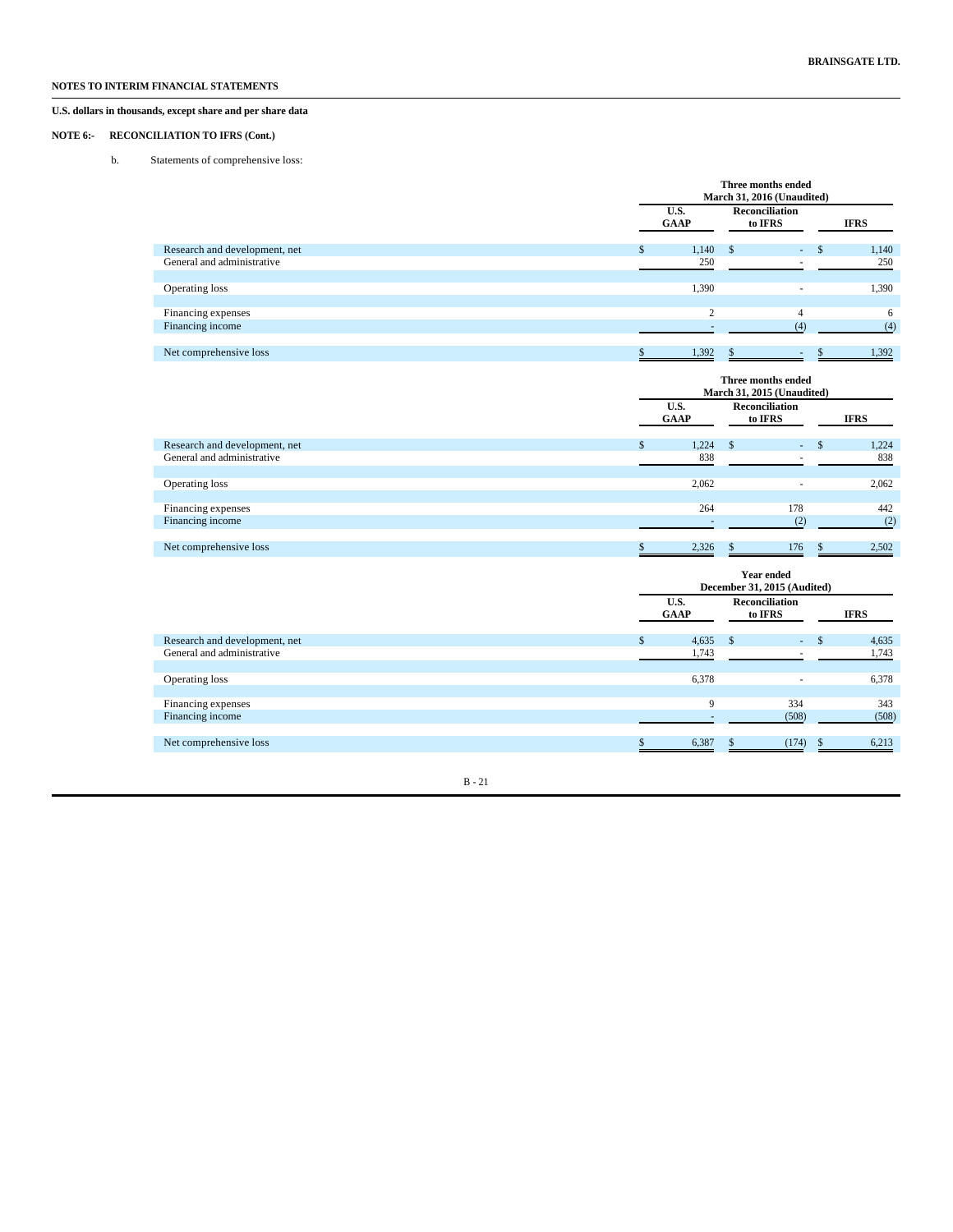# **U.S. dollars in thousands, except share and per share data**

### **NOTE 6:- RECONCILIATION TO IFRS (Cont.)**

c. Shareholders' equity (deficiency) items:

|                                           |               | Ordinary<br>shares                                  |          | <b>Preferred AA</b><br>shares |               | <b>Preferred BB</b><br>shares |               | <b>Additional paid-</b><br>in capital |                               | <b>Deficit</b><br>accumulated |                               | Total        |  |  |              |  |
|-------------------------------------------|---------------|-----------------------------------------------------|----------|-------------------------------|---------------|-------------------------------|---------------|---------------------------------------|-------------------------------|-------------------------------|-------------------------------|--------------|--|--|--------------|--|
| Balance as of March 31, 2016 U.S. GAAP    |               | 139                                                 | \$       | 167                           | \$            | 28                            | \$            | 87,561                                |                               | (83, 549)                     | \$                            | 4,346        |  |  |              |  |
| Balance as of March 31, 2016 - IFRS       | \$            | 139                                                 | S        | 167                           | \$            | 28                            | \$            | 84,500                                | \$                            | (81, 645)                     | \$.                           | 3,189        |  |  |              |  |
| <b>Differences</b>                        |               |                                                     |          |                               |               |                               |               | 3,061                                 |                               | (1,904)                       |                               | 1,157        |  |  |              |  |
|                                           |               | <b>Preferred AA</b><br>Ordinary<br>shares<br>shares |          |                               |               | <b>Preferred BB</b><br>shares |               | <b>Additional paid-in</b><br>capital  |                               |                               | <b>Deficit</b><br>accumulated |              |  |  | <b>Total</b> |  |
| Balance as of March 31, 2015 U.S. GAAP    | $\mathbb{S}$  | 139                                                 | \$       | 167                           | <sup>\$</sup> | 28                            | $\frac{1}{2}$ | 87,385                                | \$                            | (78,096)                      | \$                            | 9,623        |  |  |              |  |
| Balance as of March 31, 2015 - IFRS       |               | 139                                                 | \$       | 167                           | \$            | 28                            | <sup>S</sup>  | 84,324                                | <sup>\$</sup>                 | (76, 542)                     | \$                            | 8,116        |  |  |              |  |
| <b>Differences</b>                        | \$            |                                                     | \$       |                               | \$            |                               | \$            | 3,061                                 | \$                            | (1,554)                       | \$                            | 1,507        |  |  |              |  |
|                                           |               | Ordinary<br>shares                                  |          | <b>Preferred AA</b><br>shares |               | <b>Preferred BB</b><br>shares |               | <b>Additional paid-in</b><br>capital  | <b>Deficit</b><br>accumulated |                               |                               | <b>Total</b> |  |  |              |  |
| Balance as of December 31, 2015 U.S. GAAP | <sup>\$</sup> | 139                                                 | \$       | 167                           | <b>S</b>      | 28                            | $\frac{1}{2}$ | 87,514                                | S                             | (82, 157)                     | \$                            | 5,691        |  |  |              |  |
| Balance as of December 31, 2015 - IFRS    | \$            | 139                                                 | \$       | 167                           | \$            | 28                            | \$            | 84,453                                | \$                            | (80, 253)                     | \$                            | 4,534        |  |  |              |  |
| <b>Differences</b>                        | \$            | ٠                                                   | \$       |                               | \$            |                               | S             | 3,061                                 | S.                            | (1,904)                       | \$                            | 1,157        |  |  |              |  |
|                                           |               |                                                     | $B - 22$ |                               |               |                               |               |                                       |                               |                               |                               |              |  |  |              |  |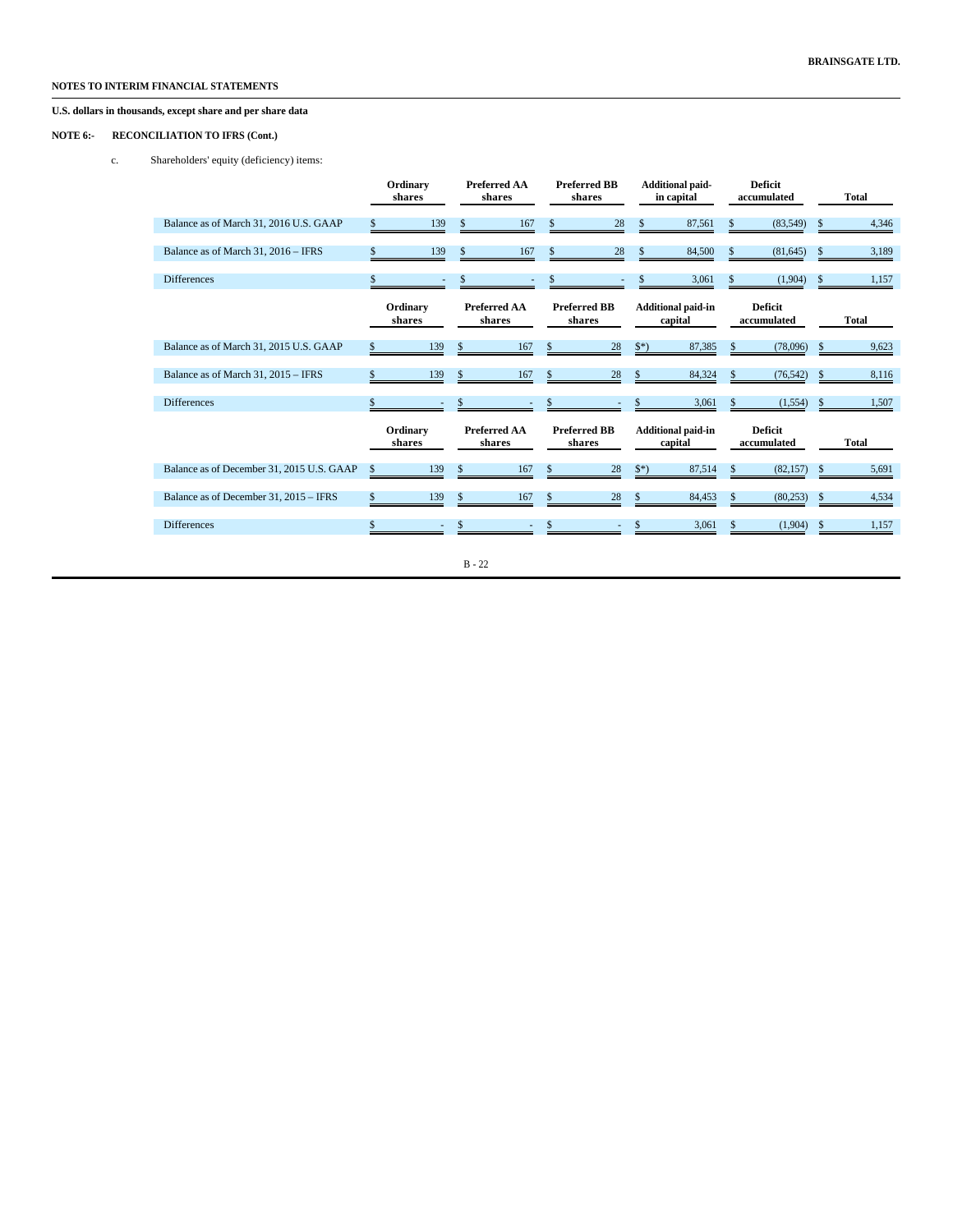# **U.S. dollars in thousands, except share and per share data**

### **NOTE 6:- RECONCILIATION TO IFRS (Cont.)**

d. Changes in shareholders' equity (deficiency):

|                                               |                        | Number          | <b>Ordinary shares</b><br>Amount | <b>Number</b> | <b>Preferred AA shares</b><br>Amount |        | <b>Preferred BB shares</b><br><b>Number</b> | Amount                     | <b>Additional</b><br>paid-in<br>capital |               | Deficit<br>accumulated         | <b>Total</b><br>shareholders'<br>equity |
|-----------------------------------------------|------------------------|-----------------|----------------------------------|---------------|--------------------------------------|--------|---------------------------------------------|----------------------------|-----------------------------------------|---------------|--------------------------------|-----------------------------------------|
|                                               |                        |                 |                                  |               |                                      |        |                                             |                            |                                         |               |                                |                                         |
| Balance as of January 1, 2016                 |                        |                 |                                  |               |                                      |        |                                             |                            |                                         |               |                                |                                         |
| (audited)                                     |                        | 54,719,037      | \$<br>139                        | 65,685,652    | \$                                   | 167    | 11,000,000                                  | \$<br>28                   | \$<br>84,453                            | \$            | (80, 253)                      | 4,534<br>$\mathbb{S}$                   |
| Exercise of options                           |                        | 31,637          | $*)$<br>÷,                       |               |                                      |        |                                             |                            |                                         | 3             |                                | 3                                       |
| Cost of Share-based                           |                        |                 |                                  |               |                                      |        |                                             |                            |                                         |               |                                |                                         |
| compensation related to<br>options granted to |                        |                 |                                  |               |                                      |        |                                             |                            |                                         |               |                                |                                         |
| employees and directors                       |                        |                 |                                  |               |                                      |        |                                             |                            | 41                                      |               |                                | 41                                      |
| Cost of Share-based                           |                        |                 |                                  |               |                                      |        |                                             |                            |                                         |               |                                |                                         |
| compensation related to                       |                        |                 |                                  |               |                                      |        |                                             |                            |                                         |               |                                |                                         |
|                                               |                        |                 |                                  |               |                                      |        |                                             |                            |                                         |               |                                |                                         |
| options granted to service                    |                        |                 |                                  |               |                                      |        |                                             |                            |                                         |               |                                | 3                                       |
| providers                                     |                        |                 |                                  |               |                                      |        |                                             |                            |                                         | $\mathfrak z$ |                                |                                         |
| Total comprehensive loss                      |                        |                 |                                  |               |                                      |        |                                             |                            |                                         | ÷,            | (1, 392)                       | (1, 392)                                |
|                                               |                        |                 |                                  |               |                                      |        |                                             |                            |                                         |               |                                |                                         |
| Balance as of March 31, 2016                  |                        |                 |                                  |               |                                      |        |                                             |                            |                                         |               |                                |                                         |
| (unaudited)                                   |                        | 54,750,874      | 139                              | 65,685,652    | \$                                   | 167    | 11,000,000                                  | 28                         | 84,500                                  |               | (81, 645)                      | 3,189                                   |
|                                               |                        |                 |                                  |               |                                      |        |                                             |                            |                                         |               |                                |                                         |
|                                               |                        |                 |                                  |               |                                      |        |                                             |                            | <b>Additional</b>                       |               |                                | <b>Total</b>                            |
|                                               | <b>Ordinary shares</b> |                 | <b>Old Preferred shares</b>      |               | <b>Preferred AA shares</b>           |        |                                             | <b>Preferred BB shares</b> | paid-in                                 |               | Deficit                        | shareholders'                           |
|                                               | <b>Number</b>          | Amount          | <b>Number</b>                    | Amount        | <b>Number</b>                        | Amount | <b>Number</b>                               | Amount                     | capital                                 |               | accumulated                    | equity                                  |
|                                               |                        |                 |                                  |               |                                      |        |                                             |                            |                                         |               |                                |                                         |
|                                               |                        |                 |                                  |               |                                      |        |                                             |                            |                                         |               |                                |                                         |
| Balance as of                                 |                        |                 |                                  |               |                                      |        |                                             |                            |                                         |               |                                |                                         |
| January 1, 2015                               |                        |                 |                                  |               |                                      |        |                                             |                            |                                         |               |                                |                                         |
| (audited)                                     | 1,158,886              | $^{\circ}$<br>3 | 38,114,886                       | 97<br>- \$    |                                      |        |                                             |                            | 73,668<br>\$                            |               | $(74,040)$ \$<br>$\mathcal{S}$ | (272)                                   |
| Cost of Share-                                |                        |                 |                                  |               |                                      |        |                                             |                            |                                         |               |                                |                                         |
| based                                         |                        |                 |                                  |               |                                      |        |                                             |                            |                                         |               |                                |                                         |
| compensation                                  |                        |                 |                                  |               |                                      |        |                                             |                            |                                         |               |                                |                                         |
| related to                                    |                        |                 |                                  |               |                                      |        |                                             |                            |                                         |               |                                |                                         |
| options granted                               |                        |                 |                                  |               |                                      |        |                                             |                            |                                         |               |                                |                                         |
| to employees                                  |                        |                 |                                  |               |                                      |        |                                             |                            |                                         |               |                                |                                         |
| and directors                                 |                        |                 |                                  |               |                                      |        |                                             |                            | 674                                     |               |                                | 674                                     |
| Cost of Share-                                |                        |                 |                                  |               |                                      |        |                                             |                            |                                         |               |                                |                                         |
| based                                         |                        |                 |                                  |               |                                      |        |                                             |                            |                                         |               |                                |                                         |
| compensation                                  |                        |                 |                                  |               |                                      |        |                                             |                            |                                         |               |                                |                                         |
|                                               |                        |                 |                                  |               |                                      |        |                                             |                            |                                         |               |                                |                                         |
| related to                                    |                        |                 |                                  |               |                                      |        |                                             |                            |                                         |               |                                |                                         |
| options granted                               |                        |                 |                                  |               |                                      |        |                                             |                            |                                         |               |                                |                                         |
| to service                                    |                        |                 |                                  |               |                                      |        |                                             |                            |                                         |               |                                |                                         |
| providers                                     |                        |                 |                                  |               |                                      |        |                                             |                            |                                         | 55            |                                | 55                                      |
| Conversion of                                 |                        |                 |                                  |               |                                      |        |                                             |                            |                                         |               |                                |                                         |
| Preferred shares                              |                        |                 |                                  |               |                                      |        |                                             |                            |                                         |               |                                |                                         |
| to Ordinary                                   |                        |                 |                                  |               |                                      |        |                                             |                            |                                         |               |                                |                                         |
| shares as part of                             |                        |                 |                                  |               |                                      |        |                                             |                            |                                         |               |                                |                                         |
| recapitalization                              | 53,527,400             | 136             | (38, 114, 886)                   | (97)          |                                      |        |                                             |                            |                                         | (39)          |                                |                                         |
| Issuance of                                   |                        |                 |                                  |               |                                      |        |                                             |                            |                                         |               |                                |                                         |
| preferred BB                                  |                        |                 |                                  |               |                                      |        |                                             |                            |                                         |               |                                |                                         |
| shares in                                     |                        |                 |                                  |               |                                      |        |                                             |                            |                                         |               |                                |                                         |
| January 2015,                                 |                        |                 |                                  |               |                                      |        |                                             |                            |                                         |               |                                |                                         |
| net of issuance                               |                        |                 |                                  |               |                                      |        |                                             |                            |                                         |               |                                |                                         |
| expenses                                      |                        |                 |                                  |               | 65,685,652                           |        | 11,000,000<br>167                           | 28                         | 9,966                                   |               |                                | 10,161                                  |
| Total                                         |                        |                 |                                  |               |                                      |        |                                             |                            |                                         |               |                                |                                         |
| comprehensive                                 |                        |                 |                                  |               |                                      |        |                                             |                            |                                         |               |                                |                                         |
| loss                                          |                        |                 |                                  |               |                                      |        |                                             |                            |                                         |               | (2,502)                        | (2,502)                                 |
|                                               |                        |                 |                                  |               |                                      |        |                                             |                            |                                         |               |                                |                                         |
|                                               |                        |                 |                                  |               |                                      |        |                                             |                            |                                         |               |                                |                                         |
| Balance as of                                 |                        |                 |                                  |               |                                      |        |                                             |                            |                                         |               |                                |                                         |
| March 31, 2015                                |                        |                 |                                  |               |                                      |        |                                             |                            |                                         |               |                                |                                         |
| (unaudited)                                   | 54,686,286             | 139<br>S        |                                  |               | 65,685,652                           | \$     | 11,000,000<br>167                           | 28                         | 84,324                                  |               | (76, 542)                      | 8,116<br>\$                             |
|                                               |                        |                 |                                  |               |                                      |        |                                             |                            |                                         |               |                                |                                         |

\*) Represents an amount lower than \$ 1 thousands.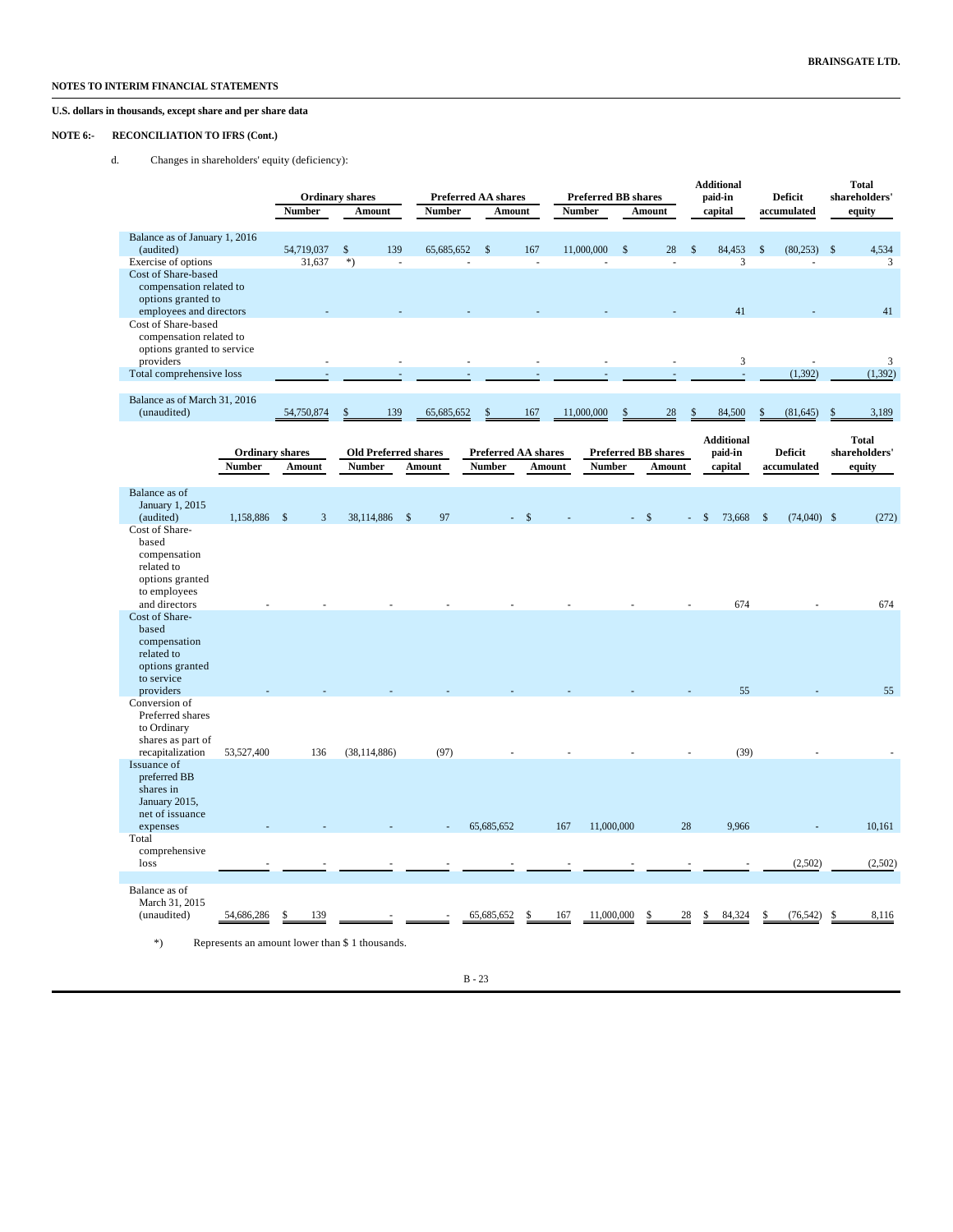# **U.S. dollars in thousands, except share and per share data**

### **NOTE 6:- RECONCILIATION TO IFRS (Cont.)**

|                                                                                                                | <b>Ordinary shares</b> |                      | <b>Old Preferred shares</b> |        |               | <b>Preferred BB shares</b><br><b>Preferred AA shares</b> |               |                    | <b>Additional</b><br>paid-in | <b>Deficit</b>                 | <b>Total</b><br>shareholders' |  |
|----------------------------------------------------------------------------------------------------------------|------------------------|----------------------|-----------------------------|--------|---------------|----------------------------------------------------------|---------------|--------------------|------------------------------|--------------------------------|-------------------------------|--|
|                                                                                                                | <b>Number</b>          | Amount               | <b>Number</b>               | Amount | <b>Number</b> | Amount                                                   | <b>Number</b> | Amount             | capital                      | accumulated                    | equity                        |  |
| Balance as of<br>January 1, 2015<br>(audited)                                                                  | 1,158,886              | $\mathbf{s}$         | 38,114,886 \$<br>3          | 97     |               | $-$ \$                                                   | a.            | $\mathcal{S}$      | 73,668 \$<br>-S              | $(74,040)$ \$                  | (272)                         |  |
| Exercise of option<br>Cost of Share-<br>based<br>compensation<br>related to<br>options granted<br>to employees | 32,751                 | $*)$                 |                             | L.     |               |                                                          |               |                    | 3                            |                                | 3                             |  |
| and directors<br>Cost of Share-<br>based<br>compensation<br>related to<br>options granted<br>to service        |                        |                      |                             |        |               |                                                          |               |                    | 792                          |                                | 792                           |  |
| providers<br>Conversion of<br>Preferred shares<br>to Ordinary<br>shares as part of<br>recapitalization         | 53,527,400             | 136                  | (38, 114, 886)              | (97)   |               |                                                          |               |                    | 63<br>(39)                   |                                | 63                            |  |
| Issuance of<br>preferred BB<br>shares in<br>January 2015,<br>net of issuance<br>expenses                       |                        |                      |                             |        | 65,685,652    | 167                                                      | 11,000,000    | 28                 | 9,966                        |                                | 10,161                        |  |
| Total<br>comprehensive<br>loss                                                                                 |                        |                      |                             |        |               |                                                          |               |                    |                              | (6,213)                        | (6,213)                       |  |
| Balance as of<br>December 31,<br>2015                                                                          | 54,719,037             | $\mathcal{S}$<br>139 |                             | S      | 65,685,652    | 167<br>$\mathbf{s}$                                      | 11,000,000    | $\mathbb{S}$<br>28 | 84,453<br>S                  | $(80,253)$ \$<br><sup>\$</sup> | 4,534                         |  |

\*) Represents an amount lower than \$ 1 thousand.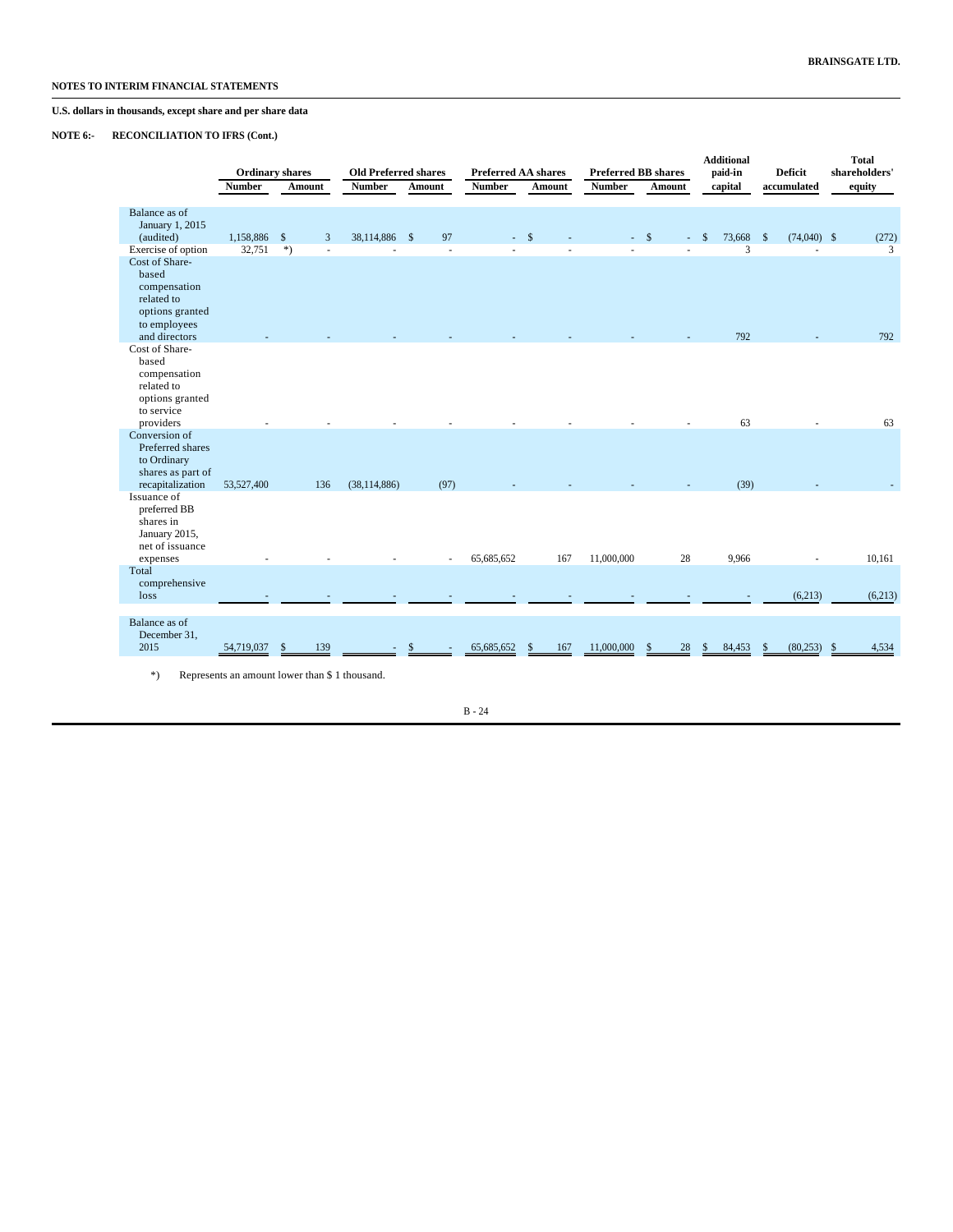# **Elron Electronic Industries Ltd.**

**Part IV**

**English Translation of Quarterly Report regarding the Effectiveness of the Internal Control over Financial Reporting and Disclosure pursuant to Regulation 38C:**

**As of March 31, 2016**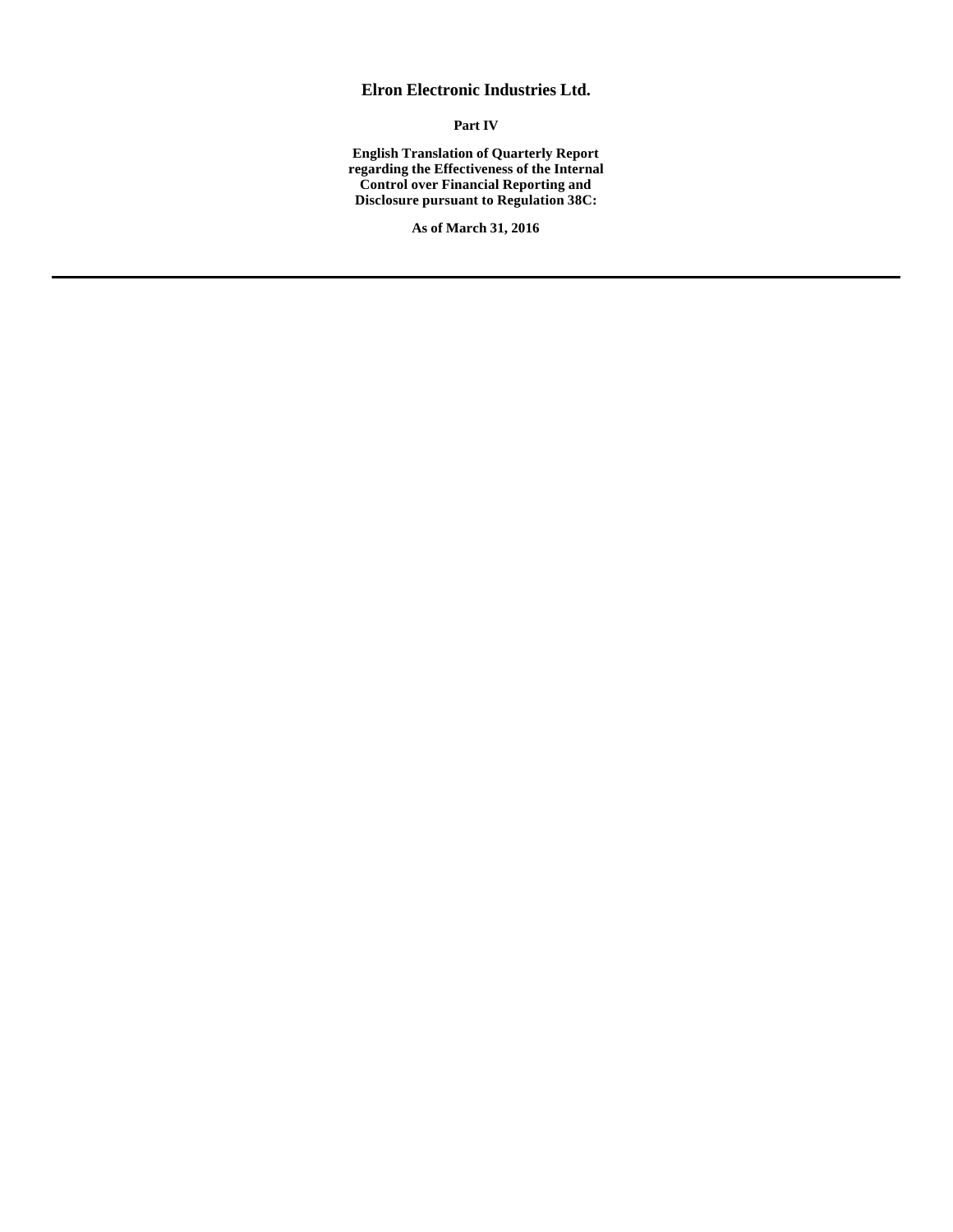**Attached herein is a quarterly report regarding the effectiveness of internal control over financial reporting and disclosure, pursuant to Regulation 38C of the Israel Securities Regulations (Periodic and Immediate Reports), 5730-1970:**

**Quarterly report regarding the effectiveness of the internal control over financial reporting and disclosure, pursuant to Regulation 38C(a):**

**Management, under the supervision of the board of directors of Elron Electronic Industries Ltd. (the "Corporation"), is responsible for establishing and maintaining adequate internal controls over the financial reporting and disclosure in the Corporation.**

**In this regard, the members of management are:**

- 1. Mr. Ari Bronshtein, CEO;
- 2. Mr. Yaron Elad, CFO.

The Corporation's internal control over financial reporting and disclosure is a process designed by, or under the supervision of, the Corporation's principal executive and principal financial **officer, or persons performing similar functions, and under the board of directors' supervision, that is meant to provide reasonable assurance regarding the reliability of financial reporting and the preparation of financial statements in accordance with the provisions of the law, and to ensure that the information that the Corporation is required to disclose in its reports according to the provisions of the law is recorded, processed, summarized and reported in a timely manner, in the format prescribed by law.**

The internal control includes, inter alia, controls and procedures which were designed to ensure that information which the Corporation is required to disclose as aforesaid, is recorded and **made available to the Corporation's management, including the principal executive officer and principal financial officer, or persons performing similar functions, as necessary to permit the timely adoption of resolutions pertaining to disclosure requirements.**

**Because of its inherent limitations, internal control over financial reporting and disclosure is not intended to provide absolute assurance regarding prevention or detection of misstatements or omissions.**

**In the annual report on the effectiveness of the internal control over financial reporting and disclosure which was attached to the periodic report for the period ended December 31, 2015 (the "Last Annual Report Regarding the Internal Control"), the board of directors and management assessed the Corporation's internal control. Based on this assessment, the Corporation's board of directors and management deemed the internal control as of December 31, 2015 effective.**

Up until the date of this report, no event or matter was brought to the attention of management or the board of directors which would change the assessment of the effectiveness of the internal **control, as set forth in the Last Annual Report Regarding the Internal Control.**

**As of the date of this report, based on the assessment of the effectiveness of the internal control in the Last Annual Report Regarding the Internal Control, and based on information which was brought to the attention of management and the board of directors as aforesaid, the internal control is effective.**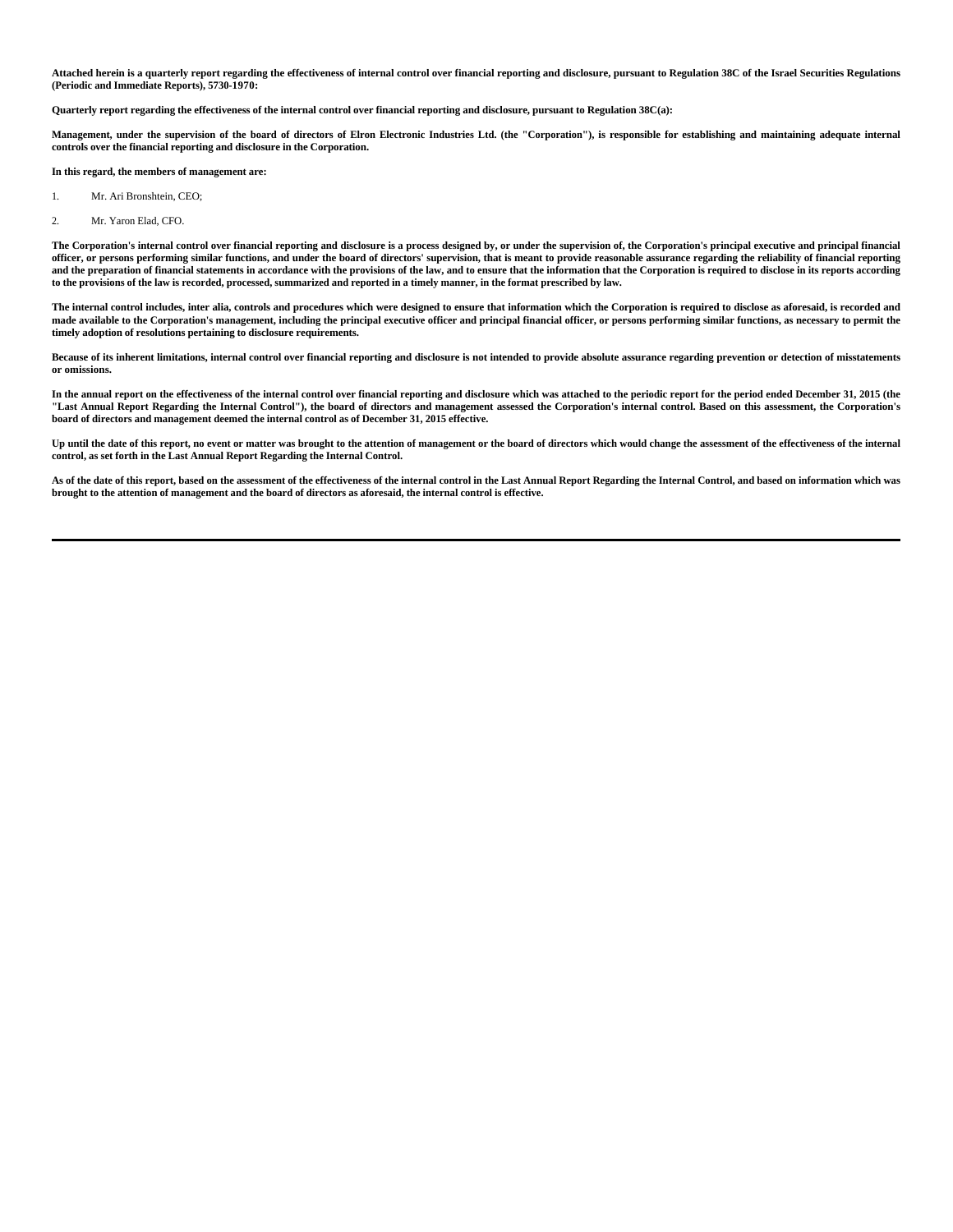#### **Managers' Declaration**

#### **Declaration of the Chief Executive Officer**

#### **I, Ari Bronshtein, declare that:**

- (1) I have examined the quarterly report of Elron Electronic Industries Ltd. (the "**Corporation**") for the first quarter of 2016 (the "**Reports**");
- (2) Based on my knowledge, the Reports do not contain any untrue statement of a material fact or omit to state a material fact necessary to make the statements made, in light of the circumstances under which such statements were made, not misleading with respect to the period covered by the Reports;
- (3) Based on my knowledge, the financial statements and other financial information included in the Reports, fairly present, in all material respects, the financial condition, results of operations and cash flows of the Corporation, as of, and for the periods presented in the Reports;
- (4) I have disclosed to the Corporation's independent auditors, board of directors and audit committee of the Corporation's board of directors, based on my most recent assessment of internal control over financial reporting and disclosure:
	- (a) All significant deficiencies and material weaknesses in the design or operation of internal control over financial reporting and disclosure, which are reasonably likely to adversely affect the Corporation's ability to record, process, summarize or report financial information in a manner which may cast doubt on the reliability of the financial reporting and preparation of the financial statements in accordance with the provisions of the law; and –
	- (b) Any fraud, whether or not material, which involves the principal executive officer, a direct subordinate of the principal executive officer, or other employees who have a significant role in the internal control over financial reporting and disclosure.
- (5) I, alone or together with others in the Corporation, have:
	- (a) Designed such controls and procedures, or caused such controls and procedures to be designed and maintained under my supervision, to ensure that material information relating to the Corporation, including its consolidated subsidiaries as defined in the Israel Securities Law (Annual Financial Statements), 5770-2010, is made known to me by others within the Corporation and the consolidated subsidiaries, particularly during the period in which the Reports are being prepared; and –
	- (b) Designed such controls and procedures, or caused such controls and procedures to be designed and maintained under my supervision, to reasonably ensure the reliability of the financial reporting and preparation of the financial statements in accordance with the provisions of the law, including in accordance with GAAP;
	- (c) No event or matter was brought to my attention during the period between the date of the last report (quarterly or periodic, as relevant) and the date of this report, which would change the conclusion of the board of directors and management regarding the effectiveness of the internal control over financial reporting and disclosure of the Corporation.

#### **Nothing in the aforesaid derogates from my responsibility or the responsibility of any other person, pursuant to any law.**

**May 26, 2016 \_\_\_\_\_\_\_\_\_\_\_\_\_\_\_\_\_\_\_\_\_\_\_\_\_\_\_\_\_\_\_\_\_\_\_**

**Ari Bronshtein, CEO**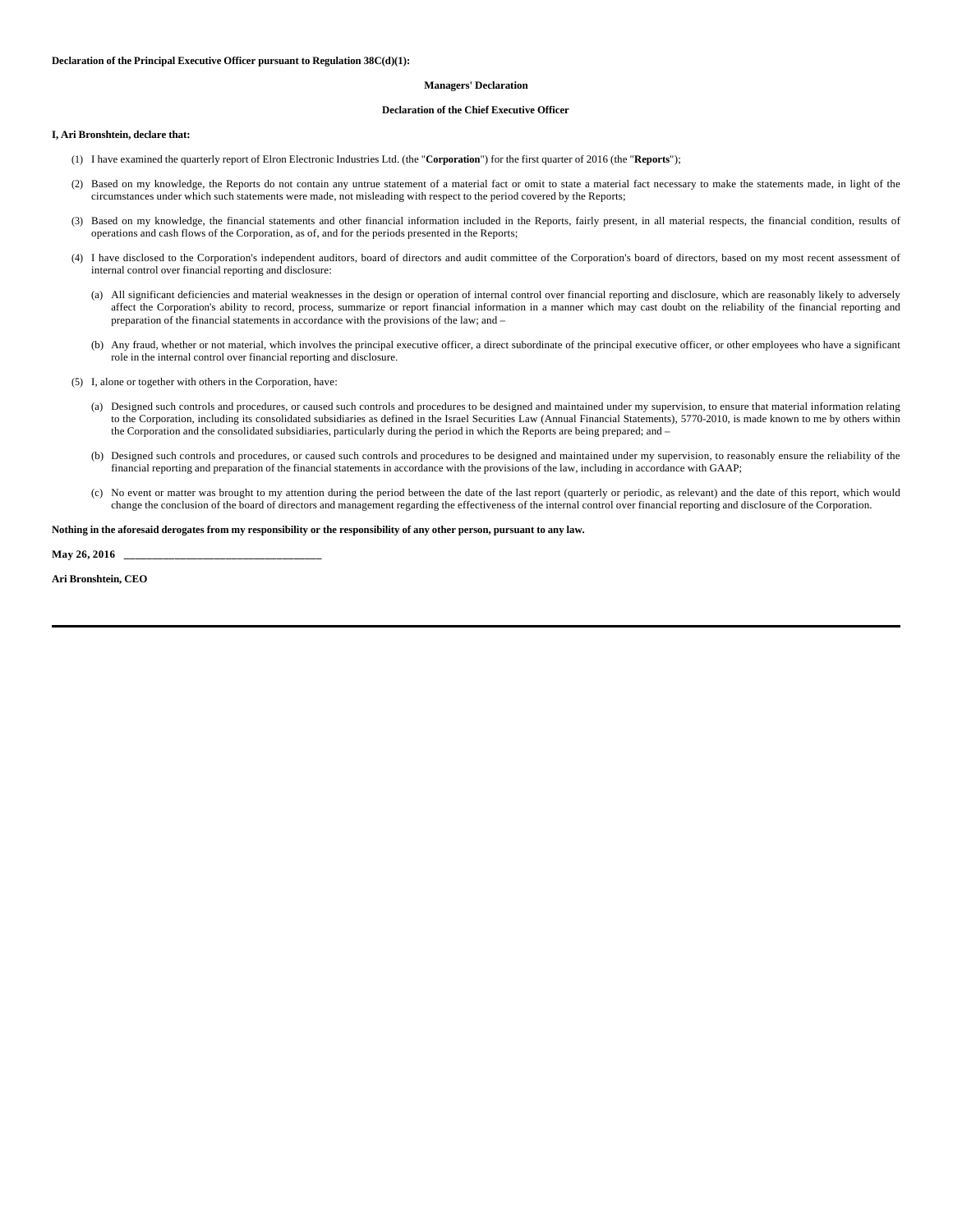#### **Managers' Declaration**

#### **Declaration of Principal Financial Officer**

**I, Yaron Elad, declare that:**

- (1) I have examined the interim financial statements and other financial information which is included in the interim reports of Elron Electronic Industries Ltd. (the "**Corporation**") for the first quarter of 2016 (the "**Reports**" or the "**Interim Reports**");
- (2) Based on my knowledge, the interim financial statements and other financial information which is included in the Interim Reports do not contain any untrue statement of a material fact or omit to state a material fact necessary to make the statements made, in light of the circumstances under which such statements were made, not misleading with respect to the period covered by the Reports;
- (3) Based on my knowledge, the interim financial statements and other financial information included in the Interim Reports fairly present, in all material respects, the financial condition, results of operations and cash flows of the Corporation, as of, and for the periods presented in the Reports;
- (4) I have disclosed to the Corporation's independent auditor, board of directors and the audit committee of the Corporation's board of directors, based on my most recent assessment of internal control over financial reporting and disclosure:
	- (a) All significant deficiencies and material weaknesses in the design or operation of internal control over financial reporting and disclosure, insofar as the same refers to the interim financial statements and other financial information which is included in the Interim Reports, which are reasonably likely to adversely affect the Corporation's ability to record, process, summarize or report financial information in a manner which may cast doubt on the reliability of the financial reporting and preparation of the financial statements in accordance with the provisions of the law; and –
	- (b) Any fraud, whether or not material, which involves the principal executive officer, a direct subordinate of the principal executive officer, or other employees who have a significant role in the internal control over the financial reporting and disclosure.
- (5) I, alone or together with others in the Corporation, have:
	- (a) Designed controls and procedures, or caused such controls and procedures to be designed and maintained under our supervision, to ensure that material information relating to the Corporation, including its consolidated subsidiaries as defined in the Israel Securities Law (Annual Financial Statements), 5770-2010, is made known to me by others in the Corporation and the consolidated subsidiaries, particularly during the period in which the Reports are being prepared; and –
	- (b) Designed such controls and procedures, or caused such controls and procedures to be designed and maintained under my supervision, to reasonably ensure the reliability of the financial reporting and preparation of the financial statements in accordance with the provisions of the law, including in accordance with GAAP;
	- (c) No event or matter was brought to my attention during the period between the date of the last report (quarterly or periodic, as relevant) and the date of this report, relating to the interim financial statements and other financial information included in the Interim Reports, which would change, in my assessment, the conclusion of the board of directors and management regarding the effectiveness of the internal control over financial reporting and disclosure of the Corporation.

#### **Nothing in the aforesaid derogates from my responsibility or the responsibility of any other person, pursuant to any law.**

**May 26, 2016 \_\_\_\_\_\_\_\_\_\_\_\_\_\_\_\_\_\_\_\_\_\_\_\_\_\_\_\_\_\_\_\_\_\_\_**

**Yaron Elad, CFO**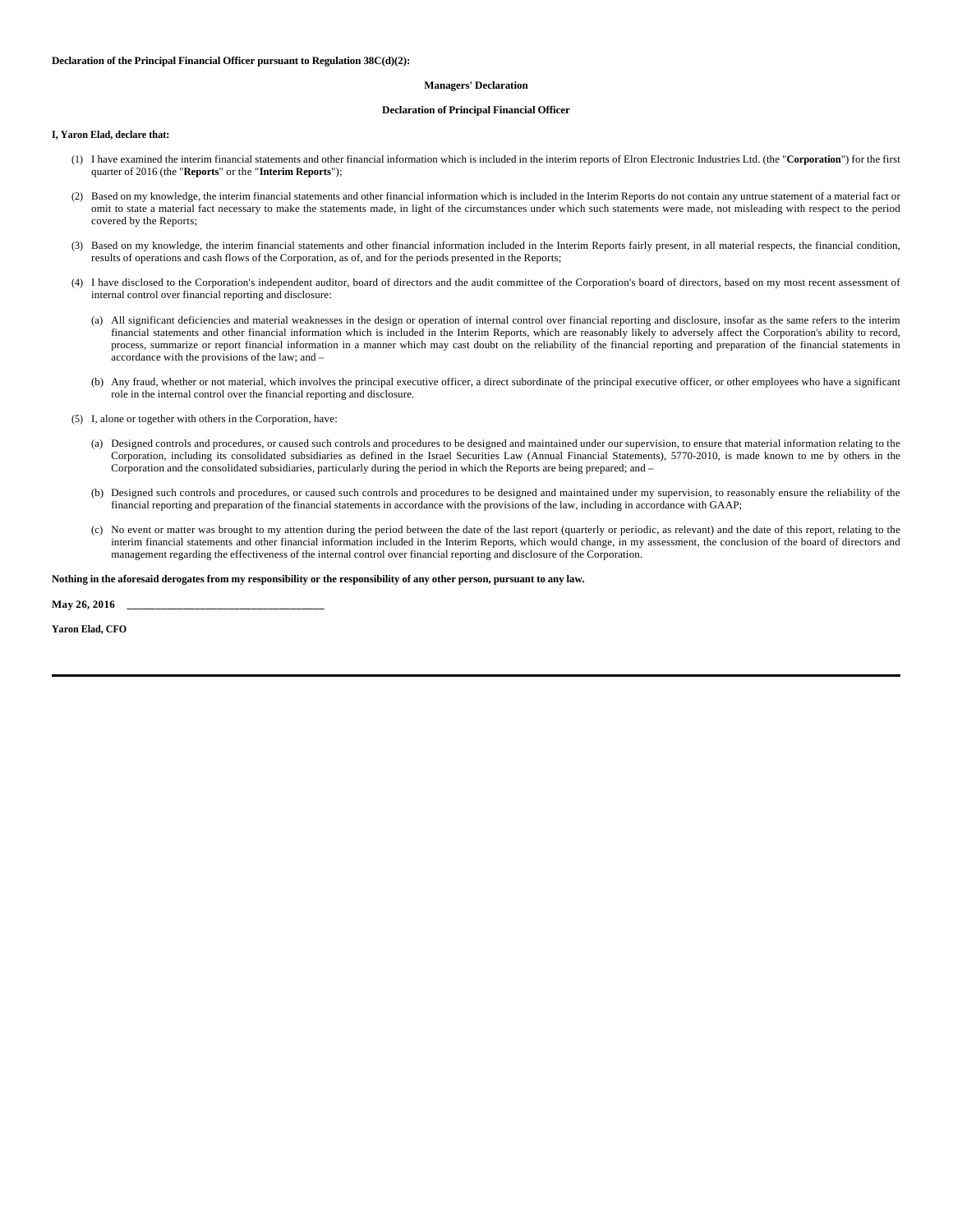# **Liabilities report of the Company by repayment date**

Section 36a to the Israel Securities Law (1968)

Report as of march 31, 2016

Following are the liabilities of the Company by repayment date:

The following data are presented in NIS and were translated from USD to NIS using the exchange rate as of March 31, 2016 (1 USD = 3.766 NIS)

A. Debentures issued to the public by the reporting Entity and held by the public, excluding debentures held by the Company's parent ,controlling shareholder, companies controlled by one of the parties mentioned above or by companies controlled by the company - based on separate financial data of the Entity ("Solo" reports) (NIS in thousands)

|                           |                            | <b>Principle repayment</b> |          | <b>Gross</b><br>interest |          |                                                  |                           |
|---------------------------|----------------------------|----------------------------|----------|--------------------------|----------|--------------------------------------------------|---------------------------|
|                           | <b>NIS</b><br>(CPI linked) | <b>NIS</b><br>(Not linked) | Euro     | <b>USD</b>               | Other    | payments<br>(excluding<br>deduction of<br>$\tan$ | <b>Toatal by</b><br>years |
| First year                |                            | $\Omega$                   | $\Omega$ | $\Omega$                 | $\Omega$ |                                                  | $\Omega$                  |
| Second year               |                            | $\Omega$                   |          |                          |          |                                                  |                           |
| Third year                |                            | $\Omega$                   |          | $\Omega$                 | $\Omega$ |                                                  | 0                         |
| Fourth Year               |                            | $\Omega$                   |          | $\Omega$                 | $\Omega$ |                                                  | $^{(1)}$                  |
| Fifth year and thereafter |                            | $\Omega$                   |          | $\Omega$                 | $\Omega$ |                                                  |                           |
| Total                     |                            | $\Omega$                   | 0        | $\Omega$                 | $\Omega$ |                                                  | 0                         |

B. Private debentures and non-bank credit, excluding debentures or credit granted by the Comapny's parent, controlling shareholder, companies controlled by one of the parties mentioned above or by companies controlled by the company - based on separate financial data of the Entity ("Solo" reports) (NIS in thousands)

|                           |                            | Principle repayment        |            | Gross<br>interest |          |                                                  |                           |
|---------------------------|----------------------------|----------------------------|------------|-------------------|----------|--------------------------------------------------|---------------------------|
|                           | <b>NIS</b><br>(CPI linked) | <b>NIS</b><br>(Not linked) | Euro       | <b>USD</b>        | Other    | payments<br>(excluding<br>deduction of<br>$\tan$ | <b>Toatal by</b><br>years |
| First year                | 0                          |                            | $\Omega$   | $\Omega$          | $\Omega$ | $\theta$                                         | $\Omega$                  |
| Second year               |                            |                            | $\sqrt{ }$ | $\Omega$          | $\theta$ |                                                  | 0                         |
| Third year                |                            |                            | $\Omega$   | $\Omega$          | $\Omega$ | $\Omega$                                         | 0                         |
| Fourth Year               |                            |                            | $\Omega$   | 0                 | $\theta$ | $\Omega$                                         | $^{(1)}$                  |
| Fifth year and thereafter | O                          |                            | $\Omega$   |                   | $\theta$ |                                                  | 0                         |
| Total                     | 0                          |                            | $\Omega$   | $\Omega$          | $\Omega$ | $\theta$                                         | 0                         |

C. Bank credit from Israeli banks - based on separate financial data of the Entity ("Solo" reports) (NIS in thousands)

|                           |                            | <b>Principle repayment</b> |      | Gross<br>interest |          |                                                  |                           |
|---------------------------|----------------------------|----------------------------|------|-------------------|----------|--------------------------------------------------|---------------------------|
|                           | <b>NIS</b><br>(CPI linked) | <b>NIS</b><br>(Not linked) | Euro | <b>USD</b>        | Other    | payments<br>(excluding<br>deduction of<br>$\tan$ | <b>Toatal by</b><br>years |
| First year                | $\Omega$                   | $\Omega$                   |      | $\theta$          | $\Omega$ | $\Omega$                                         | $\overline{0}$            |
| Second year               | $\Omega$                   | $\Omega$                   |      | 0                 |          | $\sqrt{ }$                                       | $\Omega$                  |
| Third year                | $\Omega$                   | $\Omega$                   |      | $\theta$          |          | $\Omega$                                         | $\Omega$                  |
| Fourth Year               | $\Omega$                   | $\Omega$                   |      |                   |          | $\Omega$                                         | 0                         |
| Fifth year and thereafter | $\Omega$                   | $\Omega$                   |      | $\theta$          |          | $\Omega$                                         | $\Omega$                  |
| Total                     | $\Omega$                   | $\Omega$                   |      | $\Omega$          |          | $\Omega$                                         | $\Omega$                  |

D. Bank credit from non-Israeli banks - based on separate financial data of the Entity ("Solo" reports) (NIS in thousands)

|                           |                            |                            | <b>Principle repayment</b> |            |              | Gross<br>interest                              |                           |
|---------------------------|----------------------------|----------------------------|----------------------------|------------|--------------|------------------------------------------------|---------------------------|
|                           | <b>NIS</b><br>(CPI linked) | <b>NIS</b><br>(Not linked) | Euro                       | <b>USD</b> | Other        | payments<br>(excluding<br>deduction of<br>tax) | <b>Toatal by</b><br>years |
| First year                | $\Omega$                   | $\Omega$                   | $\Omega$                   | $\theta$   | $\Omega$     | $\Omega$                                       | $\Omega$                  |
| Second year               | $\Omega$                   | $\Omega$                   |                            | $\Omega$   | $\Omega$     | $\Omega$                                       |                           |
| Third year                | O                          | $\theta$                   |                            | $\Omega$   | $\Omega$     | $\Omega$                                       | 0                         |
| Fourth Year               | $\Omega$                   | $\theta$                   |                            | $\Omega$   | $\Omega$     | $\Omega$                                       |                           |
| Fifth year and thereafter | $\Omega$                   | $\theta$                   |                            | $\Omega$   | $\Omega$     | $\Omega$                                       |                           |
| Total                     | $\theta$                   | $\Omega$                   | $\Omega$                   | $\theta$   | $\mathbf{0}$ | $\Omega$                                       |                           |

E. Summary of tables A-D, totals of: bank credit, non-bank credit and debentures - based on separate financial data of the Entity ("Solo" reports) (NIS in thousands)

|            |                            |                            | <b>Principle repayment</b> |            |       | Gross<br>interest                              |                           |
|------------|----------------------------|----------------------------|----------------------------|------------|-------|------------------------------------------------|---------------------------|
|            | <b>NIS</b><br>(CPI linked) | <b>NIS</b><br>(Not linked) | Euro                       | <b>USD</b> | Other | payments<br>(excluding<br>deduction of<br>tax) | <b>Toatal by</b><br>years |
| First year |                            |                            |                            |            |       |                                                |                           |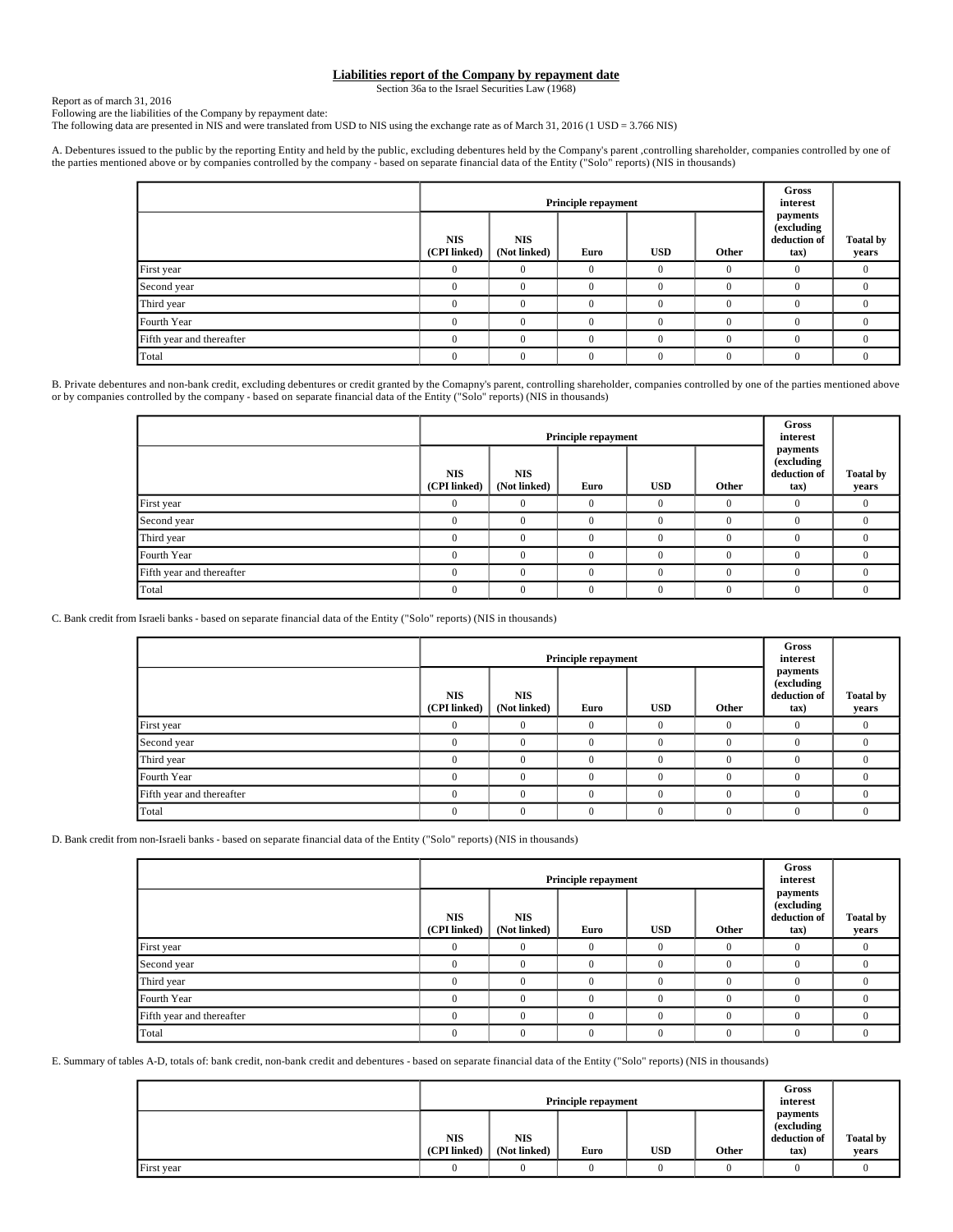| Second year               |  |  |  |  |
|---------------------------|--|--|--|--|
| Third year                |  |  |  |  |
| Fourth Year               |  |  |  |  |
| Fifth year and thereafter |  |  |  |  |
| Total                     |  |  |  |  |

F. Off-balance credit exposure - based on separate financial data of the Entity ("Solo" reports) (NIS in thousands)

|                           |                            |                            | <b>Principle repayment</b> |            |          | <b>Gross</b><br>interest                         |                           |
|---------------------------|----------------------------|----------------------------|----------------------------|------------|----------|--------------------------------------------------|---------------------------|
|                           | <b>NIS</b><br>(CPI linked) | <b>NIS</b><br>(Not linked) | Euro                       | <b>USD</b> | Other    | payments<br>(excluding<br>deduction of<br>$\tan$ | <b>Toatal by</b><br>years |
| First year                |                            |                            | $\Omega$                   | $\theta$   |          |                                                  |                           |
| Second year               |                            | 0                          | $\Omega$                   | $\Omega$   | $\theta$ | $\Omega$                                         | 0                         |
| Third year                |                            |                            | $\sqrt{ }$                 | $\theta$   |          |                                                  |                           |
| Fourth Year               |                            | 0                          | $\Omega$                   | $\Omega$   | $\theta$ | $\Omega$                                         | $\Omega$                  |
| Fifth year and thereafter |                            |                            | $\Omega$                   | $\Omega$   | $\Omega$ |                                                  |                           |
| Total                     |                            | $\Omega$                   | $\Omega$                   | $\Omega$   | $\Omega$ |                                                  | 0                         |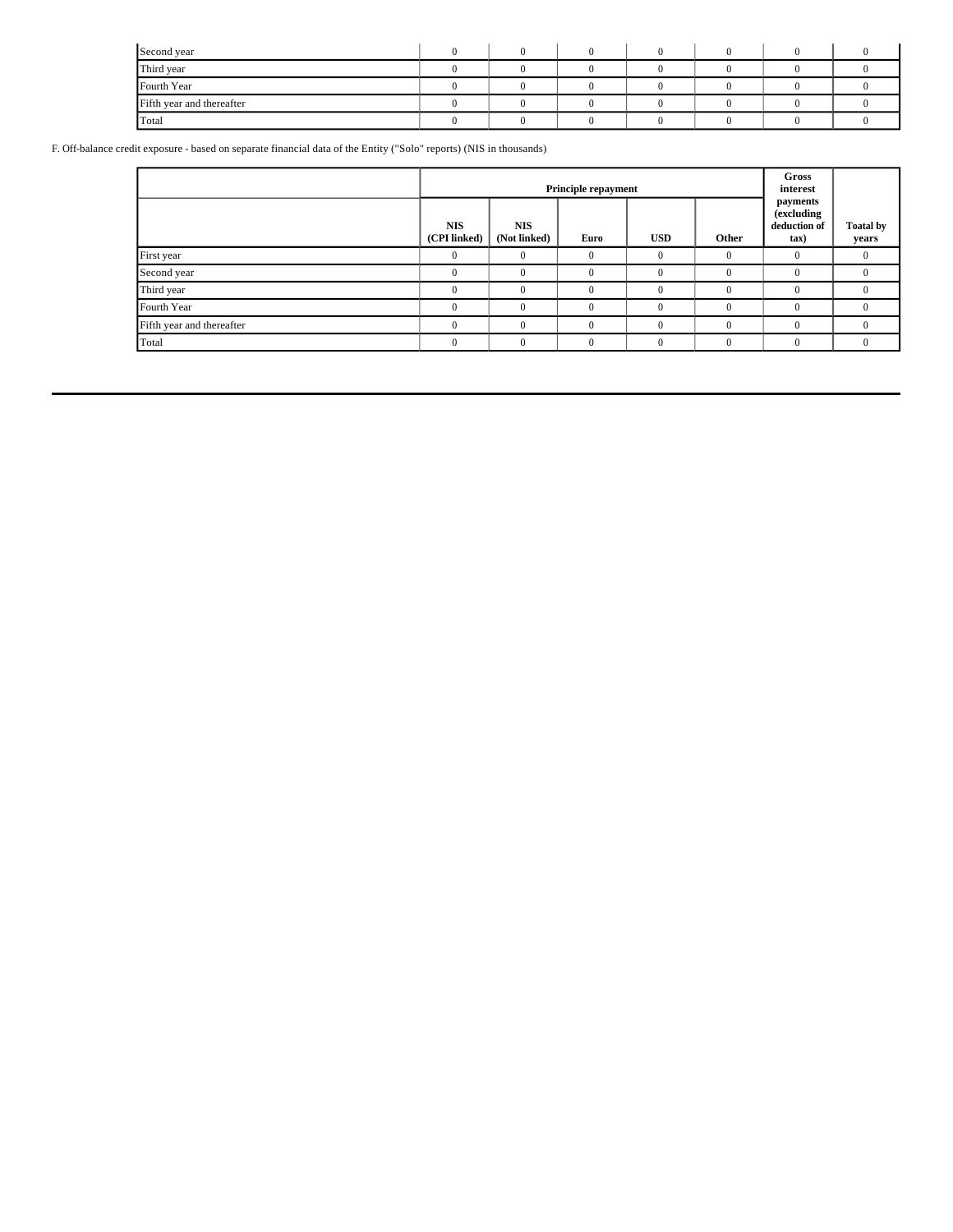G. Off-balance credit exposure of all consolidated companies, excluding companies that are considered as reporting companies, and excluding the reporting Company's data described above in Table F (NIS in thousands)

|                           |                            | Principle repayment        |          | Gross<br>interest |              |                                                  |                           |
|---------------------------|----------------------------|----------------------------|----------|-------------------|--------------|--------------------------------------------------|---------------------------|
|                           | <b>NIS</b><br>(CPI linked) | <b>NIS</b><br>(Not linked) | Euro     | <b>USD</b>        | Other        | payments<br>(excluding<br>deduction of<br>$\tan$ | <b>Toatal by</b><br>years |
| First year                |                            | 0                          | $\Omega$ | $\Omega$          | $\Omega$     | $\Omega$                                         |                           |
| Second year               |                            | 0                          | $\Omega$ | $\theta$          | $\mathbf{0}$ | $\Omega$                                         | $\Omega$                  |
| Third year                |                            | $\Omega$                   | $\Omega$ | $\Omega$          | $\theta$     | $\Omega$                                         |                           |
| Fourth Year               |                            | 0                          | $\Omega$ |                   | $\Omega$     | $\sqrt{ }$                                       |                           |
| Fifth year and thereafter |                            | $\Omega$                   | $\Omega$ | $\Omega$          | $\Omega$     | $\Omega$                                         |                           |
| Total                     |                            | $\Omega$                   | $\Omega$ | $\theta$          | $\mathbf{0}$ | $\Omega$                                         | 0                         |

H. Totals of: bank credit, non-bank credit, and debentures of all consolidated companies, excluding companies that are considered as reporting companies and excluding the data of the reporting Entity described above in Tables A-D (NIS in thousands)

|                           |                            |                            | Principle repayment |            |              | Gross<br>interest                                |                           |
|---------------------------|----------------------------|----------------------------|---------------------|------------|--------------|--------------------------------------------------|---------------------------|
|                           | <b>NIS</b><br>(CPI linked) | <b>NIS</b><br>(Not linked) | Euro                | <b>USD</b> | Other        | payments<br>(excluding<br>deduction of<br>$\tan$ | <b>Toatal by</b><br>years |
| First year                |                            | 0                          | $\Omega$            |            | $\Omega$     | $\Omega$                                         |                           |
| Second year               |                            | 0                          | $\Omega$            | $\Omega$   | $\Omega$     | $\Omega$                                         | 0                         |
| Third year                |                            | 0                          | $\Omega$            |            | $\theta$     | n                                                |                           |
| Fourth Year               |                            | 0                          | $\Omega$            | $\Omega$   | $\Omega$     | $\sqrt{ }$                                       |                           |
| Fifth year and thereafter |                            | 0                          | $\Omega$            | $\Omega$   | $\theta$     | n                                                |                           |
| Total                     |                            | $\Omega$                   | $\Omega$            | $\Omega$   | $\mathbf{0}$ | $\Omega$                                         |                           |

I. Total credit granted to the reporting Entity by the parent company or controlling shareholder, and total amounts of debentures issued by the reporting Entity that are held by the parent company or controlling shareholder (NIS in thousands)

|                           |                            | <b>Principle repayment</b> |          | Gross<br>interest |          |                                                |                           |
|---------------------------|----------------------------|----------------------------|----------|-------------------|----------|------------------------------------------------|---------------------------|
|                           | <b>NIS</b><br>(CPI linked) | <b>NIS</b><br>(Not linked) | Euro     | <b>USD</b>        | Other    | payments<br>(excluding<br>deduction of<br>tax) | <b>Toatal by</b><br>years |
| First year                | $\Omega$                   | $\Omega$                   | $\Omega$ | $\Omega$          | $\Omega$ | $\Omega$                                       | $\Omega$                  |
| Second year               | $\Omega$                   | $\Omega$                   | $\theta$ | $\Omega$          | $\Omega$ | $\Omega$                                       |                           |
| Third year                | $\Omega$                   | $\Omega$                   | $\theta$ | $\Omega$          | $\Omega$ | $\theta$                                       | $\Omega$                  |
| Fourth Year               | $\Omega$                   | $\Omega$                   | $\theta$ | $\Omega$          | $\Omega$ | $\Omega$                                       |                           |
| Fifth year and thereafter | $\Omega$                   | $\Omega$                   | $\theta$ | $\Omega$          | $\Omega$ | $\theta$                                       | $\Omega$                  |
| Total                     | $\Omega$                   | $\Omega$                   | $\theta$ | $\Omega$          | $\Omega$ | $\Omega$                                       |                           |

J. Credit granted to the reporting Entity by companies controlled by the parent company or by the controlling shareholder, and are not controlled by the reporting Entity, and debentures issued by the reporting Entity held by companies controlled by the parent company or by controlling shareholder and are not controlled by the reporting Entity (NIS in thousands)

|                           |                            |                            | Principle repayment |            |          | Gross<br>interest                              |                           |
|---------------------------|----------------------------|----------------------------|---------------------|------------|----------|------------------------------------------------|---------------------------|
|                           | <b>NIS</b><br>(CPI linked) | <b>NIS</b><br>(Not linked) | Euro                | <b>USD</b> | Other    | payments<br>(excluding<br>deduction of<br>tax) | <b>Toatal by</b><br>years |
| First year                |                            | 0                          | $\Omega$            |            | 0        | $\Omega$                                       | $\Omega$                  |
| Second year               |                            | 0                          | $\Omega$            | $\Omega$   | $\Omega$ | $\Omega$                                       | $\mathbf{0}$              |
| Third year                |                            | 0                          | $\Omega$            |            | $\theta$ | $\Omega$                                       | $\Omega$                  |
| Fourth Year               |                            | 0                          | $\theta$            |            | $\theta$ | $\theta$                                       | $\Omega$                  |
| Fifth year and thereafter |                            | $\Omega$                   | $\Omega$            | $\Omega$   | $\Omega$ | $\Omega$                                       | $\Omega$                  |
| Total                     | 0                          | $\Omega$                   | $\Omega$            | $\theta$   | $\Omega$ | $\Omega$                                       | $\Omega$                  |

K. Credit granted to the reporting Entity by consolidated companies and debentures issued by the reporting Entity held by consolidated companies (NIS in thousands)

|                           |                            |                            | Principle repayment |            | Gross<br>interest |                                                  |                           |
|---------------------------|----------------------------|----------------------------|---------------------|------------|-------------------|--------------------------------------------------|---------------------------|
|                           | <b>NIS</b><br>(CPI linked) | <b>NIS</b><br>(Not linked) | Euro                | <b>USD</b> | Other             | payments<br>(excluding<br>deduction of<br>$\tan$ | <b>Toatal by</b><br>years |
| First year                | 0                          |                            |                     |            | $\Omega$          | $\Omega$                                         |                           |
| Second year               |                            |                            |                     |            |                   |                                                  |                           |
| Third year                | $\Omega$                   | $\Omega$                   |                     |            | $\Omega$          | $\Omega$                                         |                           |
| Fourth Year               | 0                          |                            |                     |            | $\Omega$          | $\Omega$                                         |                           |
| Fifth year and thereafter |                            |                            |                     |            | $\Omega$          |                                                  |                           |